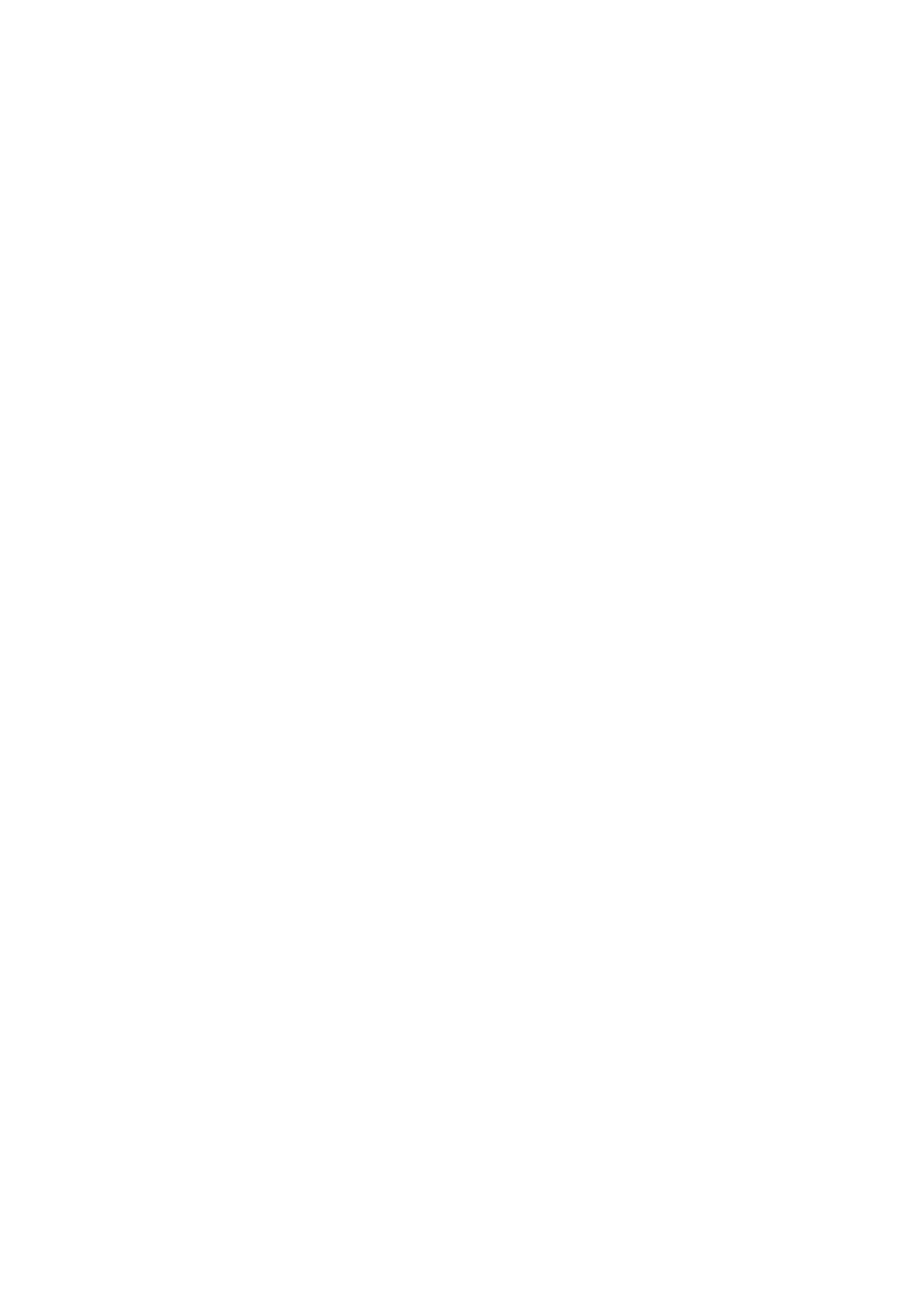

# **POLICE AND CRIMINAL EVIDENCE ACT 1984 (PACE) – CODE C**

REVISED CODE OF PRACTICE FOR THE DETENTION, TREATMENT AND QUESTIONING OF PERSONS BY POLICE OFFICERS

Presented to Parliament pursuant to section 67(7B) of the Police and Criminal Evidence Act 1984

July 2019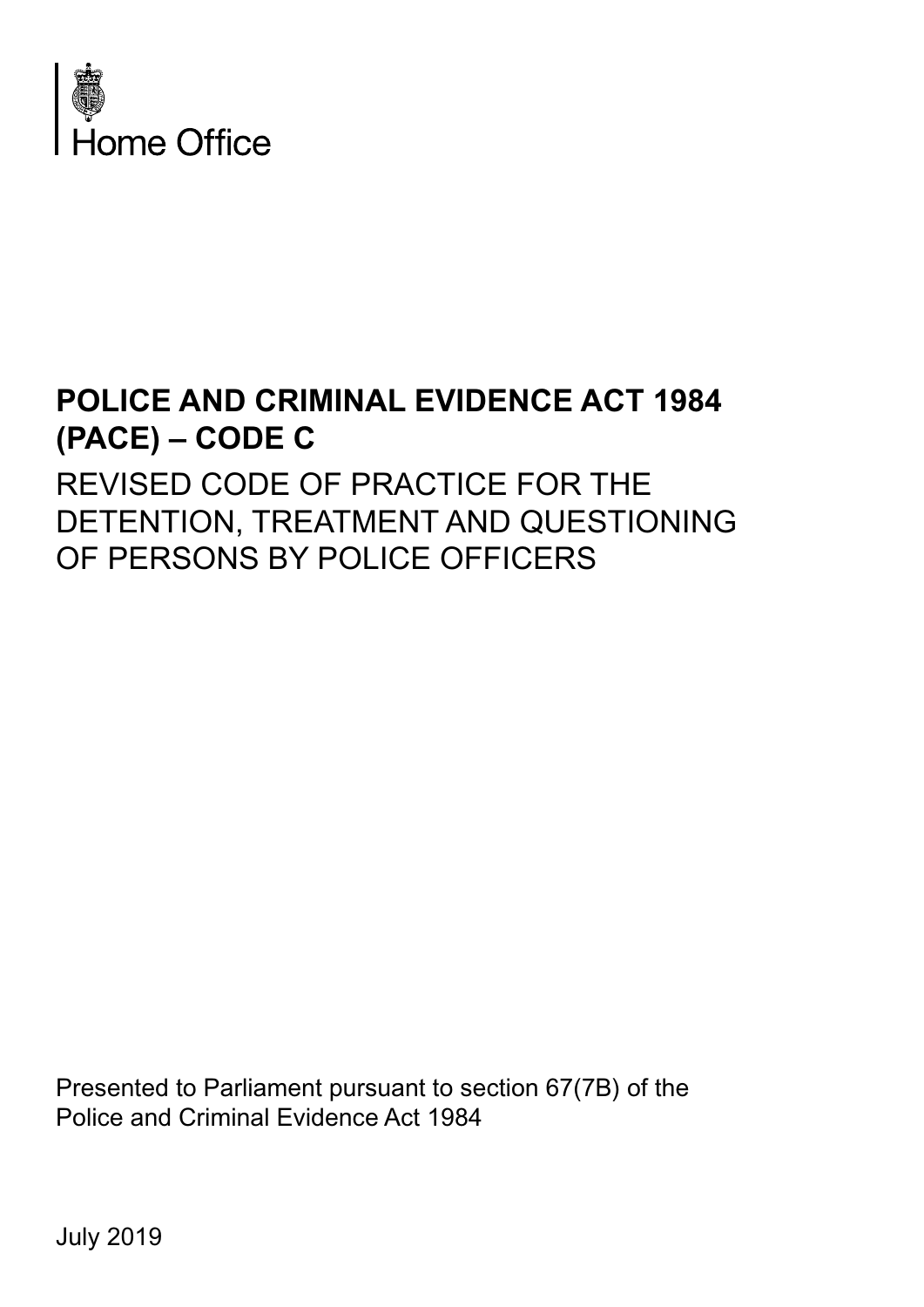

© Crown copyright 2019

This publication is licensed under the terms of the Open Government Licence v3.0 except where otherwise stated. To view this licence, visit [nationalarchives.gov.uk/doc/open](http://www.nationalarchives.gov.uk/doc/open-government-licence/version/3)[government-licence/version/3](http://www.nationalarchives.gov.uk/doc/open-government-licence/version/3)

Where we have identified any third party copyright information you will need to obtain permission from the copyright holders concerned.

This publication is available at [www.gov.uk/official-documents.](http://www.gov.uk/official-documents)

Any enquiries regarding this publication should be sent to us at

Home Office Police Powers 6th Floor Fry Building 2 Marsham Street London SW1P 4DF Email: [public.enquiries@homeoffice.gsi.gov.uk](mailto:public.enquiries%40homeoffice.gsi.gov.uk?subject=)

ISBN 978-1-5286-1505-1

CCS0719598178 07/19

Printed on paper containing 75% recycled fibre content minimum

Printed in the UK by the APS Group on behalf of the Controller of Her Majesty's Stationery Office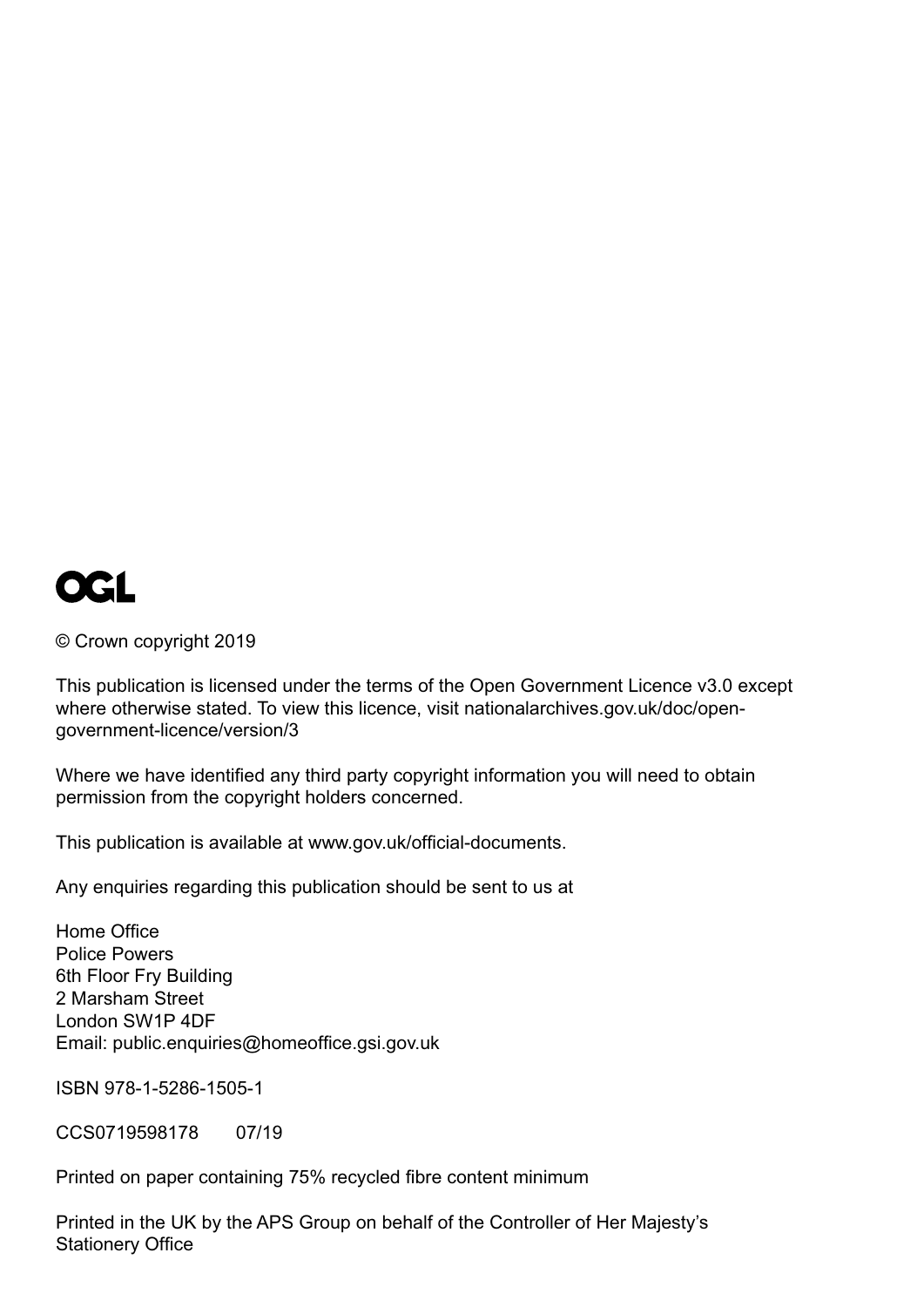### POLICE AND CRIMINAL EVIDENCE ACT 1984 (PACE)

#### CODE C

#### REVISED

### CODE OF PRACTICE FOR THE DETENTION, TREATMENT AND QUESTIONING OF PERSONS BY POLICE OFFICERS

#### **Commencement - Transitional Arrangements**

This Code applies to people in police detention after 00:00 on 21 August 2019 notwithstanding that their period of detention may have commenced before that time.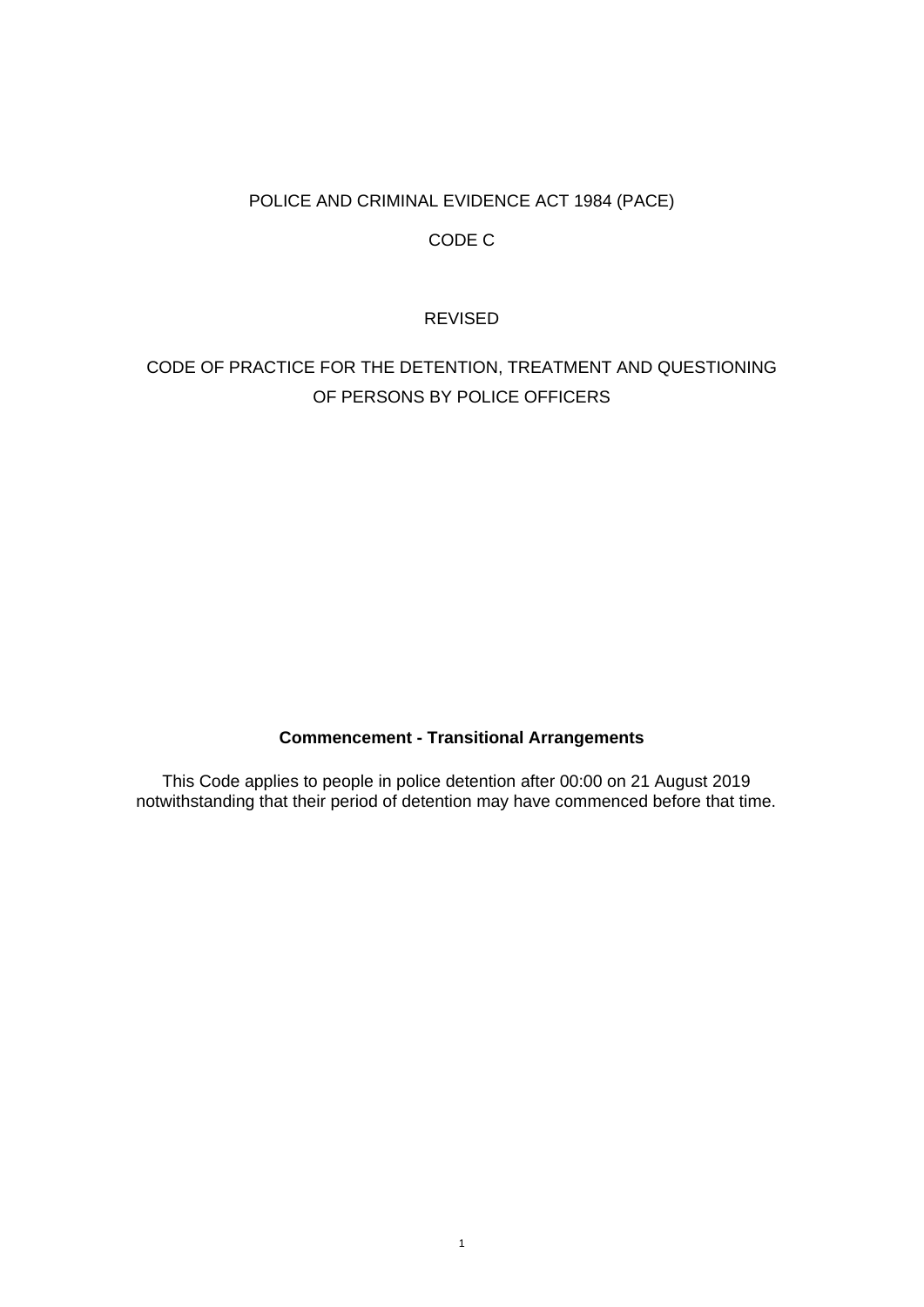| <b>Contents</b> |                                                                       | (click page number to view text) |
|-----------------|-----------------------------------------------------------------------|----------------------------------|
| 1               |                                                                       |                                  |
|                 |                                                                       |                                  |
| $\mathbf{2}$    |                                                                       |                                  |
|                 |                                                                       |                                  |
| 3               |                                                                       |                                  |
|                 |                                                                       |                                  |
|                 |                                                                       |                                  |
|                 |                                                                       |                                  |
|                 |                                                                       |                                  |
|                 |                                                                       |                                  |
|                 |                                                                       |                                  |
|                 |                                                                       |                                  |
|                 |                                                                       |                                  |
|                 |                                                                       |                                  |
|                 |                                                                       |                                  |
| 4               |                                                                       |                                  |
|                 |                                                                       |                                  |
|                 |                                                                       |                                  |
|                 |                                                                       |                                  |
|                 |                                                                       |                                  |
| 5               |                                                                       |                                  |
|                 |                                                                       |                                  |
|                 |                                                                       |                                  |
|                 |                                                                       |                                  |
| 6               |                                                                       |                                  |
|                 |                                                                       |                                  |
|                 |                                                                       |                                  |
|                 |                                                                       |                                  |
| $\overline{7}$  | Citizens of independent Commonwealth countries or foreign nationals34 |                                  |
|                 |                                                                       |                                  |
|                 |                                                                       |                                  |
|                 |                                                                       |                                  |
| 8               |                                                                       |                                  |
|                 |                                                                       |                                  |
|                 |                                                                       |                                  |
|                 |                                                                       |                                  |
| 9               |                                                                       |                                  |
|                 |                                                                       |                                  |
|                 |                                                                       |                                  |
|                 |                                                                       |                                  |
|                 |                                                                       |                                  |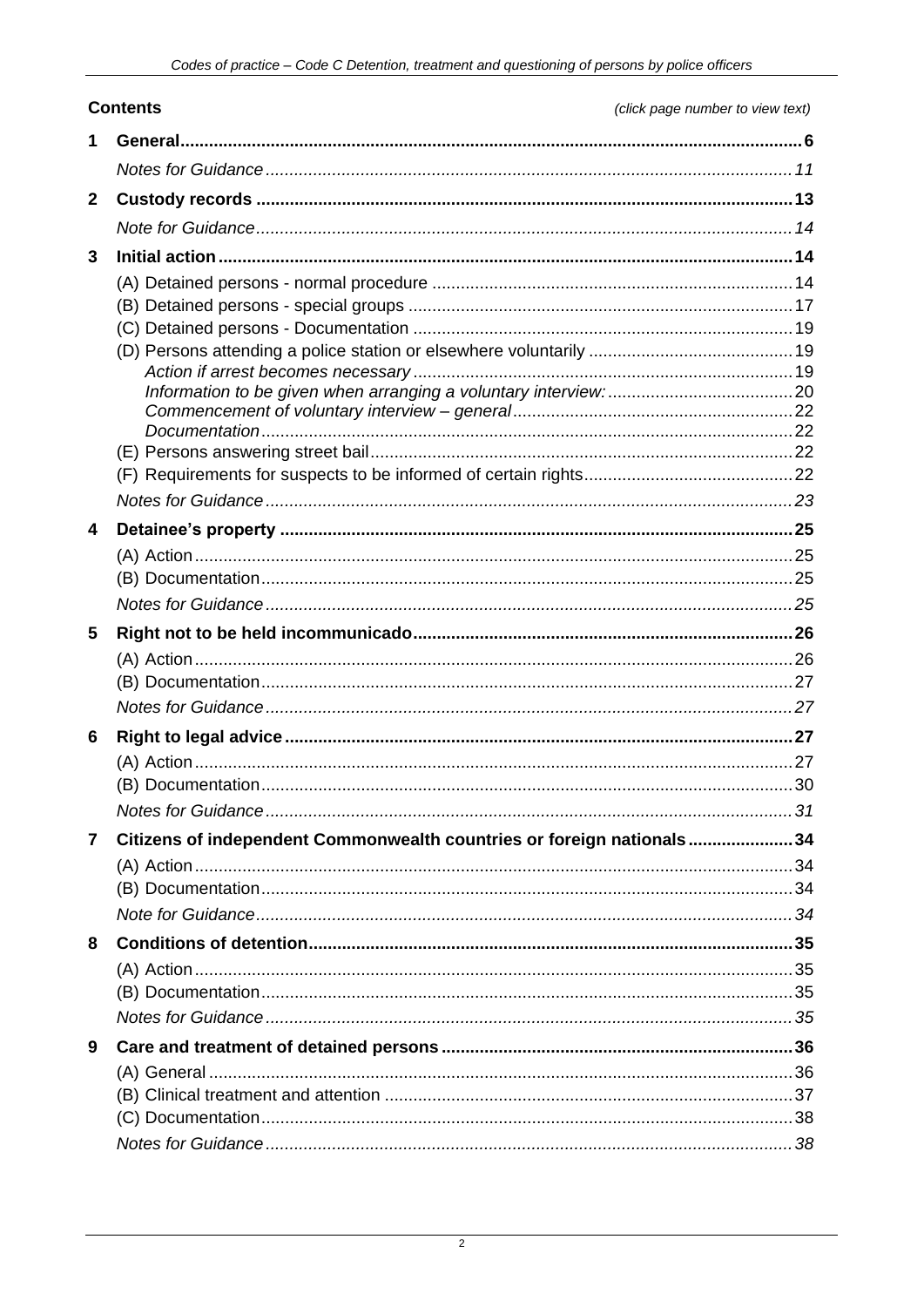| (C) Special warnings under the Criminal Justice and Public Order Act 1994, sections 36 |  |
|----------------------------------------------------------------------------------------|--|
|                                                                                        |  |
|                                                                                        |  |
|                                                                                        |  |
|                                                                                        |  |
|                                                                                        |  |
|                                                                                        |  |
|                                                                                        |  |
|                                                                                        |  |
| (E) Conduct and recording of Interviews at police stations - use of live link 46       |  |
|                                                                                        |  |
|                                                                                        |  |
|                                                                                        |  |
|                                                                                        |  |
| When interviewer and suspect are present at the same police station47                  |  |
| Interviewer not present at the same station as the detainee- use of live link 48       |  |
|                                                                                        |  |
|                                                                                        |  |
|                                                                                        |  |
|                                                                                        |  |
|                                                                                        |  |
|                                                                                        |  |
| (C) Interviewing suspects who have a hearing or speech impediment53                    |  |
|                                                                                        |  |
|                                                                                        |  |
|                                                                                        |  |
|                                                                                        |  |
|                                                                                        |  |
|                                                                                        |  |
|                                                                                        |  |
|                                                                                        |  |
|                                                                                        |  |
|                                                                                        |  |
|                                                                                        |  |
| (B) Review of detention by telephone or by using a live link (section 40A and 45A)59   |  |
| (C) Authorisation to extend detention using live link (sections 45ZA and 45ZB) 60      |  |
|                                                                                        |  |
|                                                                                        |  |
|                                                                                        |  |
|                                                                                        |  |
|                                                                                        |  |
|                                                                                        |  |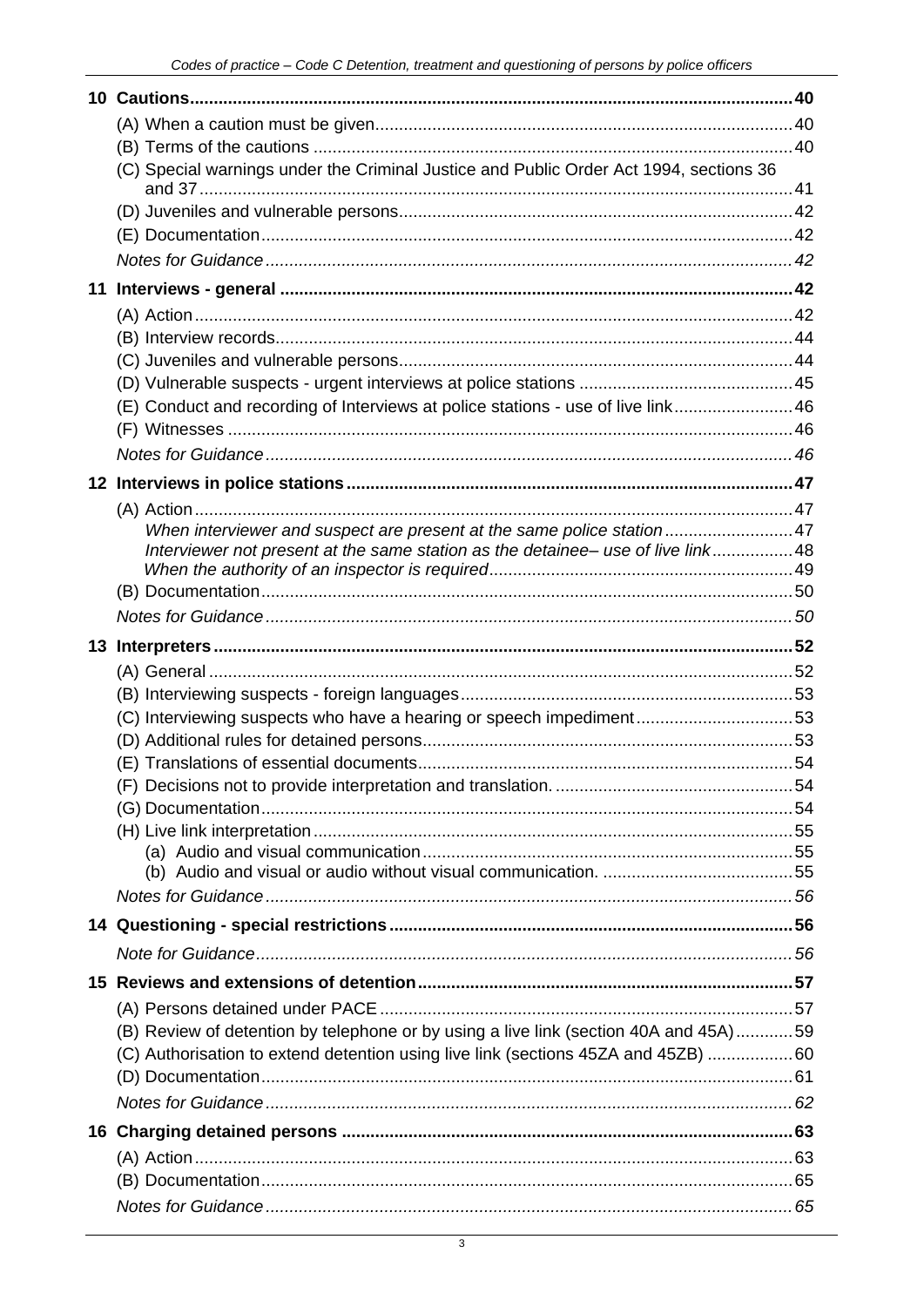| ANNEX A        |                                                                    |  |
|----------------|--------------------------------------------------------------------|--|
| A              |                                                                    |  |
|                |                                                                    |  |
| B              |                                                                    |  |
|                |                                                                    |  |
|                |                                                                    |  |
|                |                                                                    |  |
|                | ANNEX B DELAY IN NOTIFICATION OF ARREST AND WHEREABOUTS OR         |  |
| A              |                                                                    |  |
| В              |                                                                    |  |
| C              |                                                                    |  |
| D              |                                                                    |  |
|                |                                                                    |  |
|                | ANNEX C RESTRICTION ON DRAWING ADVERSE INFERENCES FROM SILENCE AND |  |
|                |                                                                    |  |
|                |                                                                    |  |
|                |                                                                    |  |
| <b>ANNEX D</b> |                                                                    |  |
|                |                                                                    |  |
|                |                                                                    |  |
| <b>ANNEX E</b> | SUMMARY OF PROVISIONS RELATING TO VULNERABLE PERSONS 82            |  |
|                |                                                                    |  |
| <b>ANNEX F</b> |                                                                    |  |
| <b>ANNEX G</b> |                                                                    |  |
| <b>ANNEX H</b> |                                                                    |  |
| <b>ANNEX K</b> |                                                                    |  |
|                |                                                                    |  |
|                |                                                                    |  |
|                |                                                                    |  |
|                | ANNEX L ESTABLISHING GENDER OF PERSONS FOR THE PURPOSE OF          |  |
|                |                                                                    |  |
|                |                                                                    |  |
|                |                                                                    |  |
|                |                                                                    |  |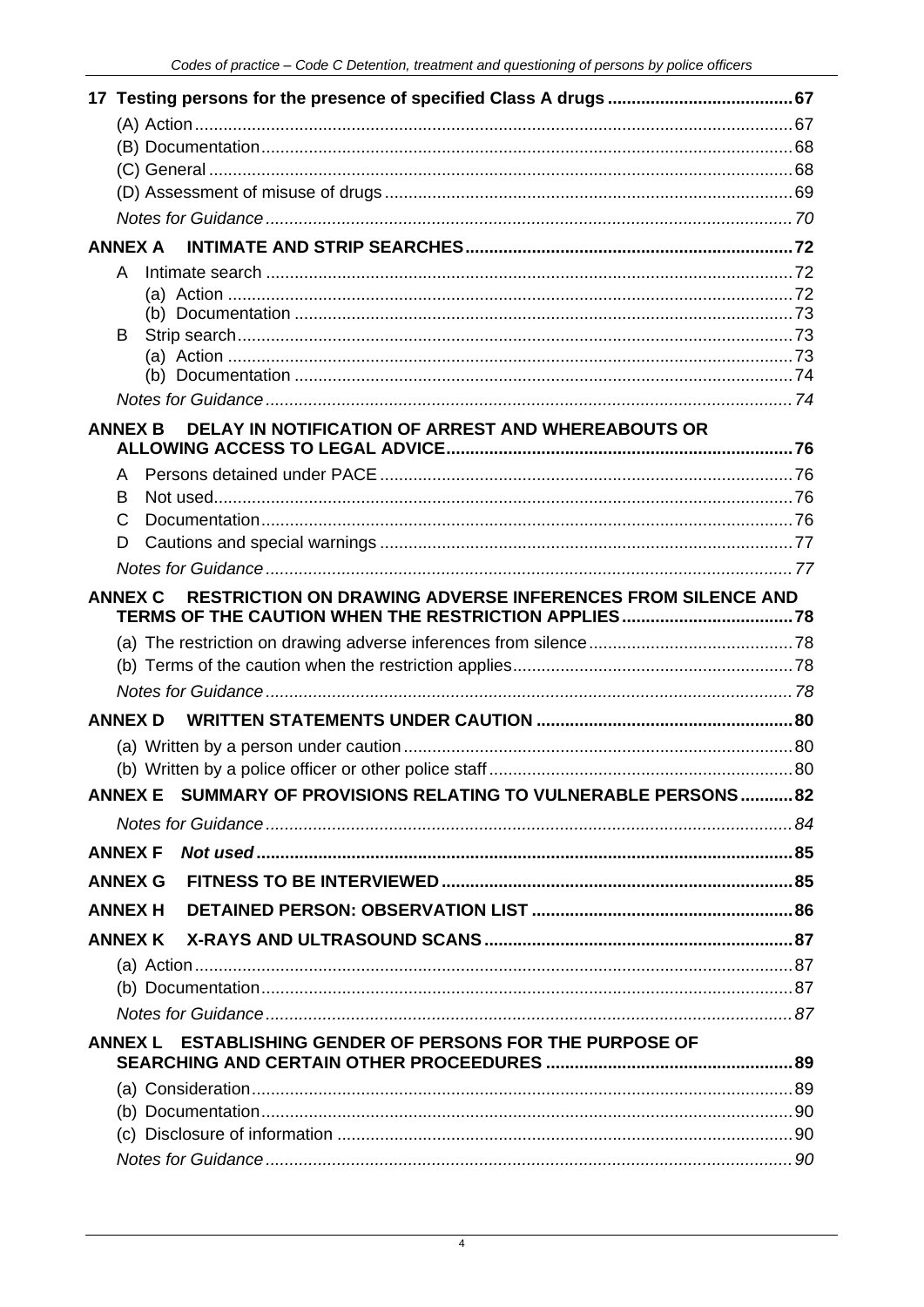|                                                                               | -93 |
|-------------------------------------------------------------------------------|-----|
|                                                                               |     |
|                                                                               |     |
|                                                                               |     |
|                                                                               |     |
|                                                                               |     |
|                                                                               |     |
|                                                                               |     |
| (d) Code C paragraph 11.2, Code E paragraphs 3.4 and 4.3 and Code F paragraph |     |
|                                                                               | .96 |
|                                                                               |     |
|                                                                               |     |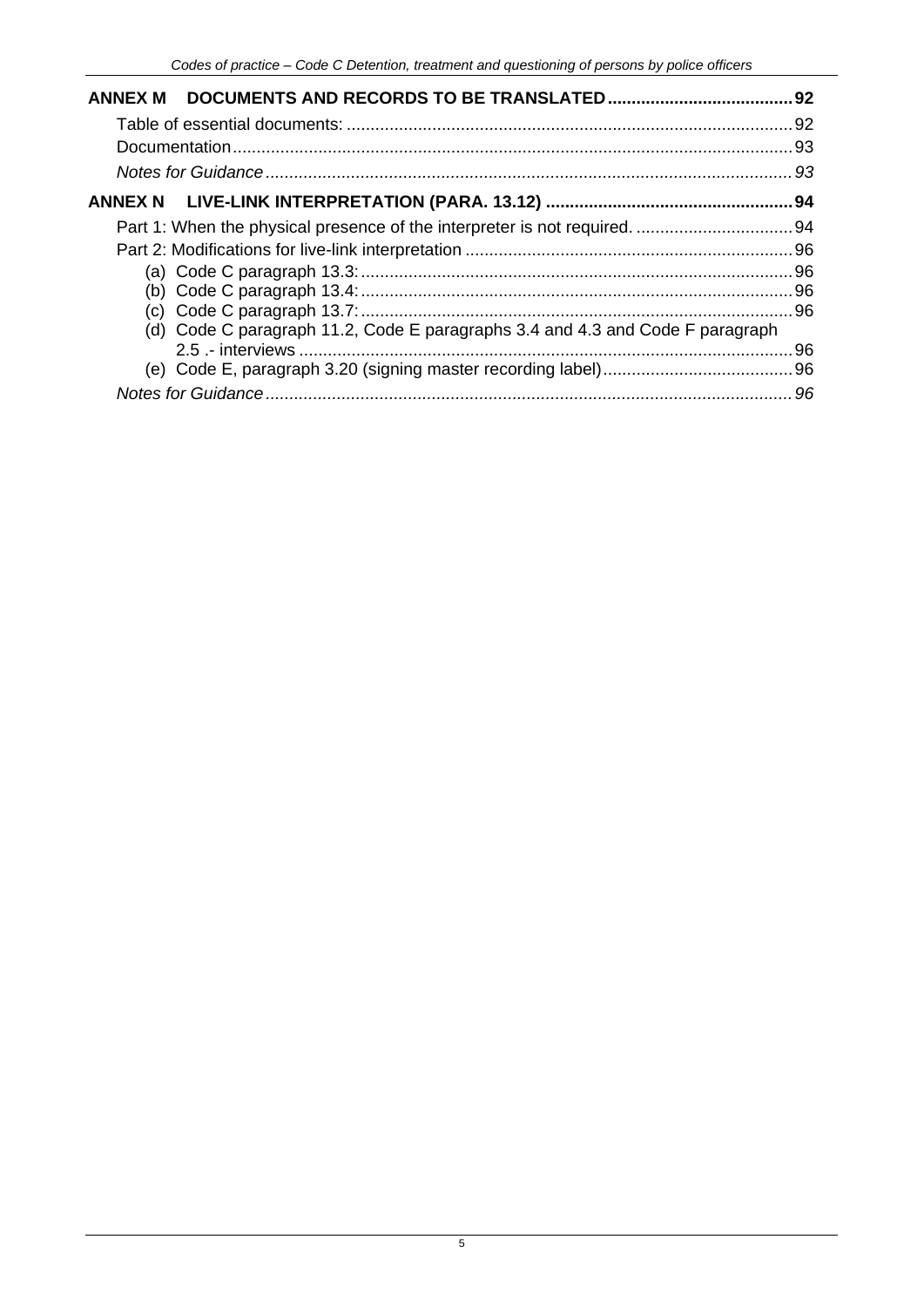#### <span id="page-9-0"></span>**1 General**

- 1.0 The powers and procedures in this Code must be used fairly, responsibly, with respect for the people to whom they apply and without unlawful discrimination. Under the Equality Act 2010, section 149 (Public sector Equality Duty), police forces must, in carrying out their functions, have due regard to the need to eliminate unlawful discrimination, harassment, victimisation and any other conduct which is prohibited by that Act, to advance equality of opportunity between people who share a relevant protected characteristic and people who do not share it, and to foster good relations between those persons. The Equality Act *also*  makes it unlawful for police officers to discriminate against, harass or victimise any person on the grounds of the 'protected characteristics' of age, disability, gender reassignment, race, religion or belief, sex and sexual orientation, marriage and civil partnership, pregnancy and maternity, when using their powers. See *Notes 1A* and *[1AA.](#page-14-1)*
- 1.1 All persons in custody must be dealt with expeditiously, and released as soon as the need for detention no longer applies.
- <span id="page-9-3"></span>1.1A A custody officer must perform the functions in this Code as soon as practicable. A custody officer will not be in breach of this Code if delay is justifiable and reasonable steps are taken to prevent unnecessary delay. The custody record shall show when a delay has occurred and the reason. See *[Note 1H.](#page-15-0)*
- 1.2 This Code of Practice must be readily available at all police stations for consultation by:
	- police officers;
	- police staff:
	- detained persons;
	- members of the public.
- 1.3 The provisions of this Code:
	- include the *Annexes*
	- do not include the *Notes for Guidance which* form guidance to police officers and others about its application and interpretation*.*
- <span id="page-9-2"></span><span id="page-9-1"></span>1.4 If at any time an officer has any reason to suspect that a person of any age may be vulnerable (see *[paragraph 1.13\(d\)](#page-12-0)*), in the absence of clear evidence to dispel that suspicion, that person shall be treated as such for the purposes of this Code and to establish whether any such reason may exist in relation to a person suspected of committing an offence (see *[paragraph 10.1](#page-43-3)* and *[Note 10A](#page-45-5)*), the custody officer in the case of a detained person, or the officer investigating the offence in the case of a person who has not been arrested or detained, shall take, or cause to be taken, (see *[paragraph 3.5](#page-19-0)* and *[Note 3F](#page-27-0)*) the following action:
	- (a) reasonable enquiries shall be made to ascertain what information is available that is relevant to any of the factors described in *[paragraph 1.13\(d\)](#page-12-0)* as indicating that the person may be vulnerable might apply;
	- (b) a record shall be made describing whether any of those factors appear to apply and provide any reason to suspect that the person may be vulnerable or (as the case may be) may not be vulnerable; and
	- (c) the record mentioned in sub-paragraph (b) shall be made available to be taken into account by police officers, police staff and any others who, in accordance with the provisions of this or any other Code, are required or entitled to communicate with the person in question. This would include any solicitor, appropriate adult and health care professional and is particularly relevant to communication by telephone or by means of a live link (see *[paragraphs 12.9A](#page-51-1)* (interviews), *[13.12](#page-58-3)* (interpretation), and *[15.3C](#page-61-0)*, *[15.11A](#page-63-1)*, [15.11B,](#page-63-2) *[15.11C](#page-63-3)* and *[15.11D](#page-64-1)* (reviews and extension of detention)).

See *[Notes](#page-14-2) 1G*, *[1GA](#page-15-1)*, *[1GB](#page-15-2)* and *[1GC](#page-15-3)*.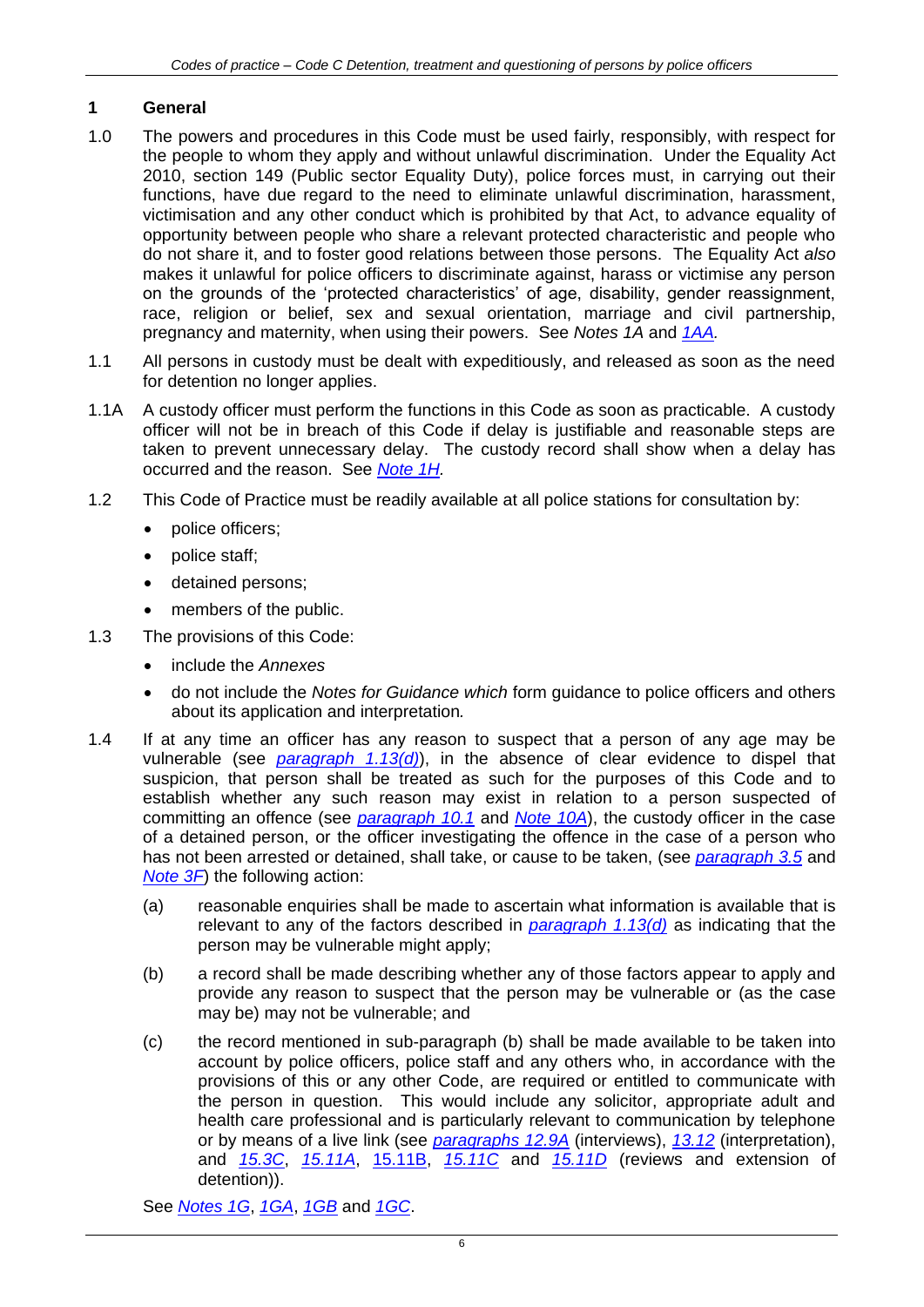- <span id="page-10-0"></span>1.5 Anyone who appears to be under 18, shall, in the absence of clear evidence that they are older, be treated as a juvenile for the purposes of this Code and any other Code. See *[Note](#page-15-4)  [1L](#page-15-4)*.
- 1.5A *Not used*.
- 1.6 If a person appears to be blind, seriously visually impaired, deaf, unable to read or speak or has difficulty orally because of a speech impediment, they shall be treated as such for the purposes of this Code in the absence of clear evidence to the contrary.
- 1.7 'The appropriate adult' means, in the case of a:
	- (a) juvenile:
		- (i) the parent, guardian or, if the juvenile is in the care of a local authority or voluntary organisation, a person representing that authority or organisation (see *[Note 1B](#page-14-3)*);
		- (ii) a social worker of a local authority (see *[Note 1C](#page-14-4)*);
		- (iii) failing these, some other responsible adult aged 18 or over who is *not*:
			- ~ a police officer;
			- ~ employed by the police;
			- under the direction or control of the chief officer of a police force; or
			- a person who provides services under contractual arrangements (but without being employed by the chief officer of a police force), to assist that force in relation to the discharge of its chief officer's functions,

whether or not they are on duty at the time.

See *[Note 1F](#page-14-5)*.

- (b) person who is vulnerable (see *[paragraph 1.4](#page-9-1)* and *[Note 1D](#page-14-6)*):
	- (i) a relative, guardian or other person responsible for their care or custody;
	- (ii) someone experienced in dealing with vulnerable persons but who is *not*:
		- ~ a police officer;
		- employed by the police;
		- under the direction or control of the chief officer of a police force;
		- a person who provides services under contractual arrangements (but without being employed by the chief officer of a police force), to assist that force in relation to the discharge of its chief officer's functions,

whether or not they are on duty at the time;

(iii) failing these, some other responsible adult aged 18 or over who is other than a person described in the bullet points in *sub-paragraph (b)(ii)* above.

See *[Note 1F](#page-14-5)*.

- <span id="page-10-1"></span>1.7A The role of the appropriate adult is to safeguard the rights, entitlements and welfare of juveniles and vulnerable persons (see *[paragraphs 1.4](#page-9-1)* and *[1.5](#page-10-0)*) to whom the provisions of this and any other Code of Practice apply. For this reason, the appropriate adult is expected, amongst other things, to:
	- support, advise and assist them when, in accordance with this Code or any other Code of Practice, they are given or asked to provide information or participate in any procedure;
	- observe whether the police are acting properly and fairly to respect their rights and entitlements, and inform an officer of the rank of inspector or above if they consider that they are not;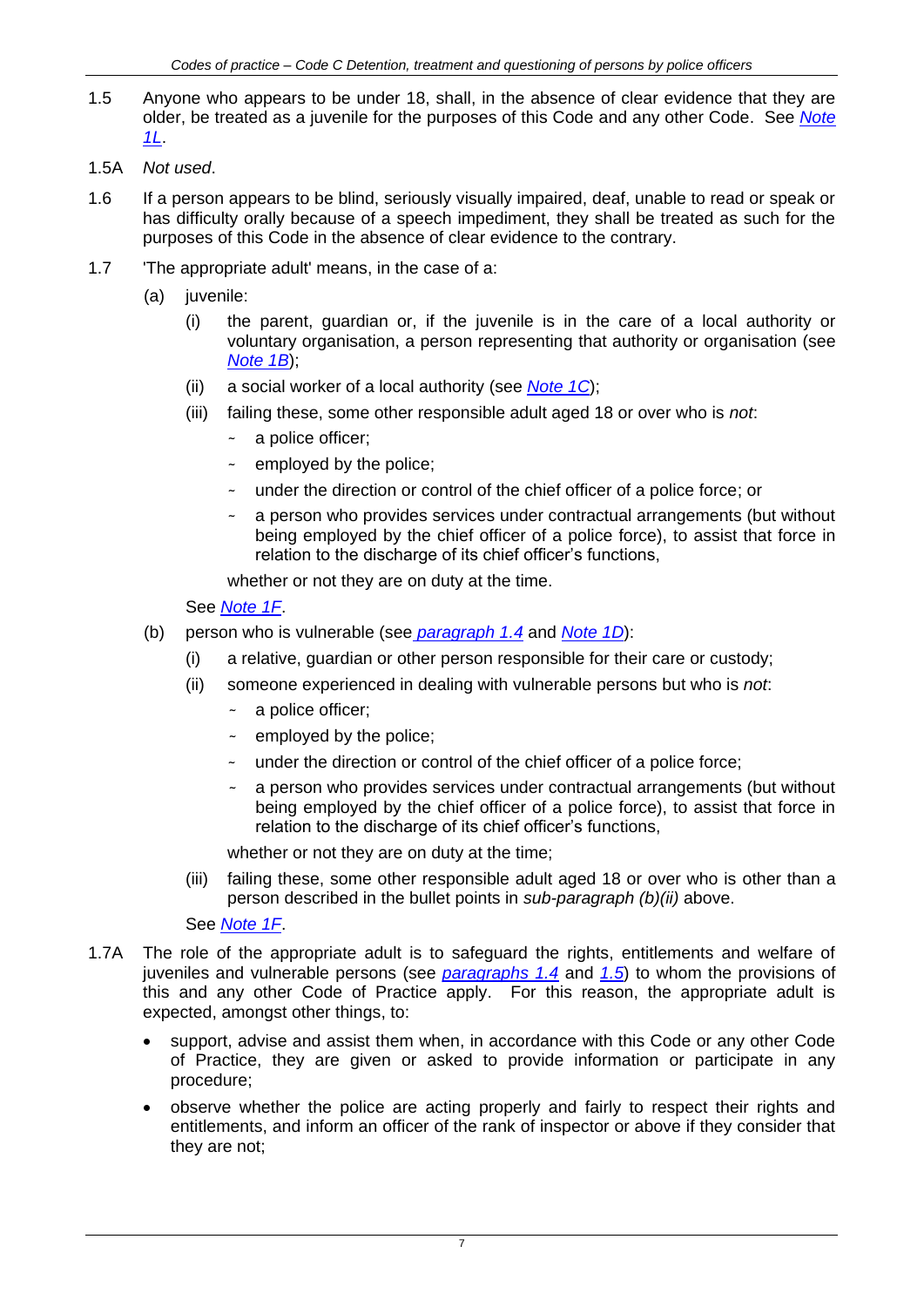- assist them to communicate with the police whilst respecting their right to say nothing unless they want to as set out in the terms of the caution (see *[paragraphs 10.5](#page-43-4)* and *[10.6](#page-44-1)*);
- help them to understand their rights and ensure that those rights are protected and respected (see *paragraphs [3.15,](#page-21-0) [3.17](#page-22-3)*, *[6.5A](#page-31-0)* and *[11.17](#page-48-1)*).
- <span id="page-11-1"></span>1.8 If this Code requires a person be given certain information, they do not have to be given it if at the time they are incapable of understanding what is said, are violent or may become violent or in urgent need of medical attention, but they must be given it as soon as practicable.
- 1.9 References to a custody officer include any police officer who, for the time being, is performing the functions of a custody officer.
- 1.9A When this Code requires the prior authority or agreement of an officer of at least inspector or superintendent rank, that authority may be given by a sergeant or chief inspector authorised to perform the functions of the higher rank under the Police and Criminal Evidence Act 1984 (PACE), section 107.
- 1.10 Subject to *paragraph 1.12*, this Code applies to people in custody at police stations in England and Wales, whether or not they have been arrested, and to those removed to a police station as a place of safety under the Mental Health Act 1983, sections 135 and 136, as amended by the Policing and Crime Act 2017 (see *[paragraph 3.16](#page-21-1)*). *Section 15* applies solely to people in police detention, e.g. those brought to a police station under arrest or arrested at a police station for an offence after going there voluntarily.
- 1.11 No part of this Code applies to a detained person:
	- (a) to whom PACE Code H applies because:
		- they are detained following arrest under section 41 of the Terrorism Act 2000 (TACT) and not charged; or
		- an authorisation has been given under section 22 of the Counter-Terrorism Act 2008 (CTACT) (post-charge questioning of terrorist suspects) to interview them.
	- (b) to whom the Code of Practice issued under paragraph 6 of Schedule 14 to TACT applies because they are detained for examination under Schedule 7 to TACT.
- 1.12 This Code does not apply to people in custody:
	- (i) arrested by officers under the Criminal Justice and Public Order Act 1994, section 136(2) on warrants issued in Scotland, or arrested or detained without warrant under section 137(2) by officers from a police force in Scotland. In these cases, police powers and duties and the person's rights and entitlements whilst at a police station in England or Wales are the same as those in Scotland;
	- (ii) arrested under the Immigration and Asylum Act 1999, section 142(3) in order to have their fingerprints taken;
	- (iii) whose detention has been authorised under Schedules 2 or 3 to the Immigration Act 1971 or section 62 of the Nationality, Immigration and Asylum Act 2002;
	- (iv) who are convicted or remanded prisoners held in police cells on behalf of the Prison Service under the Imprisonment (Temporary Provisions) Act 1980;
	- (v) Not used.
	- (vi) detained for searches under stop and search powers except as required by Code A.

The provisions on conditions of detention and treatment in *sections 8* and *9* must be considered as the minimum standards of treatment for such detainees.

- <span id="page-11-0"></span>1.13 In this Code:
	- (a) 'designated person' means a person other than a police officer, who has specified powers and duties conferred or imposed on them by designation under section 38 or 39 of the Police Reform Act 2002;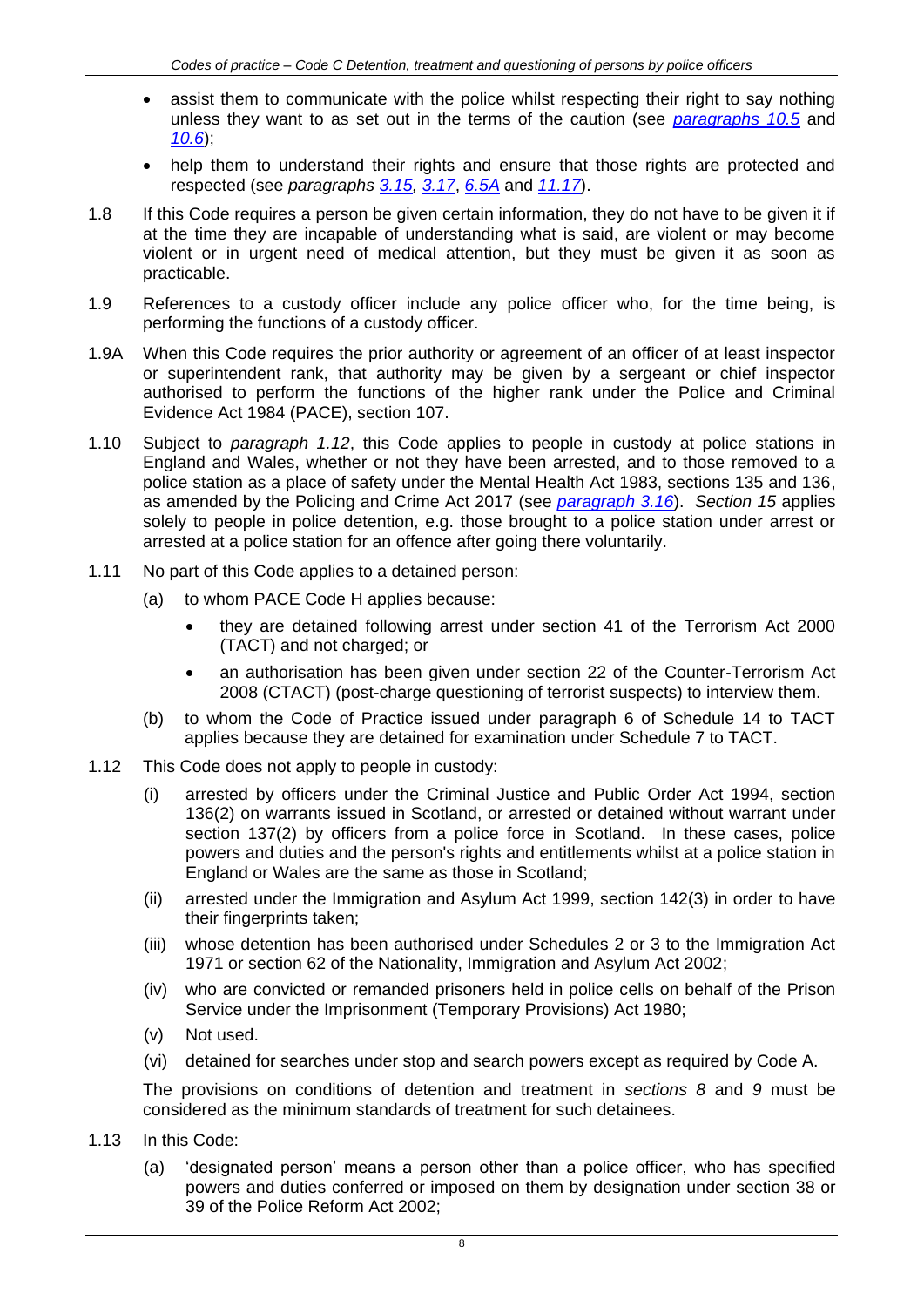- (b) reference to a police officer includes a designated person acting in the exercise or performance of the powers and duties conferred or imposed on them by their designation;
- (c) if there is doubt as to whether the person should be treated, or continue to be treated, as being male or female in the case of:
	- (i) a search or other procedure to which this Code applies which may only be carried out or observed by a person of the *same* sex as the detainee; or
	- (ii) any other procedure which requires action to be taken or information to be given that depends on whether the person is to be treated as being male or female;

then the gender of the detainee and other parties concerned should be established and recorded in line with [Annex L](#page-92-0) of this Code.

- <span id="page-12-0"></span>(d) 'vulnerable' applies to any person who, because of a mental health condition or mental disorder (see *[Notes 1G](#page-14-2) and [1GB\)](#page-15-2)*:
	- (i) may have difficulty understanding or communicating effectively about the full implications for them of any procedures and processes connected with:
		- their arrest and detention; or (as the case may be)
		- their voluntary attendance at a police station or their presence elsewhere (see *[paragraph 3.21](#page-22-4)*), for the purpose of a voluntary interview; and
		- the exercise of their rights and entitlements.
	- (ii) does not appear to understand the significance of what they are told, of questions they are asked or of their replies:
	- (iii) appears to be particularly prone to:
		- becoming confused and unclear about their position;
		- providing unreliable, misleading or incriminating information without knowing or wishing to do so;
		- accepting or acting on suggestions from others without consciously knowing or wishing to do so; or
		- readily agreeing to suggestions or proposals without any protest or question.
- (e) 'Live link' means:
	- (i) for the purpose of *[paragraph 12.9A;](#page-51-1)* an arrangement by means of which the *interviewing officer* who is not present at the police station where the detainee is held, is able to see and hear, and to be seen and heard by, the detainee concerned, the detainee's solicitor, appropriate adult and interpreter (as applicable) and the officer who has custody of that detainee (see *[Note 1N\)](#page-15-5)*.
	- (ii) for the purpose of *[paragraph 15.9A;](#page-62-1)* an arrangement by means of which the *review officer* who is not present at the police station where the detainee is held, is able to see and hear, and to be seen and heard by, the detainee concerned and the detainee's solicitor, appropriate adult and interpreter (as applicable) (see *[Note 1N\)](#page-15-5).* The use of live link for decisions about detention under *section 45A of PACE* is subject to regulations made by the Secretary of State being in force.
	- (iii) for the purpose of *[paragraph 15.11A](#page-63-1)*;an arrangement by means of which the *authorising officer* who is not present at the police station where the detainee is held, is able to see and hear, and to be seen and heard by, the detainee concerned and the detainee's solicitor, appropriate adult and interpreter (as applicable) (see *[Note 1N\)](#page-15-5).*
	- (iv) for the purpose of *[paragraph 15.11C;](#page-63-3)* an arrangement by means of which the *detainee* when not present in the court where the hearing is being held, is able to see and hear, and to be seen and heard by, the court during the hearing (see *[Note 1N\)](#page-15-5)*.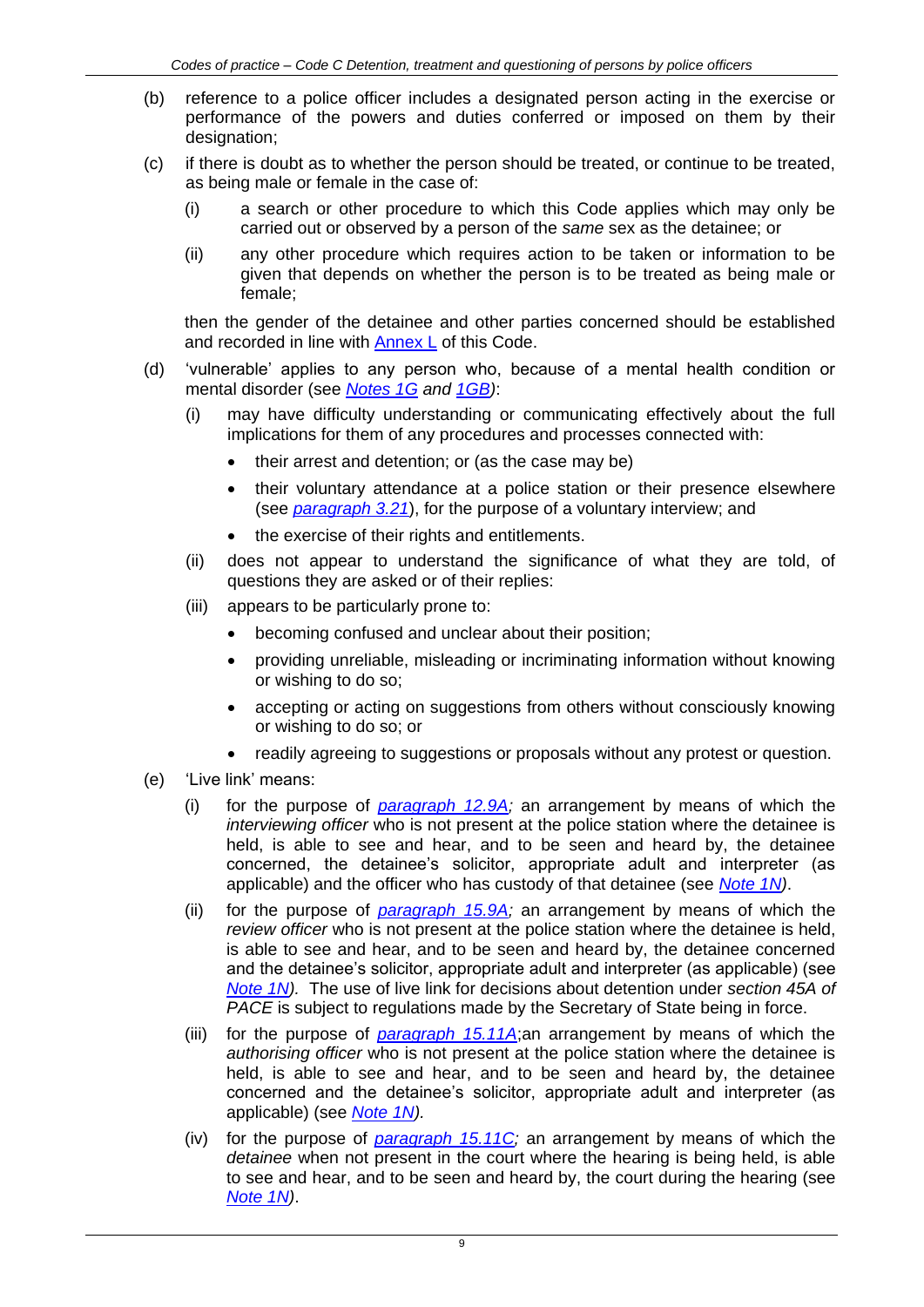- Note:Chief officers must be satisfied that live link used in their force area for the above purposes provides for accurate and secure communication between the detainee, the detainee's solicitor, appropriate adult and interpreter (as applicable). This includes ensuring that at any time during which the live link is being used: a person cannot see, hear or otherwise obtain access to any such communications unless so authorised or allowed by the custody officer or, in the case of an interview, the interviewer and that as applicable, the confidentiality of any private consultation between a suspect and their solicitor and appropriate adult is maintained.
- 1.14 Designated persons are entitled to use reasonable force as follows:
	- (a) when exercising a power conferred on them which allows a police officer exercising that power to use reasonable force, a designated person has the same entitlement to use force; and
	- (b) at other times when carrying out duties conferred or imposed on them that also entitle them to use reasonable force, for example:
		- when at a police station carrying out the duty to keep detainees for whom they are responsible under control and to assist any police officer or designated person to keep any detainee under control and to prevent their escape;
		- when securing, or assisting any police officer or designated person in securing, the detention of a person at a police station;
		- when escorting, or assisting any police officer or designated person in escorting, a detainee within a police station;
		- for the purpose of saving life or limb; or
		- preventing serious damage to property.
- 1.15 Nothing in this Code prevents the custody officer, or other police officer or designated person (see *[paragraph 1.13\(a\)](#page-11-0)*) given custody of the detainee by the custody officer, from allowing another person (see *(a)* and *(b)* below) to carry out individual procedures or tasks at the police station if the law allows. However, the officer or designated person given custody remains responsible for making sure the procedures and tasks are carried out correctly in accordance with the Codes of Practice (see *[paragraph 3.5](#page-19-0)* and *[Note 3F](#page-27-0)*). The other person who is allowed to carry out the procedures or tasks must be someone who *at that time*, is:
	- (a) under the direction and control of the chief officer of the force responsible for the police station in question; or
	- (b) providing services under contractual arrangements (but without being employed by the chief officer the police force), to assist a police force in relation to the discharge of its chief officer's functions.
- 1.16 Designated persons and others mentioned in *sub-paragraphs (a)* and *(b)* of *paragraph 1.15*, must have regard to any relevant provisions of the Codes of Practice.
- 1.17 In any provision of this or any other Code which allows or requires police officers or police staff to make a record in their report book, the reference to report book shall include any official report book or electronic recording device issued to them that enables the record in question to be made and dealt with in accordance with that provision. References in this and any other Code to written records, forms and signatures include electronic records and forms and electronic confirmation that identifies the person making the record or completing the form.

Chief officers must be satisfied as to the integrity and security of the devices, records and forms to which this paragraph applies and that use of those devices, records and forms satisfies relevant data protection legislation.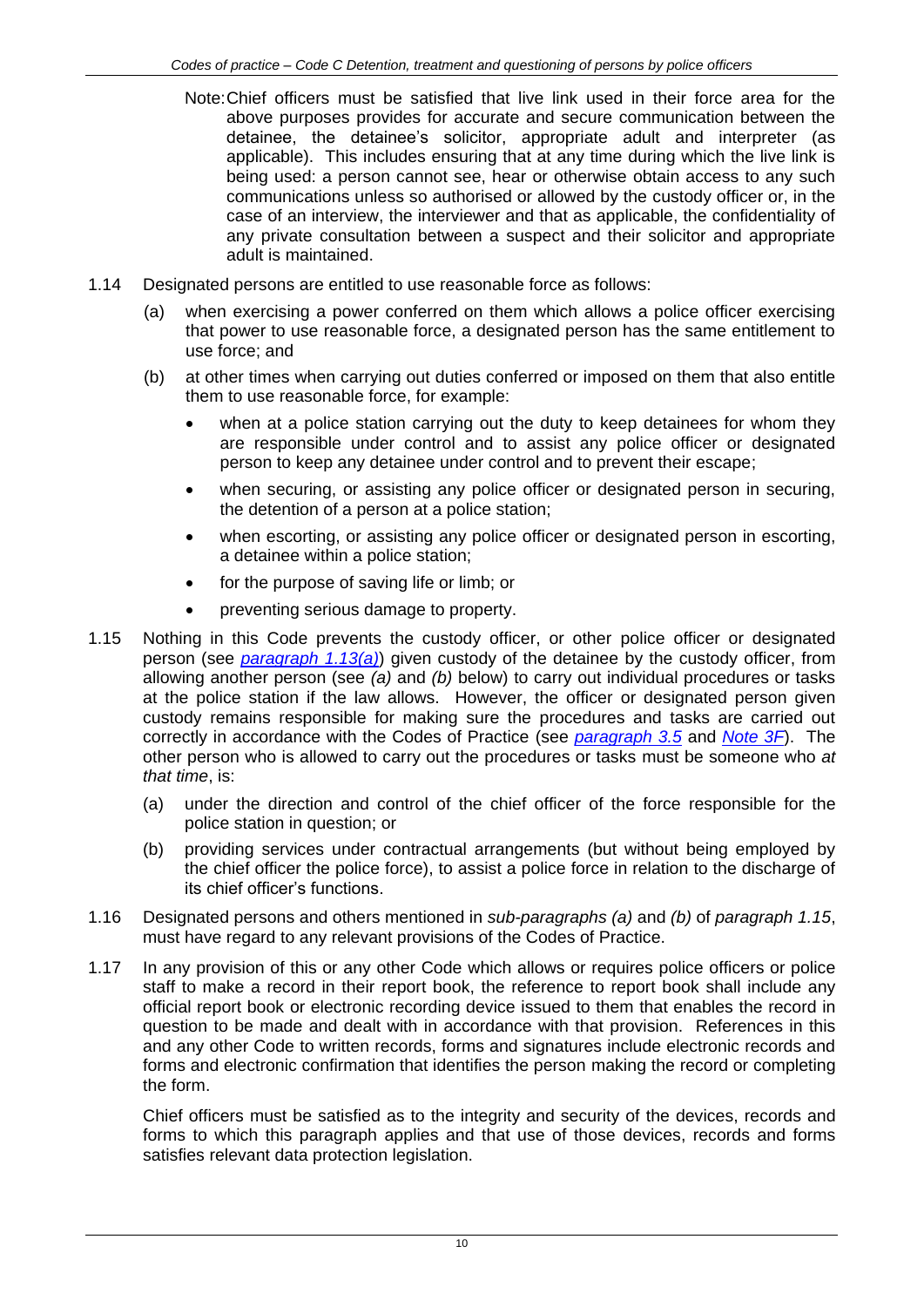#### <span id="page-14-0"></span>*Notes for Guidance*

- <span id="page-14-7"></span>*1A Although certain sections of this Code apply specifically to people in custody at police stations, a person who attends a police station or other location voluntarily to assist with an investigation should be treated with no less consideration, e.g. offered or allowed refreshments at appropriate times, and enjoy an absolute right to obtain legal advice or communicate with anyone outside the police station or other location (see [paragraphs 3.21](#page-22-4)* and *[3.22.](#page-25-4)*
- <span id="page-14-1"></span>*1AA In paragraph 1.0, under the Equality Act 2010, section 149, the 'relevant protected characteristics' are age, disability, gender reassignment, pregnancy and maternity, race, religion/belief and sex and sexual orientation. For further detailed guidance and advice on the Equality Act, see: [https://www.gov.uk/guidance/equality-act-2010-guidance.](https://www.gov.uk/guidance/equality-act-2010-guidance)*
- <span id="page-14-3"></span>*1B A person, including a parent or guardian, should not be an appropriate adult if they:*
	- are:
		- *suspected of involvement in the offence;*
		- *the victim;*
		- *a witness;*
		- *involved in the investigation.*
	- received admissions prior to attending to act as the appropriate adult.

*Note: If a juvenile's parent is estranged from the juvenile, they should not be asked to act as the appropriate adult if the juvenile expressly and specifically objects to their presence.*

- <span id="page-14-4"></span>*1C If a juvenile admits an offence to, or in the presence of, a social worker or member of a youth offending team other than during the time that person is acting as the juvenile's appropriate adult, another appropriate adult should be appointed in the interest of fairness.*
- <span id="page-14-6"></span>*1D In the case of someone who is vulnerable, it may be more satisfactory if the appropriate adult is someone experienced or trained in their care rather than a relative lacking such qualifications. But if the person prefers a relative to a better qualified stranger or objects to a particular person their wishes should, if practicable, be respected.*
- *1E A detainee should always be given an opportunity, when an appropriate adult is called to the police station, to consult privately with a solicitor in the appropriate adult's absence if they want. An appropriate adult is not subject to legal privilege.*
- <span id="page-14-5"></span>*1F An appropriate adult who is not a parent or guardian in the case of a juvenile, or a relative, guardian or carer in the case of a vulnerable person, must be independent of the police as their role is to safeguard the person's rights and entitlements. Additionally, a solicitor or independent custody visitor who is present at the police station and acting in that capacity, may not be the appropriate adult.*
- <span id="page-14-2"></span>*1G A person may be vulnerable as a result of a having a mental health condition or mental disorder. Similarly, simply because an individual does not have, or is not known to have, any such condition or disorder, does not mean that they are not vulnerable for the purposes of this Code. It is therefore important that the custody officer in the case of a detained person or the officer investigating the offence in the case of a person who has not been arrested or detained, as appropriate, considers on a case by case basis, whether any of the factors described in [paragraph 1.13\(d\)](#page-12-0) might apply to the person in question. In doing so, the officer must take into account the particular circumstances of the individual and how the nature of the investigation might affect them and bear in mind that juveniles, by virtue of their age will always require an appropriate adult.*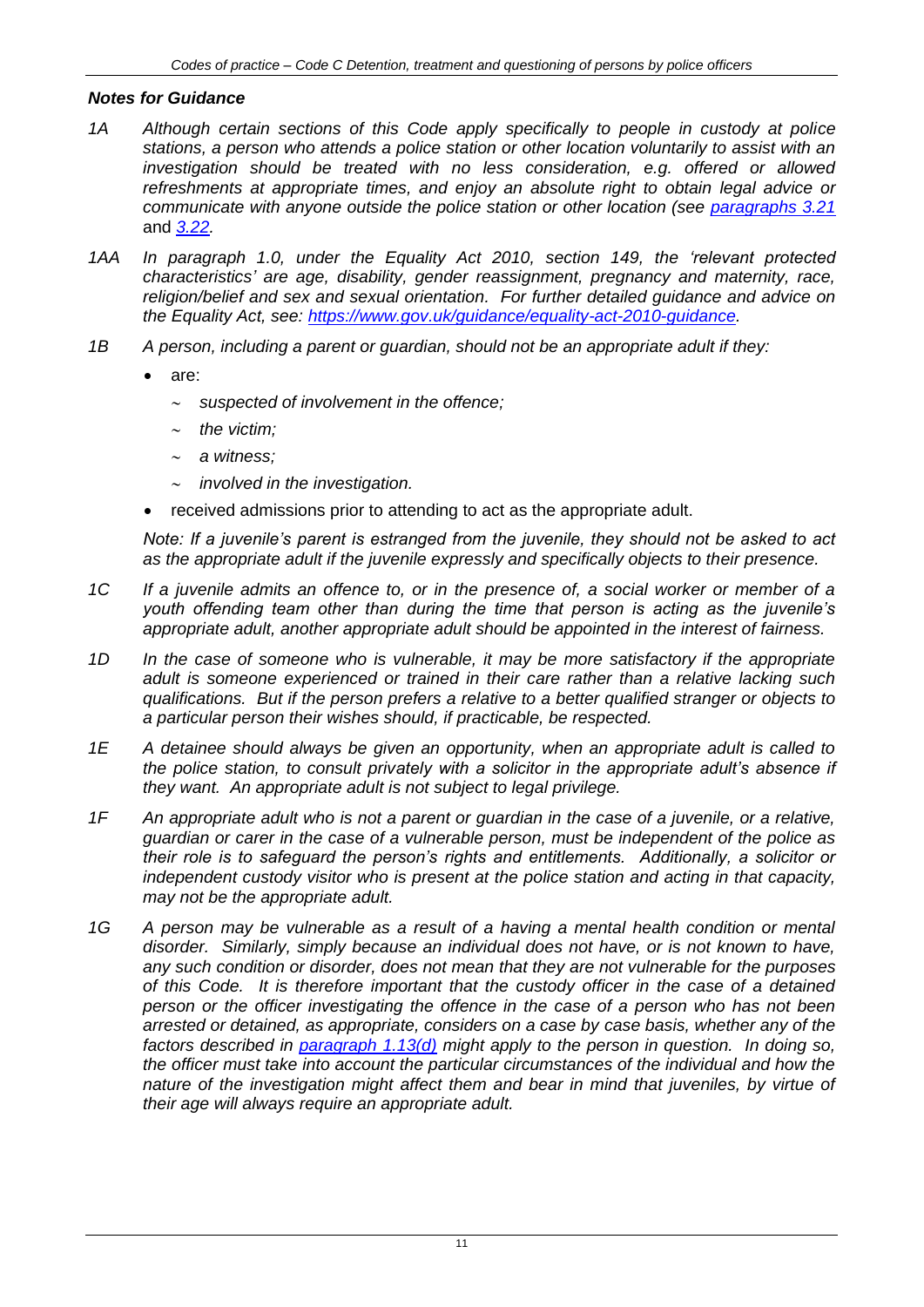- <span id="page-15-1"></span>*1GA For the purposes of [paragraph 1.4\(a\),](#page-9-2) examples of relevant information that may be available include:*
	- *the behaviour of the adult or juvenile;*
	- *the mental health and capacity of the adult or juvenile;*
	- *what the adult or juvenile says about themselves;*
	- *information from relatives and friends of the adult or juvenile;*
	- *information from police officers and staff and from police records;*
	- *information from health and social care (including liaison and diversion services) and other professionals who know, or have had previous contact with, the individual and may be able to contribute to assessing their need for help and support from an appropriate adult. This includes contacts and assessments arranged by the police or at the request of the individual or (as applicable) their appropriate adult or solicitor.*
- <span id="page-15-2"></span>*1GB The Mental Health Act 1983 Code of Practice at page 26 describes the range of clinically recognised conditions which can fall with the meaning of mental disorder for the purpose of [paragraph 1.13\(d\).](#page-12-0) The Code is published here:*

*[https://www.gov.uk/government/publications/code-of-practice-mental-health-act-1983.](https://www.gov.uk/government/publications/code-of-practice-mental-health-act-1983)*

- <span id="page-15-3"></span>*1GC When a person is under the influence of drink and/or drugs, it is not intended that they are to be treated as vulnerable and requiring an appropriate adult for the purpose of [paragraph](#page-9-1)  [1.4](#page-9-1) unless other information indicates that any of the factors described in [paragraph 1.13\(d\)](#page-12-0) may apply to that person. When the person has recovered from the effects of drink and/or drugs, they should be re-assessed in accordance with [paragraph 1.4.](#page-9-1) See [paragraph](#page-61-1)  [15.4A](#page-61-1) for application to live link.*
- <span id="page-15-0"></span>*1H [Paragraph 1.1A](#page-9-3) is intended to cover delays which may occur in processing detainees e.g. if:*
	- *a large number of suspects are brought into the station simultaneously to be placed in custody;*
	- *interview rooms are all being used;*
	- *there are difficulties contacting an appropriate adult, solicitor or interpreter.*
- *1I The custody officer must remind the appropriate adult and detainee about the right to legal advice and record any reasons for waiving it in accordance with section 6.*
- *1J Not used.*
- <span id="page-15-6"></span>*1K This Code does not affect the principle that all citizens have a duty to help police officers to prevent crime and discover offenders. This is a civic rather than a legal duty; but when police officers are trying to discover whether, or by whom, offences have been committed they are entitled to question any person from whom they think useful information can be obtained, subject to the restrictions imposed by this Code. A person's declaration that they are unwilling to reply does not alter this entitlement.*
- <span id="page-15-4"></span>*1L Paragraph 1.5 reflects the statutory definition of 'arrested juvenile' in section 37(15) of PACE. This section was amended by section 42 of the Criminal Justice and Courts Act 2015 with effect from 26 October 2015, and includes anyone who appears to be under the age of 18. This definition applies for the purposes of the detention and bail provisions in sections 34 to 51 of PACE. With effect from 3 April 2017, amendments made by the Policing and Crime Act 2017 require persons under the age of 18 to be treated as juveniles for the purposes of all other provisions of PACE and the Codes.*
- *1M Not used.*
- <span id="page-15-5"></span>*1N For the purpose of the provisions of PACE that allow a live link to be used, any impairment of the detainee's eyesight or hearing is to be disregarded. This means that if a detainee's* eyesight or hearing is impaired, the arrangements which would be needed to ensure *effective communication if all parties were physically present in the same location, for example, using sign language, would apply to the live link arrangements.*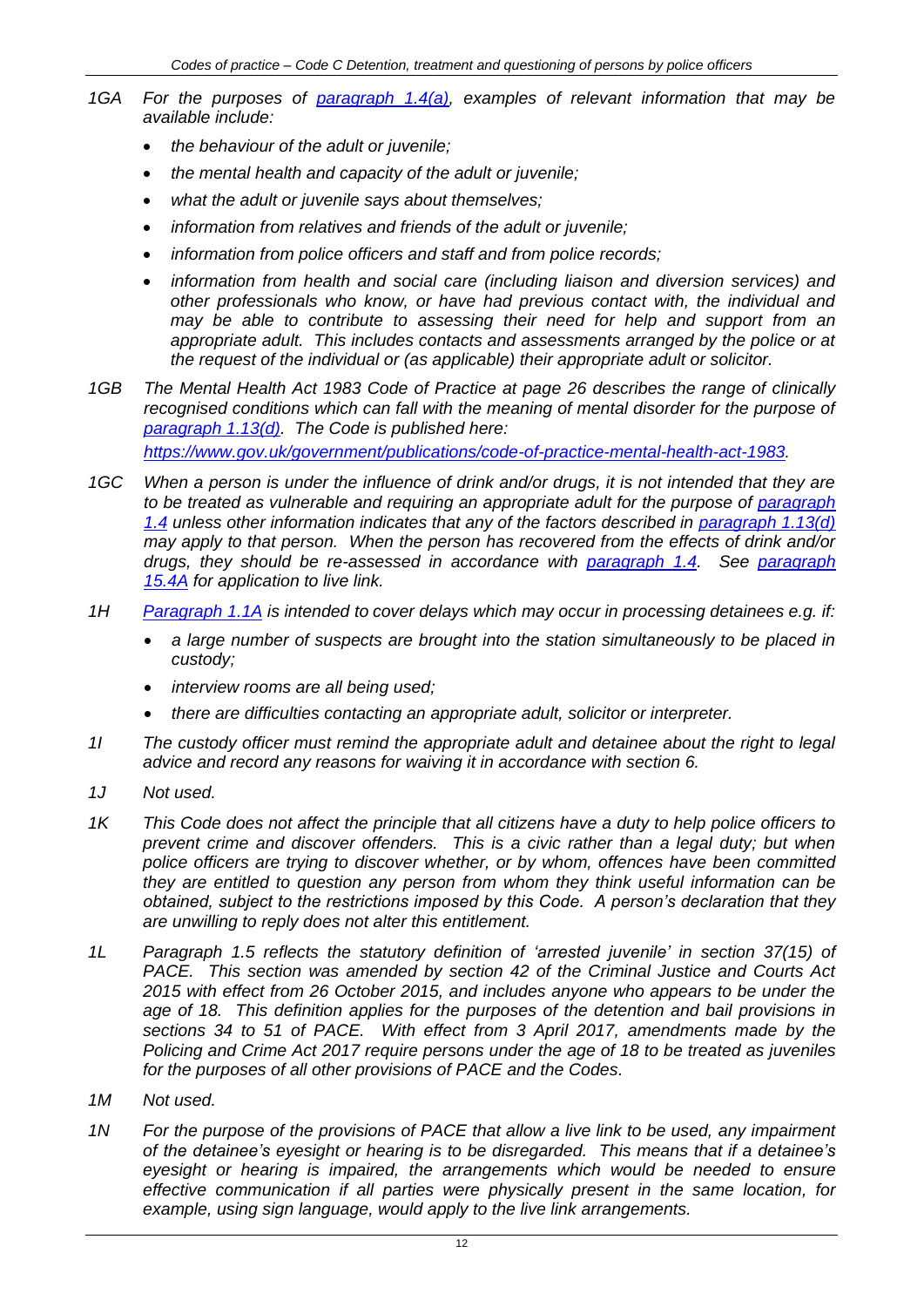#### <span id="page-16-0"></span>**2 Custody records**

- 2.1A When a person:
	- is brought to a police station under arrest;
	- is arrested at the police station having attended there voluntarily; or
	- attends a police station to answer bail.

they must be brought before the custody officer as soon as practicable after their arrival at the station or if applicable, following their arrest after attending the police station voluntarily. This applies to both designated and non-designated police stations. A person is deemed to be "at a police station" for these purposes if they are within the boundary of any building or enclosed yard which forms part of that police station.

- 2.1 A separate custody record must be opened as soon as practicable for each person brought to a police station under arrest or arrested at the station having gone there voluntarily or attending a police station in answer to street bail. All information recorded under this Code must be recorded as soon as practicable in the custody record unless otherwise specified. Any audio or video recording made in the custody area is not part of the custody record.
- 2.2 If any action requires the authority of an officer of a specified rank, subject to *paragraph 2.6A*, their name and rank must be noted in the custody record.
- 2.3 The custody officer is responsible for the custody record's accuracy and completeness and for making sure the record or copy of the record accompanies a detainee if they are transferred to another police station. The record shall show the:
	- time and reason for transfer;
	- time a person is released from detention.
- 2.3A If a person is arrested and taken to a police station as a result of a search in the exercise of any stop and search power to which PACE Code A (Stop and search) or the 'search powers code' issued under TACT applies, the officer carrying out the search is responsible for ensuring that the record of that stop and search is made as part of the person's custody record. The custody officer must then ensure that the person is asked if they want a copy of the search record and if they do, that they are given a copy as soon as practicable. The person's entitlement to a copy of the search record which is made as part of their custody record is in addition to, and does not affect, their entitlement to a copy of their custody record or any other provisions of section 2 (Custody records) of this Code. (See Code A *paragraph 4.2B* and the TACT search powers code *paragraph 5.3.5*).
- 2.4 The detainee's solicitor and appropriate adult must be permitted to inspect the whole of the detainee's custody record as soon as practicable after their arrival at the station and at any other time on request, whilst the person is detained. This includes the following *specific* records relating to the reasons for the detainee's arrest and detention and the offence concerned to which *paragraph 3.1(b)* refers:
	- (a) The information about the circumstances and reasons for the detainee's arrest as recorded in the custody record in accordance with *paragraph 4.3 of Code G*. This applies to any further offences for which the detainee is arrested whilst in custody;
	- (b) The record of the grounds for each authorisation to keep the person in custody. The authorisations to which this applies are the same as those described at items *(i)(a)* to *(d)* in the table in *paragraph 2* of *Annex M* of this Code.

Access to the records in *sub-paragraphs (a)* and *(b)* is *in addition* to the requirements in *paragraphs 3.4(b), 11.1A, 15.0, 15,7A(c) and 16.7A* to make certain documents and materials available and to provide information about the offence and the reasons for arrest and detention.

Access to the custody record for the purposes of this paragraph must be arranged and agreed with the custody officer and may not unreasonably interfere with the custody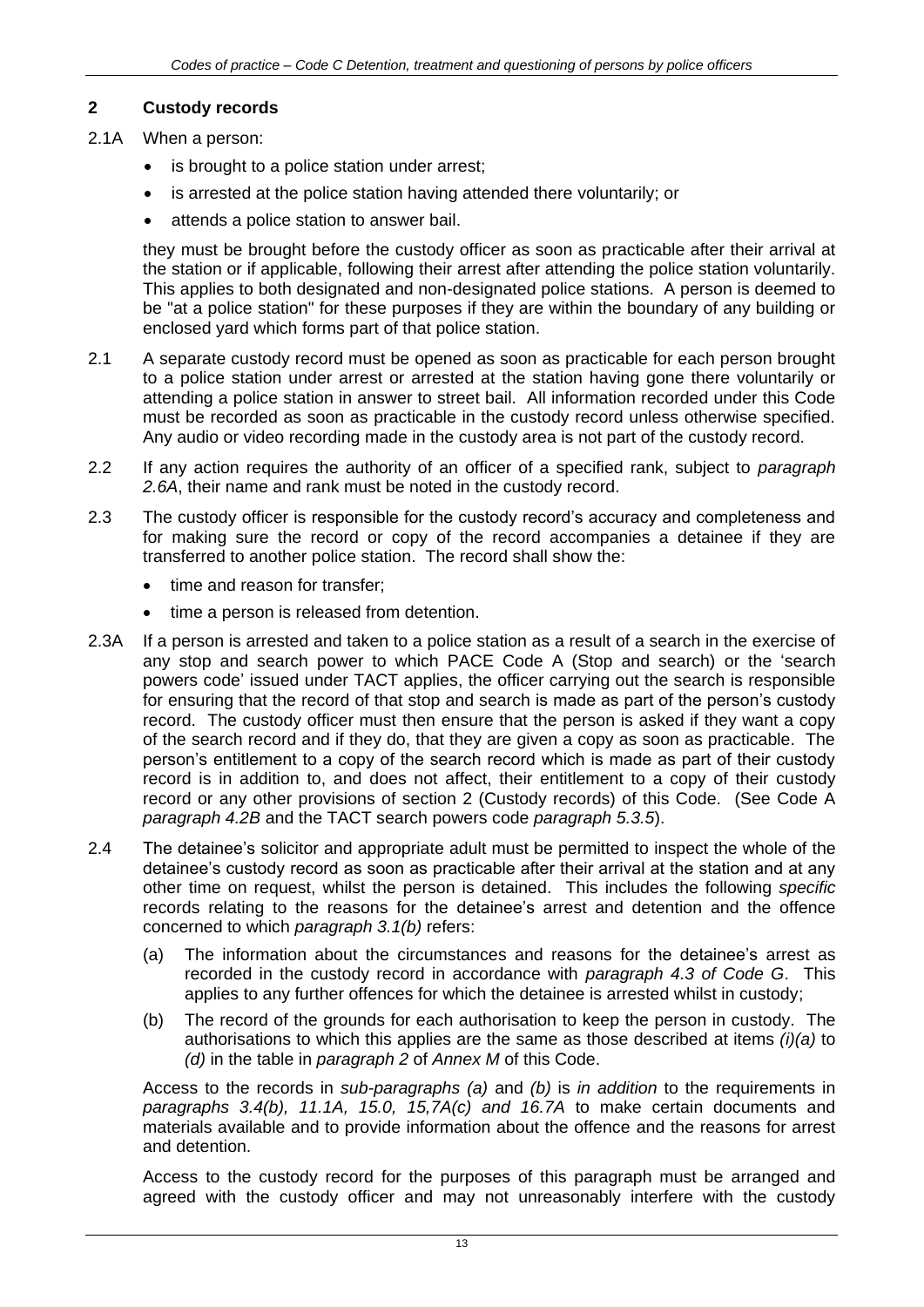officer's duties. A record shall be made when access is allowed and whether it includes the records described in *sub-paragraphs (a)* and *(b)* above.

- 2.4A When a detainee leaves police detention or is taken before a court they, their legal representative or appropriate adult shall be given, on request, a copy of the custody record as soon as practicable. This entitlement lasts for 12 months after release.
- 2.5 The detainee, appropriate adult or legal representative shall be permitted to inspect the original custody record after the detainee has left police detention provided they give reasonable notice of their request. Any such inspection shall be noted in the custody record.
- 2.6 Subject to *paragraph 2.6A*, all entries in custody records must be timed and signed by the maker. Records entered on computer shall be timed and contain the operator's identification.
- 2.6A Nothing in this Code requires the identity of officers or other police staff to be recorded or disclosed:
	- (a) *Not used.*
	- (b) if the officer or police staff reasonably believe recording or disclosing their name might put them in danger.

In these cases, they shall use their warrant or other identification numbers and the name of their police station. See *Note 2A.*

2.7 The fact and time of any detainee's refusal to sign a custody record, when asked in accordance with this Code, must be recorded.

#### <span id="page-17-0"></span>*Note for Guidance*

*2A The purpose of paragraph 2.6A(b) is to protect those involved in serious organised crime investigations or arrests of particularly violent suspects when there is reliable information that those arrested or their associates may threaten or cause harm to those involved. In cases of doubt, an officer of inspector rank or above should be consulted.*

#### <span id="page-17-2"></span><span id="page-17-1"></span>**3 Initial action**

#### *(A) Detained persons - normal procedure*

- 3.1 When a person is brought to a police station under arrest or arrested at the station having gone there voluntarily, the custody officer must make sure the person is told clearly about:
	- (a) the following continuing rights, which may be exercised at any stage during the period in custody:
		- (i) their right to consult privately with a solicitor and that free independent legal advice is available as in *section 6*;
		- (ii) their right to have someone informed of their arrest as in *section 5*;
		- (iii) their right to consult the Codes of Practice (see *Note 3D)*; and
		- (iv) if applicable, their right to interpretation and translation (see *[paragraph 3.12](#page-20-1)*) and their right to communicate with their High Commission, Embassy or Consulate (see *[paragraph 3.12A](#page-21-2)*).
	- (b) their right to be informed about the offence and (as the case may be) any further offences for which they are arrested whilst in custody and why they have been arrested and detained in accordance with *paragraphs 2.4, 3.4(a)* and *11.1A* of this Code and *paragraph 3.3* of *Code G*.
- 3.2 The detainee must also be given a written notice, which contains information:
	- (a) to allow them to exercise their rights by setting out:
		- (i) their rights under *paragraph 3.1, paragraph 3.12* and *3.12A*;
		- (ii) the arrangements for obtaining legal advice, see *section 6*;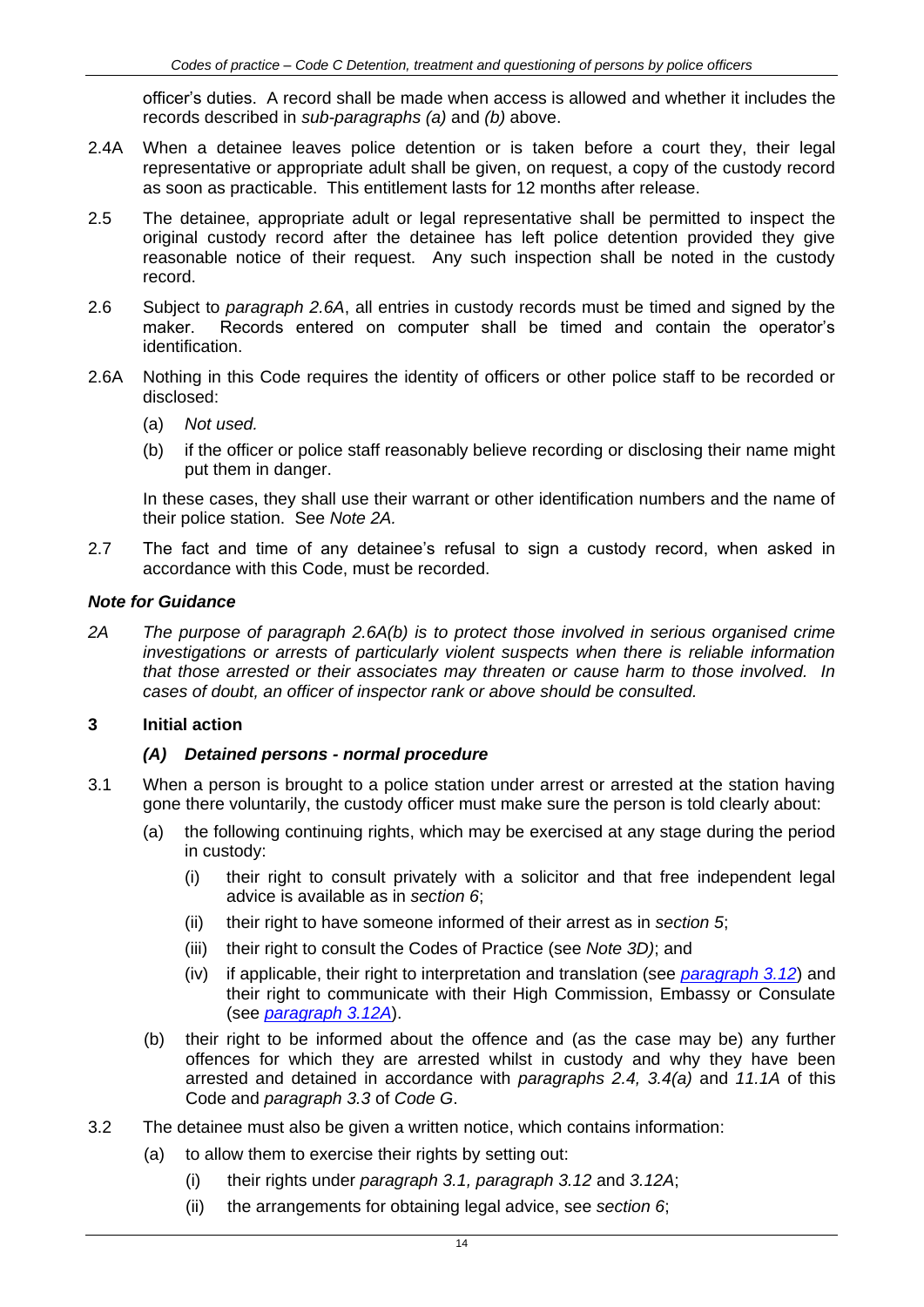- (iii) their right to a copy of the custody record as in *paragraph 2.4A*;
- (iv) their right to remain silent as set out in the caution in the terms prescribed in *section 10*;
- (v) their right to have access to materials and documents which are essential to effectively challenging the lawfulness of their arrest and detention for any offence and (as the case may be) any further offences for which they are arrested whilst in custody, in accordance with *paragraphs 3.4(b), 15.0, 15.7A(c)* and *16.7A* of this Code;
- (vi) the maximum period for which they may be kept in police detention without being charged, when detention must be reviewed and when release is required;
- (vii) their right to medical assistance in accordance with *section 9* of this Code;
- (viii) their right, if they are prosecuted, to have access to the evidence in the case before their trial in accordance with the Criminal Procedure and Investigations Act 1996, the Attorney General's Guidelines on Disclosure, the common law and the Criminal Procedure Rules; and
- (b) briefly setting out their other entitlements while in custody, by:
	- (i) mentioning:
		- ~ the provisions relating to the conduct of interviews;
		- the circumstances in which an appropriate adult should be available to assist the detainee and their statutory rights to make representations whenever the need for their detention is reviewed;
	- (ii) listing the entitlements in this Code, concerning;
		- ~ reasonable standards of physical comfort;
		- ~ adequate food and drink;
		- access to toilets and washing facilities, clothing, medical attention, and exercise when practicable;
		- personal needs relating to health, hygiene and welfare concerning the provision of menstrual and any other health, hygiene and welfare products needed by the detainee in question and speaking about these in private to a member of the custody staff (see *[paragraphs 9.3A](#page-39-2)* and *[9.3B](#page-39-3)*).

#### See *[Note 3A](#page-26-1)*.

- 3.2A The detainee must be given an opportunity to read the notice and shall be asked to sign the custody record to acknowledge receipt of the notice. Any refusal to sign must be recorded on the custody record.
- 3.3 Not used.
- 3.3A An 'easy read' illustrated version should also be provided if available (see *Note 3A*).
- 3.4 (a) The custody officer shall:
	- record the offence(s) that the detainee has been arrested for and the reason(s) for the arrest on the custody record. See *paragraph 10.3 and Code G paragraphs 2.2 and 4.3*;
	- note on the custody record any comment the detainee makes in relation to the arresting officer's account but shall not invite comment. If the arresting officer is not physically present when the detainee is brought to a police station, the arresting officer's account must be made available to the custody officer remotely or by a third party on the arresting officer's behalf. If the custody officer authorises a person's detention, subject to *paragraph 1.8*, that officer must record the grounds for detention in the detainee's presence and at the same time, inform them of the grounds. The detainee must be informed of the grounds for their detention before they are questioned about any offence;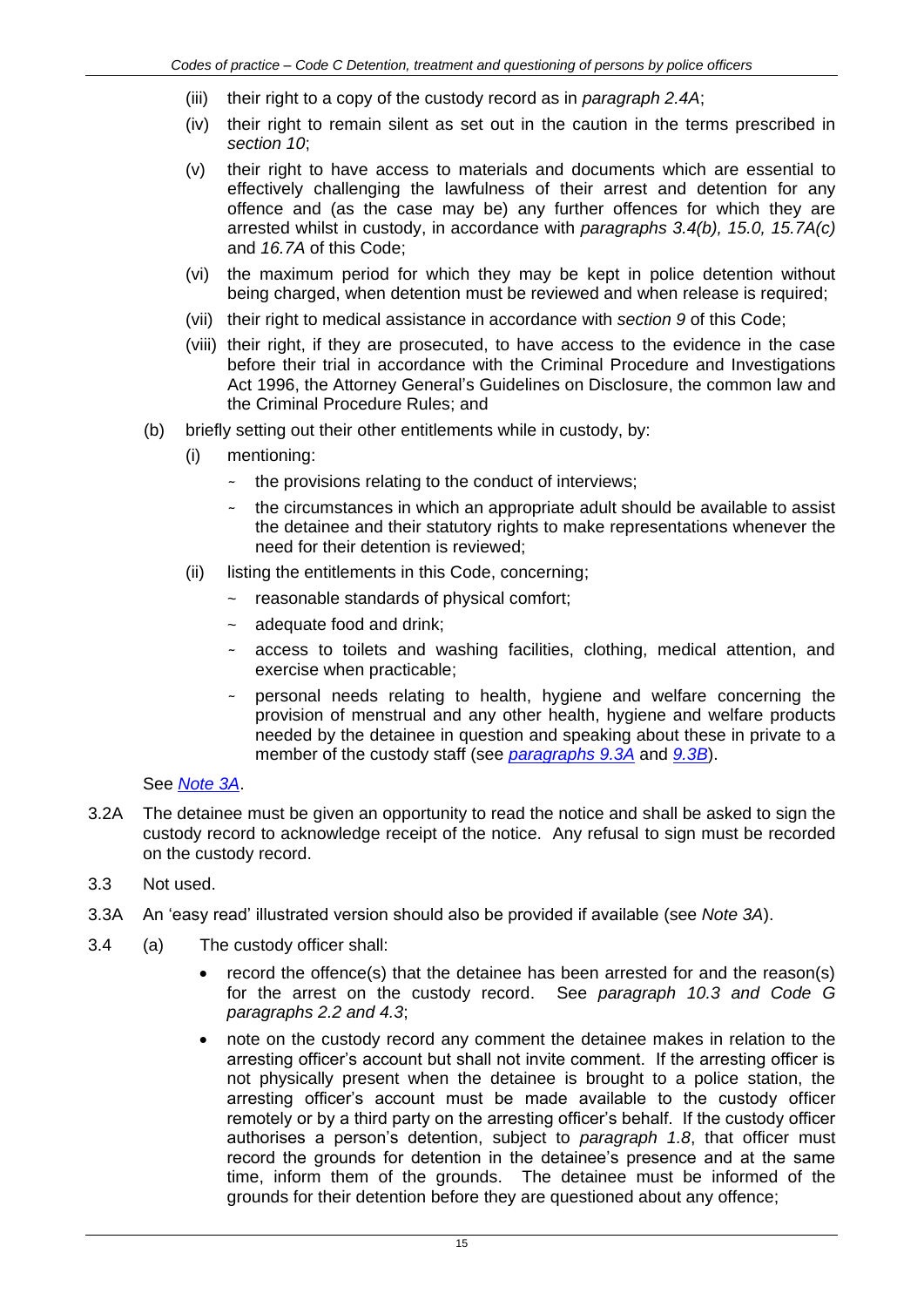- note any comment the detainee makes in respect of the decision to detain them but shall not invite comment;
- not put specific questions to the detainee regarding their involvement in any offence, nor in respect of any comments they may make in response to the arresting officer's account or the decision to place them in detention. Such an exchange is likely to constitute an interview as in *paragraph 11.1A* and require the associated safeguards in *section 11*.

Note: This *sub-paragraph* also applies to any further offences and grounds for detention which come to light whilst the person is detained.

See *[paragraph 11.13](#page-47-2)* in respect of unsolicited comments.

- <span id="page-19-2"></span>(b) Documents and materials which are essential to effectively challenging the lawfulness of the detainee's arrest and detention must be made available to the detainee or their solicitor. Documents and materials will be "essential" for this purpose if they are capable of undermining the reasons and grounds which make the detainee's arrest and detention *necessary*. The decision about whether particular documents or materials must be made available for the purpose of this requirement therefore rests with the custody officer who determines whether detention is necessary, in consultation with the investigating officer who has the knowledge of the documents and materials in a particular case necessary to inform that decision. A note should be made in the detainee's custody record of the *fact* that documents or materials have been made available under this sub-paragraph and when. The investigating officer should make a separate note of what is made available and how it is made available in a particular case. This sub-paragraph also applies (with modifications) for the purposes of *sections 15 (Reviews and extensions of detention)* and *16 (Charging detained persons)*. See *Note 3ZA* and *paragraphs 15.0* and *16.7A.*
- <span id="page-19-1"></span><span id="page-19-0"></span>3.5 The custody officer or other custody staff as directed by the custody officer shall:
	- (a) ask the detainee whether at this time, they:
		- (i) would like legal advice, see *[paragraph 6.5](#page-30-4)*;
		- (ii) want someone informed of their detention, see *section 5*;
	- (b) ask the detainee to sign the custody record to confirm their decisions in respect of (*a*);
	- (c) determine whether the detainee:
		- (i) is, or might be, in need of medical treatment or attention, see *section 9*;
		- (ii) is a juvenile and/or vulnerable and therefore requires an appropriate adult (see *[paragraphs 1.4,](#page-9-1) [1.5,](#page-10-0)* and *[3.15\)](#page-21-0)*;
		- (iia) wishes to speak in private with a member of the custody staff who may be of the same sex about any matter concerning their personal needs relating to health, hygiene and welfare (see *[paragraph 9.3A](#page-39-2)*);
		- (iii) requires:
			- help to check documentation (see *paragraph 3.20*);
			- an interpreter (see *paragraph 3.12 and Note 13B)*.
	- (ca) if the detainee is a female aged 18 or over, ask if they require or are likely to require any menstrual products whilst they are in custody (see *[paragraph 9.3B](#page-39-3)*). For girls under 18, see *[paragraph 3.20A](#page-22-5)*;
	- (d) record the decision and actions taken as applicable in respect of (*c*) and (ca).

Where any duties under this paragraph have been carried out by custody staff at the direction of the custody officer, the outcomes shall, as soon as practicable, be reported to the custody officer who retains overall responsibility for the detainee's care and treatment and ensuring that it complies with this Code. See *[Note 3F](#page-27-0)*.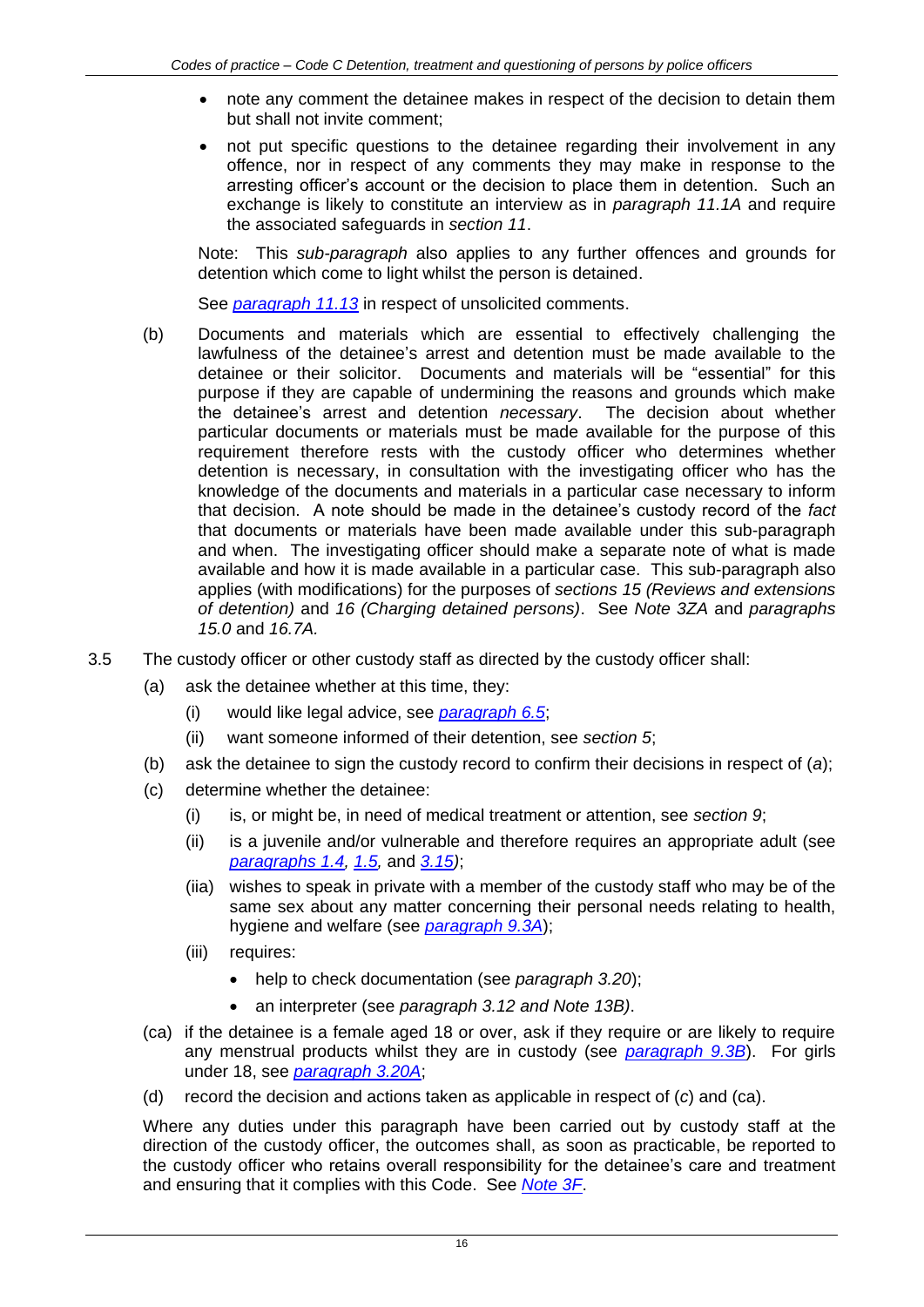- 3.6 When the needs mentioned in *paragraph 3.5(c)* are being determined, the custody officer is responsible for initiating an assessment to consider whether the detainee is likely to present specific risks to custody staff, any individual who may have contact with detainee (e.g. legal advisers, medical staff) or themselves. This risk assessment must include the taking of reasonable steps to establish the detainee's identity and to obtain information about the detainee that is relevant to their safe custody, security and welfare and risks to others. Such assessments should therefore always include a check on the Police National Computer (PNC), to be carried out as soon as practicable, to identify any risks that have been highlighted in relation to the detainee. Although such assessments are primarily the custody officer's responsibility, it may be necessary for them to consult and involve others, e.g. the arresting officer or an appropriate healthcare professional, see *[paragraph 9.13](#page-39-4)*. Other records held by or on behalf of the police and other UK law enforcement authorities that might provide information relevant to the detainee's safe custody, security and welfare and risk to others and to confirming their identity should also be checked. Reasons for delaying the initiation or completion of the assessment must be recorded.
- 3.7 Chief officers should ensure that arrangements for proper and effective risk assessments required by *paragraph 3.6* are implemented in respect of all detainees at police stations in their area.
- 3.8 Risk assessments must follow a structured process which clearly defines the categories of risk to be considered and the results must be incorporated in the detainee's custody record. The custody officer is responsible for making sure those responsible for the detainee's custody are appropriately briefed about the risks. If no specific risks are identified by the assessment, that should be noted in the custody record. See *Note 3E* and *paragraph 9.14.*
- 3.8A The content of any risk assessment and any analysis of the level of risk relating to the person's detention is not required to be shown or provided to the detainee or any person acting on behalf of the detainee. But information should not be withheld from any person acting on the detainee's behalf, for example, an appropriate adult, solicitor or interpreter, if to do so might put that person at risk.
- 3.9 The custody officer is responsible for implementing the response to any specific risk assessment, e.g.:
	- reducing opportunities for self harm;
	- calling an appropriate healthcare professional;
	- increasing levels of monitoring or observation;
	- reducing the risk to those who come into contact with the detainee.

See *Note 3E*.

- 3.10 Risk assessment is an ongoing process and assessments must always be subject to review if circumstances change.
- 3.11 If video cameras are installed in the custody area, notices shall be prominently displayed showing cameras are in use. Any request to have video cameras switched off shall be refused.

#### *(B) Detained persons - special groups*

- <span id="page-20-1"></span><span id="page-20-0"></span>3.12 If the detainee appears to be someone who does not speak or understand English or who has a hearing or speech impediment, the custody officer must ensure:
	- (a) that without delay, arrangements (see *[paragraph 13.1ZA](#page-55-2)*) are made for the detainee to have the assistance of an interpreter in the action under *paragraphs 3.1* to *3.5*. If the person appears to have a hearing or speech impediment, the reference to 'interpreter' includes appropriate assistance necessary to comply with *paragraphs 3.1* to *3.5*. See *paragraph 13.1C* if the detainee is in Wales. See *[section 13](#page-55-3)* and *[Note 13B;](#page-59-3)*
	- (b) that in addition to the continuing rights set out in *paragraph 3.1(a)(i)* to *(iv)*, the detainee is told clearly about their right to interpretation and translation;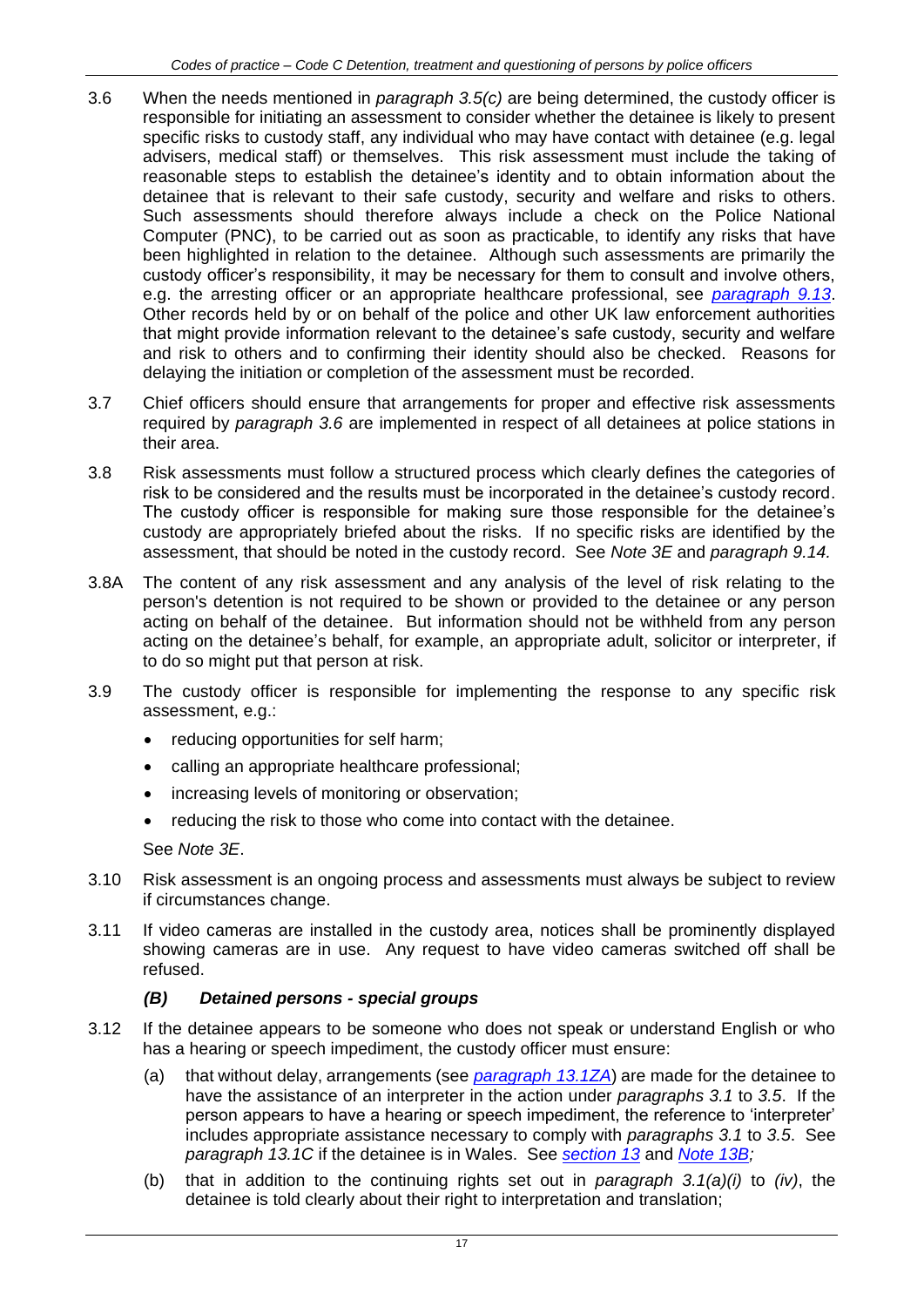- (c) that the written notice given to the detainee in accordance with *paragraph 3.2* is in a language the detainee understands and includes the right to interpretation and translation together with information about the provisions in *section 13* and *Annex M*, which explain how the right applies (see *Note 3A*); and
- (d) that if the translation of the notice is not available, the information in the notice is given through an interpreter and a written translation provided without undue delay.
- <span id="page-21-2"></span>3.12A If the detainee is a citizen of an independent Commonwealth country or a national of a foreign country, including the Republic of Ireland, the custody officer must ensure that in addition to the continuing rights set out in *paragraph 3.1(a)(i)* to *(iv)*, they are informed as soon as practicable about their rights of communication with their High Commission, Embassy or Consulate set out in *[section 7](#page-37-0)*. This right must be included in the written notice given to the detainee in accordance with *paragraph 3.2*.
- 3.13 If the detainee is a juvenile, the custody officer must, if it is practicable, ascertain the identity of a person responsible for their welfare. That person:
	- may be:
		- $\sim$  the parent or quardian;
		- $\sim$  if the juvenile is in local authority or voluntary organisation care, or is otherwise being looked after under the Children Act 1989, a person appointed by that authority or organisation to have responsibility for the juvenile's welfare;
		- $\sim$  any other person who has, for the time being, assumed responsibility for the juvenile's welfare.
	- must be informed as soon as practicable that the juvenile has been arrested, why they have been arrested and where they are detained. This right is in addition to the juvenile's right in *section 5* not to be held incommunicado. See *Note 3C*.
- 3.14 If a juvenile is known to be subject to a court order under which a person or organisation is given any degree of statutory responsibility to supervise or otherwise monitor them, reasonable steps must also be taken to notify that person or organisation (the 'responsible officer'). The responsible officer will normally be a member of a Youth Offending Team, except for a curfew order which involves electronic monitoring when the contractor providing the monitoring will normally be the responsible officer.
- <span id="page-21-0"></span>3.15 If the detainee is a juvenile or a vulnerable person, the custody officer must, as soon as practicable, ensure that:
	- the detainee is informed of the decision that an appropriate adult is required and the reason for that decision (see *[paragraph 3.5\(c\)\(ii\)](#page-19-1)* and;
	- the detainee is advised:
		- ~ of the duties of the appropriate adult as described in *[paragraph 1.7A;](#page-10-1)* and
		- $\sim$  that they can consult privately with the appropriate adult at any time.
	- the appropriate adult, who in the case of a juvenile may or may not be a person responsible for their welfare, as in *paragraph 3.13,* is informed of:
		- $\sim$  the grounds for their detention;
		- $\sim$  their whereabouts; and
	- the attendance of the appropriate adult at the police station to see the detainee is secured.
- <span id="page-21-1"></span>3.16 It is imperative that a person detained under the Mental Health Act 1983, section 135 or 136, be assessed as soon as possible within the permitted period of detention specified in that Act. A police station may only be used as a place of safety in accordance with [The](http://www.legislation.gov.uk/uksi/2017/1036/contents/made)  [Mental Health Act 1983 \(Places of Safety\) Regulations 2017.](http://www.legislation.gov.uk/uksi/2017/1036/contents/made) If that assessment is to take place at the police station, an approved mental health professional and a registered medical practitioner shall be called to the station as soon as possible to carry it out. See *[Note 9D](#page-42-0)*.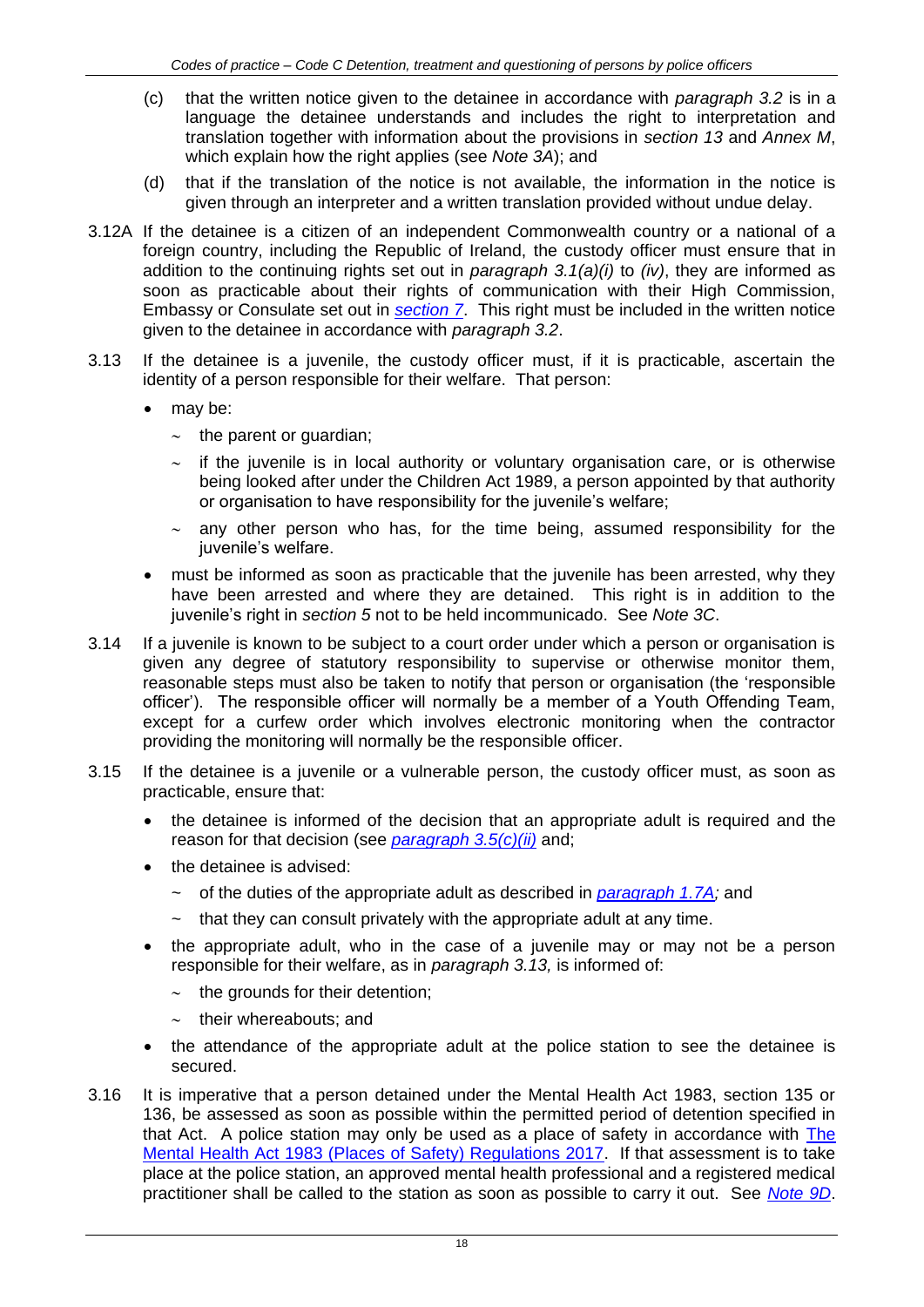The appropriate adult has no role in the assessment process and their presence is not required. Once the detainee has been assessed and suitable arrangements made for their treatment or care, they can no longer be detained under section 135 or 136. A detainee must be immediately discharged from detention if a registered medical practitioner, having examined them, concludes they are not mentally disordered within the meaning of the Act.

- <span id="page-22-3"></span>3.17 If the appropriate adult is:
	- already at the police station, the provisions of *paragraphs 3.1* to *[3.5](#page-19-0)* must be complied with in the appropriate adult's presence;
	- not at the station when these provisions are complied with, they must be complied with again in the presence of the appropriate adult when they arrive,

and a copy of the notice given to the detainee in accordance with *paragraph 3.2*, shall also be given to the appropriate adult.

- 3.17A The custody officer must ensure that at the time the copy of the notice is given to the appropriate adult, or as soon as practicable thereafter, the appropriate adult is advised of the duties of the appropriate adult as described in *[paragraph 1.7A.](#page-10-1)*
- 3.18 *Not used*.
- <span id="page-22-7"></span>3.19 If the detainee, or appropriate adult on the detainee's behalf, asks for a solicitor to be called to give legal advice, the provisions of *section 6* apply (see *[paragraph 6.5A](#page-31-0)* and *[Note 3H](#page-27-1)*).
- <span id="page-22-6"></span>3.20 If the detainee is blind, seriously visually impaired or unable to read, the custody officer shall make sure their solicitor, relative, appropriate adult or some other person likely to take an interest in them and not involved in the investigation is available to help check any documentation. When this Code requires written consent or signing the person assisting may be asked to sign instead, if the detainee prefers. This paragraph does not require an appropriate adult to be called solely to assist in checking and signing documentation for a person who is not a juvenile, or is not vulnerable (see *[paragraph 3.15](#page-21-0)* and *[Note 13C](#page-59-4)*).
- <span id="page-22-5"></span>3.20A The Children and Young Persons Act 1933, section 31, requires that arrangements must be made for ensuring that a girl under the age of 18, while detained in a police station, is under the care of a woman. The custody officer must ensure that the woman under whose care the girl is*,* makes the enquiries and provides the information concerning personal needs relating to their health, hygiene and welfare described in *[paragraph 9.3A](#page-39-2)* and menstrual products described in *paragraph 9.3B*. See *[Note 3G](#page-27-2)*. The section also requires that arrangements must be made for preventing any person under 18, while being detained in a police station, from associating with an adult charged with any offence, unless that adult is a relative or the adult is jointly charged with the same offence as the person under 18.

#### *(C) Detained persons - Documentation*

- <span id="page-22-0"></span>3.20B The grounds for a person's detention shall be recorded, in the person's presence if practicable. See *[paragraph 1.8.](#page-11-1)*
- <span id="page-22-1"></span>3.20C Action taken under *paragraphs 3.12* to *3.20A* shall be recorded.

#### *(D) Persons attending a police station or elsewhere voluntarily*

<span id="page-22-4"></span>3.21 Anybody attending a police station or other location (see *[paragraph 3.22](#page-25-4)* and *[Note 3I](#page-27-3)*) voluntarily to assist police with the investigation of an offence may leave at will unless arrested. See *[Notes 1A](#page-14-7)* and *[1K](#page-15-6)*. The person may only be prevented from leaving at will if their arrest on suspicion of committing the offence is necessary in accordance with Code G. See *Code G Note 2G*.

#### <span id="page-22-2"></span>*Action if arrest becomes necessary*

- (a) If during a person's voluntary attendance at a police station or other location it is decided for any reason that their arrest is necessary, they must:
	- be informed at once that they are under arrest and of the grounds and reasons as required by *Code G*, and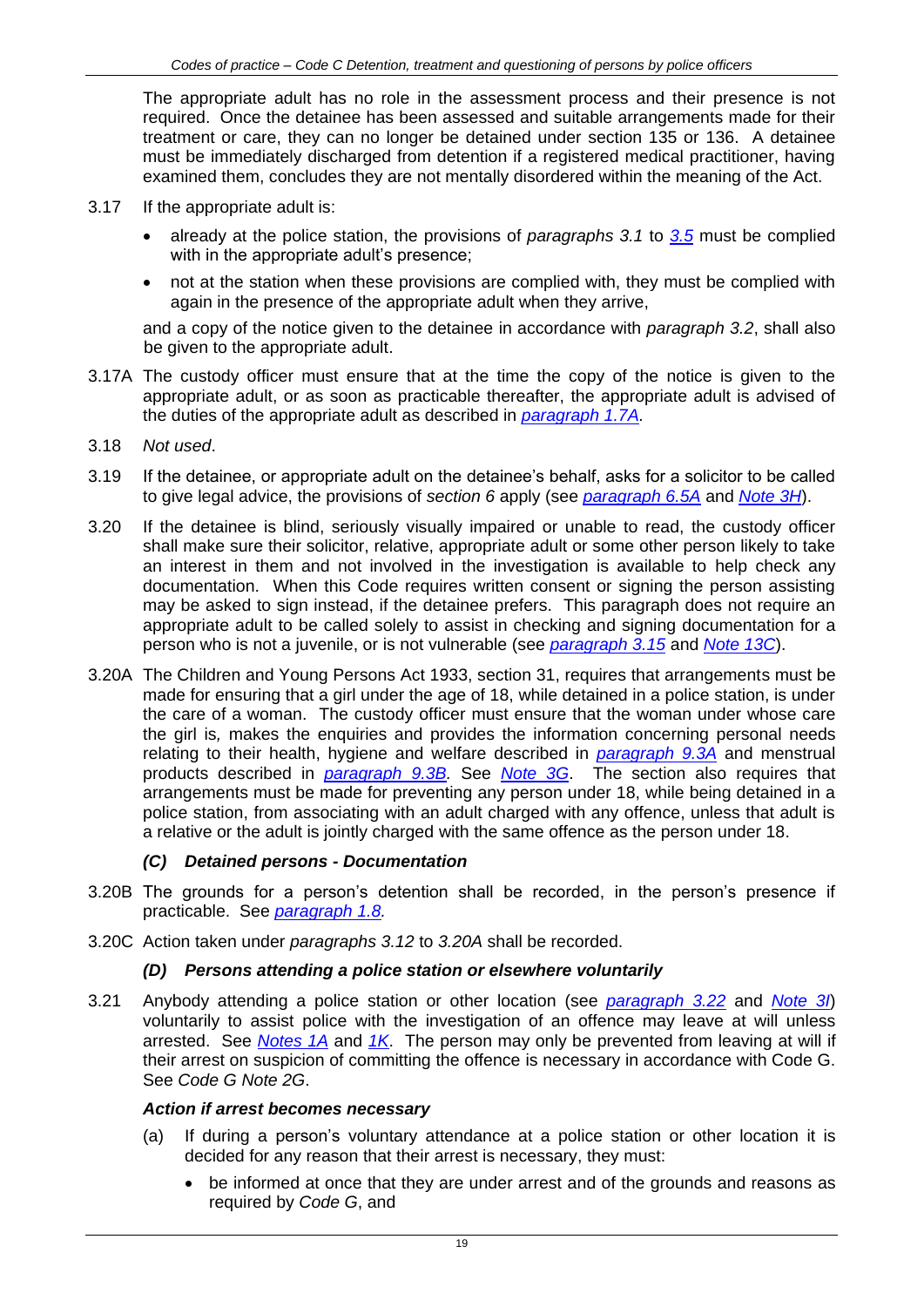• be brought before the custody officer at the police station where they are arrested or (as the case may be) at the police station to which they are taken after being arrested elsewhere. The custody officer is then responsible for making sure that a custody record is opened and that they are notified of their rights in the same way as other detainees as required by this Code.

#### <span id="page-23-0"></span>*Information to be given when arranging a voluntary interview:*

- (b) If the suspect's arrest is not necessary but they are cautioned as required in *[section](#page-43-5)  [10](#page-43-5)*, the person who, after describing the nature and circumstances of the suspected offence, gives the caution must at the same time, inform them that they are not under arrest and that they are not obliged to remain at the station or other location (see *[paragraph 3.22](#page-25-4)* and *[Note 3I](#page-27-3)*). The rights, entitlements and safeguards that apply to the conduct and recording of interviews with suspects are not diminished simply because the interview is arranged on a voluntary basis. For the purpose of arranging a voluntary interview (see *Code G Note 2F*), the duty of the interviewer reflects that of the custody officer with regard to detained suspects. As a result:
	- (i) the requirement in *[paragraph 3.5\(c\)\(ii\)](#page-19-1)* to determine whether a detained suspect requires an appropriate adult, help to check documentation or an interpreter shall apply equally to a suspect who has not been arrested; and
	- (ii) the suspect must not be asked to give their informed consent to be interviewed until *after* they have been informed of the rights, entitlements and safeguards that apply to voluntary interviews. These are set out in *paragraph 3.21A* and the interviewer is responsible for ensuring that the suspect is so informed and for explaining these rights, entitlements and safeguards.
- <span id="page-23-1"></span>3.21A The interviewer must inform the suspect that the purpose of the voluntary interview is to question them to obtain evidence about their involvement or suspected involvement in the offence(s) described when they were cautioned and told that they were not under arrest. The interviewer shall then inform the suspect that the following matters will apply if they agree to the voluntary interview proceeding:
	- (a) Their right to information about the offence(s) in question by providing sufficient information to enable them to understand the nature of any such offence(s) and why they are suspected of committing it. This is in order to allow for the effective exercise of the rights of the defence as required by *[paragraph 11.1A](#page-45-6)*. It applies whether or not they ask for legal advice and includes any further offences that come to light and are pointed out during the voluntary interview and for which they are cautioned.
	- (b) Their right to free *(see [Note 3J\)](#page-27-4)* legal advice by:
		- (i) explaining that they may obtain free and independent legal advice if they want it, and that this includes the right to speak with a solicitor on the telephone and to have the solicitor present during the interview;
		- (ii) asking if they want legal advice and recording their reply; and
		- (iii) if the person requests advice, securing its provision before the interview by contacting the Defence Solicitor Call Centre and explaining that the time and place of the interview will be arranged to enable them to obtain advice and that the interview will be delayed until they have received the advice unless, in accordance with *[paragraph 6.6\(c\)](#page-31-1)* (Nominated solicitor not available and duty solicitor declined) or *[paragraph 6.6\(d\)](#page-31-2)* (Change of mind), an officer of the rank of inspector or above agrees to the interview proceeding; or
		- (iv) if the person declines to exercise the right, asking them why and recording any reasons given (see *[Note 6K](#page-36-0)*).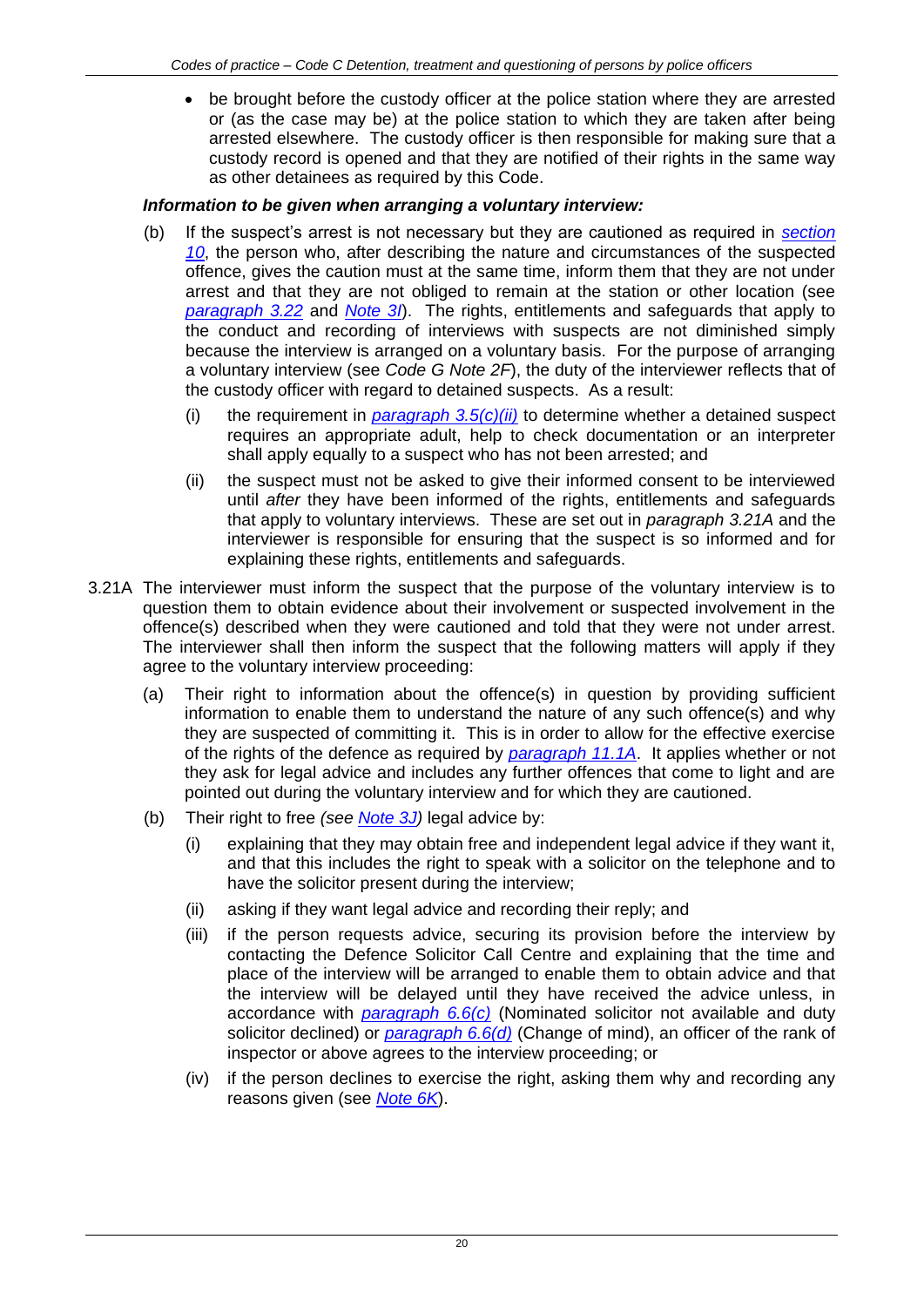Note:When explaining the right to legal advice and the arrangements, the interviewer must take care not to indicate, except to answer a direct question, that the time taken to arrange and complete the voluntary interview might be reduced if:

- the suspect does not ask for legal advice or does not want a solicitor present when they are interviewed; or
- the suspect asks for legal advice or (as the case may be) asks for a solicitor to be present when they are interviewed, but changes their mind and agrees to be interviewed without waiting for a solicitor.
- (c) Their right, if in accordance with *[paragraph 3.5\(c\)\(ii\)](#page-19-1)* the interviewer determines:
	- (i) that they are a juvenile or are vulnerable; or
	- (ii) that they need help to check documentation (see *[paragraph 3.20](#page-22-6)*),

to have the appropriate adult present or (as the case may be) to have the necessary help to check documentation; and that the interview will be delayed until the presence of the appropriate adult or the necessary help, is secured.

- (d) If they are a juvenile or vulnerable and do not want legal advice, their appropriate adult has the right to ask for a solicitor to attend if this would be in their best interests and the appropriate adult must be so informed. In this case, action to secure the provision of advice if so requested by their appropriate adult will be taken without delay in the same way as if requested by the person (see *[sub-paragraph \(b\)\(iii\)\).](#page-23-1)* However, they cannot be forced to see the solicitor if they are adamant that they do not wish to do so (see *[paragraphs 3.19](#page-22-7)* and *[6.5A](#page-31-0)*).
- (e) Their right to an interpreter, if in accordance with*, [paragraphs 3.5\(c\)\(ii\)](#page-19-1)* and *[3.12](#page-20-1)*, the interviewer determines that they require an interpreter and that if they require an interpreter, making the necessary arrangements in accordance with *[paragraph](#page-55-2)  [13.1ZA](#page-55-2)* and that the interview will be delayed to make the arrangements.
- (f) That interview will be arranged for a time and location (see *[paragraph 3.22](#page-25-4)* and *[Note](#page-27-3)  [3I](#page-27-3)*) that enables:
	- (i) the suspect's rights described above to be fully respected; and
	- (ii) the whole of the interview to be recorded using an authorised recording device in accordance with [Code E](https://www.gov.uk/guidance/police-and-criminal-evidence-act-1984-pace-codes-of-practice) (Code of Practice on Audio recording of interviews with suspects) or (as the case may be) Code F (Code of Practice on visual recording with sound of interviews with suspects); and
- (g) That their agreement to take part in the interview also signifies their agreement for that interview to be audio-recorded or (as the case may be) visually recorded with sound.
- 3.21B The provision by the interviewer of factual information described in *paragraph 3.21A* and, if asked by the suspect, further such information, does not constitute an interview for the purpose of this Code and *when that information is provided*:
	- (a) the interviewer must remind the suspect about the caution as required in *section 10*  but must not *invite* comment about the offence or put specific questions to the suspect regarding their involvement in any offence, nor in respect of any comments they may make when given the information. Such an exchange is itself likely to constitute an interview as in *paragraph 11.1A* and require the associated interview safeguards in *section 11*.
	- (b) Any comment the suspect makes when the information is given which might be relevant to the offence, must be recorded and dealt with in accordance with *[paragraph](#page-47-2)  [11.13](#page-47-2)*.
	- (c) The suspect must be given a notice summarising the matters described in *paragraph 3.21A* and which includes the arrangements for obtaining legal advice. If a specific notice is not available, the notice given to detained suspects with references to detention-specific requirements and information redacted, may be used.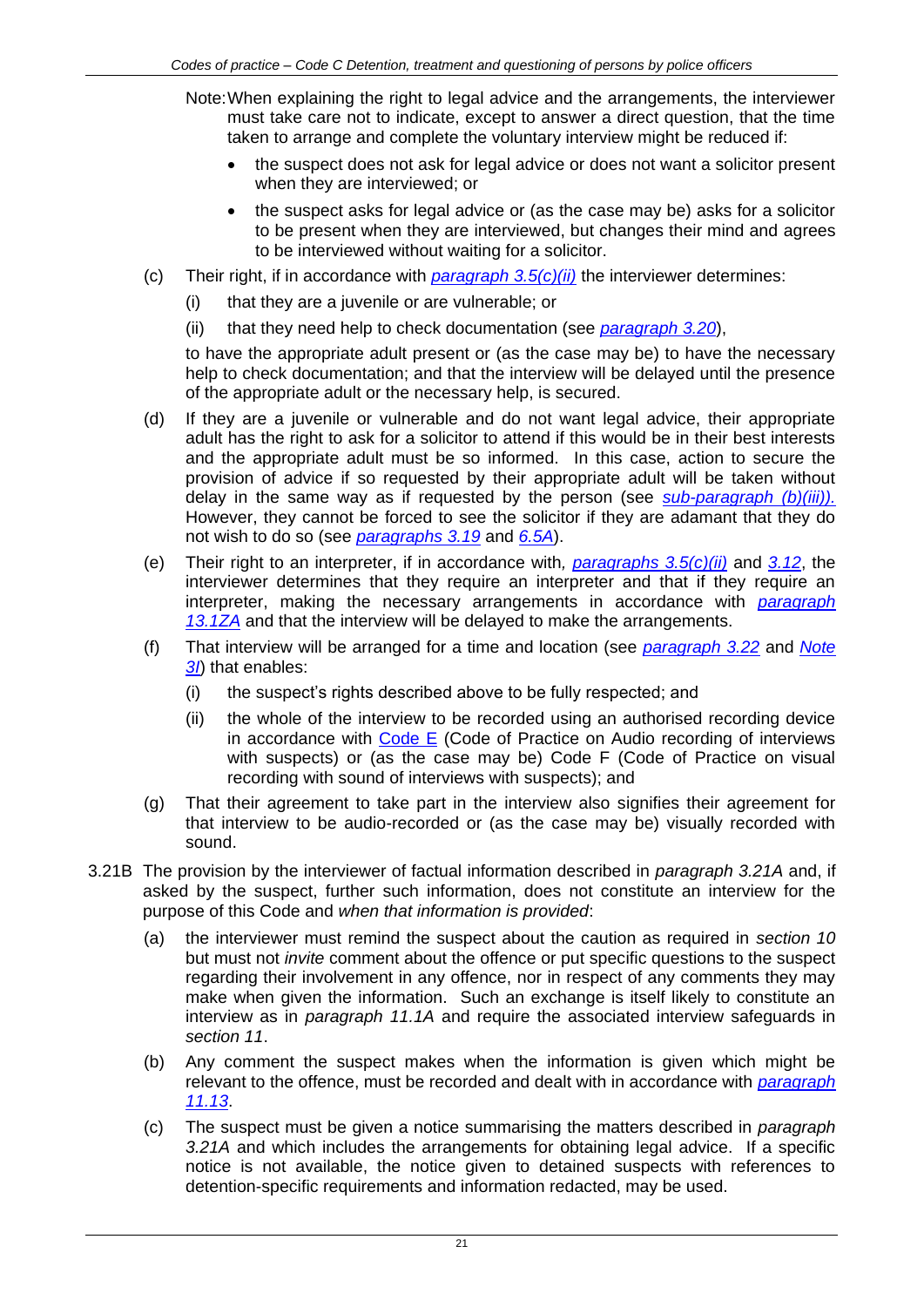- (d) For juvenile and vulnerable suspects (see *[paragraphs 1.4](#page-9-1)* and *[1.5](#page-10-0)*):
	- (i) the information must be provided or (as the case may be) provided again, together with the notice, in the presence of the appropriate adult;
	- (ii) if cautioned in the absence of the appropriate adult, the caution must be repeated in the appropriate adult's presence (see *[paragraph 10.12](#page-45-7)*);
	- (iii) the suspect must be informed of the decision that an appropriate is required and the reason (see *[paragraph 3.5\(c\)\(ii\)](#page-19-1)*;
	- (iv) the suspect *and* the appropriate adult shall be advised:
		- that the duties of the appropriate adult include giving advice and assistance in accordance with *[paragraphs 1.7A](#page-10-1)* and *[11.17](#page-48-1)*; and
		- that they can consult privately at any time.
	- (v) their informed agreement to be interviewed voluntarily must be sought and given in the *presence* of the appropriate adult and for a juvenile, the agreement of a parent or guardian of the juvenile is also required.
- <span id="page-25-4"></span>3.22 If the other location mentioned in *[paragraph 3.21](#page-22-4)* is any place or premises for which the interviewer requires the informed consent of the suspect and/or occupier (if different) to remain, for example, the suspect's home (see *[Note 3I](#page-27-3)*), then the references that the person is 'not obliged to remain' and that they 'may leave at will' mean that the suspect and/or occupier (if different) may also withdraw their consent and require the interviewer to leave.

#### *Commencement of voluntary interview – general*

<span id="page-25-0"></span>3.22A Before asking the suspect any questions about their involvement in the offence they are suspected of committing, the interviewing officer must ask them to confirm that they agree to the interview proceeding. This confirmation shall be recorded in the interview record made in accordance with [section 11](#page-47-3) of this Code (written record) or Code E or Code F.

#### *Documentation*

- <span id="page-25-1"></span>3.22B Action taken under *paragraphs 3.21A* to *3.21B* shall be recorded. The record shall include the date time and place the action was taken, who was present and anything said to or by the suspect and to or by those present.
- 3.23 *Not* used.
- <span id="page-25-2"></span>3.24 *Not* used.

#### *(E) Persons answering street bail*

3.25 When a person is answering street bail, the custody officer should link any documentation held in relation to arrest with the custody record. Any further action shall be recorded on the custody record in accordance with *paragraphs 3.20B* and *3.20C* above.

#### *(F) Requirements for suspects to be informed of certain rights*

- <span id="page-25-3"></span>3.26 The provisions of this section identify the information which must be given to suspects who have been cautioned in accordance with *section 10 of this Code* according to whether or not they have been arrested and detained. It includes information required by *[EU Directive](http://eur-lex.europa.eu/LexUriServ/LexUriServ.do?uri=OJ:L:2012:142:0001:0010:en:PDF)  [2012/13](http://eur-lex.europa.eu/LexUriServ/LexUriServ.do?uri=OJ:L:2012:142:0001:0010:en:PDF)* on the right to information in criminal proceedings. If a complaint is made by or on behalf of such a suspect that the information and (as the case may be) access to records and documents has not been provided as required, the matter shall be reported to an inspector to deal with as a complaint for the purposes of *paragraph 9.2,* or *paragraph 12.9* if the challenge is made during an interview. This would include, for example:
	- (a) in the case of a detained suspect:
		- not informing them of their rights (see *paragraph 3.1*);
		- not giving them a copy of the Notice (see *paragraph 3.2(a)*);
		- not providing an opportunity to read the notice (see *paragraph 3.2A*);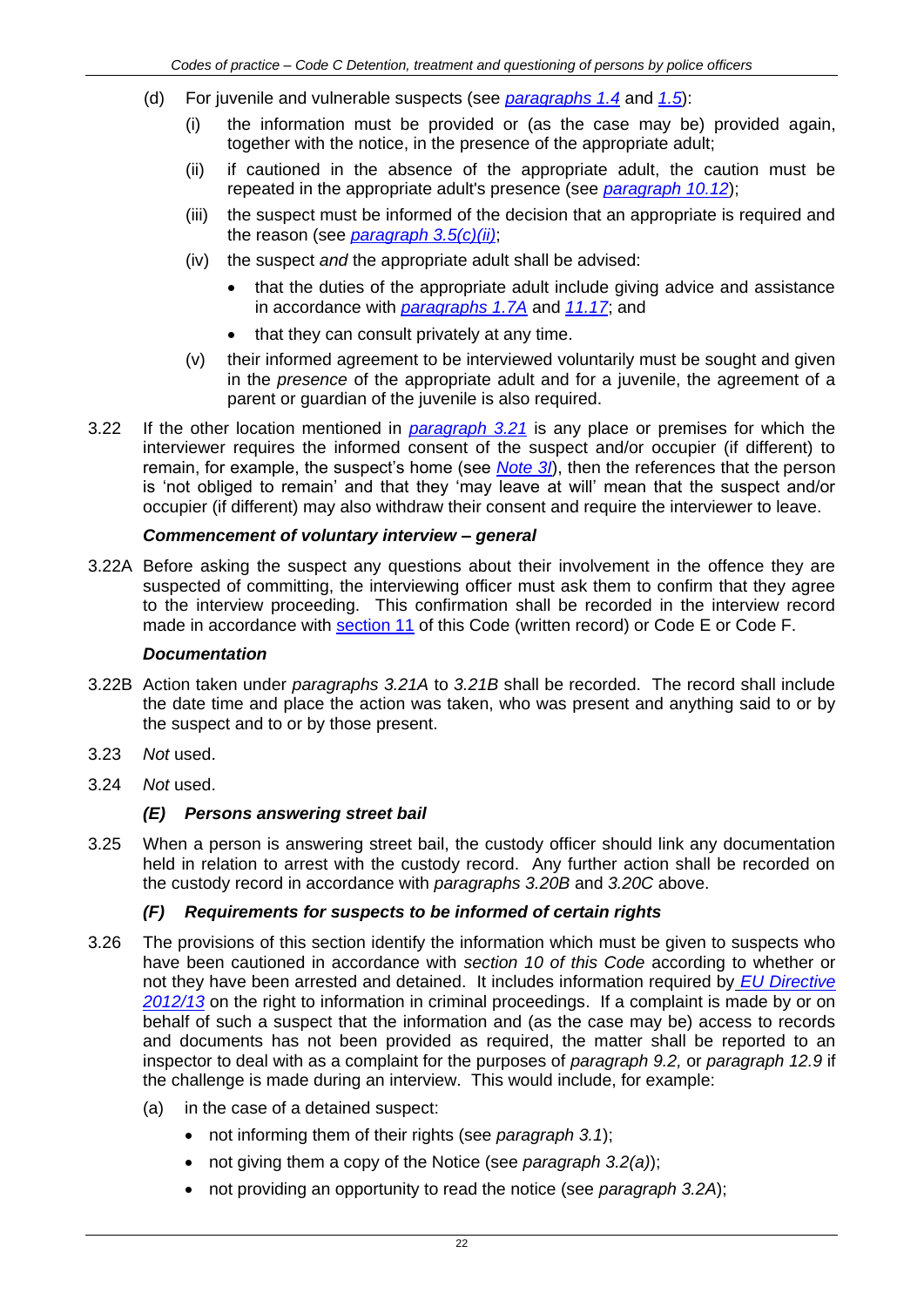- not providing the required information (see *paragraphs 3.2(a)*, *3.12(b)* and, *3.12A*;
- not allowing access to the custody record (see *paragraph 2.4*);
- not providing a translation of the Notice (see *paragraph 3.12(c)* and *(d)*); and
- (b) in the case of a suspect who is not detained:
	- not informing them of their rights or providing the required information (see *paragraphs 3.21(b)* to *3.21B*).

#### <span id="page-26-0"></span>*Notes for Guidance*

- *3ZA For the purposes of [paragraphs](#page-19-2) 3.4(b) and [15.0:](#page-60-2)*
	- *(a) Investigating officers are responsible for bringing to the attention of the officer who is responsible for authorising the suspect's detention or (as the case may be) continued detention (before or after charge), any documents and materials in their possession or control which appear to undermine the need to keep the suspect in custody. In accordance with Part IV of PACE, this officer will be either the custody officer, the officer reviewing the need for detention before or after charge (PACE, section 40), or the officer considering the need to extend detention without charge from 24 to 36 hours (PACE, section 42) who is then responsible for determining, which, if any, of those documents and materials are capable of undermining the need to detain the suspect and must therefore be made available to the suspect or their solicitor.*
	- *(b) the way in which documents and materials are 'made available', is a matter for the investigating officer to determine on a case by case basis and having regard to the nature and volume of the documents and materials involved. For example, they may be made available by supplying a copy or allowing supervised access to view. However, for view only access, it will be necessary to demonstrate that sufficient time is allowed for the suspect and solicitor to view and consider the documents and materials in question.*
- <span id="page-26-1"></span>*3A For access to currently available notices, including 'easy-read' versions, see <https://www.gov.uk/guidance/notice-of-rights-and-entitlements-a-persons-rights-in-police-detention>.*
- *3B Not used.*
- *3C If the juvenile is in local authority or voluntary organisation care but living with their parents or other adults responsible for their welfare, although there is no legal obligation to inform them, they should normally be contacted, as well as the authority or organisation unless they are suspected of involvement in the offence concerned. Even if the juvenile is not living with their parents, consideration should be given to informing them.*
- *3D The right to consult the Codes of Practice does not entitle the person concerned to delay unreasonably any necessary investigative or administrative action whilst they do so. Examples of action which need not be delayed unreasonably include:*
	- *procedures requiring the provision of breath, blood or urine specimens under the Road Traffic Act 1988 or the Transport and Works Act 1992;*
	- *searching detainees at the police station;*
	- *taking fingerprints, footwear impressions or non-intimate samples without consent for evidential purposes.*
- *3E The Detention and Custody Authorised Professional Practice (APP) produced by the College of Policing (see [http://www.app.college.police.uk\)](http://www.app.college.police.uk/) provides more detailed guidance on risk assessments and identifies key risk areas which should always be considered. See [Home Office Circular 34/2007](http://webarchive.nationalarchives.gov.uk/20130315044536/http:/www.homeoffice.gov.uk/about-us/corporate-publications-strategy/home-office-circulars/circulars-2007/034-2007/) (Safety of solicitors and probationary representatives at police stations).*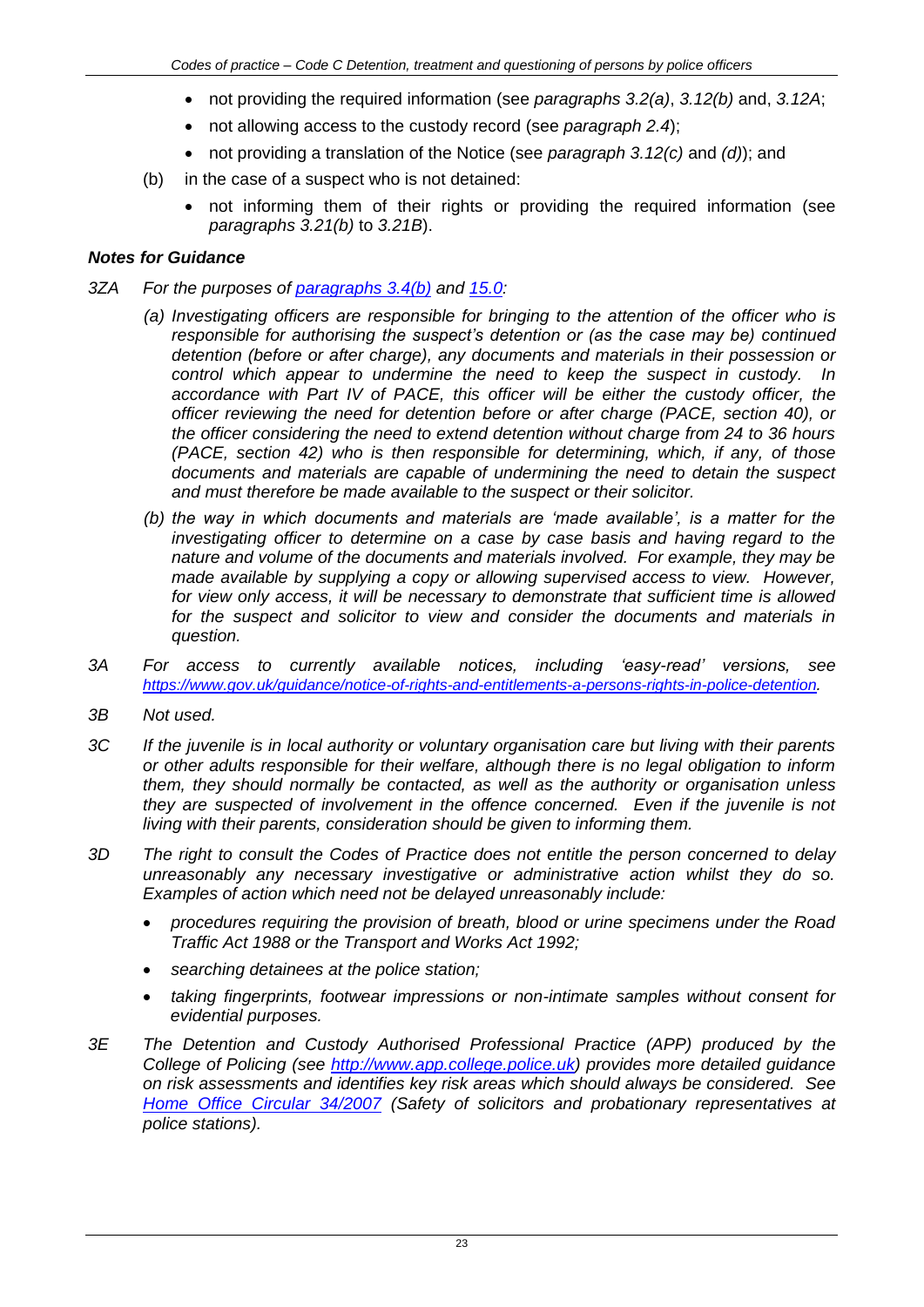- <span id="page-27-0"></span>*3F A custody officer or other officer who, in accordance with this Code, allows or directs the carrying out of any task or action relating to a detainee's care, treatment, rights and entitlements to another officer or any other person, must be satisfied that the officer or person concerned is suitable, trained and competent to carry out the task or action in question.*
- <span id="page-27-2"></span>*3G Guidance for police officers and police staff on the operational application of section 31 of the Children and Young Persons Act 1933 has been published by the College of Policing and is available at:*

*[https://www.app.college.police.uk/app-content/detention-and-custody-2/detainee-care/children-and](https://www.app.college.police.uk/app-content/detention-and-custody-2/detainee-care/children-and-young-persons/#girls)[young-persons/#girls](https://www.app.college.police.uk/app-content/detention-and-custody-2/detainee-care/children-and-young-persons/#girls).*

- <span id="page-27-1"></span>*3H The purpose of the provisions at [paragraphs 3.19](#page-22-7) and [6.5A](#page-31-0) is to protect the rights of juvenile and vulnerable persons who may not understand the significance of what is said to them. They should always be given an opportunity, when an appropriate adult is called to the police station, to consult privately with a solicitor in the absence of the appropriate adult if they want.*
- <span id="page-27-3"></span>*3I An interviewer who is not sure, or has any doubt, about whether a place or location elsewhere than a police station is suitable for carrying out a voluntary interview, particularly*  in the case of a juvenile or vulnerable person, should consult an officer of the rank of *sergeant or above for advice. Detailed guidance for police officers and staff concerning the conduct and recording of voluntary interviews is being developed by the College of Policing. It follows a review of operational issues arising when voluntary interviews need to be arranged. The aim is to ensure the effective implementation of the safeguards in [paragraphs 3.21](#page-22-4) to 3.22B particularly concerning the rights of suspects, the location for the interview and supervision.*
- <span id="page-27-4"></span>*3J For voluntary interviews conducted by non-police investigators, the provision of legal advice is set out by the Legal Aid Agency at paragraph 9.54 of the 2017 Standard Crime Contract Specification. This is published at [https://www.gov.uk/government/publications/standard](https://www.gov.uk/government/publications/standard-crime-contract-2017)[crime-contract-2017](https://www.gov.uk/government/publications/standard-crime-contract-2017) and the rules mean that a non-police interviewer who does not have their own statutory power of arrest would have to inform the suspect that they have a right to seek legal advice if they wish, but payment would be a matter for them to arrange with the solicitor.*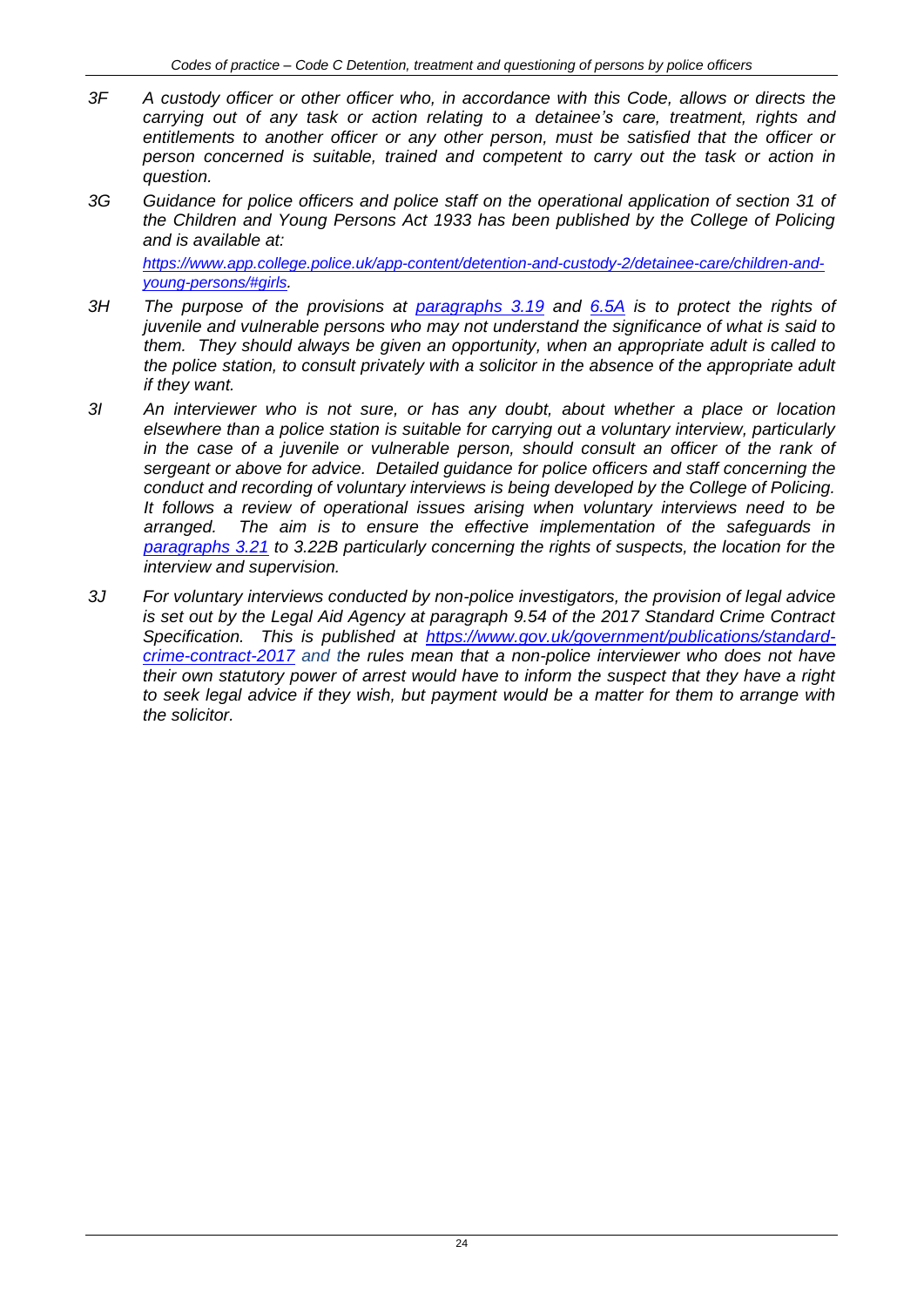#### <span id="page-28-1"></span><span id="page-28-0"></span>**4 Detainee's property**

#### *(A) Action*

- 4.1 The custody officer is responsible for:
	- (a) ascertaining what property a detainee:
		- (i) has with them when they come to the police station, whether on:
			- arrest or re-detention on answering to bail;
			- commitment to prison custody on the order or sentence of a court;
			- lodgement at the police station with a view to their production in court from prison custody;
			- transfer from detention at another station or hospital;
			- detention under the Mental Health Act 1983, section 135 or 136;
			- remand into police custody on the authority of a court.
		- (ii) might have acquired for an unlawful or harmful purpose while in custody;
	- (b) the safekeeping of any property taken from a detainee which remains at the police station.

The custody officer may search the detainee or authorise their being searched to the extent they consider necessary, provided a search of intimate parts of the body or involving the removal of more than outer clothing is only made as in *Annex A*. A search may only be carried out by an officer of the same sex as the detainee. See *Note 4A* and *Annex L.*

- 4.2 Subject to *paragraph 4.3A*, detainees may retain clothing and personal effects at their own risk unless the custody officer considers they may use them to cause harm to themselves or others, interfere with evidence, damage property, effect an escape or they are needed as evidence. In this event the custody officer may withhold such articles as they consider necessary and must tell the detainee why.
- 4.3 Personal effects are those items a detainee may lawfully need, use or refer to while in detention but do not include cash and other items of value.
- 4.3A For the purposes of *paragraph 4.2*, the reference to clothing and personal effects shall be treated as including menstrual and any other health, hygiene and welfare products needed by the detainee in question (see *[paragraphs 9.3A](#page-39-2)* and *[9.3B](#page-39-3)*) and a decision to withhold any such products must be subject to a further specific risk assessment.

#### *(B) Documentation*

- <span id="page-28-2"></span>4.4 It is a matter for the custody officer to determine whether a record should be made of the property a detained person has with him or had taken from him on arrest. Any record made is not required to be kept as part of the custody record but the custody record should be noted as to where such a record exists and that record shall be treated as being part of the custody record for the purpose of this and any other Code of Practice (see *paragraphs 2.4*, *2.4A* and *2.5*). Whenever a record is made the detainee shall be allowed to check and sign the record of property as correct. Any refusal to sign shall be recorded.
- 4.5 If a detainee is not allowed to keep any article of clothing or personal effects, the reason must be recorded.

#### <span id="page-28-3"></span>*Notes for Guidance*

*4A PACE, Section 54(1) and paragraph 4.1 require a detainee to be searched when it is clear the custody officer will have continuing duties in relation to that detainee or when that detainee's behaviour or offence makes an inventory appropriate. They do not require every detainee to be searched, e.g. if it is clear a person will only be detained for a short period and is not to be placed in a cell, the custody officer may decide not to search them. In such a case the custody record will be endorsed 'not searched', paragraph 4.4 will not apply, and*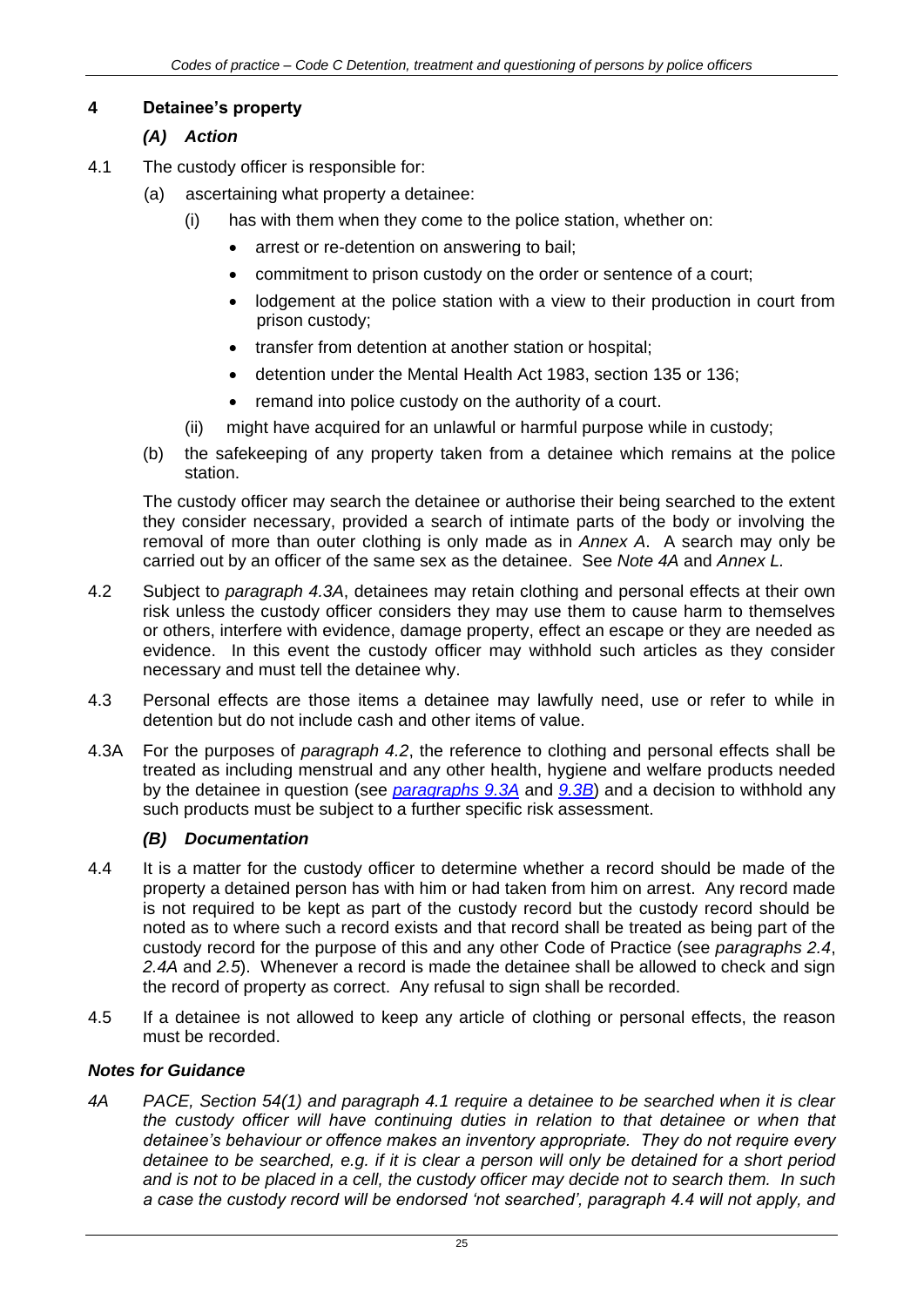*the detainee will be invited to sign the entry. If the detainee refuses, the custody officer will be obliged to ascertain what property they have in accordance with paragraph 4.1.*

- *4B Paragraph 4.4 does not require the custody officer to record on the custody record property in the detainee's possession on arrest if, by virtue of its nature, quantity or size, it is not practicable to remove it to the police station.*
- *4C Paragraph 4.4 does not require items of clothing worn by the person to be recorded unless withheld by the custody officer as in paragraph 4.2.*

#### <span id="page-29-1"></span><span id="page-29-0"></span>**5 Right not to be held incommunicado**

#### *(A) Action*

- 5.1 Subject to *paragraph 5.7B*, any person arrested and held in custody at a police station or other premises may, on request, have one person known to them or likely to take an interest in their welfare informed at public expense of their whereabouts as soon as practicable. If the person cannot be contacted the detainee may choose up to two alternatives. If they cannot be contacted, the person in charge of detention or the investigation has discretion to allow further attempts until the information has been conveyed. See *Notes 5C* and *5D*.
- 5.2 The exercise of the above right in respect of each person nominated may be delayed only in accordance with *Annex B*.
- 5.3 The above right may be exercised each time a detainee is taken to another police station.
- 5.4 If the detainee agrees, they may at the custody officer's discretion, receive visits from friends, family or others likely to take an interest in their welfare, or in whose welfare the detainee has an interest. See *Note 5B.*
- 5.5 If a friend, relative or person with an interest in the detainee's welfare enquires about their whereabouts, this information shall be given if the suspect agrees and *Annex B* does not apply. See *Note 5D.*
- 5.6 The detainee shall be given writing materials, on request, and allowed to telephone one person for a reasonable time, see *Notes 5A* and *5E.* Either or both of these privileges may be denied or delayed if an officer of inspector rank or above considers sending a letter or making a telephone call may result in any of the consequences in:
	- (a) *Annex B paragraphs 1* and *2* and the person is detained in connection with an indictable offence;
	- (b) *Not used.*

Nothing in this paragraph permits the restriction or denial of the rights in *paragraphs 5.1* and *6.1*.

- 5.7 Before any letter or message is sent, or telephone call made, the detainee shall be informed that what they say in any letter, call or message (other than in a communication to a solicitor) may be read or listened to and may be given in evidence. A telephone call may be terminated if it is being abused. The costs can be at public expense at the custody officer's discretion.
- 5.7A Any delay or denial of the rights in this section should be proportionate and should last no longer than necessary.
- 5.7B In the case of a person in police custody for specific purposes and periods in accordance with a direction under the *Crime (Sentences) Act 1997, Schedule 1* (productions from prison etc.), the exercise of the rights in this section shall be subject to any additional conditions specified in the direction for the purpose of regulating the detainee's contact and communication with others whilst in police custody. See *Note 5F.*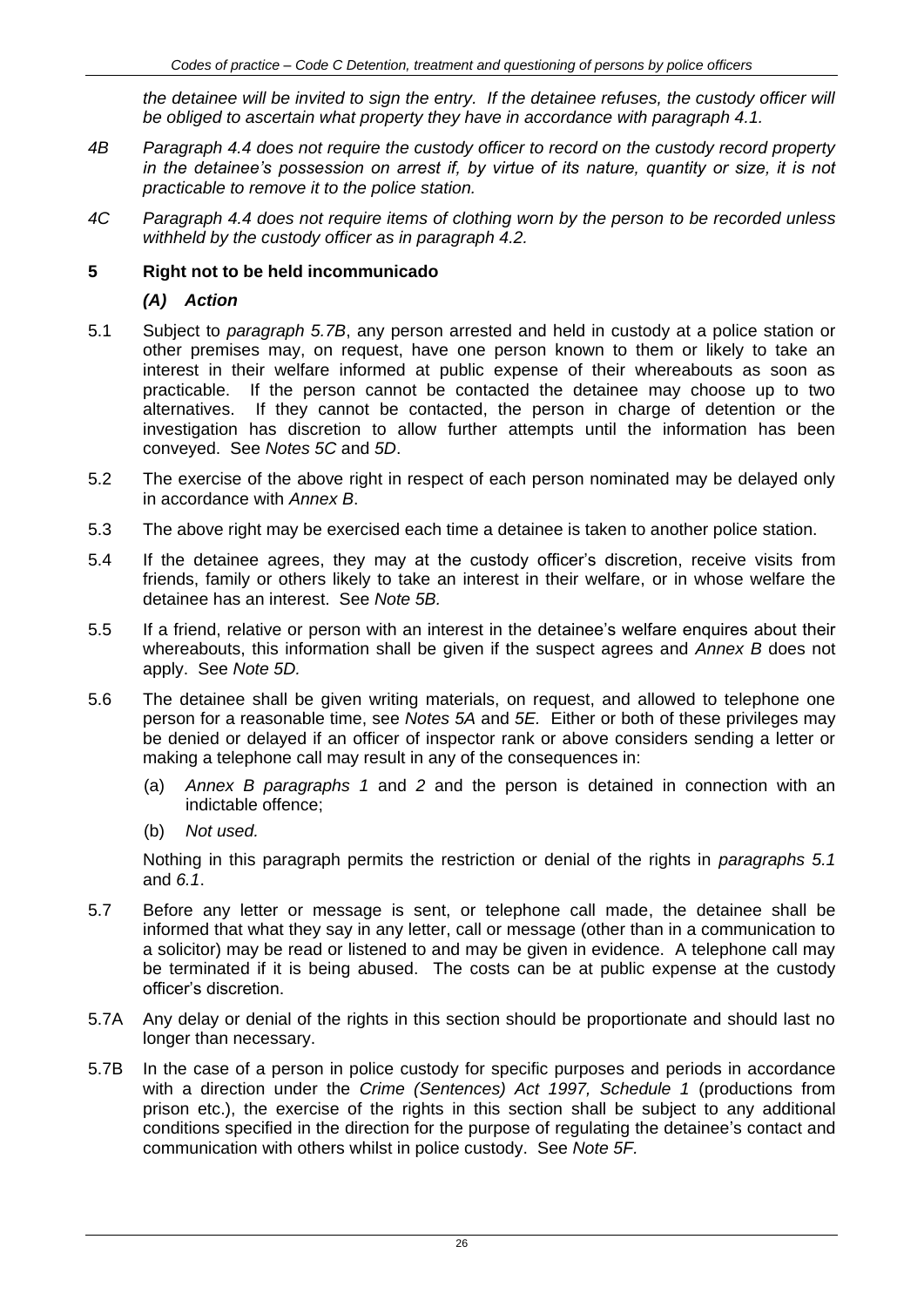#### *(B) Documentation*

- <span id="page-30-0"></span>5.8 A record must be kept of any:
	- (a) request made under this section and the action taken;
	- (b) letters, messages or telephone calls made or received or visit received;
	- (c) refusal by the detainee to have information about them given to an outside enquirer. The detainee must be asked to countersign the record accordingly and any refusal recorded.

#### <span id="page-30-1"></span>*Notes for Guidance*

- *5A A person may request an interpreter to interpret a telephone call or translate a letter.*
- *5B At the custody officer's discretion and subject to the detainee's consent, visits should be allowed when possible, subject to having sufficient personnel to supervise a visit and any possible hindrance to the investigation.*
- *5C If the detainee does not know anyone to contact for advice or support or cannot contact a friend or relative, the custody officer should bear in mind any local voluntary bodies or other organisations who might be able to help. Paragraph 6.1 applies if legal advice is required.*
- *5D In some circumstances it may not be appropriate to use the telephone to disclose information under paragraphs 5.1 and 5.5.*
- *5E The telephone call at paragraph 5.6 is in addition to any communication under paragraphs 5.1 and 6.1.*
- *5F* Prison Service Instruction 26/2012 (Production of Prisoners at the Request of Warranted Law Enforcement Agencies) *provides detailed guidance and instructions for police officers and Governors and Directors of Prisons regarding applications for prisoners to be transferred to police custody and their safe custody and treatment while in police custody.*

#### <span id="page-30-3"></span><span id="page-30-2"></span>**6 Right to legal advice**

#### *(A) Action*

- 6.1 Unless *Annex B* applies, all detainees must be informed that they may at any time consult and communicate privately with a solicitor, whether in person, in writing or by telephone, and that free independent legal advice is available. See *paragraph 3.1, Notes 1I, 6B and 6J.*
- 6.2 Not used.
- 6.3 A poster advertising the right to legal advice must be prominently displayed in the charging area of every police station. See *Note 6H.*
- 6.4 No police officer should, at any time, do or say anything with the intention of dissuading any person who is entitled to legal advice in accordance with this Code, whether or not they have been arrested and are detained, from obtaining legal advice. See *Note 6ZA.*
- <span id="page-30-4"></span>6.5 The exercise of the right of access to legal advice may be delayed only as in *Annex B*. Whenever legal advice is requested, and unless *Annex B* applies, the custody officer must act without delay to secure the provision of such advice. If the detainee has the right to speak to a solicitor in person but declines to exercise the right the officer should point out that the right includes the right to speak with a solicitor on the telephone. If the detainee continues to waive this right, or a detainee whose right to free legal advice is limited to telephone advice from the Criminal Defence Service (CDS) Direct (*see Note 6B*) declines to exercise that right, the officer should ask them why and any reasons should be recorded on the custody record or the interview record as appropriate. Reminders of the right to legal advice must be given as in *paragraphs 3.5, 11.2, 15.4, 16.4, 16.5, 2B of Annex A, 3 of Annex K* and *5 of Annex M* of this Code and Code D, *paragraphs 3.17(ii)* and *6.3*. Once it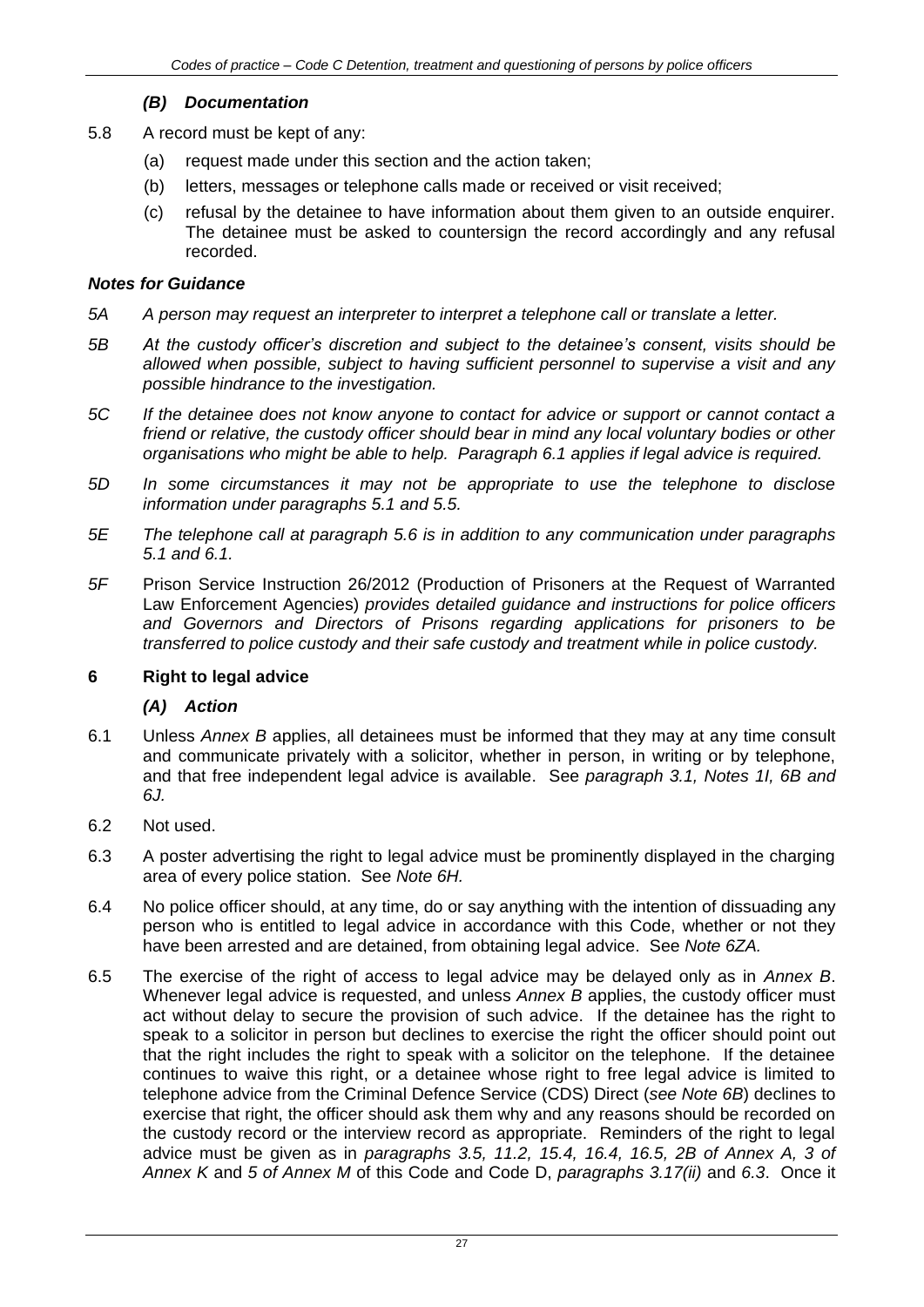is clear a detainee does not want to speak to a solicitor in person or by telephone they should cease to be asked their reasons. See *N ote 6K.*

- <span id="page-31-0"></span>6.5A In the case of a person who is a juvenile or is vulnerable, an appropriate adult should consider whether legal advice from a solicitor is required. If such a detained person wants to exercise the right to legal advice, the appropriate action should be taken and should not be delayed until the appropriate adult arrives. If the person indicates that they do not want legal advice, the appropriate adult has the right to ask for a solicitor to attend if this would be in the best interests of the person and must be so informed. In this case, action to secure the provision of advice if so requested by the appropriate adult shall be taken without delay in the same way as when requested by the person. However, the person cannot be forced to see the solicitor if they are adamant that they do not wish to do so.
- 6.6 A detainee who wants legal advice may not be interviewed or continue to be interviewed until they have received such advice unless:
	- (a) *Annex B* applies, when the restriction on drawing adverse inferences from silence in *Annex C* will apply because the detainee is not allowed an opportunity to consult a solicitor; or
	- (b) an officer of superintendent rank or above has reasonable grounds for believing that:
		- (i) the consequent delay might:
			- lead to interference with, or harm to, evidence connected with an offence;
			- lead to interference with, or physical harm to, other people;
			- lead to serious loss of, or damage to, property;
			- lead to alerting other people suspected of having committed an offence but not yet arrested for it;
			- hinder the recovery of property obtained in consequence of the commission of an offence.

See *Note 6A*

(ii) when a solicitor, including a duty solicitor, has been contacted and has agreed to attend, awaiting their arrival would cause unreasonable delay to the process of investigation.

Note: In these cases the restriction on drawing adverse inferences from silence in *Annex C* will apply because the detainee is not allowed an opportunity to consult a solicitor.

- <span id="page-31-1"></span>(c) the solicitor the detainee has nominated or selected from a list:
	- (i) cannot be contacted;
	- (ii) has previously indicated they do not wish to be contacted; or
	- (iii) having been contacted, has declined to attend; and
		- the detainee has been advised of the Duty Solicitor Scheme but has declined to ask for the duty solicitor;
		- in these circumstances the interview may be started or continued without further delay provided an officer of inspector rank or above has agreed to the interview proceeding.

Note: The restriction on drawing adverse inferences from silence in *Annex C* will not apply because the detainee is allowed an opportunity to consult the duty solicitor;

<span id="page-31-2"></span>(d) the detainee changes their mind about wanting legal advice or (as the case may be) about wanting a solicitor present at the interview and states that they no longer wish to speak to a solicitor. In these circumstances, the interview may be started or continued without delay provided that: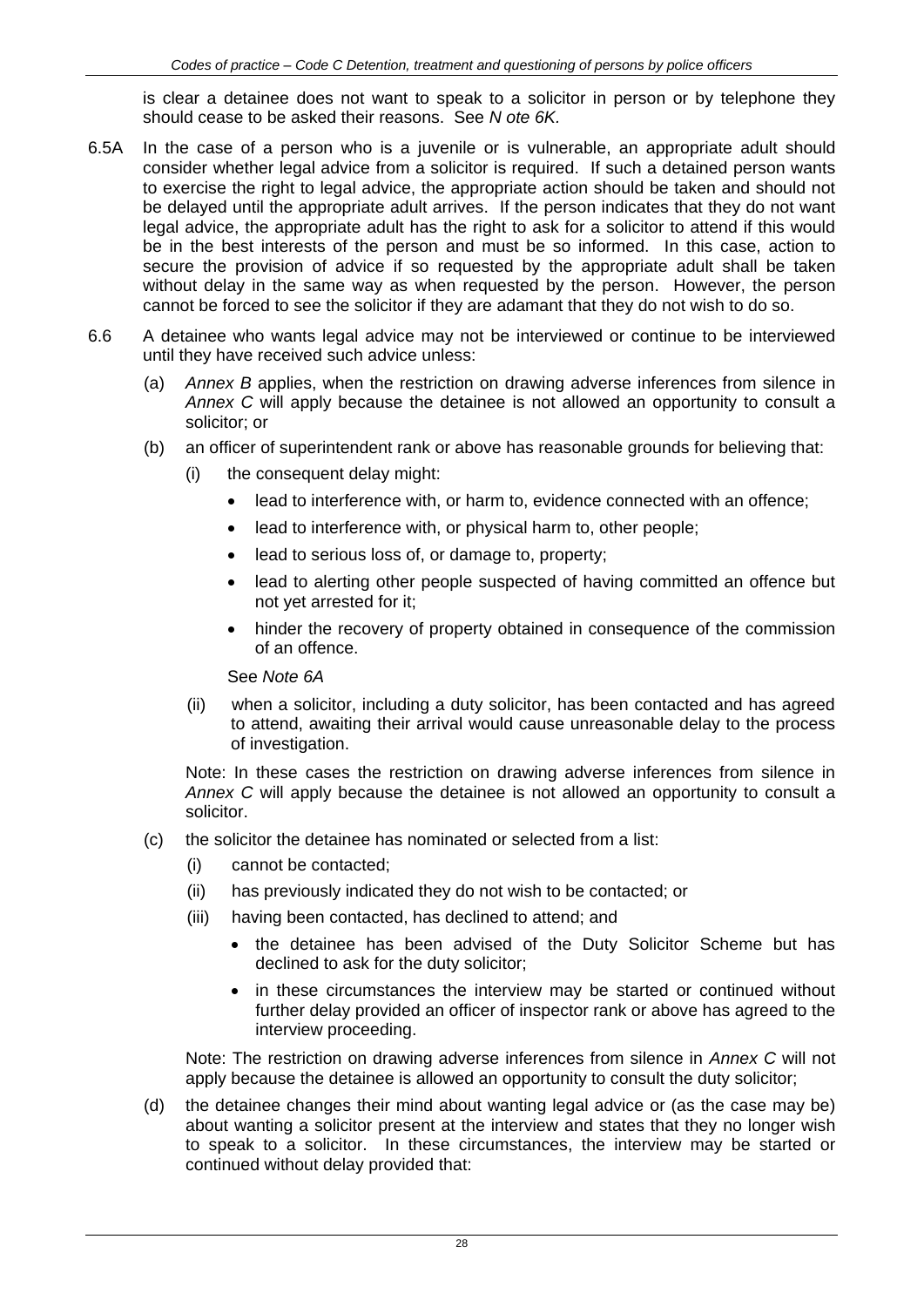- (i) an officer of inspector rank or above:
	- speaks to the detainee to enquire about the reasons for their change of mind (see *Note 6K*), and
	- makes, or directs the making of, reasonable efforts to ascertain the solicitor's expected time of arrival and to inform the solicitor that the suspect has stated that they wish to change their mind and the reason (if given);
- (ii) the detainee's reason for their change of mind (if given) and the outcome of the action in (i) are recorded in the custody record;
- (iii) the detainee, after being informed of the outcome of the action in (i) above, confirms in writing that they want the interview to proceed without speaking or further speaking to a solicitor or (as the case may be) without a solicitor being present and do not wish to wait for a solicitor by signing an entry to this effect in the custody record;
- (iv) an officer of inspector rank or above is satisfied that it is proper for the interview to proceed in these circumstances and:
	- gives authority in writing for the interview to proceed and, if the authority is not recorded in the custody record, the officer must ensure that the custody record shows the date and time of the authority and where it is recorded, and
	- takes, or directs the taking of, reasonable steps to inform the solicitor that the authority has been given and the time when the interview is expected to commence and records or causes to be recorded, the outcome of this action in the custody record.
- (v) When the interview starts and the interviewer reminds the suspect of their right to legal advice (see *paragraph 11.2*, Code E *paragraph 4.5* and Code F *paragraph 4.5*), the interviewer shall then ensure that the following is recorded in the written interview record or the interview record made in accordance with Code E or F:
	- confirmation that the detainee has changed their mind about wanting legal advice or (as the case may be) about wanting a solicitor present and the reasons for it if given;
	- the fact that authority for the interview to proceed has been given and, subject to *paragraph 2.6A,* the name of the authorising officer;
	- that if the solicitor arrives at the station before the interview is completed, the detainee will be so informed without delay and *a break will be taken* to allow them to speak to the solicitor if they wish, unless *paragraph 6.6(a)* applies, and
	- that at any time during the interview, the detainee may again ask for legal advice and that if they do, a break will be taken to allow them to speak to the solicitor, unless *paragraph 6.6(a), (b), or (c)* applies.

Note: In these circumstances, the restriction on drawing adverse inferences from silence in *Annex C* will not apply because the detainee is allowed an opportunity to consult a solicitor if they wish.

- 6.7 If *paragraph 6.6(a)* applies, where the reason for authorising the delay ceases to apply, there may be no further delay in permitting the exercise of the right in the absence of a further authorisation unless *paragraph 6.6(b), (c)* or *(d)* applies. If *paragraph 6.6(b)(i)* applies, once sufficient information has been obtained to avert the risk, questioning must cease until the detainee has received legal advice unless *paragraph 6.6(a), (b)(ii), (c)* or *(d)* applies.
- 6.8 A detainee who has been permitted to consult a solicitor shall be entitled on request to have the solicitor present when they are interviewed unless one of the exceptions in *paragraph 6.6* applies.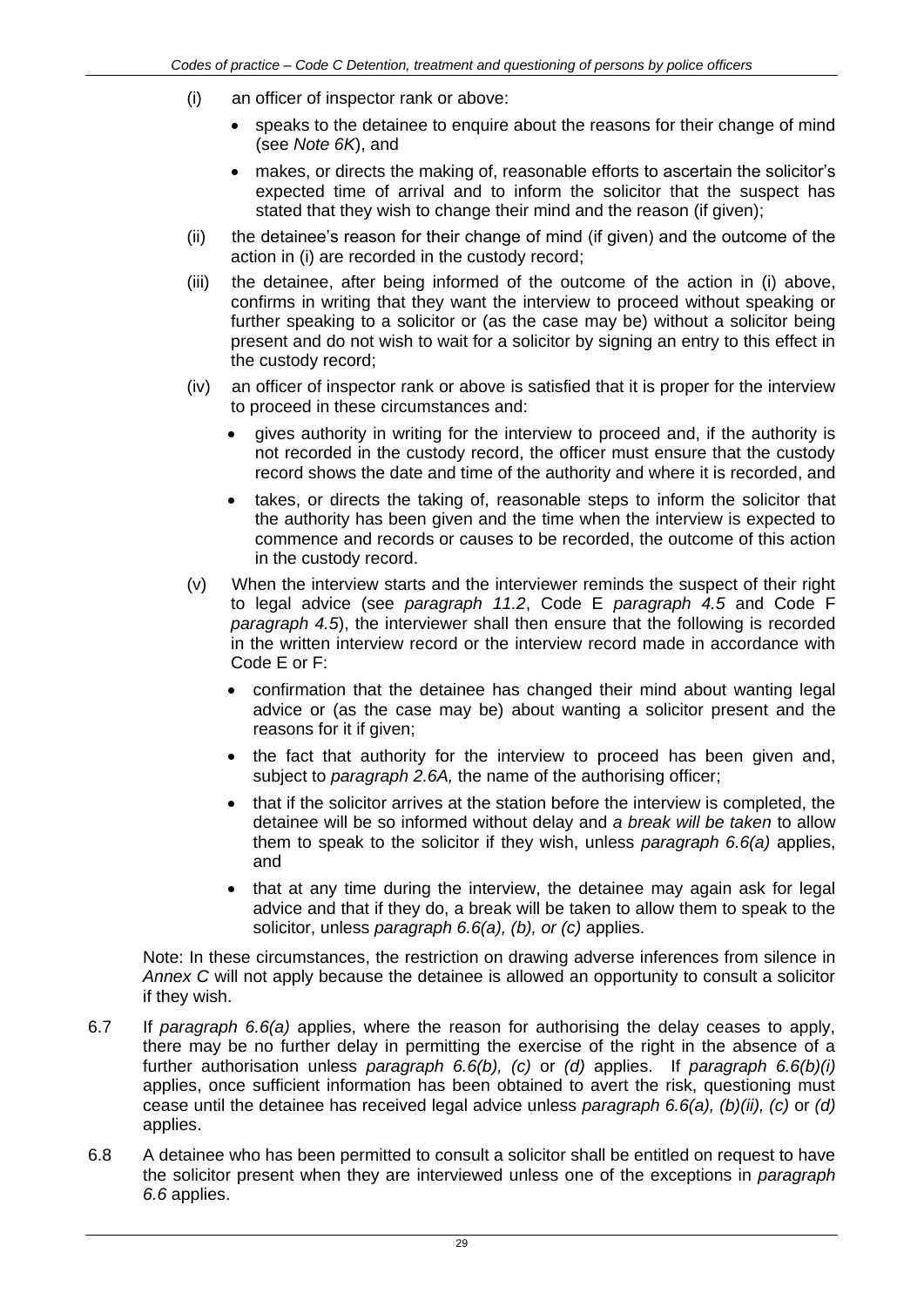- 6.9 The solicitor may only be required to leave the interview if their conduct is such that the interviewer is unable properly to put questions to the suspect. See *Notes 6D* and *6E.*
- 6.10 If the interviewer considers a solicitor is acting in such a way, they will stop the interview and consult an officer not below superintendent rank, if one is readily available, and otherwise an officer not below inspector rank not connected with the investigation. After speaking to the solicitor, the officer consulted will decide if the interview should continue in the presence of that solicitor. If they decide it should not, the suspect will be given the opportunity to consult another solicitor before the interview continues and that solicitor given an opportunity to be present at the interview. *See Note 6E.*
- 6.11 The removal of a solicitor from an interview is a serious step and, if it occurs, the officer of superintendent rank or above who took the decision will consider if the incident should be reported to the Solicitors Regulatory Authority. If the decision to remove the solicitor has been taken by an officer below superintendent rank, the facts must be reported to an officer of superintendent rank or above, who will similarly consider whether a report to the Solicitors Regulatory Authority would be appropriate. When the solicitor concerned is a duty solicitor, the report should be both to the Solicitors Regulatory Authority and to the Legal Aid Agency.
- 6.12 'Solicitor' in this Code means:
	- a solicitor who holds a current practising certificate;
	- an accredited or probationary representative included on the register of representatives maintained by the Legal Aid Agency.
- 6.12A An accredited or probationary representative sent to provide advice by, and on behalf of, a solicitor shall be admitted to the police station for this purpose unless an officer of inspector rank or above considers such a visit will hinder the investigation and directs otherwise. Hindering the investigation does not include giving proper legal advice to a detainee as in *Note 6D*. Once admitted to the police station, *paragraphs 6.6* to *6.10* apply.
- 6.13 In exercising their discretion under *paragraph 6.12A*, the officer should take into account in particular:
	- whether:
		- $\sim$  the identity and status of an accredited or probationary representative have been satisfactorily established;
		- they are of suitable character to provide legal advice, e.g. a person with a criminal record is unlikely to be suitable unless the conviction was for a minor offence and not recent.
	- any other matters in any written letter of authorisation provided by the solicitor on whose behalf the person is attending the police station. See *Note 6F.*
- 6.14 If the inspector refuses access to an accredited or probationary representative or a decision is taken that such a person should not be permitted to remain at an interview, the inspector must notify the solicitor on whose behalf the representative was acting and give them an opportunity to make alternative arrangements. The detainee must be informed and the custody record noted.
- 6.15 If a solicitor arrives at the station to see a particular person, that person must, unless *Annex B* applies, be so informed whether or not they are being interviewed and asked if they would like to see the solicitor. This applies even if the detainee has declined legal advice or, having requested it, subsequently agreed to be interviewed without receiving advice. The solicitor's attendance and the detainee's decision must be noted in the custody record.

#### *(B) Documentation*

<span id="page-33-0"></span>6.16 Any request for legal advice and the action taken shall be recorded.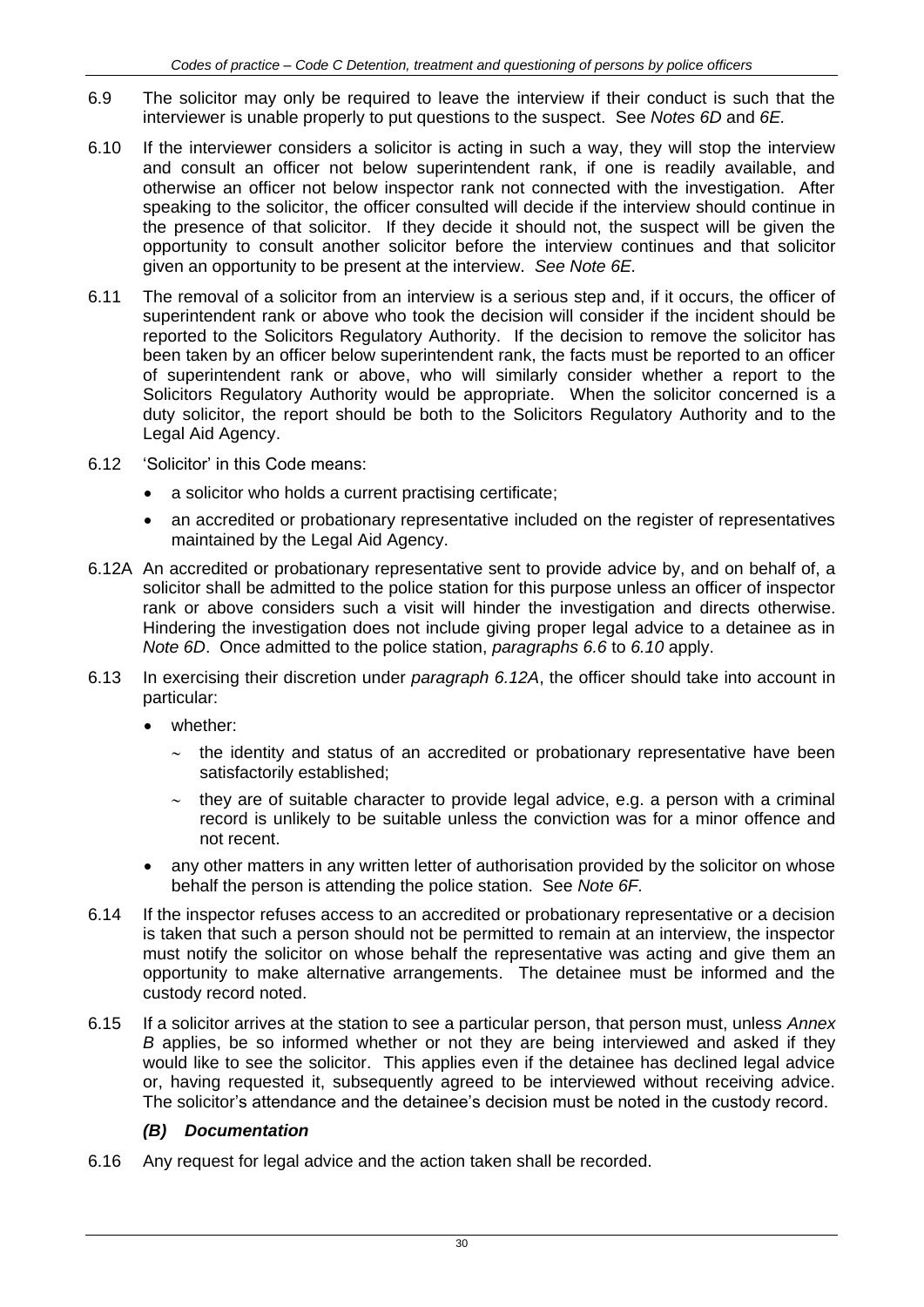6.17 A record shall be made in the interview record if a detainee asks for legal advice and an interview is begun either in the absence of a solicitor or their representative, or they have been required to leave an interview.

#### <span id="page-34-0"></span>*Notes for Guidance*

- *6ZA No police officer or police staff shall indicate to any suspect, except to answer a direct question, that the period for which they are liable to be detained, or if not detained, the time taken to complete the interview, might be reduced:*
	- *if they do not ask for legal advice or do not want a solicitor present when they are interviewed; or*
	- *if they have asked for legal advice or (as the case may be) asked for a solicitor to be present when they are interviewed but change their mind and agree to be interviewed without waiting for a solicitor.*
- *6A In considering if paragraph 6.6(b) applies, the officer should, if practicable, ask the solicitor*  for an estimate of how long it will take to come to the station and relate this to the time *detention is permitted, the time of day (i.e. whether the rest period under paragraph 12.2 is imminent) and the requirements of other investigations. If the solicitor is on their way or is to set off immediately, it will not normally be appropriate to begin an interview before they arrive. If it appears necessary to begin an interview before the solicitor's arrival, they should be given an indication of how long the police would be able to wait before 6.6(b) applies so there is an opportunity to make arrangements for someone else to provide legal advice.*
- *6B A detainee has a right to free legal advice and to be represented by a solicitor. This Note for Guidance explains the arrangements which enable detainees to obtain legal advice. An outline of these arrangements is also included in the Notice of Rights and Entitlements given to detainees in accordance with paragraph 3.2. The arrangements also apply, with appropriate modifications, to persons attending a police station or other location (see [paragraph 3.22](#page-25-4) and [Notes 3I](#page-27-3) and [3J\)](#page-27-4) voluntarily who are cautioned prior to being interviewed. See [paragraph 3.21.](#page-22-4)*

*When a detainee asks for free legal advice, the Defence Solicitor Call Centre (DSCC) must be informed of the request.*

*Free legal advice will be limited to telephone advice provided by CDS Direct if a detainee is:*

- *detained for a non-imprisonable offence;*
- *arrested on a bench warrant for failing to appear and being held for production at court (except where the solicitor has clear documentary evidence available that would result in the client being released from custody);*
- *arrested for drink driving (driving/in charge with excess alcohol, failing to provide a specimen, driving/in charge whilst unfit through drink), or*
- *detained in relation to breach of police or court bail conditions*

*unless one or more exceptions apply, in which case the DSCC should arrange for advice to be given by a solicitor at the police station, for example:*

- *the police want to interview the detainee or carry out an eye-witness identification procedure;*
- *the detainee needs an appropriate adult;*
- *the detainee is unable to communicate over the telephone;*
- *the detainee alleges serious misconduct by the police;*
- *the investigation includes another offence not included in the list,*
- *the solicitor to be assigned is already at the police station.*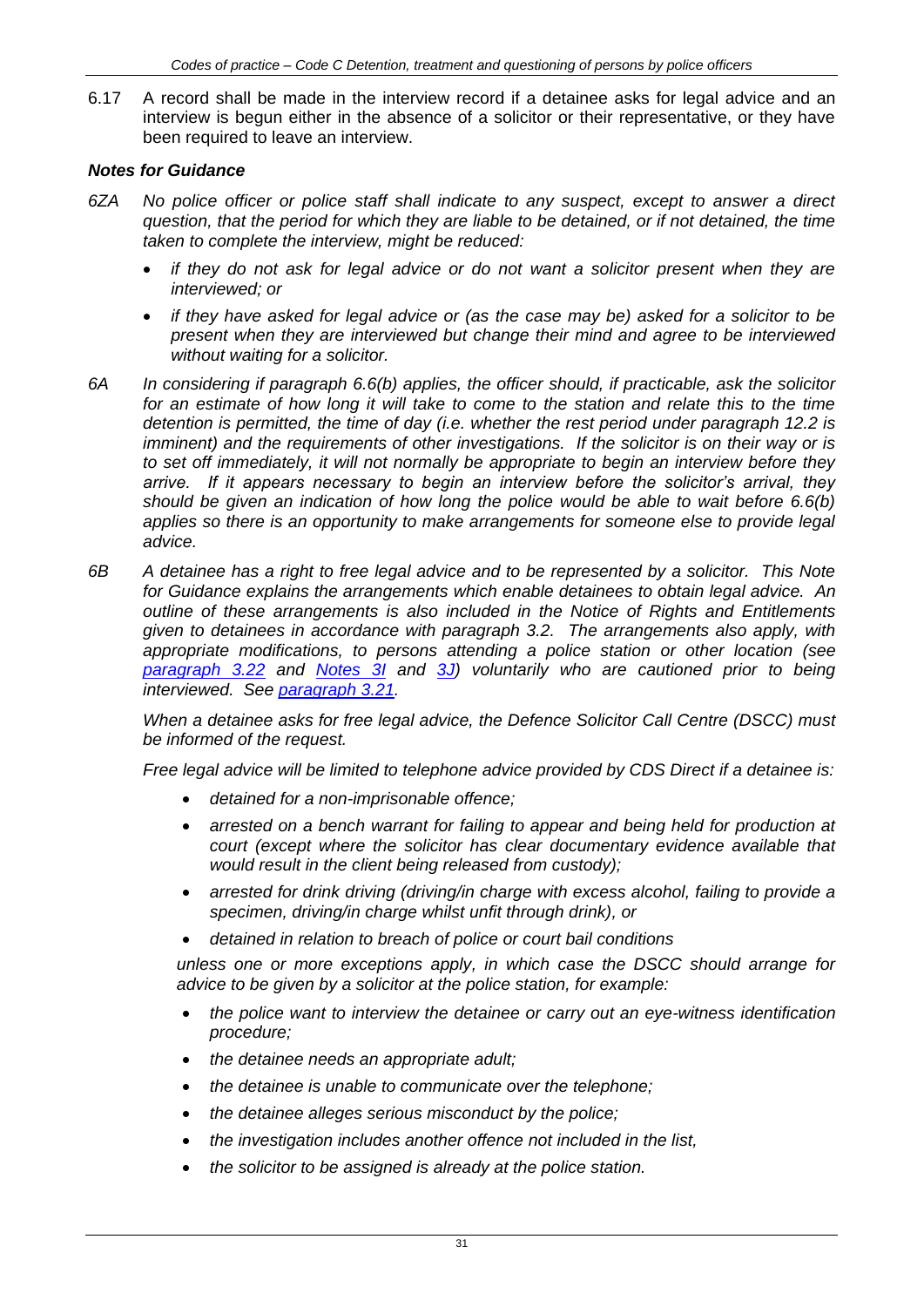*When free advice is not limited to telephone advice, a detainee can ask for free advice from a solicitor they know or if they do not know a solicitor or the solicitor they know cannot be contacted, from the duty solicitor.*

*To arrange free legal advice, the police should telephone the DSCC. The call centre will decide whether legal advice should be limited to telephone advice from CDS Direct, or whether a solicitor known to the detainee or the duty solicitor should speak to the detainee.*

*When a detainee wants to pay for legal advice themselves:*

- *the DSCC will contact a solicitor of their choice on their behalf;*
- *they may, when free advice is only available by telephone from CDS Direct, still speak to a solicitor of their choice on the telephone for advice, but the solicitor would not be paid by legal aid and may ask the person to pay for the advice;*
- *they should be given an opportunity to consult a specific solicitor or another solicitor from that solicitor's firm. If this solicitor is not available, they may choose up to two alternatives. If these alternatives are not available, the custody officer has discretion to allow further attempts until a solicitor has been contacted and agreed to provide advice;*
- *they are entitled to a private consultation with their chosen solicitor on the telephone or the solicitor may decide to come to the police station;*
- *If their chosen solicitor cannot be contacted, the DSCC may still be called to arrange free legal advice.*

*Apart from carrying out duties necessary to implement these arrangements, an officer must not advise the suspect about any particular firm of solicitors.*

- *6B1 Not used.*
- *6B2 Not used.*
- *6C Not used.*
- *6D The solicitor's only role in the police station is to protect and advance the legal rights of their client. On occasions this may require the solicitor to give advice which has the effect of the client avoiding giving evidence which strengthens a prosecution case. The solicitor may intervene in order to seek clarification, challenge an improper question to their client or the manner in which it is put, advise their client not to reply to particular questions, or if they wish to give their client further legal advice. Paragraph 6.9 only applies if the solicitor's approach or conduct prevents or unreasonably obstructs proper questions being put to the suspect or the suspect's response being recorded. Examples of unacceptable conduct include answering questions on a suspect's behalf or providing written replies for the suspect to quote.*
- *6E An officer who takes the decision to exclude a solicitor must be in a position to satisfy the court the decision was properly made. In order to do this they may need to witness what is happening.*
- *6F If an officer of at least inspector rank considers a particular solicitor or firm of solicitors is persistently sending probationary representatives who are unsuited to provide legal advice, they should inform an officer of at least superintendent rank, who may wish to take the matter up with the Solicitors Regulation Authority.*
- *6G Subject to the constraints of Annex B, a solicitor may advise more than one client in an investigation if they wish. Any question of a conflict of interest is for the solicitor under their professional code of conduct. If, however, waiting for a solicitor to give advice to one client may lead to unreasonable delay to the interview with another, the provisions of paragraph 6.6(b) may apply.*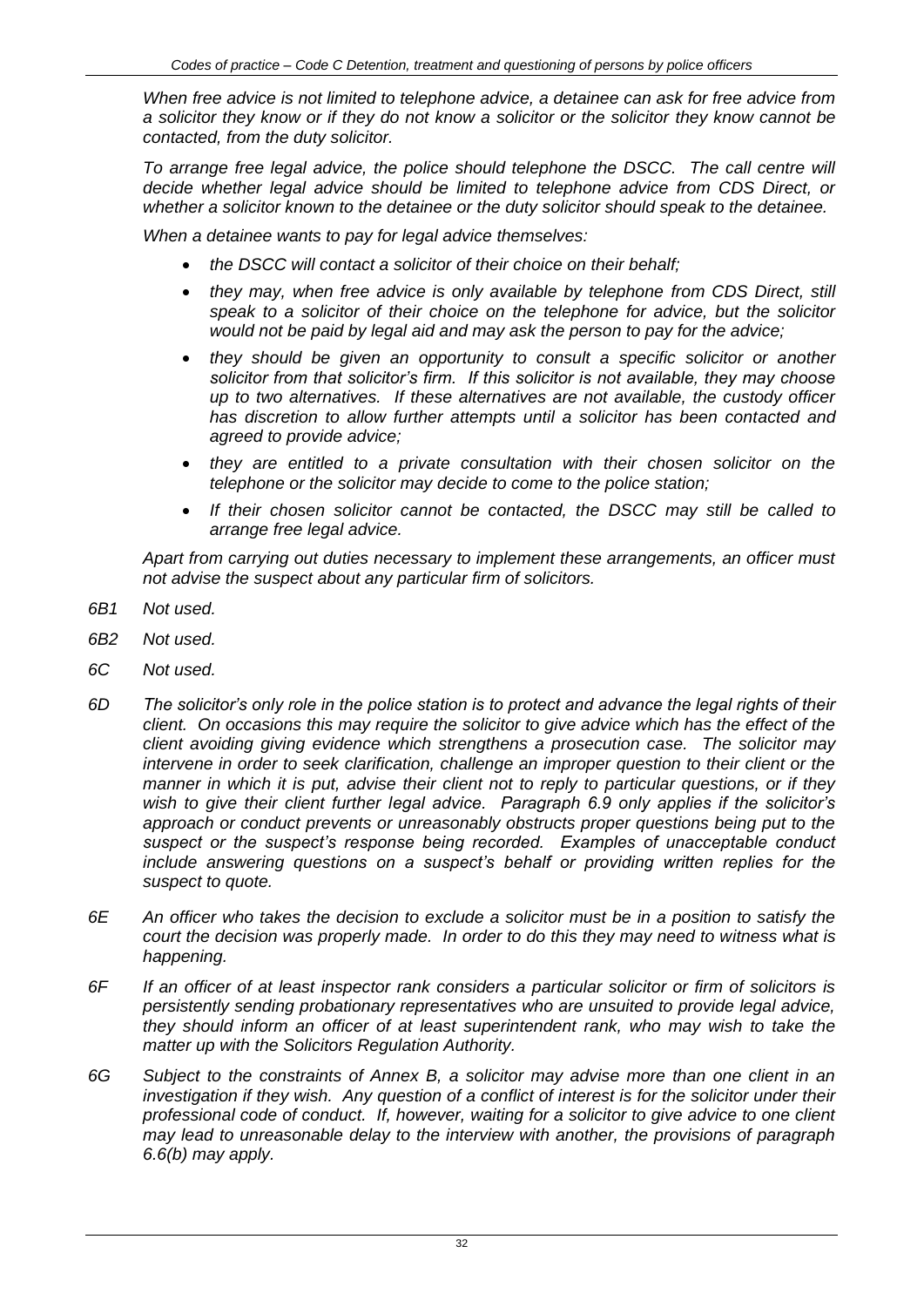- *6H In addition to a poster in English, a poster or posters containing translations into Welsh, the main minority ethnic languages and the principal European languages should be displayed wherever they are likely to be helpful and it is practicable to do so.*
- *6I Not used.*
- *6J Whenever a detainee exercises their right to legal advice by consulting or communicating*  with a solicitor, they must be allowed to do so in private. This right to consult or *communicate in private is fundamental. If the requirement for privacy is compromised because what is said or written by the detainee or solicitor for the purpose of giving and receiving legal advice is overheard, listened to, or read by others without the informed consent of the detainee, the right will effectively have been denied. When a detainee speaks to a solicitor on the telephone, they should be allowed to do so in private unless this*  is impractical because of the design and layout of the custody area or the location of *telephones. However, the normal expectation should be that facilities will be available, unless they are being used, at all police stations to enable detainees to speak in private to a solicitor either face to face or over the telephone.*
- *6K A detainee is not obliged to give reasons for declining legal advice and should not be pressed to do so.*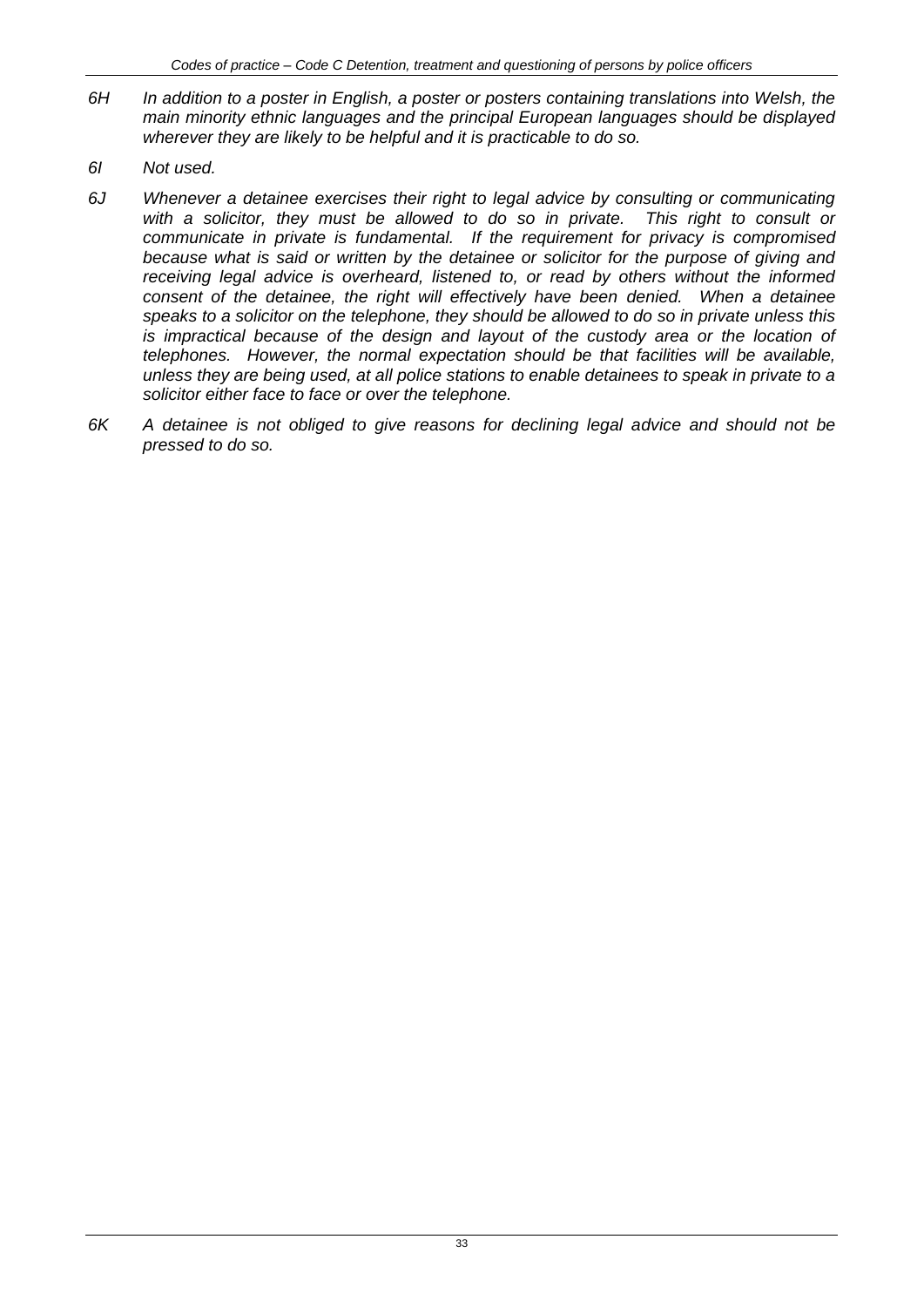### **7 Citizens of independent Commonwealth countries or foreign nationals**

### *(A) Action*

- 7.1 A detainee who is a citizen of an independent Commonwealth country or a national of a foreign country, including the Republic of Ireland, has the right, upon request, to communicate at any time with the appropriate High Commission, Embassy or Consulate. That detainee must be informed as soon as practicable of this right and asked if they want to have their High Commission, Embassy or Consulate told of their whereabouts and the grounds for their detention. Such a request should be acted upon as soon as practicable. See *Note 7A*.
- 7.2 A detainee who is a citizen of a country with which a bilateral consular convention or agreement is in force requiring notification of arrest must also be informed that subject to *paragraph 7.4,* notification of their arrest will be sent to the appropriate High Commission, Embassy or Consulate as soon as practicable, whether or not they request it. A list of the countries to which this requirement currently applies and contact details for the relevant High Commissions, Embassies and Consulates can be obtained from the Consular Directorate of the Foreign and Commonwealth Office (FCO) as follows:
	- from the FCO web pages:
		- *[https://gov.uk/government/publications/table-of-consular-conventions-and-mandatory-notification](https://gov.uk/government/publications/table-of-consular-conventions-and-mandatory-notification-obligations)[obligations](https://gov.uk/government/publications/table-of-consular-conventions-and-mandatory-notification-obligations)*, and
		- *<https://www.gov.uk/government/publications/foreign-embassies-in-the-uk>*
	- by telephone to 020 7008 3100,
	- by email to *[fcocorrespondence@fco.gov.uk](mailto:fcocorrespondence@fco.gov.uk)*.
	- by letter to the Foreign and Commonwealth Office, King Charles Street, London, SW1A 2AH.
- 7.3 Consular officers may, if the detainee agrees, visit one of their nationals in police detention to talk to them and, if required, to arrange for legal advice. Such visits shall take place out of the hearing of a police officer.
- 7.4 Notwithstanding the provisions of consular conventions, if the detainee claims that they are a refugee or have applied or intend to apply for asylum, the custody officer must ensure that UK Visas and Immigration (UKVI) (formerly the UK Border Agency) is informed as soon as practicable of the claim. UKVI will then determine whether compliance with relevant international obligations requires notification of the arrest to be sent and will inform the custody officer as to what action police need to take.

#### *(B) Documentation*

- 7.5 A record shall be made:
	- when a detainee is informed of their rights under this section and of any requirement in paragraph 7.2;
	- of any communications with a High Commission, Embassy or Consulate, and
	- of any communications with UKVI about a detainee's claim to be a refugee or to be seeking asylum and the resulting action taken by police.

#### *Note for Guidance*

*7A The exercise of the rights in this section may not be interfered with even though Annex B applies.*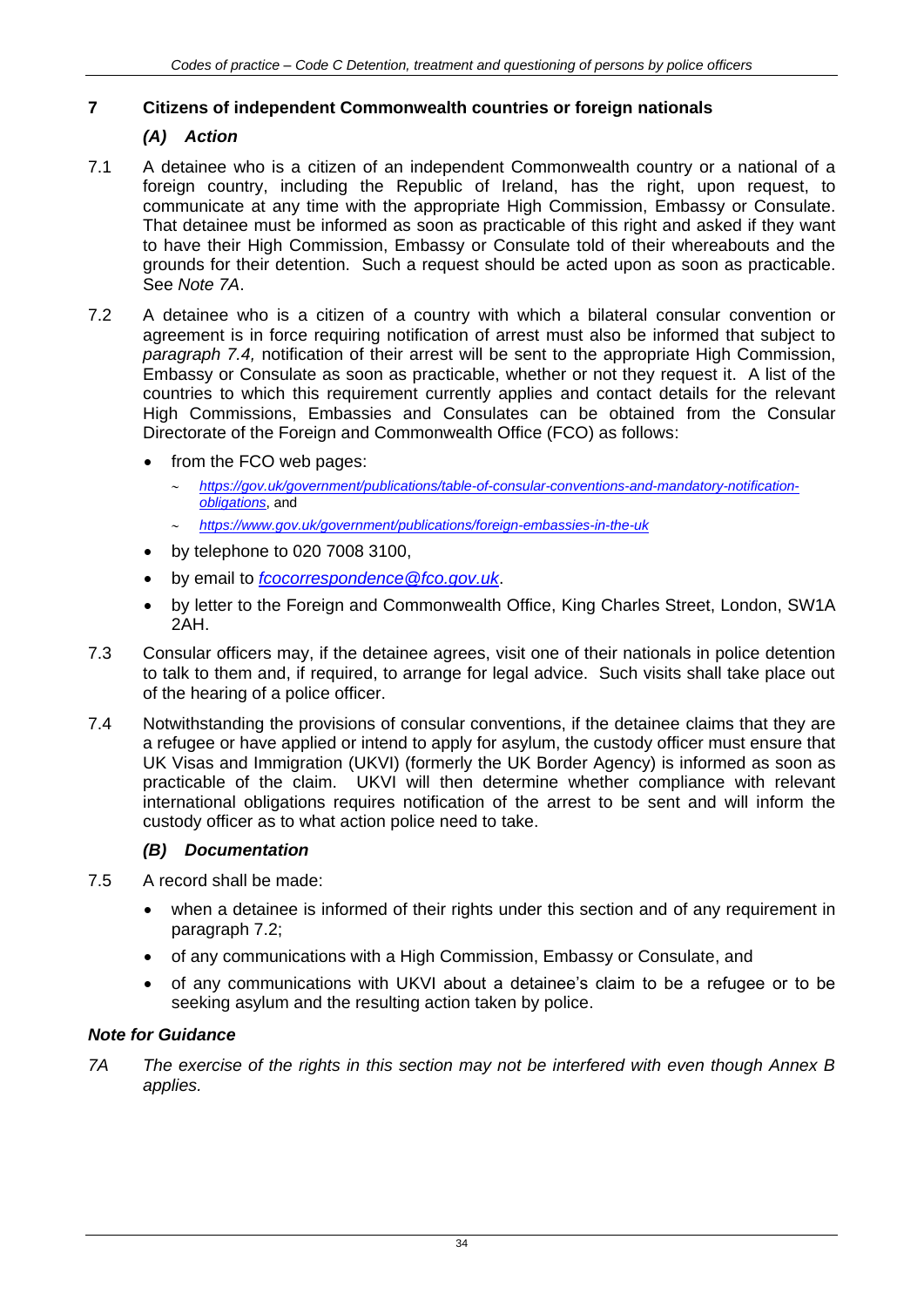#### **8 Conditions of detention**

#### *(A) Action*

- 8.1 So far as it is practicable, not more than one detainee should be detained in each cell. See *Note 8C*.
- 8.2 Cells in use must be adequately heated, cleaned and ventilated. They must be adequately lit, subject to such dimming as is compatible with safety and security to allow people detained overnight to sleep. No additional restraints shall be used within a locked cell unless absolutely necessary and then only restraint equipment, approved for use in that force by the chief officer, which is reasonable and necessary in the circumstances having regard to the detainee's demeanour and with a view to ensuring their safety and the safety of others. If a detainee is deaf or a vulnerable person, particular care must be taken when deciding whether to use any form of approved restraints.
- 8.3 Blankets, mattresses, pillows and other bedding supplied shall be of a reasonable standard and in a clean and sanitary condition. See *Note 8A.*
- 8.4 Access to toilet and washing facilities must be provided. This must take account of the dignity of the detainee. *See [Note 8D](#page-39-0)*.
- 8.5 If it is necessary to remove a detainee's clothes for the purposes of investigation, for hygiene, health reasons or cleaning, removal shall be conducted with proper regard to the dignity, sensitivity and vulnerability of the detainee and replacement clothing of a reasonable standard of comfort and cleanliness shall be provided. A detainee may not be interviewed unless adequate clothing has been offered.
- 8.6 At least two light meals and one main meal should be offered in any 24-hour period. See *Note 8B.* Drinks should be provided at meal times and upon reasonable request between meals. Whenever necessary, advice shall be sought from the appropriate healthcare professional, see *[Note 9A,](#page-41-0)* on medical and dietary matters. As far as practicable, meals provided shall offer a varied diet and meet any specific dietary needs or religious beliefs the detainee may have. The detainee may, at the custody officer's discretion, have meals supplied by their family or friends at their expense. See *Note 8A*.
- 8.7 Brief outdoor exercise shall be offered daily if practicable.
- 8.8 A juvenile shall not be placed in a police cell unless no other secure accommodation is available and the custody officer considers it is not practicable to supervise them if they are not placed in a cell or that a cell provides more comfortable accommodation than other secure accommodation in the station. A juvenile may not be placed in a cell with a detained adult.

#### *(B) Documentation*

- 8.9 A record must be kept of replacement clothing and meals offered.
- 8.10 If a juvenile is placed in a cell, the reason must be recorded.
- 8.11 The use of any restraints on a detainee whilst in a cell, the reasons for it and, if appropriate, the arrangements for enhanced supervision of the detainee whilst so restrained, shall be recorded. See *paragraph 3.9*.

#### *Notes for Guidance*

- *8A The provisions in paragraph 8.3 and 8.6 respectively are of particular importance in the case of a person likely to be detained for an extended period. In deciding whether to allow meals to be supplied by family or friends, the custody officer is entitled to take account of the risk of items being concealed in any food or package and the officer's duties and responsibilities under food handling legislation.*
- *8B Meals should, so far as practicable, be offered at recognised meal times, or at other times that take account of when the detainee last had a meal.*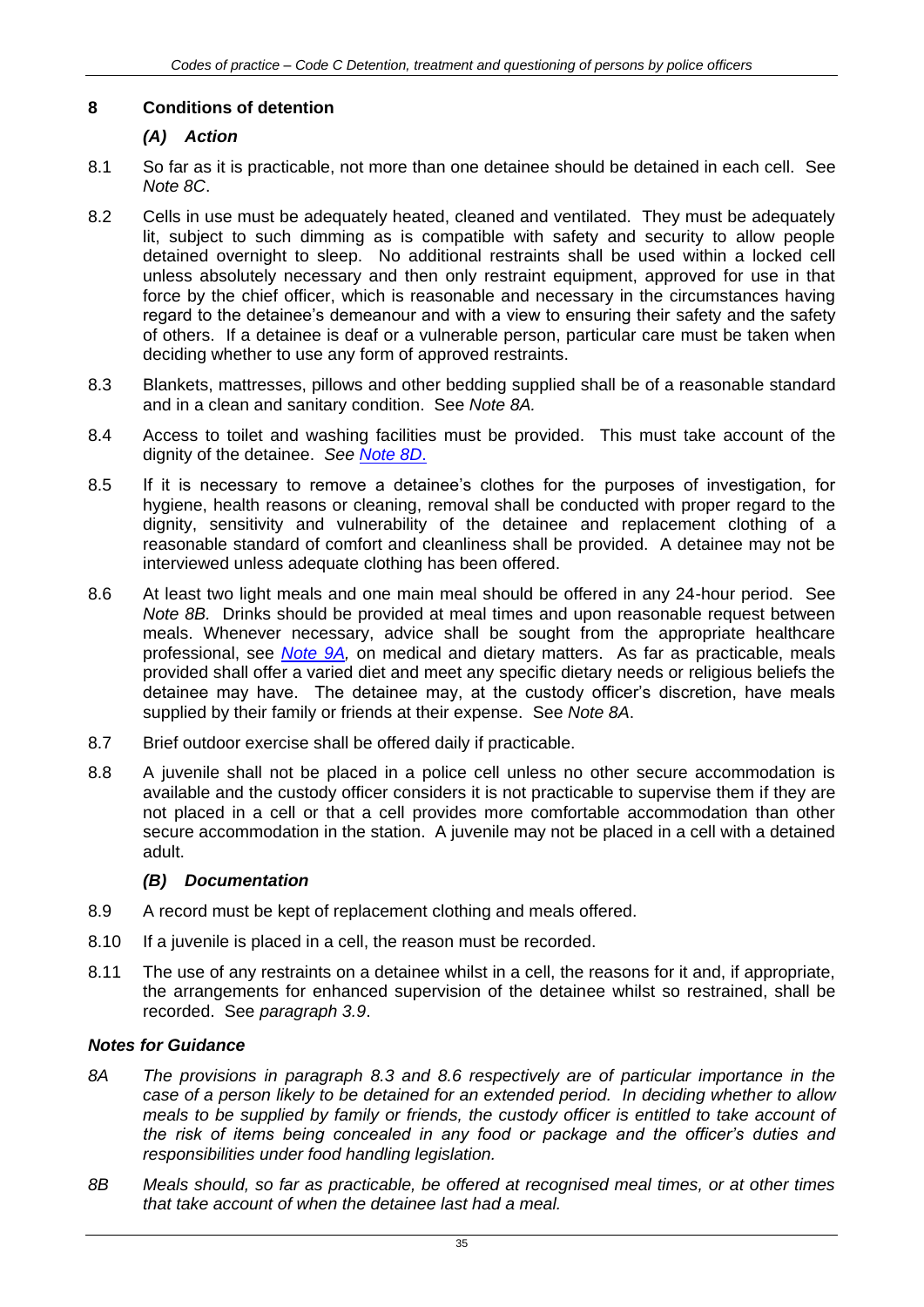- <span id="page-39-0"></span>*8C The Detention and Custody Authorised Professional Practice (APP) produced by the College of Policing (see [http://www.app.college.police.uk\)](http://www.app.college.police.uk/) provides more detailed guidance on matters concerning detainee healthcare and treatment and associated forensic issues which should be read in conjunction with sections 8 and 9 of this Code.*
- *8D In cells subject to CCTV monitoring, privacy in the toilet area should be ensured by any appropriate means and detainees should be made aware of this when they are placed in the cell. If a detainee or appropriate adult on their behalf, expresses doubts about the effectiveness of the means used, reasonable steps should be taken to allay those doubts, for example, by explaining or demonstrating the means used.*

## **9 Care and treatment of detained persons**

### *(A) General*

- 9.1 Nothing in this section prevents the police from calling an appropriate healthcare professional to examine a detainee for the purposes of obtaining evidence relating to any offence in which the detainee is suspected of being involved. See *Notes [9A](#page-41-0) and [8C](#page-39-0)*.
- 9.2 If a complaint is made by, or on behalf of, a detainee about their treatment since their arrest, or it comes to notice that a detainee may have been treated improperly, a report must be made as soon as practicable to an officer of inspector rank or above not connected with the investigation. If the matter concerns a possible assault or the possibility of the unnecessary or unreasonable use of force, an appropriate healthcare professional must also be called as soon as practicable.
- <span id="page-39-1"></span>9.3 Subject to *paragraph 9.6* in the case of a person to whom [The Mental Health Act 1983](http://www.legislation.gov.uk/uksi/2017/1036/contents/made)  [\(Places of Safety\) Regulations 2017](http://www.legislation.gov.uk/uksi/2017/1036/contents/made) apply, detainees should be visited at least every hour. If no reasonably foreseeable risk was identified in a risk assessment, see *paragraphs 3.6* to *3.10*, there is no need to wake a sleeping detainee. Those suspected of being under the influence of drink or drugs or both or of having swallowed drugs, see *[Note 9CA](#page-42-0)*, or whose level of consciousness causes concern must, subject to any clinical directions given by the appropriate healthcare professional, see *[paragraph 9.13](#page-41-1)*:
	- be visited and roused at least every half hour;
	- have their condition assessed as in *[Annex H;](#page-89-0)*
	- and clinical treatment arranged if appropriate.

See *Notes 9B, 9C* and *9H*

- <span id="page-39-2"></span>9.3A As soon as practicable after arrival at the police station, each detainee must be given an opportunity to speak in private with a member of the custody staff who if they wish may be of the same sex as the detainee (see *[paragraph](#page-11-0) 1.13(c)*), about any matter concerning the detainee's personal needs relating to their health, hygiene and welfare that might affect or concern them whilst in custody. If the detainee wishes to take this opportunity, the necessary arrangements shall be made as soon as practicable. In the case of a juvenile or vulnerable person, the appropriate adult must be involved in accordance with *[paragraph](#page-22-0)  [3.17](#page-22-0)* and in the case of a girl under 18, see *[paragraph 3.20A](#page-22-1)* (see *[Note 9CB](#page-42-1)*).
- <span id="page-39-3"></span>9.3B Each female detainee aged 18 or over shall be asked in private if possible and at the earliest opportunity, if they require or are likely to require any menstrual products whilst they are in custody. They must be told that they will be provided free of charge and that replacement products are available. At the custody officer's discretion, detainees may have menstrual products supplied by their family or friends at their expense (see *[Note 9CC](#page-42-2)*). For girls under 18, see *[paragraph 3.20A.](#page-22-1)*
- 9.4 When arrangements are made to secure clinical attention for a detainee, the custody officer must make sure all relevant information which might assist in the treatment of the detainee's condition is made available to the responsible healthcare professional. This applies whether or not the healthcare professional asks for such information. Any officer or police staff with relevant information must inform the custody officer as soon as practicable.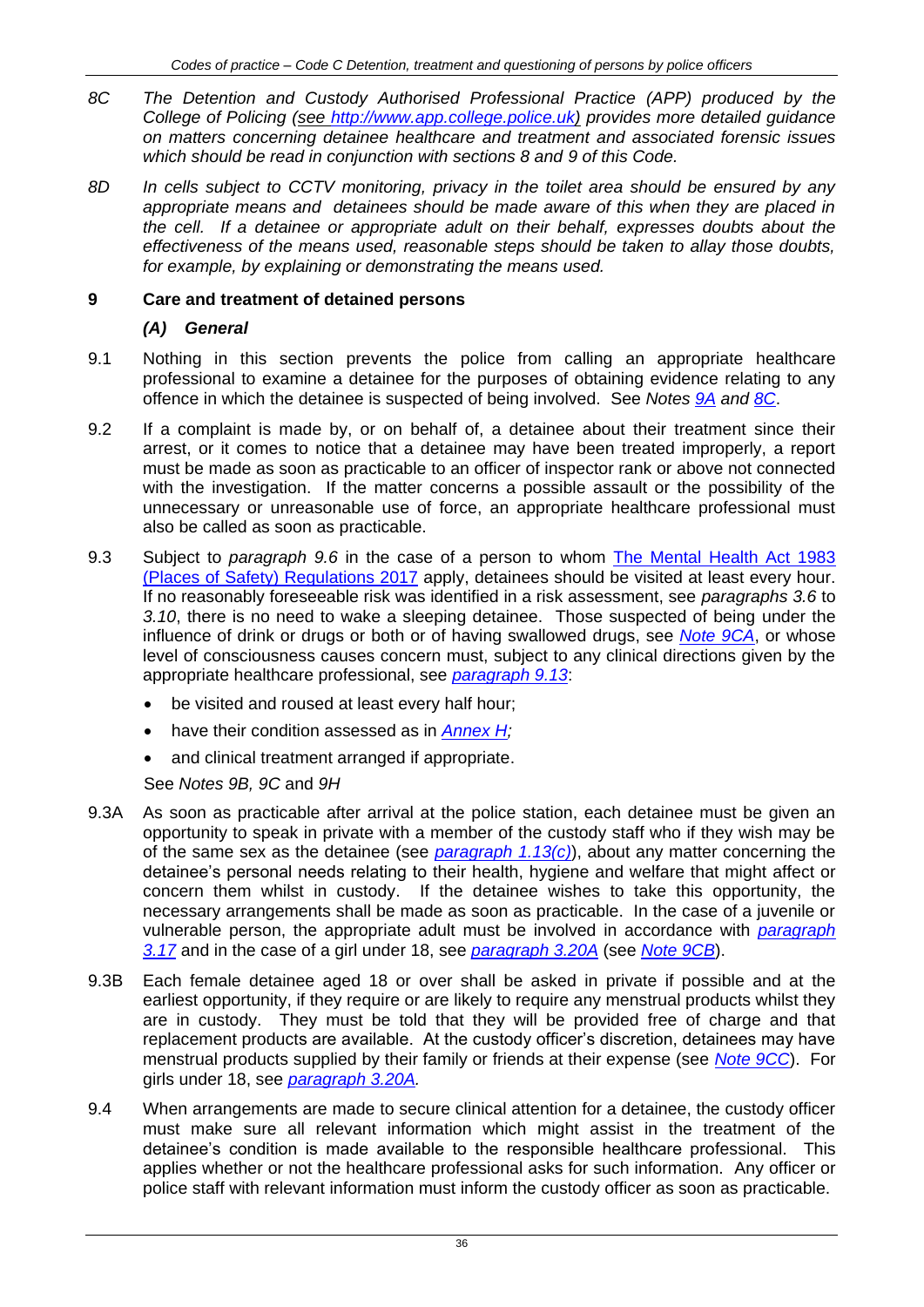### *(B) Clinical treatment and attention*

- 9.5 The custody officer must make sure a detainee receives appropriate clinical attention as soon as reasonably practicable if the person:
	- (a) appears to be suffering from physical illness; or
	- (b) is injured; or
	- (c) appears to be suffering from a mental disorder; or
	- (d) appears to need clinical attention.
- 9.5A This applies even if the detainee makes no request for clinical attention and whether or not they have already received clinical attention elsewhere. If the need for attention appears urgent, e.g. when indicated as in *[Annex H](#page-89-0)*, the nearest available healthcare professional or an ambulance must be called immediately.
- 9.5B The custody officer must also consider the need for clinical attention as set out in *[Note 9C](#page-42-3)* in relation to those suffering the effects of alcohol or drugs.
- 9.6 *Paragraph 9.5* is not meant to prevent or delay the transfer to a hospital if necessary of a person detained under the Mental Health Act 1983, sections 135 and 136, as amended by the Policing and Crime Act 2017. See *[Note 9D.](#page-42-4)* When an assessment under that Act is to take place at a police station (see *[paragraph](#page-21-0) 3.16)* the custody officer must also ensure that in accordance with *[The Mental Health Act 1983 \(Places of Safety\) Regulations 2017](http://www.legislation.gov.uk/uksi/2017/1036/contents/made)*, a health professional is present and available to the person throughout the period they are detained at the police station and that at the welfare of the detainee is checked by the health professional at least once every thirty minutes and any appropriate action for the care and treatment of the detainee taken.
- 9.7 If it appears to the custody officer, or they are told, that a person brought to a station under arrest may be suffering from an infectious disease or condition, the custody officer must take reasonable steps to safeguard the health of the detainee and others at the station. In deciding what action to take, advice must be sought from an appropriate healthcare professional. See *Note 9E.* The custody officer has discretion to isolate the person and their property until clinical directions have been obtained.
- 9.8 If a detainee requests a clinical examination, an appropriate healthcare professional must be called as soon as practicable to assess the detainee's clinical needs. If a safe and appropriate care plan cannot be provided, the appropriate healthcare professional's advice must be sought. The detainee may also be examined by a medical practitioner of their choice at their expense.
- 9.9 If a detainee is required to take or apply any medication in compliance with clinical directions prescribed before their detention, the custody officer must consult the appropriate healthcare professional before the use of the medication. Subject to the restrictions in *paragraph 9.10,* the custody officer is responsible for the safekeeping of any medication and for making sure the detainee is given the opportunity to take or apply prescribed or approved medication. Any such consultation and its outcome shall be noted in the custody record.
- 9.10 No police officer may administer or supervise the self-administration of medically prescribed controlled drugs of the types and forms listed in the Misuse of Drugs Regulations 2001, Schedule 2 or 3. A detainee may only self-administer such drugs under the personal supervision of the registered medical practitioner authorising their use or other appropriate healthcare professional. The custody officer may supervise the self-administration of, or authorise other custody staff to supervise the self-administration of, drugs listed in Schedule 4 or 5 if the officer has consulted the appropriate healthcare professional authorising their use and both are satisfied self-administration will not expose the detainee, police officers or anyone else to the risk of harm or injury.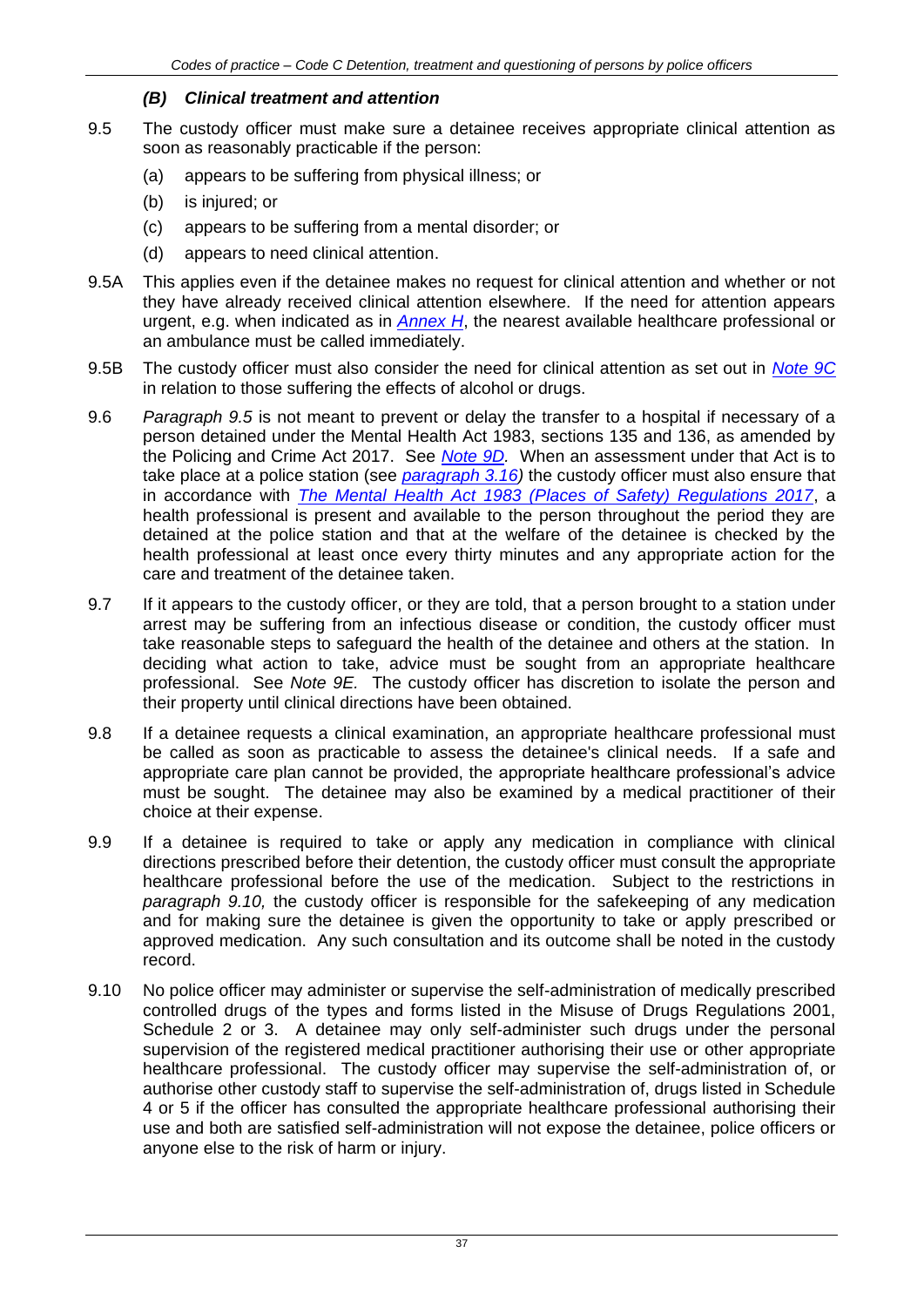- 9.11 When appropriate healthcare professionals administer drugs or authorise the use of other medications, supervise their self-administration or consult with the custody officer about allowing self-administration of drugs listed in Schedule 4 or 5, it must be within current medicines legislation and the scope of practice as determined by their relevant statutory regulatory body.
- 9.12 If a detainee has in their possession, or claims to need, medication relating to a heart condition, diabetes, epilepsy or a condition of comparable potential seriousness then, even though *paragraph 9.5* may not apply, the advice of the appropriate healthcare professional must be obtained.
- <span id="page-41-1"></span>9.13 Whenever the appropriate healthcare professional is called in accordance with this section to examine or treat a detainee, the custody officer shall ask for their opinion about:
	- any risks or problems which police need to take into account when making decisions about the detainee's continued detention;
	- when to carry out an interview if applicable; and
	- the need for safeguards.
- 9.14 When clinical directions are given by the appropriate healthcare professional, whether orally or in writing, and the custody officer has any doubts or is in any way uncertain about any aspect of the directions, the custody officer shall ask for clarification. It is particularly important that directions concerning the frequency of visits are clear, precise and capable of being implemented. See *Note 9F.*

### *(C) Documentation*

- 9.15 A record must be made in the custody record of:
	- (a) the arrangements made for an examination by an appropriate healthcare professional under *paragraph 9.2* and of any complaint reported under that paragraph together with any relevant remarks by the custody officer;
	- (b) any arrangements made in accordance with *paragraph 9.5*;
	- (c) any request for a clinical examination under *paragraph 9.8* and any arrangements made in response;
	- (d) the injury, ailment, condition or other reason which made it necessary to make the arrangements in (*a*) to (*c*); See *Note 9G*.
	- (e) any clinical directions and advice, including any further clarifications, given to police by a healthcare professional concerning the care and treatment of the detainee in connection with any of the arrangements made in (*a*) to (*c*); See *Notes 9E* and *9F.*
	- (f) if applicable, the responses received when attempting to rouse a person using the procedure in *Annex H.* See *Note 9H.*
- 9.16 If a healthcare professional does not record their clinical findings in the custody record, the record must show where they are recorded. See *Note 9G.* However, information which is necessary to custody staff to ensure the effective ongoing care and well being of the detainee must be recorded openly in the custody record, see *paragraph 3.8* and *Annex G, paragraph 7*.
- 9.17 Subject to the requirements of *Section 4*, the custody record shall include:
	- a record of all medication a detainee has in their possession on arrival at the police station;
	- a note of any such medication they claim to need but do not have with them.

#### *Notes for Guidance*

<span id="page-41-0"></span>*9A A 'healthcare professional' means a clinically qualified person working within the scope of practice as determined by their relevant statutory regulatory body. Whether a healthcare*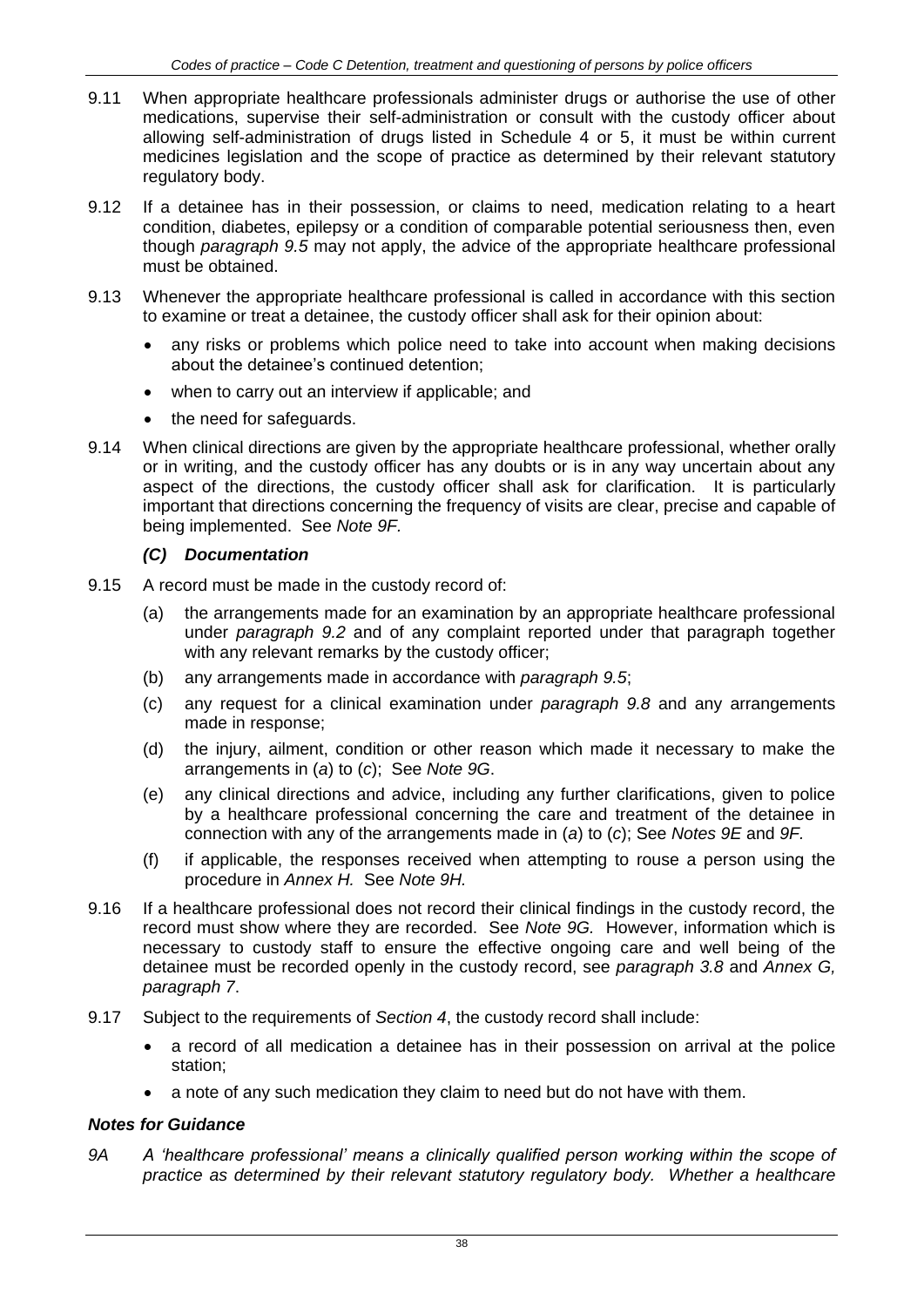*professional is 'appropriate' depends on the circumstances of the duties they carry out at the time.*

- *9B Whenever possible, detained juveniles and vulnerable persons should be visited more frequently.*
- <span id="page-42-3"></span>*9C A detainee who appears drunk or behaves abnormally may be suffering from illness, the effects of drugs or may have sustained injury, particularly a head injury which is not apparent. A detainee needing or dependent on certain drugs, including alcohol, may experience harmful effects within a short time of being deprived of their supply. In these circumstances, when there is any doubt, police should always act urgently to call an appropriate healthcare professional or an ambulance. Paragraph 9.5 does not apply to minor ailments or injuries which do not need attention. However, all such ailments or injuries must be recorded in the custody record and any doubt must be resolved in favour of calling the appropriate healthcare professional.*
- <span id="page-42-0"></span>*9CA [Paragraph 9.3](#page-39-1) would apply to a person in police custody by order of a magistrates' court under the Criminal Justice Act 1988, section 152 (as amended by the Drugs Act 2005, section 8) to facilitate the recovery of evidence after being charged with drug possession or drug trafficking and suspected of having swallowed drugs. In the case of the healthcare needs of a person who has swallowed drugs, the custody officer, subject to any clinical directions, should consider the necessity for rousing every half hour. This does not negate the need for regular visiting of the suspect in the cell.*
- <span id="page-42-1"></span>*9CB Matters concerning personal needs to which [paragraph 9.3A](#page-39-2) applies include any requirement for menstrual products incontinence products and colostomy appliances, where these needs have not previously been identified* (see *[paragraph 3.5\(c\)\)](#page-19-0). It also enables adult women to speak in private to a female officer about their requirements for menstrual products if they decline to respond to the more direct enquiry envisaged under [paragraph 9.3B.](#page-39-3) This contact should be facilitated at any time, where possible.*
- <span id="page-42-2"></span>*9CC Detailed guidance for police officers and staff concerning menstruating female detainees in police custody is included in the College of Policing Authorised Professional Practice (APP).*
- <span id="page-42-4"></span>*9D Except as allowed under The Mental Health Act 1983 (Places of Safety) Regulations 2017, a police station must not be used as a place of safety for persons detained under section 135 or 136 of that Act. Chapter 16 of the Mental Health Act 1983 Code of Practice (as revised), provides more detailed guidance about arranging assessments under the Mental Health Act and transferring detainees from police stations to other places of safety. Additional guidance in relation to amendments made to the Mental Health Act in 2017 are published at*

*[https://www.gov.uk/government/publications/mental-health-act-1983-implementing](https://www.gov.uk/government/publications/mental-health-act-1983-implementing-changes-to-police-powers)[changes-to-police-powers.](https://www.gov.uk/government/publications/mental-health-act-1983-implementing-changes-to-police-powers)*

- *9E It is important to respect a person's right to privacy and information about their health must be kept confidential and only disclosed with their consent or in accordance with clinical advice when it is necessary to protect the detainee's health or that of others who come into contact with them.*
- *9F The custody officer should always seek to clarify directions that the detainee requires constant observation or supervision and should ask the appropriate healthcare professional to explain precisely what action needs to be taken to implement such directions.*
- *9G Paragraphs 9.15 and 9.16 do not require any information about the cause of any injury, ailment or condition to be recorded on the custody record if it appears capable of providing evidence of an offence.*
- *9H The purpose of recording a person's responses when attempting to rouse them using the procedure in Annex H is to enable any change in the individual's consciousness level to be noted and clinical treatment arranged if appropriate.*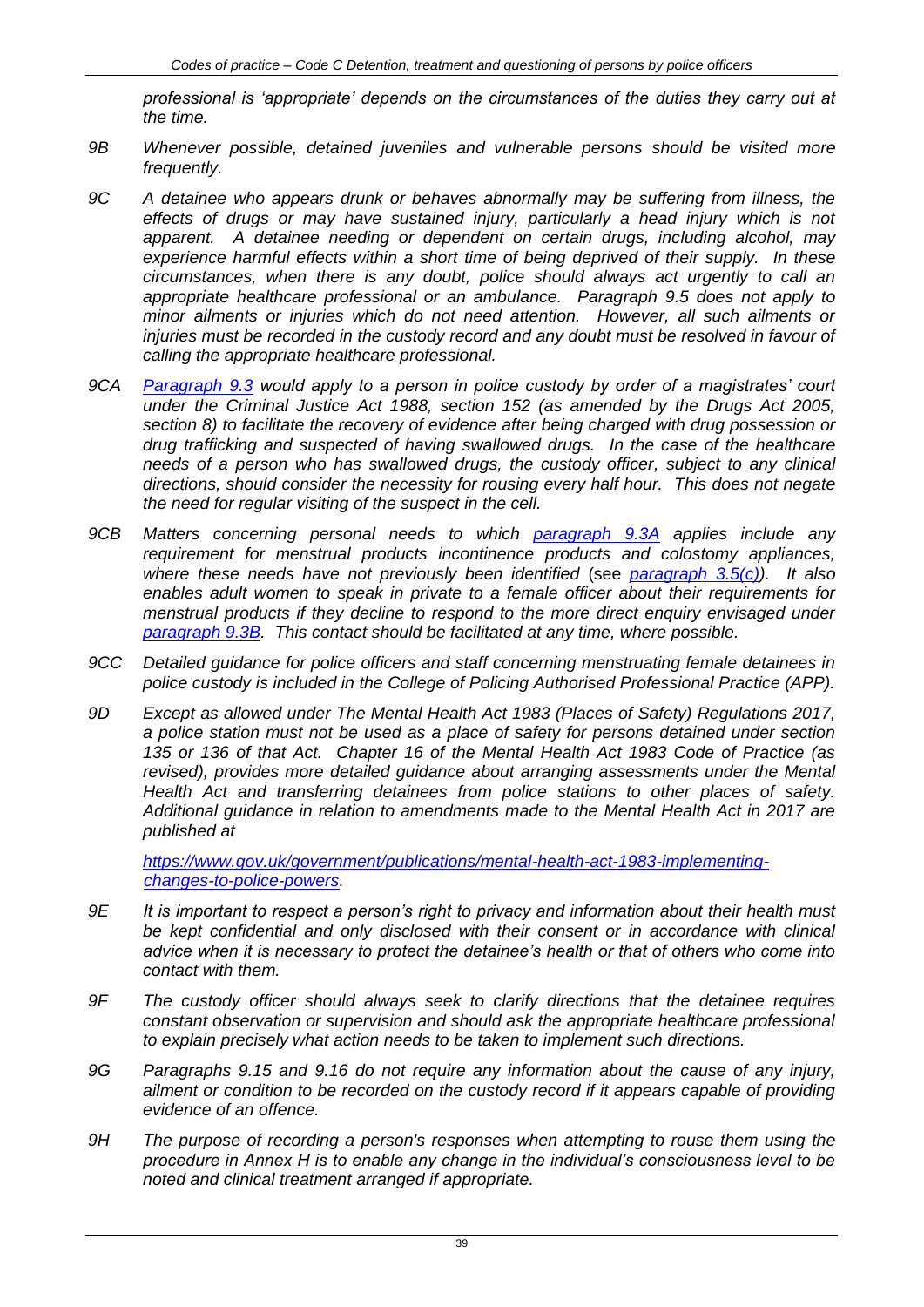#### **10 Cautions**

### *(A) When a caution must be given*

- 10.1 A person whom there are grounds to suspect of an offence, see *Note 10A,* must be cautioned before any questions about an offence, or further questions if the answers provide the grounds for suspicion, are put to them if either the suspect's answers or silence, (i.e. failure or refusal to answer or answer satisfactorily) may be given in evidence to a court in a prosecution. A person need not be cautioned if questions are for other necessary purposes, e.g.:
	- (a) solely to establish their identity or ownership of any vehicle;
	- (b) to obtain information in accordance with any relevant statutory requirement, see *paragraph 10.9*;
	- (c) in furtherance of the proper and effective conduct of a search, e.g. to determine the need to search in the exercise of powers of stop and search or to seek co-operation while carrying out a search; or
	- (d) to seek verification of a written record as in *paragraph 11.13*.
	- (e) *Not used.*
- 10.2 Whenever a person not under arrest is initially cautioned, or reminded that they are under caution, that person must at the same time be told they are not under arrest and must be informed of the provisions of *[paragraphs 3.21](#page-22-2)* to *3.21B* which explain that they need to agree to be interviewed, how they may obtain legal advice according to whether they are at a police station or elsewhere and the other rights and entitlements that apply to a voluntary interview. See *Note 10C*.
- 10.3 A person who is arrested, or further arrested, must be informed at the time if practicable or, if not, as soon as it becomes practicable thereafter, that they are under arrest and of the grounds and reasons for their arrest, see *paragraph 3.4*, *Note 10B* and *Code G, paragraphs 2.2 and 4.3.*
- 10.4 As required by *Code G, section 3*, a person who is arrested, or further arrested, must also be cautioned unless:
	- (a) it is impracticable to do so by reason of their condition or behaviour at the time;
	- (b) they have already been cautioned immediately prior to arrest as in *paragraph 10.1*.

## *(B) Terms of the cautions*

- 10.5 The caution which must be given on:
	- (a) arrest; or
	- (b) all other occasions before a person is charged or informed they may be prosecuted; see *section 16*,

should, unless the restriction on drawing adverse inferences from silence applies, see *Annex C*, be in the following terms:

"You do not have to say anything. But it may harm your defence if you do not mention when questioned something which you later rely on in Court. Anything you do say may be given in evidence."

Where the use of the Welsh Language is appropriate, a constable may provide the caution directly in Welsh in the following terms:

"Does dim rhaid i chi ddweud dim byd. Ond gall niweidio eich amddiffyniad os na fyddwch chi'n sôn, wrth gael eich holi, am rywbeth y byddwch chi'n dibynnu arno nes ymlaen yn y Llys. Gall unrhyw beth yr ydych yn ei ddweud gael ei roi fel tystiolaeth."

See *Note 10G*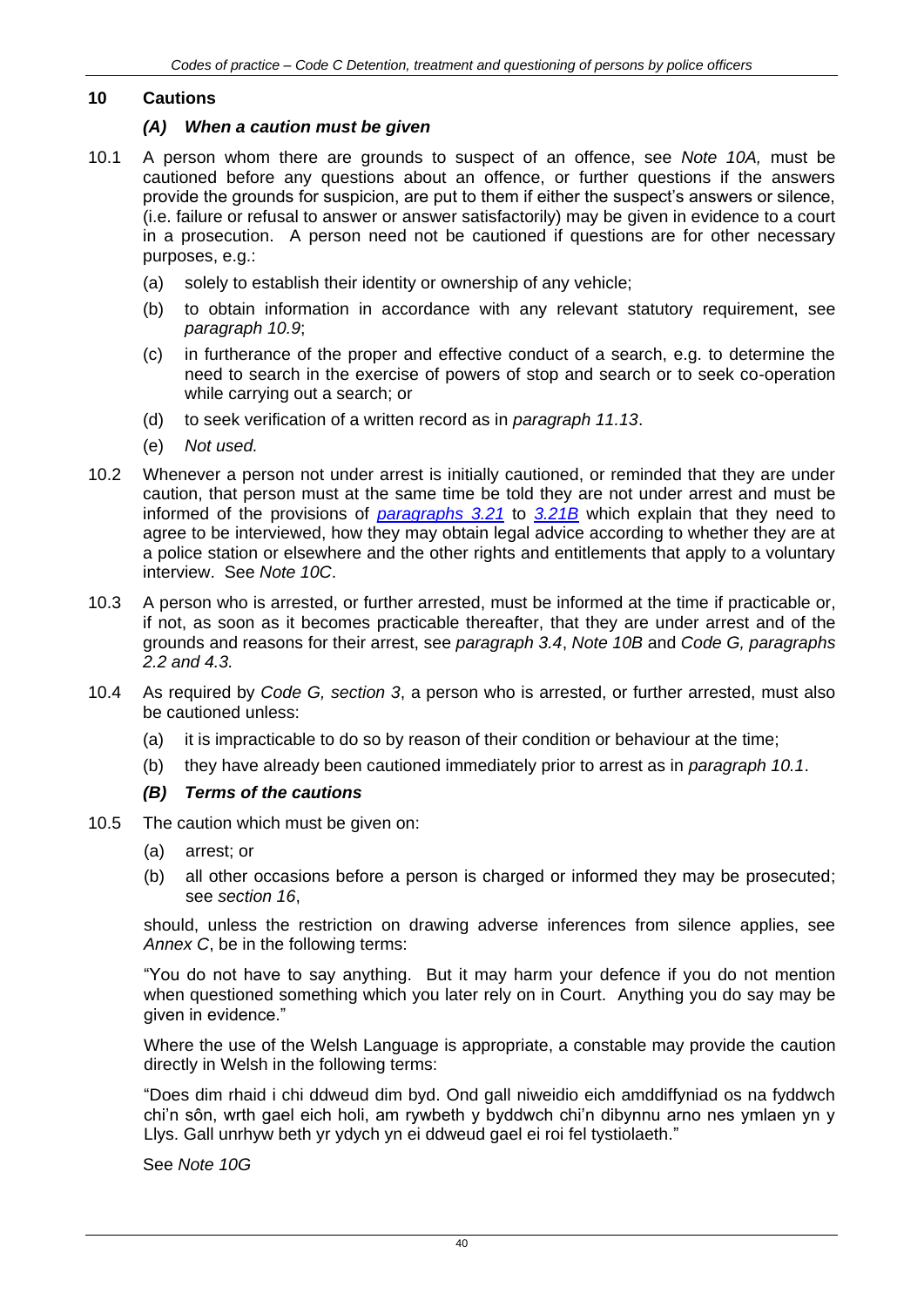- 10.6 *Annex C, paragraph 2* sets out the alternative terms of the caution to be used when the restriction on drawing adverse inferences from silence applies.
- 10.7 Minor deviations from the words of any caution given in accordance with this Code do not constitute a breach of this Code, provided the sense of the relevant caution is preserved. See *Note 10D*.
- 10.8 After any break in questioning under caution, the person being questioned must be made aware they remain under caution. If there is any doubt the relevant caution should be given again in full when the interview resumes. See *Note 10E*.
- <span id="page-44-0"></span>10.9 When, despite being cautioned, a person fails to co-operate or to answer particular questions which may affect their immediate treatment, the person should be informed of any relevant consequences and that those consequences are not affected by the caution. Examples are when a person's refusal to provide:
	- their name and address when charged may make them liable to detention;
	- particulars and information in accordance with a statutory requirement, e.g. under the Road Traffic Act 1988, may amount to an offence or may make the person liable to a further arrest.

### *(C) Special warnings under the Criminal Justice and Public Order Act 1994, sections 36 and 37*

- 10.10 When a suspect interviewed at a police station or authorised place of detention after arrest fails or refuses to answer certain questions, or to answer satisfactorily, after due warning, see *Note 10F*, a court or jury may draw such inferences as appear proper under the Criminal Justice and Public Order Act 1994, sections 36 and 37. Such inferences may only be drawn when:
	- (a) the restriction on drawing adverse inferences from silence, see *Annex C,* does not apply; and
	- (b) the suspect is arrested by a constable and fails or refuses to account for any objects, marks or substances, or marks on such objects found:
		- on their person;
		- in or on their clothing or footwear;
		- otherwise in their possession; or
		- in the place they were arrested;
	- (c) the arrested suspect was found by a constable at a place at or about the time the offence for which that officer has arrested them is alleged to have been committed, and the suspect fails or refuses to account for their presence there.

When the restriction on drawing adverse inferences from silence applies, the suspect may still be asked to account for any of the matters in (*b*) or (*c*) but the special warning described in *paragraph 10.11* will not apply and must not be given.

- 10.11 For an inference to be drawn when a suspect fails or refuses to answer a question about one of these matters or to answer it satisfactorily, the suspect must first be told in ordinary language:
	- (a) what offence is being investigated;
	- (b) what fact they are being asked to account for;
	- (c) this fact may be due to them taking part in the commission of the offence;
	- (d) a court may draw a proper inference if they fail or refuse to account for this fact; and
	- (e) a record is being made of the interview and it may be given in evidence if they are brought to trial.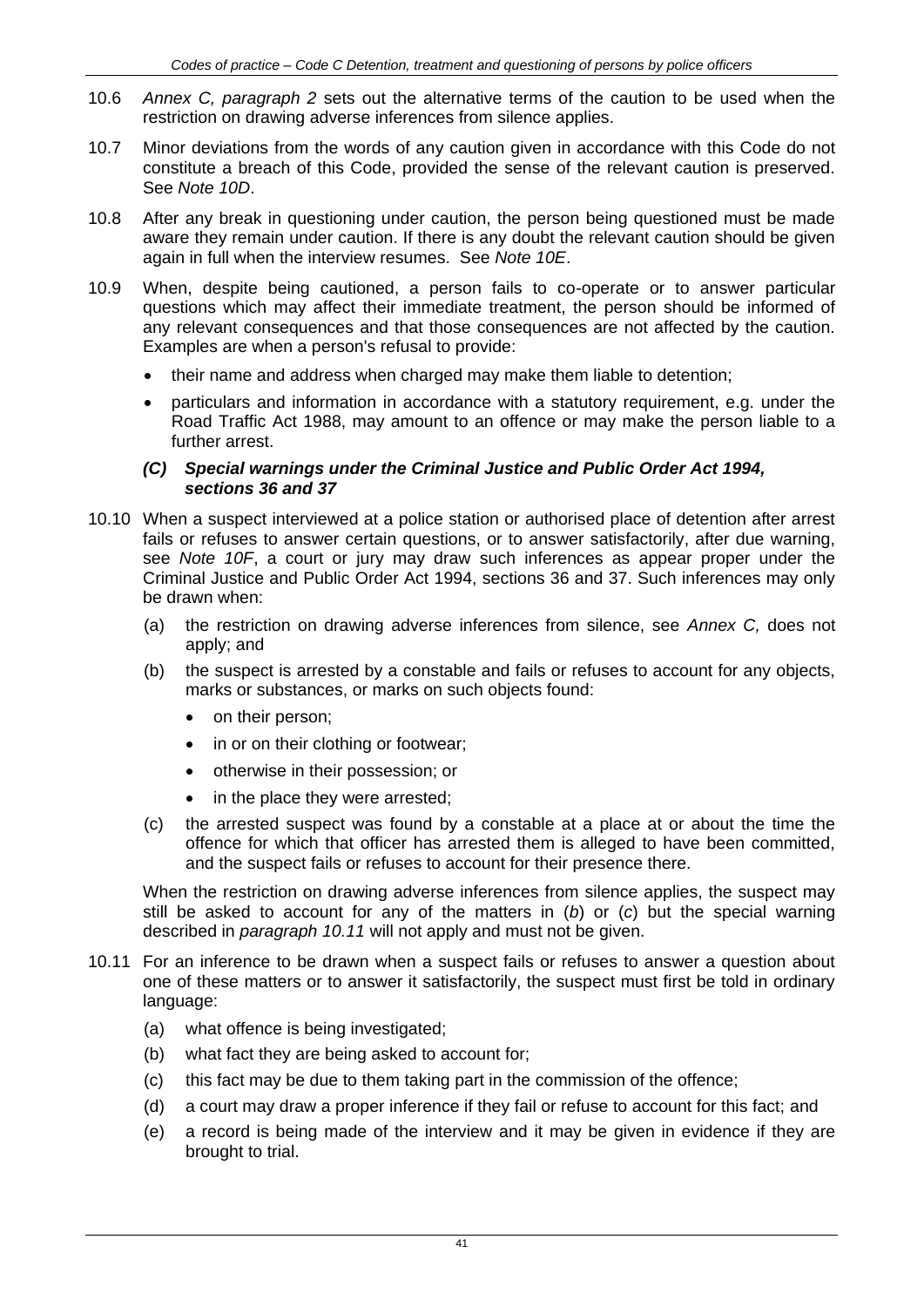#### *(D) Juveniles and vulnerable persons*

- 10.11AThe information required in paragraph 10.11 must not be given to a suspect who is a juvenile or a vulnerable person unless the appropriate adult is present.
- 10.12 If a juvenile or a vulnerable person is cautioned in the absence of the appropriate adult, the caution must be repeated in the appropriate adult's presence.
- 10.12A*Not used.*

#### *(E) Documentation*

10.13 A record shall be made when a caution is given under this section, either in the interviewer's report book or in the interview record.

#### *Notes for Guidance*

- *10A There must be some reasonable, objective grounds for the suspicion, based on known facts or information which are relevant to the likelihood the offence has been committed and the person to be questioned committed it.*
- *10B An arrested person must be given sufficient information to enable them to understand that they have been deprived of their liberty and the reason they have been arrested, e.g. when a person is arrested on suspicion of committing an offence they must be informed of the suspected offence's nature, when and where it was committed. The suspect must also be informed of the reason or reasons why the arrest is considered necessary. Vague or technical language should be avoided.*
- *10C The restriction on drawing inferences from silence, see Annex C, paragraph 1, does not apply to a person who has not been detained and who therefore cannot be prevented from seeking legal advice if they want, see paragraph 3.21.*
- *10D If it appears a person does not understand the caution, the person giving it should explain it in their own words.*
- *10E It may be necessary to show to the court that nothing occurred during an interview break or between interviews which influenced the suspect's recorded evidence. After a break in an interview or at the beginning of a subsequent interview, the interviewer should summarise the reason for the break and confirm this with the suspect.*
- *10F The Criminal Justice and Public Order Act 1994, sections 36 and 37 apply only to suspects who have been arrested by a constable or an officer of Revenue and Customs and are given the relevant warning by the police or Revenue and Customs officer who made the arrest or who is investigating the offence. They do not apply to any interviews with suspects who have not been arrested.*
- *10G Nothing in this Code requires a caution to be given or repeated when informing a person not under arrest they may be prosecuted for an offence. However, a court will not be able to draw any inferences under the Criminal Justice and Public Order Act 1994, section 34, if the person was not cautioned.*

#### **11 Interviews - general**

#### *(A) Action*

11.1A An interview is the questioning of a person regarding their involvement or suspected involvement in a criminal offence or offences which, under paragraph 10.1, must be carried out under caution. Before a person is interviewed, they and, if they are represented, their solicitor must be given sufficient information to enable them to understand the nature of any such offence, and why they are suspected of committing it (see *paragraphs 3.4(a)* and *10.3*), in order to allow for the effective exercise of the rights of the defence. However, whilst the information must always be sufficient for the person to understand the nature of any offence (see *[Note 11ZA](#page-49-0)*), this does not require the disclosure of details at a time which might prejudice the criminal investigation. The decision about what needs to be disclosed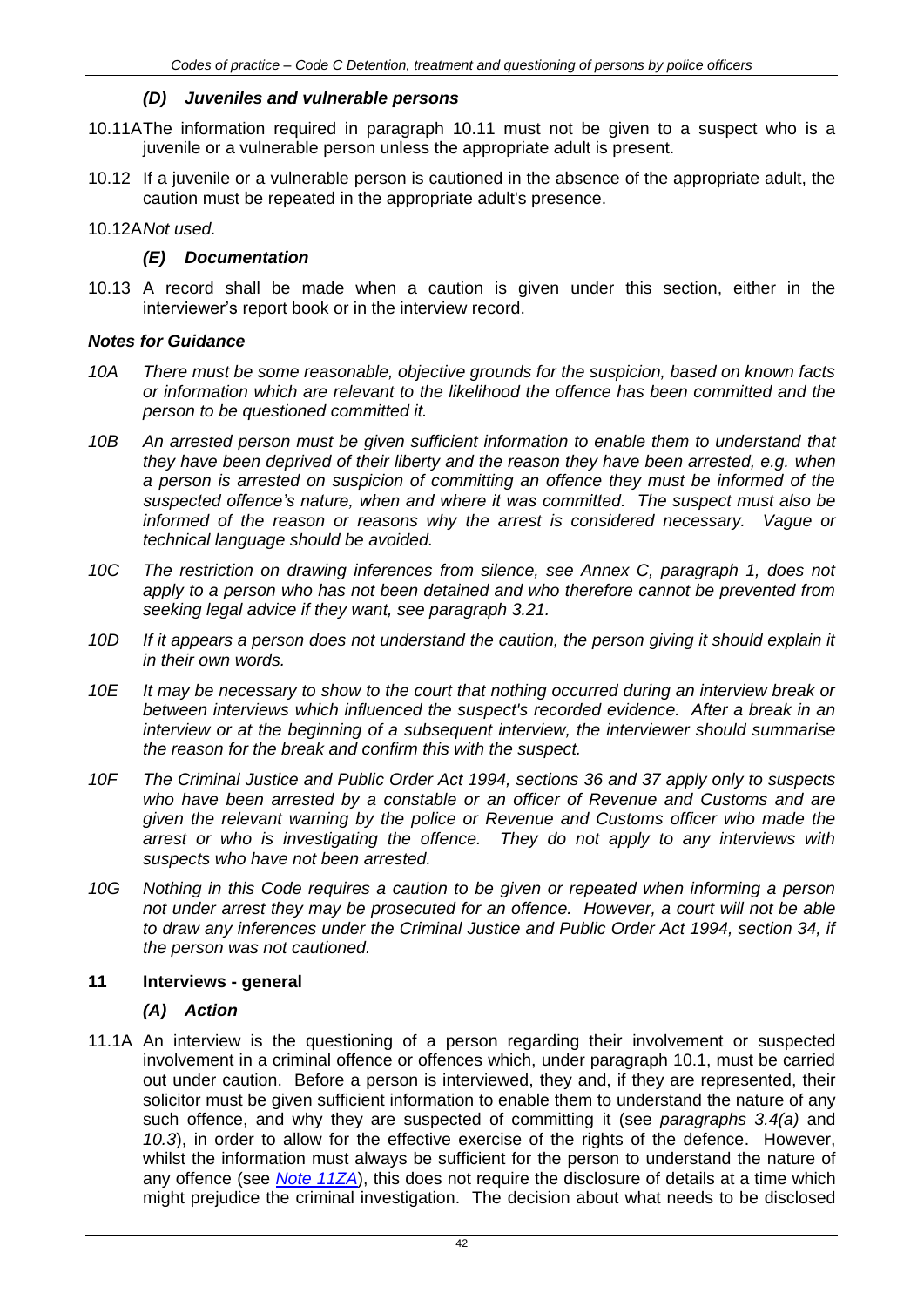for the purpose of this requirement therefore rests with the investigating officer who has sufficient knowledge of the case to make that decision. The officer who discloses the information shall make a record of the information disclosed and when it was disclosed. This record may be made in the interview record, in the officer's report book or other form provided for this purpose. Procedures under the Road Traffic Act 1988, section 7 or the Transport and Works Act 1992, section 31 do not constitute interviewing for the purpose of this Code.

- <span id="page-46-0"></span>11.1 Following a decision to arrest a suspect, they must not be interviewed about the relevant offence except at a police station or other authorised place of detention, unless the consequent delay would be likely to:
	- (a) lead to:
		- interference with, or harm to, evidence connected with an offence:
		- interference with, or physical harm to, other people; or
		- serious loss of, or damage to, property;
	- (b) lead to alerting other people suspected of committing an offence but not yet arrested for it; or
	- (c) hinder the recovery of property obtained in consequence of the commission of an offence.

Interviewing in any of these circumstances shall cease once the relevant risk has been averted or the necessary questions have been put in order to attempt to avert that risk.

- 11.2 Immediately prior to the commencement or re-commencement of any interview at a police station or other authorised place of detention, the interviewer should remind the suspect of their entitlement to free legal advice and that the interview can be delayed for legal advice to be obtained, unless one of the exceptions in *paragraph 6.6* applies. It is the interviewer's responsibility to make sure all reminders are recorded in the interview record.
- 11.3 *Not used.*
- <span id="page-46-1"></span>11.4 At the beginning of an interview the interviewer, after cautioning the suspect, see *section 10*, shall put to them any significant statement or silence which occurred in the presence and hearing of a police officer or other police staff before the start of the interview and which have not been put to the suspect in the course of a previous interview. See *Note 11A*. The interviewer shall ask the suspect whether they confirm or deny that earlier statement or silence and if they want to add anything.
- 11.4A A significant statement is one which appears capable of being used in evidence against the suspect, in particular a direct admission of guilt. A significant silence is a failure or refusal to answer a question or answer satisfactorily when under caution, which might, allowing for the restriction on drawing adverse inferences from silence, see *[Annex C,](#page-81-0)* give rise to an inference under the Criminal Justice and Public Order Act 1994, Part III*.*
- 11.5 No interviewer may try to obtain answers or elicit a statement by the use of oppression. Except as in *[paragraph 10.9](#page-44-0)*, no interviewer shall indicate, except to answer a direct question, what action will be taken by the police if the person being questioned answers questions, makes a statement or refuses to do either. If the person asks directly what action will be taken if they answer questions, make a statement or refuse to do either, the interviewer may inform them what action the police propose to take provided that action is itself proper and warranted.
- 11.6 The interview or further interview of a person about an offence with which that person has not been charged or for which they have not been informed they may be prosecuted, must cease when:
	- (a) the officer in charge of the investigation is satisfied all the questions they consider relevant to obtaining accurate and reliable information about the offence have been put to the suspect, this includes allowing the suspect an opportunity to give an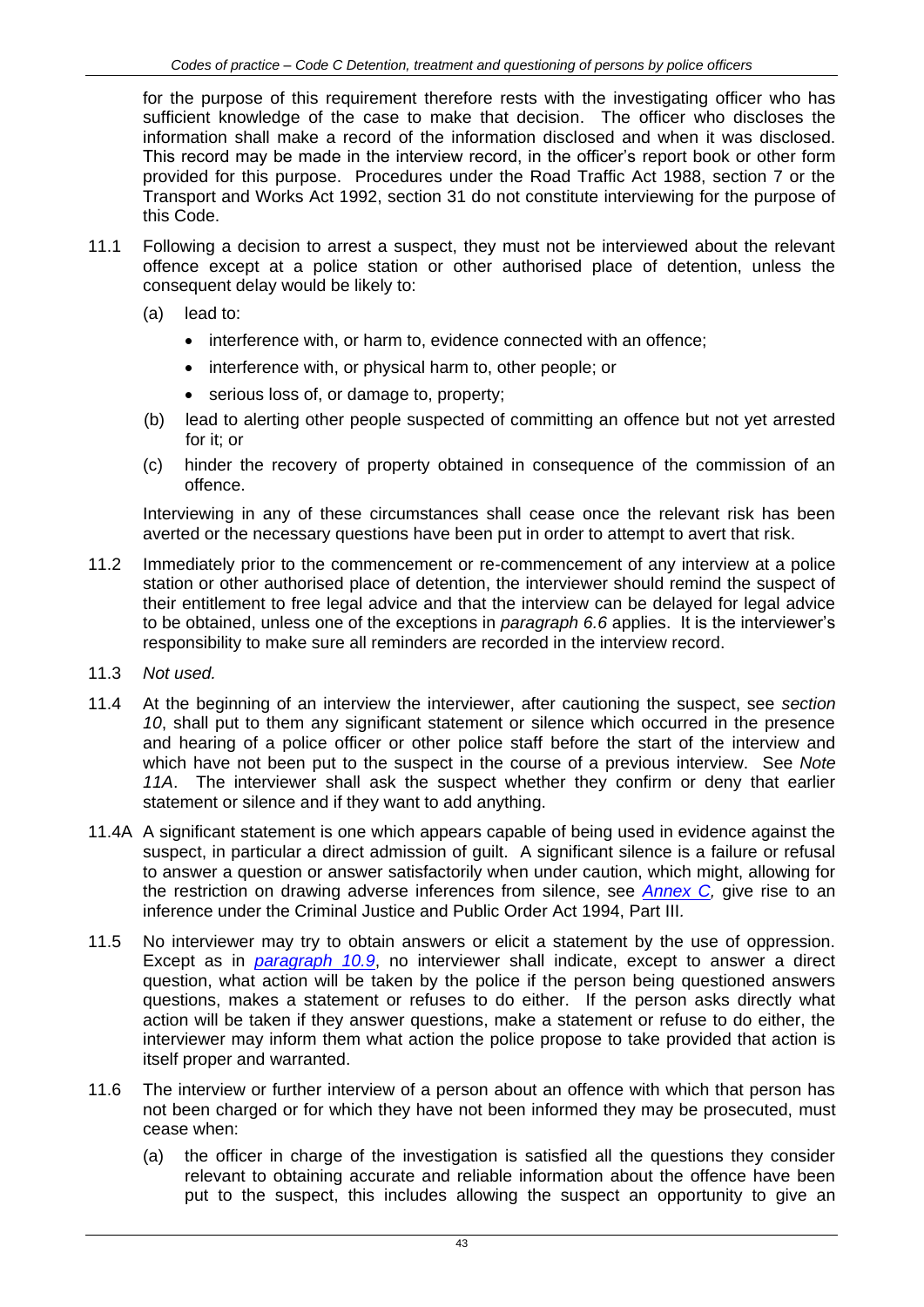innocent explanation and asking questions to test if the explanation is accurate and reliable, e.g. to clear up ambiguities or clarify what the suspect said;

- (b) the officer in charge of the investigation has taken account of any other available evidence; and
- (c) the officer in charge of the investigation, or in the case of a detained suspect, the custody officer, see *paragraph 16.1*, reasonably believes there is sufficient evidence to provide a realistic prospect of conviction for that offence. See *Note 11B*.

This paragraph does not prevent officers in revenue cases or acting under the confiscation provisions of the Criminal Justice Act 1988 or the Drug Trafficking Act 1994 from inviting suspects to complete a formal question and answer record after the interview is concluded.

#### *(B) Interview records*

- 11.7 (a) An accurate record must be made of each interview, whether or not the interview takes place at a police station.
	- (b) The record must state the place of interview, the time it begins and ends, any interview breaks and, subject to *paragraph 2.6A*, the names of all those present; and must be made on the forms provided for this purpose or in the interviewer's report book or in accordance with Codes of Practice E or F.
	- (c) Any written record must be made and completed during the interview, unless this would not be practicable or would interfere with the conduct of the interview, and must constitute either a verbatim record of what has been said or, failing this, an account of the interview which adequately and accurately summarises it.
- 11.8 If a written record is not made during the interview it must be made as soon as practicable after its completion.
- 11.9 Written interview records must be timed and signed by the maker.
- 11.10 If a written record is not completed during the interview the reason must be recorded in the interview record.
- <span id="page-47-0"></span>11.11 Unless it is impracticable, the person interviewed shall be given the opportunity to read the interview record and to sign it as correct or to indicate how they consider it inaccurate. If the person interviewed cannot read or refuses to read the record or sign it, the senior interviewer present shall read it to them and ask whether they would like to sign it as correct or make their mark or to indicate how they consider it inaccurate. The interviewer shall certify on the interview record itself what has occurred. See *Note 11E*.
- 11.12 If the appropriate adult or the person's solicitor is present during the interview, they should also be given an opportunity to read and sign the interview record or any written statement taken down during the interview.
- <span id="page-47-1"></span>11.13 A record shall be made of any comments made by a suspect, including unsolicited comments, which are outside the context of an interview but which might be relevant to the offence. Any such record must be timed and signed by the maker. When practicable the suspect shall be given the opportunity to read that record and to sign it as correct or to indicate how they consider it inaccurate. See *[Note 11E.](#page-49-1)*
- 11.14 Any refusal by a person to sign an interview record when asked in accordance with this Code must itself be recorded.

## *(C) Juveniles and vulnerable persons*

- 11.15 A juvenile or vulnerable person must not be interviewed regarding their involvement or suspected involvement in a criminal offence or offences, or asked to provide or sign a written statement under caution or record of interview, in the absence of the appropriate adult unless *paragraphs 11.1* or *11.18* to *11.20* apply. See *[Note 11C.](#page-49-2)*
- 11.16 Juveniles may only be interviewed at their place of education in exceptional circumstances and only when the principal or their nominee agrees. Every effort should be made to notify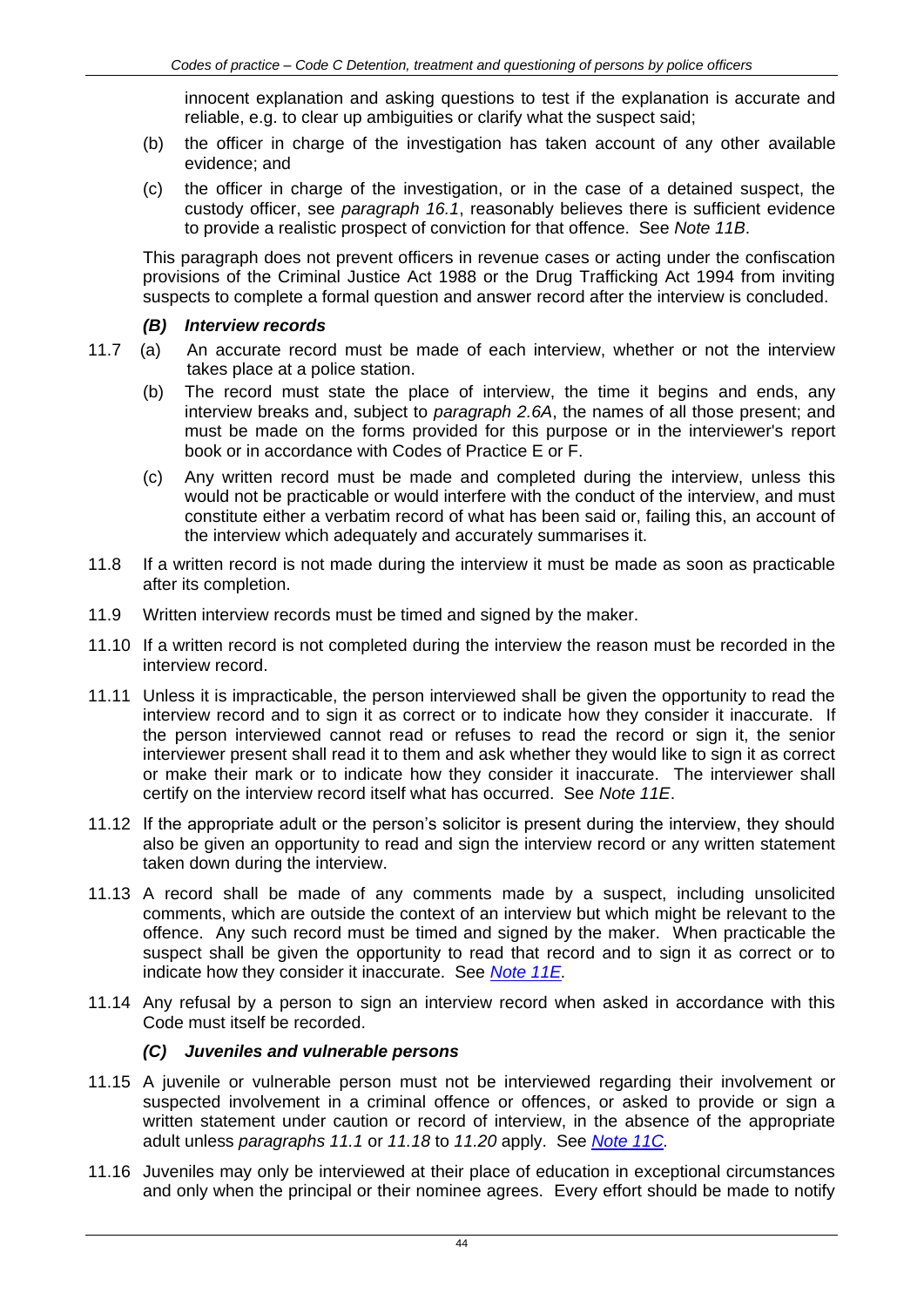the parent(s) or other person responsible for the juvenile's welfare and the appropriate adult, if this is a different person, that the police want to interview the juvenile and reasonable time should be allowed to enable the appropriate adult to be present at the interview. If awaiting the appropriate adult would cause unreasonable delay, and unless the juvenile is suspected of an offence against the educational establishment, the principal or their nominee can act as the appropriate adult for the purposes of the interview.

- <span id="page-48-0"></span>11.17 If an appropriate adult is present at an interview, they shall be informed:
	- that they are not expected to act simply as an observer; and
	- that the purpose of their presence is to:
		- $\sim$  advise the person being interviewed;
		- $\sim$  observe whether the interview is being conducted properly and fairly; and
		- $\sim$  facilitate communication with the person being interviewed.

## See *[paragraph 1.7A](#page-10-0)*.

11.17AThe appropriate adult may be required to leave the interview if their conduct is such that the interviewer is unable properly to put questions to the suspect. This will include situations where the appropriate adult's approach or conduct prevents or unreasonably obstructs proper questions being put to the suspect or the suspect's responses being recorded (see *Note 11F*). If the interviewer considers an appropriate adult is acting in such a way, they will stop the interview and consult an officer not below superintendent rank, if one is readily available, and otherwise an officer not below inspector rank not connected with the investigation. After speaking to the appropriate adult, the officer consulted must remind the adult that their role under *[paragraph 11.17](#page-48-0)* does not allow them to obstruct proper questioning and give the adult an opportunity to respond. The officer consulted will then decide if the interview should continue without the attendance of that appropriate adult. If they decide it should, another appropriate adult must be obtained before the interview continues, unless the provisions of *paragraph 11.18* below apply.

## *(D) Vulnerable suspects - urgent interviews at police stations*

- <span id="page-48-1"></span>11.18 The following interviews may take place only if an officer of superintendent rank or above considers delaying the interview will lead to the consequences in *[paragraph 11.1\(a\)](#page-46-0)* to *(c),* and is satisfied the interview would not significantly harm the person's physical or mental state (see *[Annex G](#page-88-0)*):
	- (a) an interview of a detained juvenile or vulnerable person without the appropriate adult being present (see *[Note 11C](#page-49-2)*);
	- (b) an interview of anyone detained other than in (*a*) who appears unable to:
		- appreciate the significance of questions and their answers; or
		- understand what is happening because of the effects of drink, drugs or any illness, ailment or condition;
	- (c) an interview, without an interpreter having been arranged, of a detained person whom the custody officer has determined requires an interpreter (see *paragraphs 3.5(c)(ii)*  and *3.12*) which is carried out by an interviewer speaking the suspect's own language or (as the case may be) otherwise establishing effective communication which is sufficient to enable the necessary questions to be asked and answered in order to avert the consequences. See *paragraphs 13.2* and *13.5*.
- <span id="page-48-2"></span>11.19 These interviews may not continue once sufficient information has been obtained to avert the consequences in *[paragraph 11.1\(a\)](#page-46-0)* to *(c)*.
- 11.20 A record shall be made of the grounds for any decision to interview a person under *paragraph 11.18*.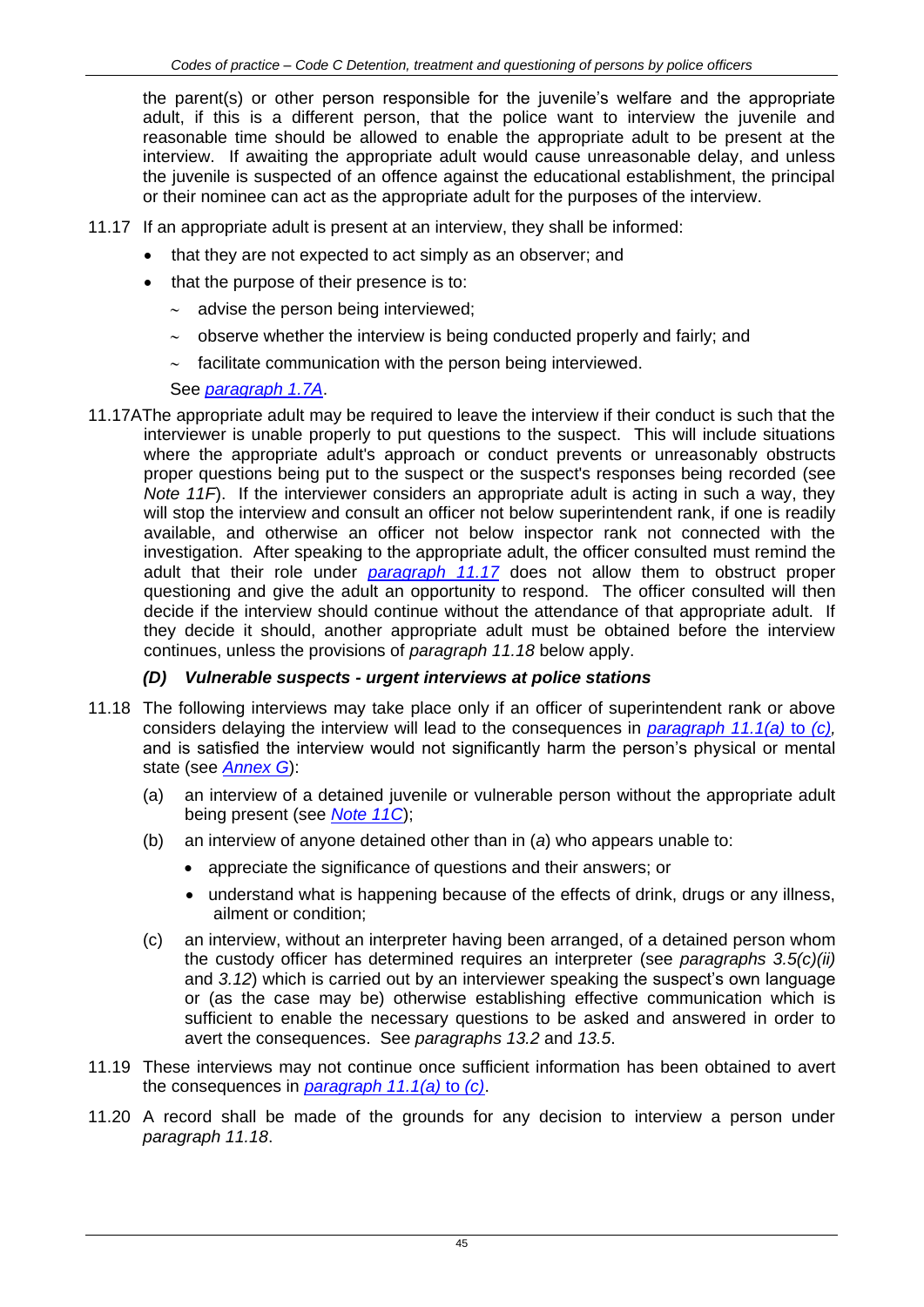## *(E) Conduct and recording of Interviews at police stations -* **use of live link**

11.21 When a suspect in police detention is interviewed using a live link by a police officer who is not at the police station where the detainee is held, the provisions of this section that govern the conduct and making a written record of that interview, shall be subject to *[paragraph 12.9B](#page-52-0)* of this Code.

## *(F) Witnesses*

11.22 The provisions of this Code and Codes E and F which govern the conduct and recording of interviews do not apply to interviews with, or taking statements from, witnesses.

## *Notes for Guidance*

- <span id="page-49-0"></span>*11ZA The requirement in paragraph 11.1A for a suspect to be given sufficient information about the offence applies prior to the interview and whether or not they are legally represented. What is sufficient will depend on the circumstances of the case, but it should normally include, as a minimum, a description of the facts relating to the suspected offence that are known to the officer, including the time and place in question. This aims to avoid suspects being confused or unclear about what they are supposed to have done and to help an innocent suspect to clear the matter up more quickly.*
- *11A [Paragraph 11.4](#page-46-1) does not prevent the interviewer from putting significant statements and silences to a suspect again at a later stage or a further interview.*
- *11B The Criminal Procedure and Investigations Act 1996 Code of Practice, paragraph 3.5 states 'In conducting an investigation, the investigator should pursue all reasonable lines of*  enquiry, whether these point towards or away from the suspect. What is reasonable will *depend on the particular circumstances.' Interviewers should keep this in mind when deciding what questions to ask in an interview.*
- <span id="page-49-2"></span>*11C Although juveniles or vulnerable persons are often capable of providing reliable evidence, they may, without knowing or wishing to do so, be particularly prone in certain circumstances to providing information that may be unreliable, misleading or selfincriminating. Special care should always be taken when questioning such a person, and the appropriate adult should be involved if there is any doubt about a person's age, mental state or capacity. Because of the risk of unreliable evidence it is also important to obtain corroboration of any facts admitted whenever possible. Because of the risks, which the presence of the appropriate adult is intended to minimise, officers of superintendent rank or above should exercise their discretion under [paragraph 11.18\(a\)](#page-48-1) to authorise the commencement of an interview in the appropriate adult's absence only in exceptional cases, if it is necessary to avert one or more of the specified risks in [paragraph 11.1.](#page-46-0)*
- *11D Juveniles should not be arrested at their place of education unless this is unavoidable. When a juvenile is arrested at their place of education, the principal or their nominee must be informed.*
- <span id="page-49-1"></span>*11E Significant statements described in [paragraph 11.4](#page-46-1) will always be relevant to the offence and must be recorded. When a suspect agrees to read records of interviews and other comments and sign them as correct, they should be asked to endorse the record with, e.g. 'I agree that this is a correct record of what was said' and add their signature. If the suspect does not agree with the record, the interviewer should record the details of any disagreement and ask the suspect to read these details and sign them to the effect that they accurately reflect their disagreement. Any refusal to sign should be recorded.*
- *11F The appropriate adult may intervene if they consider it is necessary to help the suspect understand any question asked and to help the suspect to answer any question. Paragraph*  11.17A only applies if the appropriate adult's approach or conduct prevents or *unreasonably obstructs proper questions being put to the suspect or the suspect's response being recorded. Examples of unacceptable conduct include answering questions on a suspect's behalf or providing written replies for the suspect to quote. An officer who*  takes the decision to exclude an appropriate adult must be in a position to satisfy the court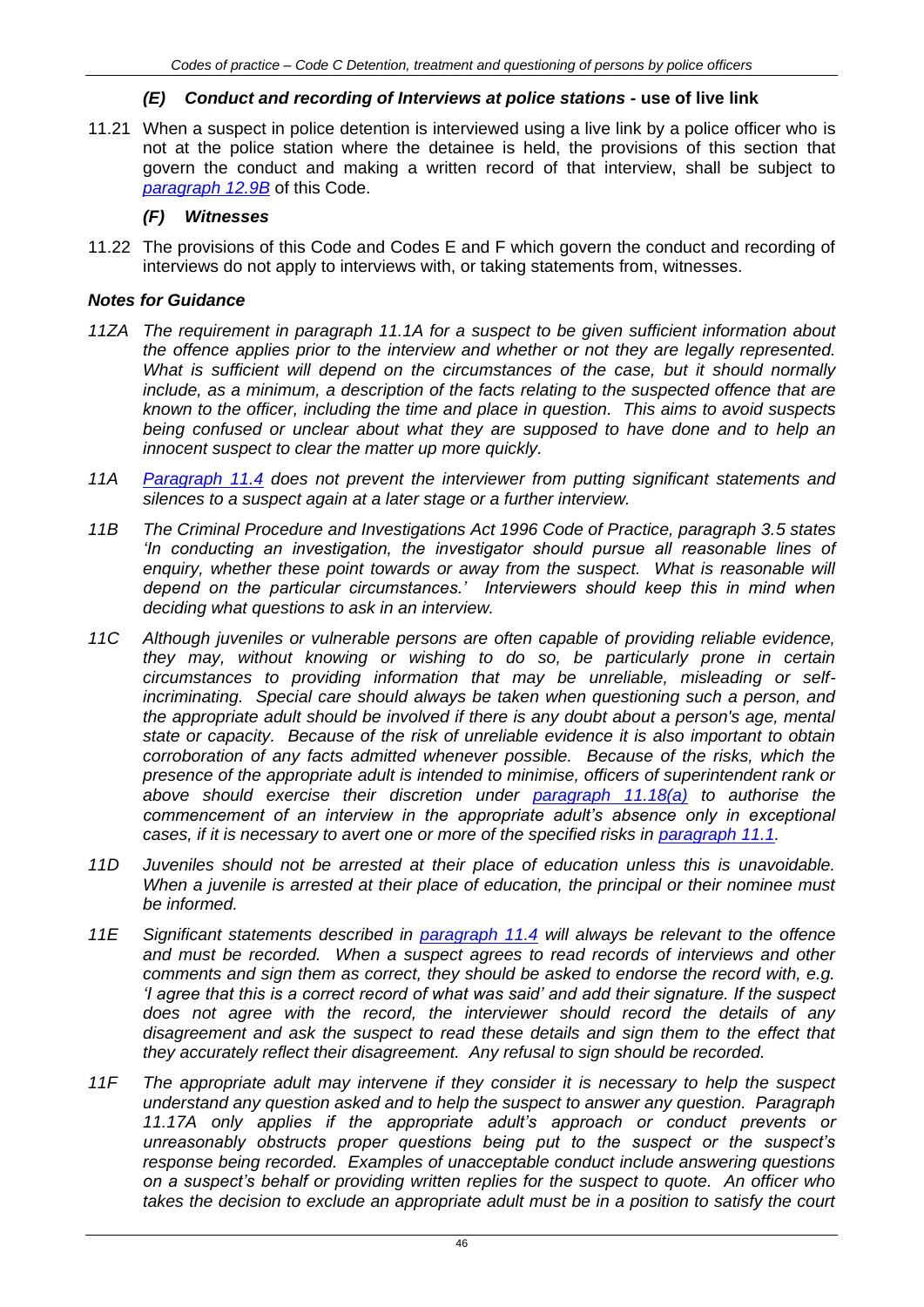*the decision was properly made. In order to do this they may need to witness what is happening and give the suspect's solicitor (if they have one) who witnessed what happened, an opportunity to comment.*

### **12 Interviews in police stations**

### *(A) Action*

### *When interviewer and suspect are present at the same police station*

- 12.1 If a police officer wants to interview or conduct enquiries which require the presence of a detainee, the custody officer is responsible for deciding whether to deliver the detainee into the officer's custody. An investigating officer who is given custody of a detainee takes over responsibility for the detainee's care and safe custody for the purposes of this Code until they return the detainee to the custody officer when they must report the manner in which they complied with the Code whilst having custody of the detainee.
- <span id="page-50-2"></span>12.2 Except as below, in any period of 24 hours a detainee must be allowed a continuous period of at least 8 hours for rest, free from questioning, travel or any interruption in connection with the investigation concerned. This period should normally be at night or other appropriate time which takes account of when the detainee last slept or rested. If a detainee is arrested at a police station after going there voluntarily, the period of 24 hours runs from the time of their arrest and not the time of arrival at the police station. The period may not be interrupted or delayed, except:
	- (a) when there are reasonable grounds for believing not delaying or interrupting the period would:
		- (i) involve a risk of harm to people or serious loss of, or damage to, property;
		- (ii) delay unnecessarily the person's release from custody; or
		- (iii) otherwise prejudice the outcome of the investigation;
	- (b) at the request of the detainee, their appropriate adult or legal representative;
	- (c) when a delay or interruption is necessary in order to:
		- (i) comply with the legal obligations and duties arising under section 15; or
		- (ii) to take action required under *section 9* or in accordance with medical advice.

If the period is interrupted in accordance with *(a)*, a fresh period must be allowed. Interruptions under *(b)* and *(c)* do not require a fresh period to be allowed.

- <span id="page-50-0"></span>12.3 Before a detainee is interviewed, the custody officer, in consultation with the officer in charge of the investigation and appropriate healthcare professionals as necessary, shall assess whether the detainee is fit enough to be interviewed. This means determining and considering the risks to the detainee's physical and mental state if the interview took place and determining what safeguards are needed to allow the interview to take place. [See](#page-88-0)  *[Annex G](#page-88-0)*. The custody officer shall not allow a detainee to be interviewed if the custody officer considers it would cause significant harm to the detainee's physical or mental state. Vulnerable suspects listed at *paragraph 11.18* shall be treated as always being at some risk during an interview and these persons may not be interviewed except in accordance with *paragraphs 11.18* to *11.20*.
- 12.4 As far as practicable interviews shall take place in interview rooms which are adequately heated, lit and ventilated.
- <span id="page-50-1"></span>12.5 A suspect whose detention without charge has been authorised under PACE because the detention is necessary for an interview to obtain evidence of the offence for which they have been arrested may choose not to answer questions but police do not require the suspect's consent or agreement to interview them for this purpose. If a suspect takes steps to prevent themselves being questioned or further questioned, e.g. by refusing to leave their cell to go to a suitable interview room or by trying to leave the interview room, they shall be advised that their consent or agreement to be interviewed is not required. The suspect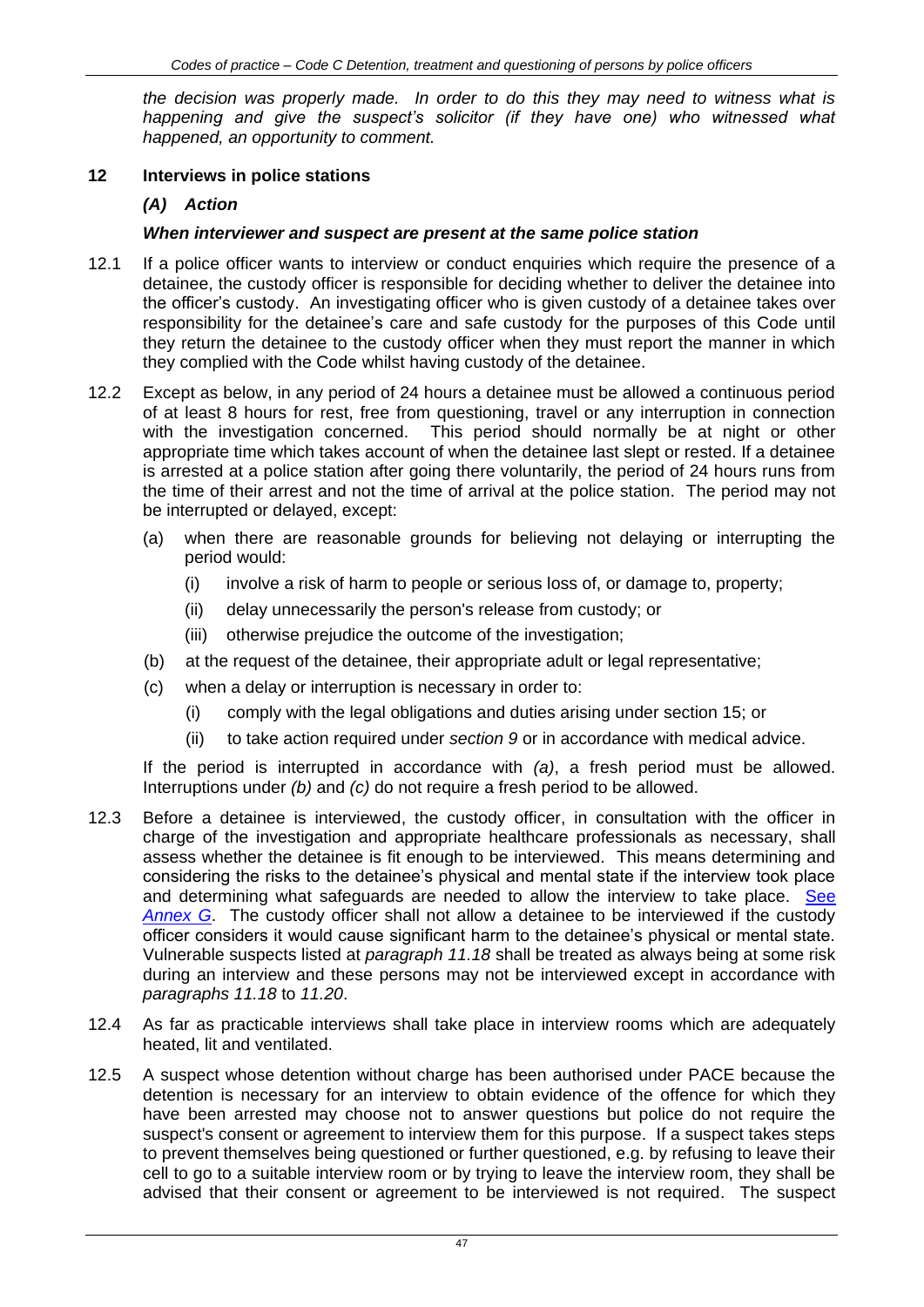shall be cautioned as in *section 10*, and informed if they fail or refuse to co-operate, the interview may take place in the cell and that their failure or refusal to co-operate may be given in evidence. The suspect shall then be invited to co-operate and go into the interview room. If they refuse and the custody officer considers, on reasonable grounds, that the interview should not be delayed, the custody officer has discretion to direct that the interview be conducted in a cell.

- 12.6 People being questioned or making statements shall not be required to stand.
- 12.7 Before the interview commences each interviewer shall, subject to *paragraph 2.6A,* identify themselves and any other persons present to the interviewee.
- <span id="page-51-1"></span>12.8 Breaks from interviewing should be made at recognised meal times or at other times that take account of when an interviewee last had a meal. Short refreshment breaks shall be provided at approximately two hour intervals, subject to the interviewer's discretion to delay a break if there are reasonable grounds for believing it would:
	- (i) involve a:
		- risk of harm to people;
		- serious loss of, or damage to, property;
	- (ii) unnecessarily delay the detainee's release; or
	- (iii) otherwise prejudice the outcome of the investigation.

#### See Note 12B

- 12.9 If during the interview a complaint is made by or on behalf of the interviewee concerning the provisions of any of the Codes, or it comes to the interviewer's notice that the interviewee may have been treated improperly, the interviewer should:
	- (i) record the matter in the interview record; and
	- (ii) inform the custody officer, who is then responsible for dealing with it as in *section 9*.

#### *Interviewer not present at the same station as the detainee– use of live link*

- <span id="page-51-0"></span>12.9A Amendments to PACE, section 39, allow a person in police detention to be interviewed using a live link (see *[paragraph 1.13\(e\)\(i\)](#page-12-0)*) by a police officer who is not at the police station where the detainee is held. Subject to *sub-paragraphs (a)* to *(f)* below, the custody officer is responsible for deciding on a case by case basis whether a detainee is fit to be interviewed (see *[paragraph 12.3\)](#page-50-0)* and should be delivered into the physical custody of an officer who is not involved in the investigation, for the purpose of enabling another officer who is investigating the offence for which the person is detained and who is not at the police station where the person is detained, to interview the detainee by means of a live link (see *[Note 12ZA](#page-53-0)*).
	- (a) The custody officer must be satisfied that the live link to be used provides for accurate and secure communication with the suspect. The provisions of *[paragraph 13.13](#page-59-0)* shall apply to communications between the interviewing officer, the suspect and anyone else whose presence at the interview or, (as the case may be) whose access to any communications between the suspect and the interviewer, has been authorised by the custody officer or the interviewing officer.
	- (b) Each decision must take account of the age, gender and vulnerability of the suspect, the nature and circumstances of the offence and the investigation and the impact on the suspect of carrying out the interview by means of a live link. For this reason, the custody officer must consider whether the ability of the particular suspect, to communicate confidently and effectively for the purpose of the interview is likely to be adversely affected or otherwise undermined or limited if the interviewing officer is not physically present and a live-link is used (see *[Note 12ZB](#page-53-1)*). Although a suspect for whom an appropriate adult is required may be more likely to be adversely affected as described, it is important to note that a person who does not require an appropriate adult may also be adversely impacted if interviewed by means of a live link.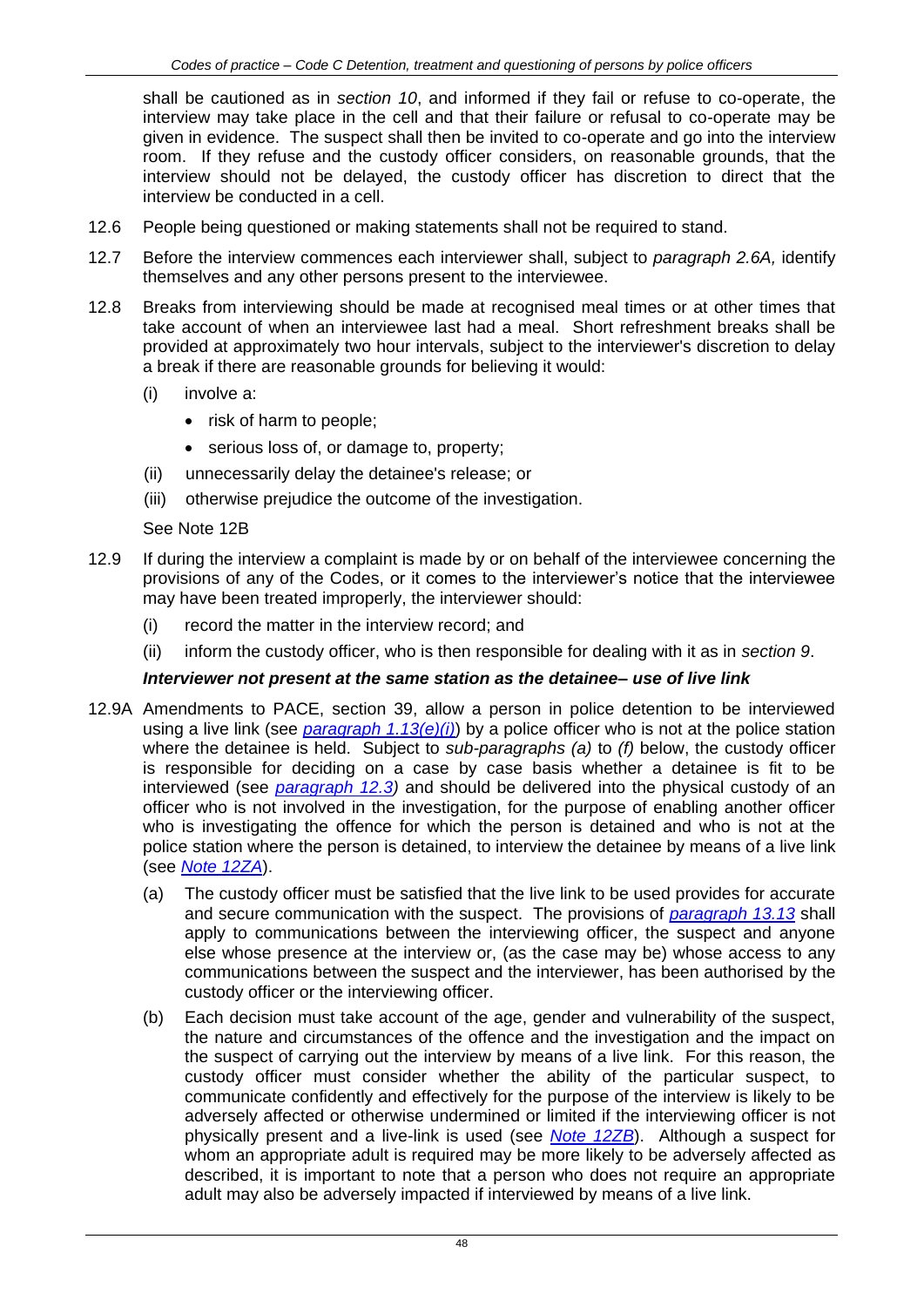(c) If the custody officer is satisfied that interviewing the detainee by means of a live link *would not* adversely affect or otherwise undermine or limit the suspect's ability to communicate confidently and effectively for the purpose of the *interview*, the officer must so inform the suspect, their solicitor and (if applicable) the appropriate adult. At the same time, the operation of the live-link must be explained and demonstrated to them (see *[Note 12ZC](#page-53-2)*), they must be advised of the chief officer's obligations concerning the security of live-link communications under *[paragraph 13.13](#page-59-0)* and they must be asked if they wish to make representations that the live-link should not be used or if they require more information about the operation of the arrangements. They must also be told that at any time live-link is in use, they may make representations to the custody officer or the interviewer that its operation should cease and that the physical presence of the interviewer should be arranged.

## *When the authority of an inspector is required*

- (d) If:
	- (i) representations are made that a live-link should not be used to carry out the interview, or that at any time it is in use, its operation should cease and the physical presence of the interviewer arranged; and
	- (ii) the custody officer in consultation with the interviewer is unable to allay the concerns raised;

then live-link may not be used, or (as the case may be) continue to be used, unless authorised in writing by an officer of the rank of inspector or above in accordance with *sub-paragraph (e)*.

- (e) Authority may be given if the officer is satisfied that interviewing the detainee by means of a live link is necessary and justified. In making this decision, the officer must have regard to:
	- (i) the circumstances of the suspect;
	- (ii) the nature and seriousness of the offence;
	- (iii) the requirements of the investigation, including its likely impact on both the suspect and any victim(s);
	- (iv) the representations made by the suspect, their solicitor and (if applicable) the appropriate adult that a live-link should not be used (see *sub-paragraph (b);*
	- (v) the impact on the investigation of making arrangements for the physical presence of the interviewer (see *[Note 12ZD](#page-53-3)*); and
	- (vi) the risk if the interviewer is not *physically* present, evidence obtained using link interpretation might be excluded in subsequent criminal proceedings; and
	- (vii) the likely impact on the suspect and the investigation of any consequential delay to arrange for the interviewer to be *physically* present with the suspect.
- (f) The officer given custody of the detainee *and* the interviewer take over responsibility for the detainee's care, treatment and safe custody for the purposes of this Code until the detainee is returned to the custody officer. On that return, both must report the manner in which they complied with the Code during period in question.
- <span id="page-52-0"></span>12.9B When a suspect detained at a police station is interviewed using a live link in accordance with *paragraph 12.9A*, the officer given custody of the detainee at the police station *and* the interviewer who is not present at the police station, take over responsibility for ensuring compliance with the provisions of *sections 11* and *12* of this Code, or *Code E* (Audio recording) or *Code F* (Audio visual recording) that govern the conduct and recording of that interview. In these circumstances:
	- (a) *the interviewer who is not at the police station where the detainee is held* must direct the officer having physical custody of the suspect at the police station, to take the action required by those provisions and which the interviewer would be required to take if they were present at the police station.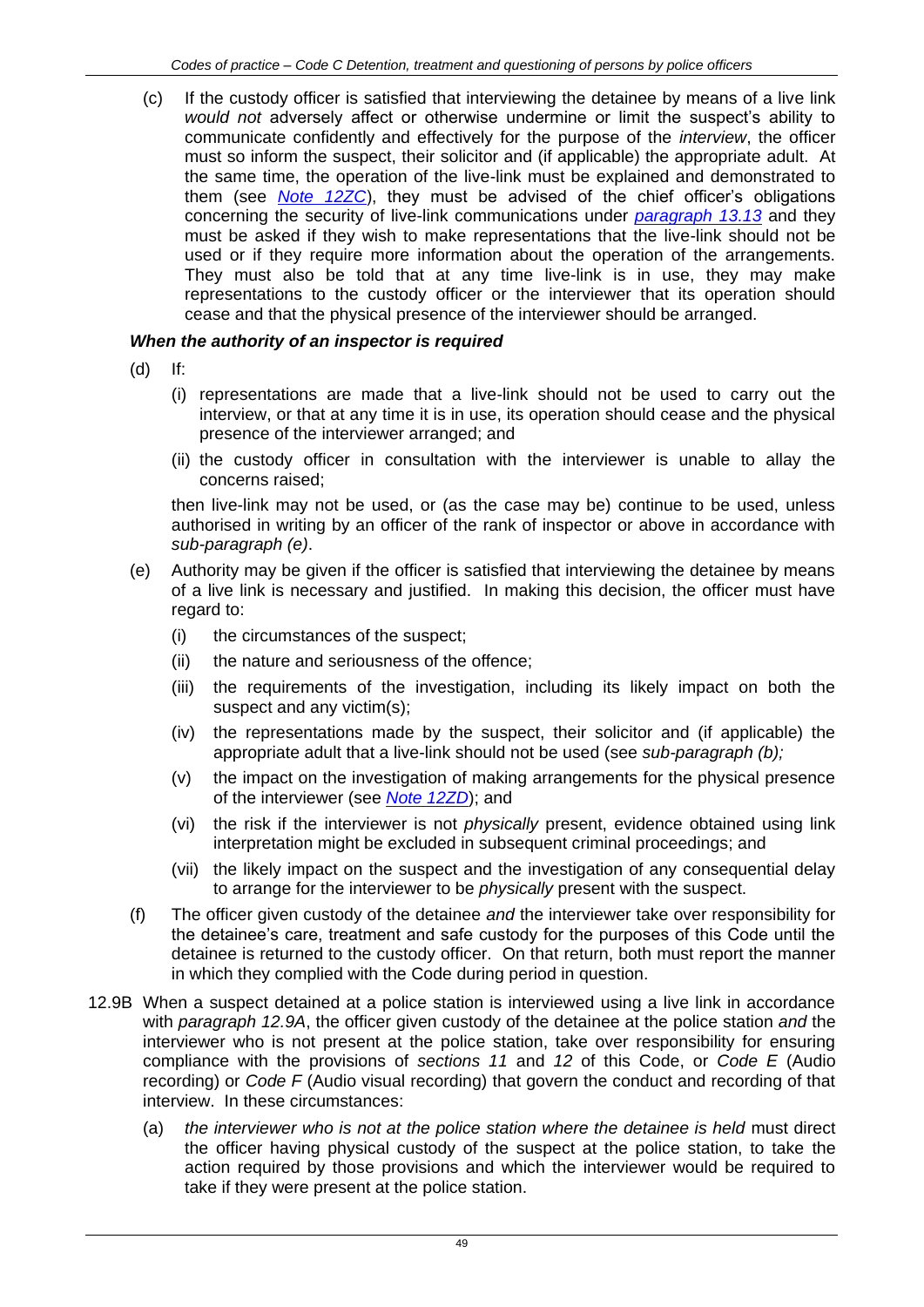- (b) *the officer having physical custody of the suspect at the police station* must take the action required by those provisions and which would otherwise be required to be taken by the interviewer if they were present at the police station. This applies whether or not the officer has been so directed by the interviewer but in such a case, the officer must inform the interviewer of the action taken.
- (c) *during the course of the interview*, the officers in (a) and (b) may consult each other as necessary to clarify any action to be taken and to avoid any misunderstanding. Such consultations must, if in the hearing of the suspect and any other person present with the suspect (for example, a solicitor, appropriate adult or interpreter) be recorded in the interview record.

## *(B) Documentation*

- 12.10 A record must be made of the:
	- time a detainee is not in the custody of the custody officer, and why
	- reason for any refusal to deliver the detainee out of that custody.
- 12.11 A record shall be made of the following:
	- (a) the reasons it was not practicable to use an interview room;
	- (b) any action taken as in *[paragraph 12.5](#page-50-1)*; and
	- (c) the actions, decisions, authorisations, representations and outcomes arising from the requirements of *[paragraphs 12.9A](#page-51-0)* and *[12.9B](#page-52-0)*.

The record shall be made on the custody record or in the interview record for action taken whilst an interview record is being kept, with a brief reference to this effect in the custody record.

- 12.12 Any decision to delay a break in an interview must be recorded, with reasons, in the interview record.
- 12.13 All written statements made at police stations under caution shall be written on forms provided for the purpose.
- 12.14 All written statements made under caution shall be taken in accordance with *Annex D*. Before a person makes a written statement under caution at a police station, they shall be reminded about the right to legal advice. See *Note 12A*.

#### *Notes for Guidance*

- <span id="page-53-0"></span>*12ZA 'Live link' means an arrangement by means of which the interviewing officer who is not at the police station is able to see and hear, and to be seen and heard by, the detainee concerned, the detainee's solicitor, any appropriate adult present and the officer who has custody of that detainee. See paragraphs [13.12](#page-58-0) to 13.14 and [Annex N](#page-97-0) for application to live-link interpretation.*
- <span id="page-53-1"></span>*12ZB In considering whether the use of the live link is appropriate in a particular case, the custody officer, in consultation with the interviewer, should make an assessment of the detainee's ability to understand and take part in the interviewing process and make a record of the outcome. If the suspect has asked for legal advice, their solicitor should be involved in the assessment and in the case of a juvenile or vulnerable person, the appropriate adult should be involved.*
- <span id="page-53-2"></span>*12ZC The explanation and demonstration of live-link interpretation is intended to help the suspect, solicitor and appropriate adult make an informed decision and to allay any concerns they may have.*
- <span id="page-53-3"></span>*12ZD Factors affecting the arrangements for the interviewer to be physically present will include the location of the police station where the interview would take place and the availability of an interviewer with sufficient knowledge of the investigation who can attend that station and carry out the interview.*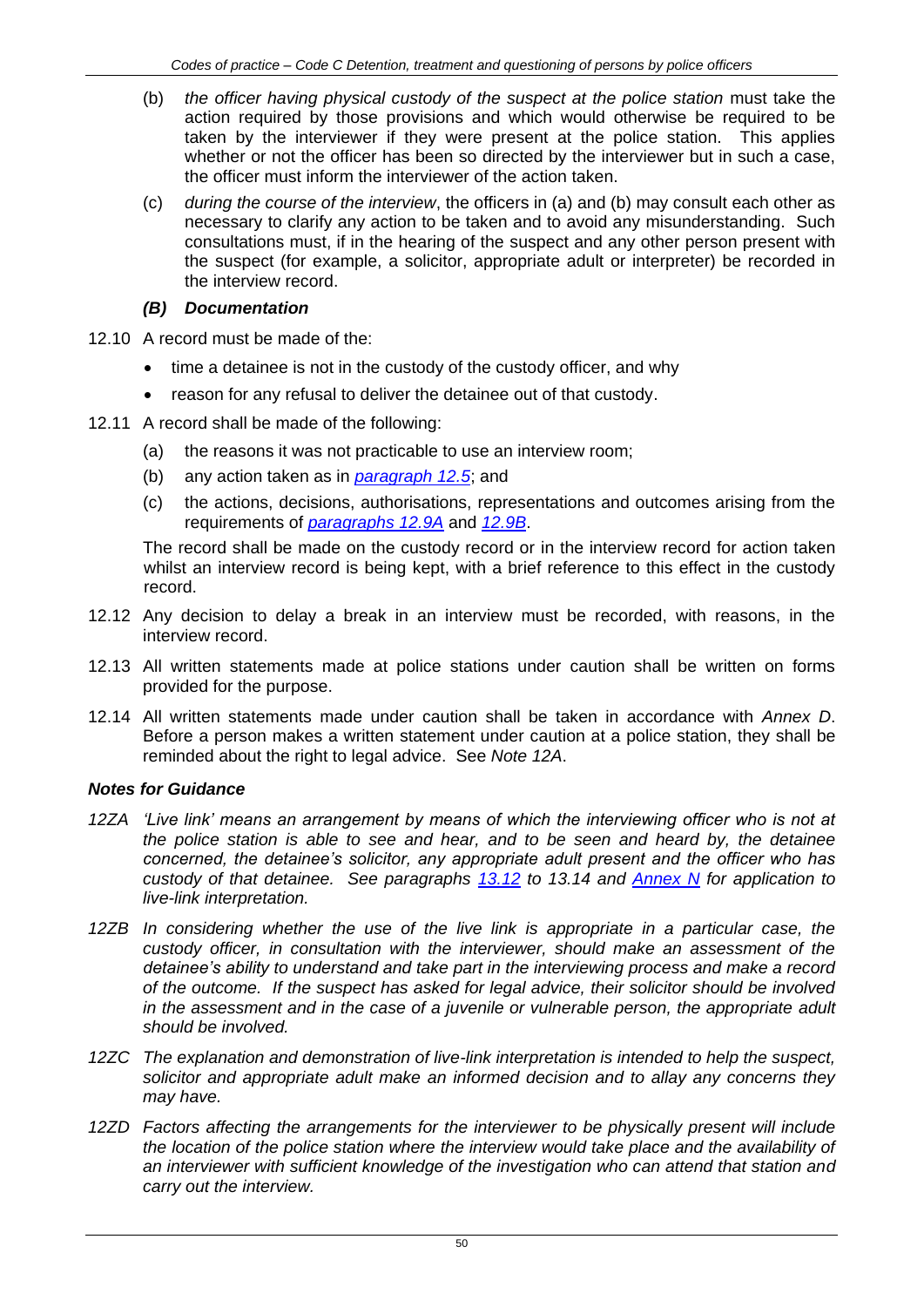- *12A It is not normally necessary to ask for a written statement if the interview was recorded in writing and the record signed in accordance with [paragraph 11.11](#page-47-0) or audibly or visually recorded in accordance with Code E or F. Statements under caution should normally be taken in these circumstances only at the person's express wish. A person may however be asked if they want to make such a statement.*
- *12B Meal breaks should normally last at least 45 minutes and shorter breaks after two hours should last at least 15 minutes. If the interviewer delays a break in accordance with paragraph 12.8 and prolongs the interview, a longer break should be provided. If there is a short interview and another short interview is contemplated, the length of the break may be reduced if there are reasonable grounds to believe this is necessary to avoid any of the consequences in [paragraph 12.8\(i\) to \(iii\).](#page-51-1)*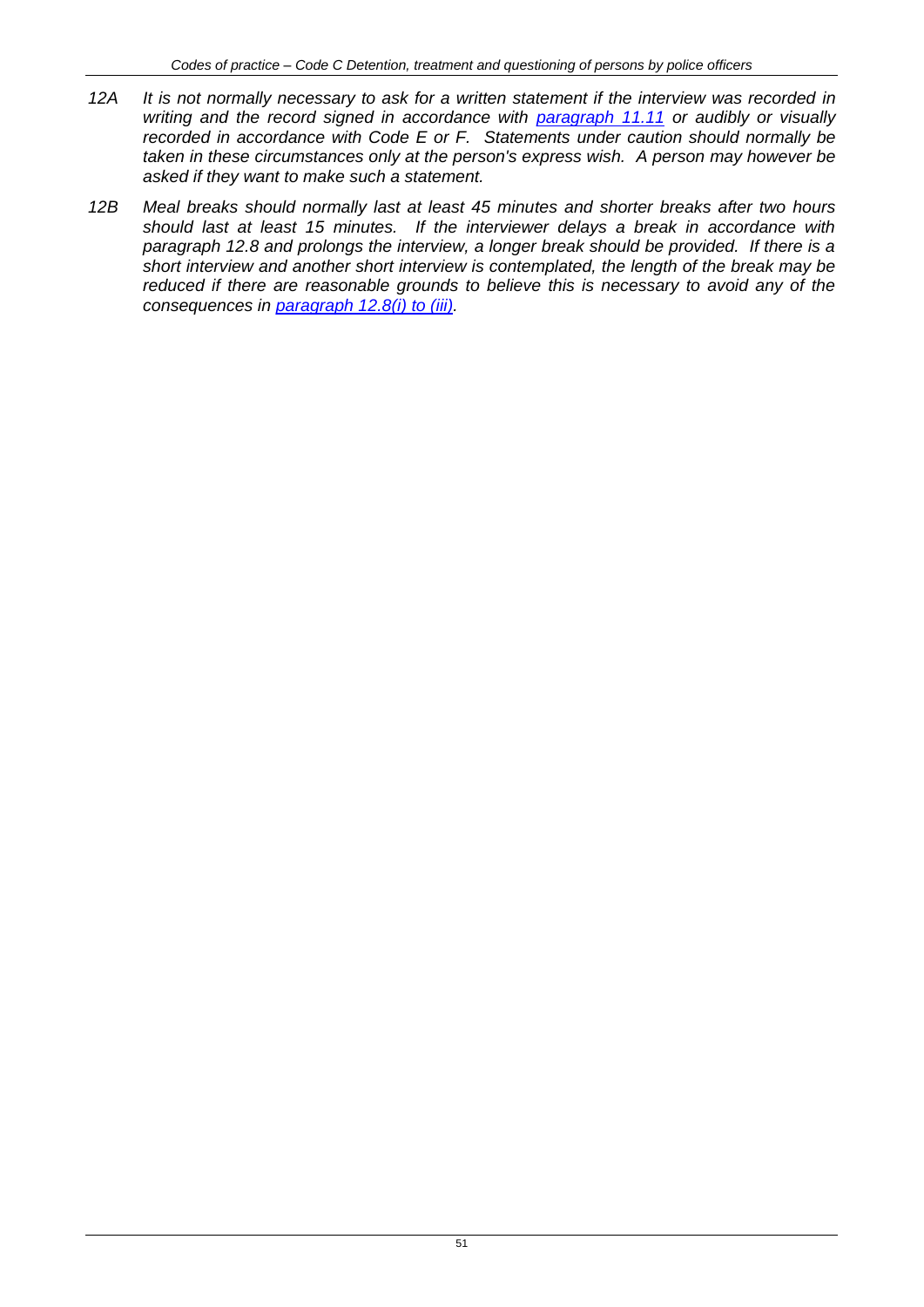#### **13 Interpreters**

### *(A) General*

- 13.1 Chief officers are responsible for making arrangements (see *[paragraph 13.1ZA](#page-55-0)*) to provide appropriately qualified independent persons to act as interpreters and to provide translations of essential documents for:
	- (a) detained suspects who, in accordance with *[paragraph 3.5\(c\)\(ii\),](#page-19-0)* the custody officer has determined require an interpreter, and
	- (b) suspects who are not under arrest but are cautioned as in *section 10* who, in accordance with *[paragraph 3.21\(b\)](#page-23-0)*, the interviewer has determined require an interpreter. In these cases, the responsibilities of the custody officer are, if appropriate, assigned to the interviewer. An interviewer who has any doubts about whether and what arrangements for an interpreter must be made or about how the provisions of this section should be applied to a suspect who is not under arrest should seek advice from an officer of the rank of sergeant or above.

If the suspect has a hearing or speech impediment, references to 'interpreter' and 'interpretation' in this Code include arrangements for appropriate assistance necessary to establish effective communication with that person. See *paragraph 13.1C* below if the person is in Wales.

- <span id="page-55-0"></span>13.1ZA References in *paragraph 13.1* above and elsewhere in this Code (see *[paragraphs 3.12\(a\),](#page-20-0) 13.2, 13.2A, 13.5, 13.6, 13.9, 13.10, 13.10A, 13.10D* and *13.11 below* and in any other Code, to making arrangements for an interpreter to assist a suspect, mean making arrangements for the interpreter to be *physically* present in the same location as the suspect *unless* the provisions in *[paragraph 13.12](#page-58-1)* below, and Part 1 of *[Annex N,](#page-97-0)* allow livelink interpretation to be used.
- 13.1A The arrangements *must* comply with the minimum requirements set out in *[Directive](http://eur-lex.europa.eu/LexUriServ/LexUriServ.do?uri=OJ:L:2010:280:0001:0007:en:PDF)  [2010/64/EU](http://eur-lex.europa.eu/LexUriServ/LexUriServ.do?uri=OJ:L:2010:280:0001:0007:en:PDF)* of the European Parliament and of the Council of 20 October 2010 on the right to interpretation and translation in criminal proceedings (see *Note 13A*). The provisions *of this* Code implement the requirements for those to whom this Code applies. These requirements include the following:
	- That the arrangements made and the quality of interpretation and translation provided shall be sufficient to '*safeguard the fairness of the proceedings, in particular by ensuring that suspected or accused persons have knowledge of the cases against them and are able to exercise their right of defence*'. This term which is used by the Directive means that the suspect must be able to understand their position and be able to communicate effectively with police officers, interviewers, solicitors and appropriate adults as provided for by this and any other Code in the same way as a suspect who can speak and understand English and who does not have a hearing or speech impediment and who would therefore not require an interpreter. See *paragraphs [13.12](#page-58-0)* to *13.14* and *[Annex N](#page-97-0)* for application to live-link interpretation.
	- The provision of a written translation of all documents considered essential for the person to exercise their right of defence and to '*safeguard the fairness of the proceedings*' as described above. For the purposes of this Code, this includes any decision to authorise a person to be detained and details of any offence(s) with which the person has been charged or for which they have been told they may be prosecuted, see *[Annex M](#page-95-0)*.
	- Procedures to help determine:
		- $\sim$  whether a suspect can speak and understand English and needs the assistance of an interpreter, see *paragraph 13.1* and *Notes 13B* and *13C*; and
		- $\sim$  whether another interpreter should be arranged or another translation should be provided when a suspect complains about the quality of either or both, see *paragraphs 13.10A* and *13.10C*.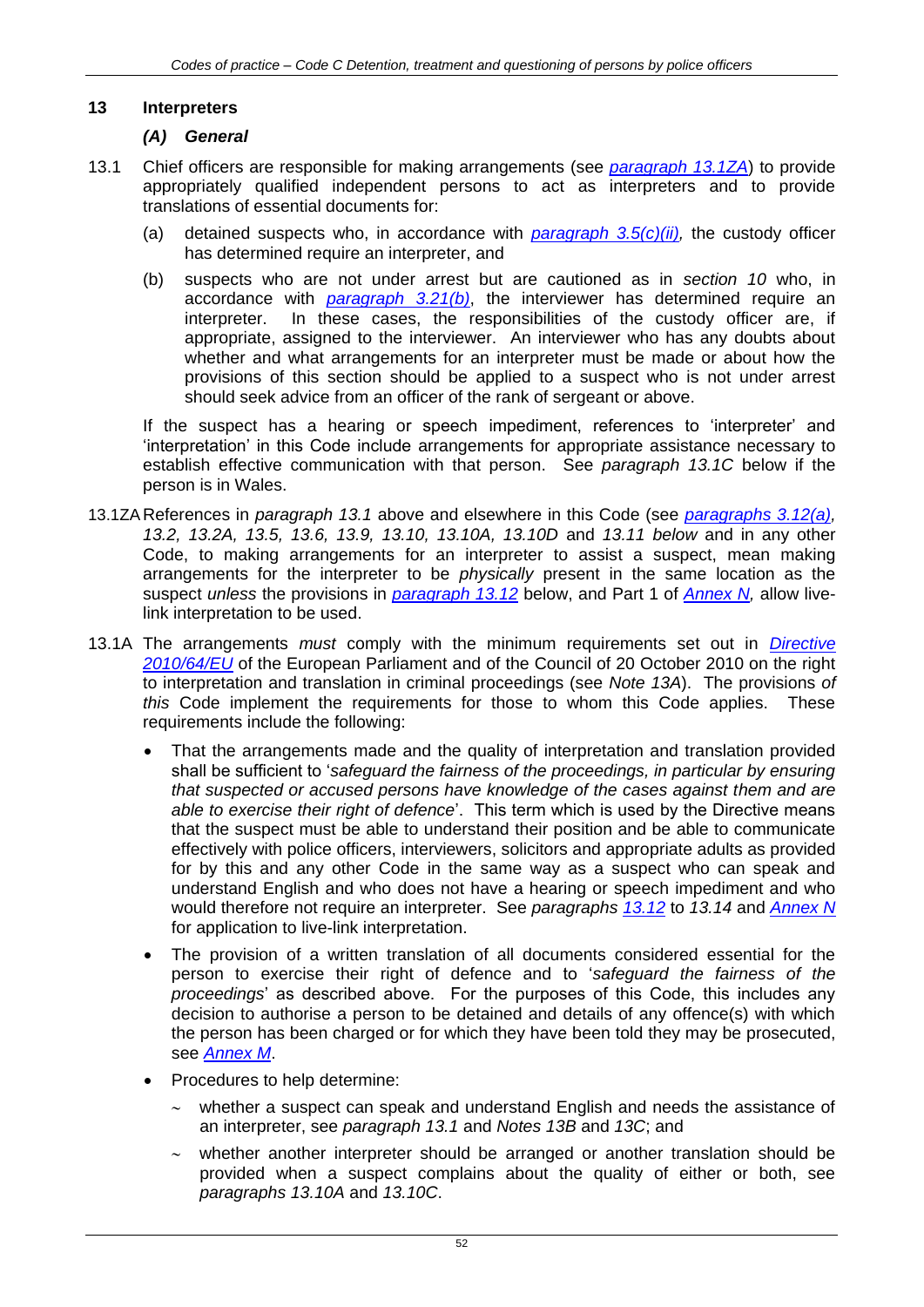- 13.1B All reasonable attempts should be made to make the suspect understand that interpretation and translation will be provided at public expense.
- 13.1C With regard to persons in Wales, nothing in this or any other Code affects the application of the Welsh Language Schemes produced by police and crime commissioners in Wales in accordance with the Welsh Language Act 1993. See *paragraphs 3.12 and 13.1*.

## *(B) Interviewing suspects - foreign languages*

- 13.2 Unless *paragraphs 11.1 or 11.18(c)* apply, a suspect who for the purposes of this Code requires an interpreter because they do not appear to speak or understand English (see *paragraphs 3.5(c)(ii)* and *3.12*) must not be interviewed unless arrangements are made for a person capable of interpreting to assist the suspect to understand and communicate.
- <span id="page-56-0"></span>13.2A If a person who is a juvenile or a vulnerable person is interviewed and the person acting as the appropriate adult does not appear to speak or understand English, arrangements must be made for an interpreter to assist communication between the person, the appropriate adult and the interviewer, unless the interview is urgent and *[paragraphs 11.1](#page-46-0) or [11.18\(c\)](#page-48-2)* apply.
- 13.3 When a written record of the interview is made (see *paragraph 11.7*), the interviewer shall make sure the interpreter makes a note of the interview at the time in the person's language for use in the event of the interpreter being called to give evidence, and certifies its accuracy. The interviewer should allow sufficient time for the interpreter to note each question and answer after each is put, given and interpreted. The person should be allowed to read the record or have it read to them and sign it as correct or indicate the respects in which they consider it inaccurate. If an audio or visual record of the interview is made, the arrangements in Code E or F shall apply. See *paragraphs [13.12](#page-58-0)* to *13.14* and **[Annex N](#page-97-0)** for application to live-link interpretation.
- 13.4 In the case of a person making a statement under caution (see *Annex D)* to a police officer or other police staff in a language other than English:
	- (a) the interpreter shall record the statement in the language it is made;
	- (b) the person shall be invited to sign it;
	- (c) an official English translation shall be made in due course. See *paragraphs [13.12](#page-58-0)* to 13.14 and **Annex N** for application to live-link interpretation.

## *(C) Interviewing suspects who have a hearing or speech impediment*

- 13.5 Unless *[paragraphs 11.1](#page-46-0) or [11.18\(c\)](#page-48-2)* (urgent interviews) apply, a suspect who for the purposes of this Code requires an interpreter or other appropriate assistance to enable effective communication with them because they appear to have a hearing or speech impediment (see *paragraphs 3.5(c)(ii)* and *3.12*) must not be interviewed without arrangements having been made to provide an independent person capable of interpreting or of providing other appropriate assistance.
- <span id="page-56-1"></span>13.6 An interpreter should also be arranged if a person who is a juvenile or a vulnerable person is interviewed and the person who is present as the appropriate adult, appears to have a hearing or speech impediment, unless the interview is urgent and *paragraphs 11.1 or 11.18(c)* apply.
- 13.7 If a written record of the interview is made, the interviewer shall make sure the interpreter is allowed to read the record and certify its accuracy in the event of the interpreter being called to give evidence. If an audio or visual recording is made, the arrangements in Code E or F apply.

See *paragraphs [13.12](#page-58-0)* to *13.14* and *[Annex N](#page-97-0)* for application to live-link interpretation.

## *(D) Additional rules for detained persons*

13.8 *Not used.*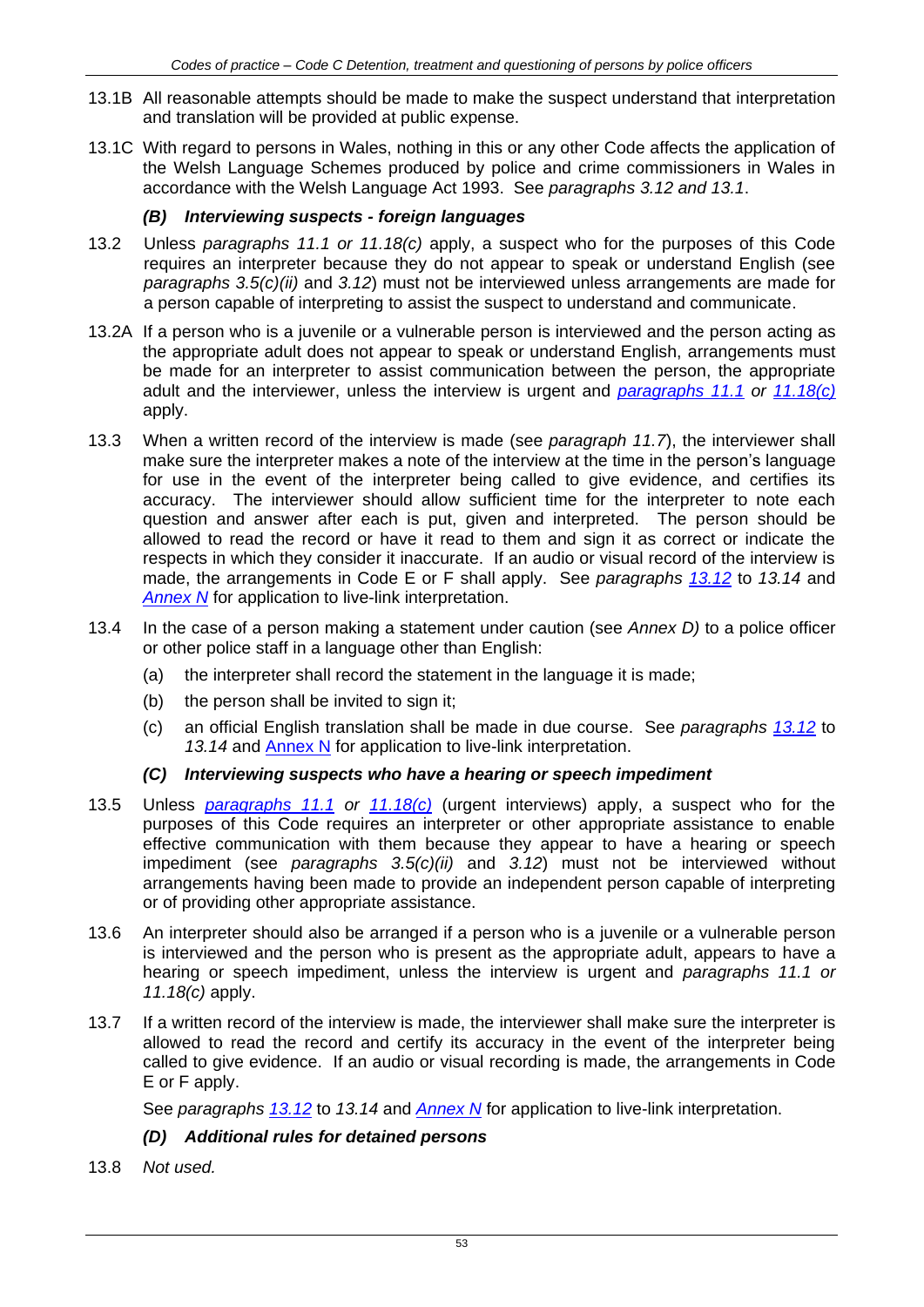- <span id="page-57-0"></span>13.9 If *paragraph 6.1* applies and the detainee cannot communicate with the solicitor because of language, hearing or speech difficulties, arrangements must be made for an interpreter to enable communication. A police officer or any other police staff may not be used for this purpose.
- 13.10 After the custody officer has determined that a detainee requires an interpreter (see *paragraph 3.5(c)(ii)*) and following the initial action in *paragraphs 3.1 to 3.5*, arrangements must also be made for an interpreter to:
	- explain the grounds and reasons for any authorisation for their *continued* detention, before or after charge and any information about the authorisation given to them by the authorising officer and which is recorded in the custody record. See *paragraphs 15.3, 15.4* and *15.16(a)* and *(b)*;
	- to provide interpretation at the magistrates' court for the hearing of an application for a warrant of further detention or any extension or further extension of such warrant to explain any grounds and reasons for the application and any information about the authorisation of their further detention given to them by the court (see PACE, sections 43 and 44 and *paragraphs 15.2* and *15.16(c)*); and
	- explain any offence with which the detainee is charged or for which they are informed they may be prosecuted and any other information about the offence given to them by or on behalf of the custody officer, see *paragraphs 16.1* and *16.3*.
- 13.10AIf a detainee complains that they are not satisfied with the quality of interpretation, the custody officer or (as the case may be) the interviewer, is responsible for deciding whether to make arrangements for a different interpreter in accordance with the procedures set out in the arrangements made by the chief officer, *see paragraph 13.1A*.

## *(E) Translations of essential documents*

- 13.10BWritten translations, oral translations and oral summaries of essential documents in a language the detainee understands shall be provided in accordance with Annex M (Translations of documents and records).
- 13.10CIf a detainee complains that they are not satisfied with the quality of the translation, the custody officer or (as the case may be) the interviewer, is responsible for deciding whether a further translation should be provided in accordance with the procedures set out in the arrangements made by the chief officer, see *paragraph 13.1A*.

# *(F) Decisions not to provide interpretation and translation.*

- 13.10DIf a suspect challenges a decision:
	- made by the custody officer or (as the case may be) by the interviewer, in accordance with this Code (see *paragraphs 3.5(c)(ii)* and *3.21(b))* that they do not require an interpreter, or
	- made in accordance with *paragraphs 13.10A, 13.10B* or *13.10C* not to make arrangements to provide a different interpreter or another translation or not to translate a requested document,

the matter shall be reported to an inspector to deal with as a complaint for the purposes of *paragraph 9.2* or *paragraph 12.9* if the challenge is made during an interview.

## *(G) Documentation*

- 13.11 The following must be recorded in the custody record or, as applicable, the interview record:
	- (a) Action taken to arrange for an interpreter, including the live-link requirements in *[Annex](#page-97-0)  [N](#page-97-0)* as applicable;
	- (b) Action taken when a detainee is not satisfied about the standard of interpretation or translation provided, see *paragraphs 13.10A* and *13.10C*;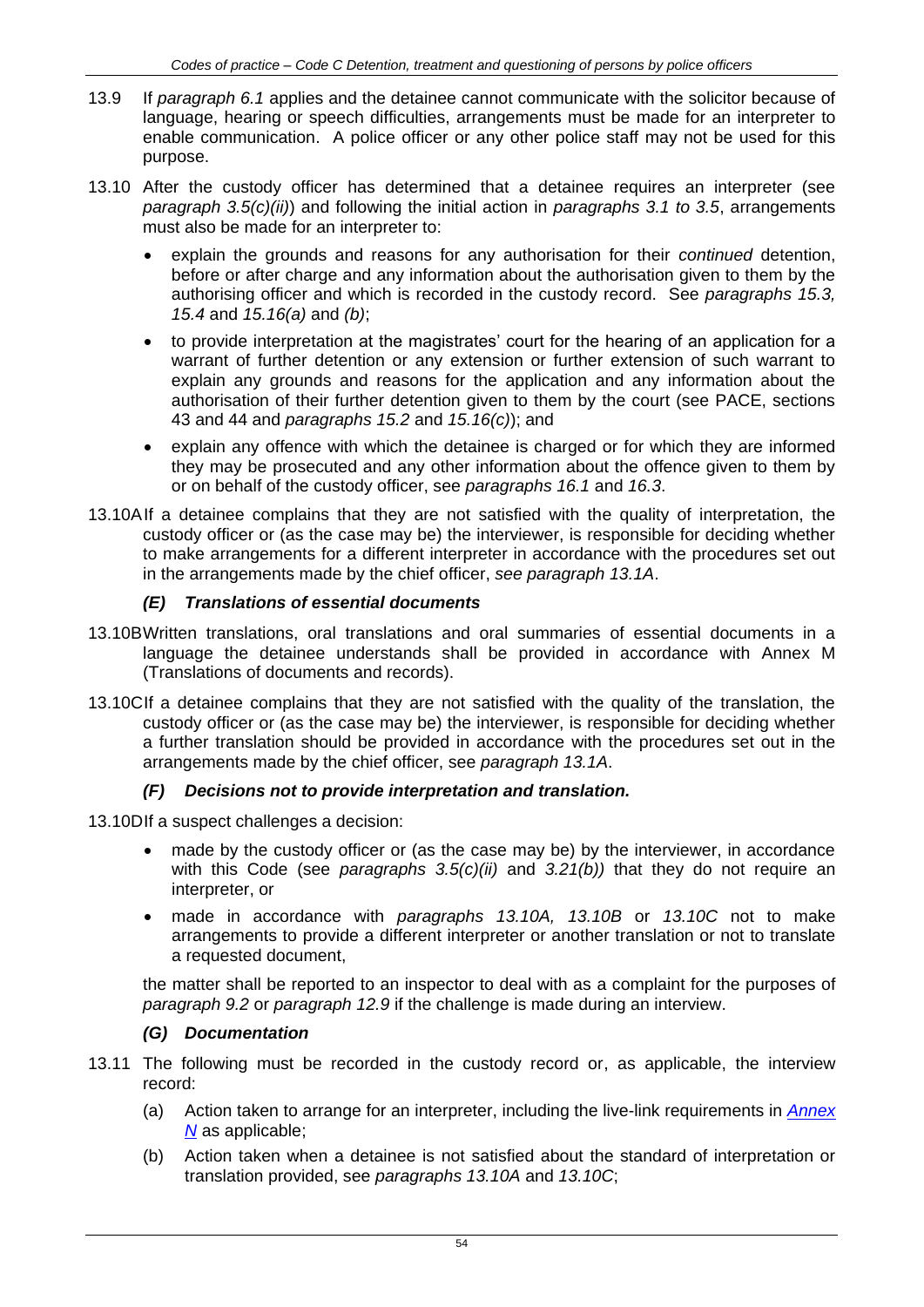- (c) When an urgent interview is carried out in accordance with *paragraph 13.2* or *13.5* in the absence of an interpreter;
- (d) When a detainee has been assisted by an interpreter for the purpose of providing or being given information or being interviewed:
- (e) Action taken in accordance with *[Annex M](#page-95-1)* when:
	- a written translation of an essential document is provided;
	- an oral translation or oral summary of an essential document is provided instead of a written translation and the authorising officer's reason(s) why this would not prejudice the fairness of the proceedings (see *Annex M, [paragraph 3](#page-95-2)*);
	- a suspect waives their right to a translation of an essential document (see *[Annex](#page-95-3)  M, [paragraph 4](#page-95-3)*);
	- when representations that a document which is not included in the table is essential and that a translation should be provided are refused and the reason for the refusal (see *Annex M, [paragraph 8](#page-96-0)*).

### *(H) Live link interpretation*

<span id="page-58-1"></span><span id="page-58-0"></span>13.12 In this section and in *[Annex N](#page-97-0)*, 'live-link interpretation' means an arrangement to enable communication between the suspect and an interpreter who is not *physically* present with the suspect. The arrangement must ensure that anything said by any person in the suspect's presence and hearing can be interpreted in the same way as if the interpreter was physically present at that time. The communication must be by audio *and* visual means for the purpose of an interview, and for all other purposes it may be *either*; by audio and visual means, or by audio means *only*, as follows:

### **(a) Audio and visual communication**

This applies for the purposes of an interview conducted and recorded in accordance with Code E (Audio recording) or Code F (Visual recording) and during that interview, live link interpretation must *enable*:

- (i) the suspect, the interviewer, solicitor, appropriate adult and any other person *physically* present with the suspect at any time during the interview and an interpreter who is not *physically* present, to *see* and *hear* each other; and
- (ii) the interview to be conducted and recorded in accordance with the provisions of Codes C, E and F, subject to the modifications in *Part 2 [of Annex](#page-99-0) N*.

#### **(b) Audio and visual or audio without visual communication.**

This applies to communication for the purposes of any provision of this or any other Code except as described in (a), which requires or permits information to be given to, sought from, or provided by a suspect, whether orally or in writing, which would include communication between the suspect and their solicitor and/or appropriate adult, and for these cases, live link interpretation must:

- (i) *enable* the suspect, the person giving or seeking that information, any other person *physically* present with the suspect at that time and an interpreter who is not so present, to either *see* and *hear* each other, or to *hear without seeing* each other (for example by using a telephone); and
- (ii) enable that information to be given to, sought from, or provided by, the suspect in accordance with the provisions of this or any other Code that apply to that information, as modified for the purposes of the live-link, by *[Part 2 of Annex N](#page-99-0)*.
- 13.12A The requirement in *sub-paragraphs 13.12(a)(ii)* and *(b)(ii)*, that live-link interpretation must enable compliance with the relevant provisions of the Codes C, E and F, means that the arrangements must provide for any written or electronic record of what the suspect says in their own language which is made by the interpreter, to be securely transmitted without delay so that the suspect can be invited to read, check and if appropriate, sign or otherwise confirm that the record is correct or make corrections to the record.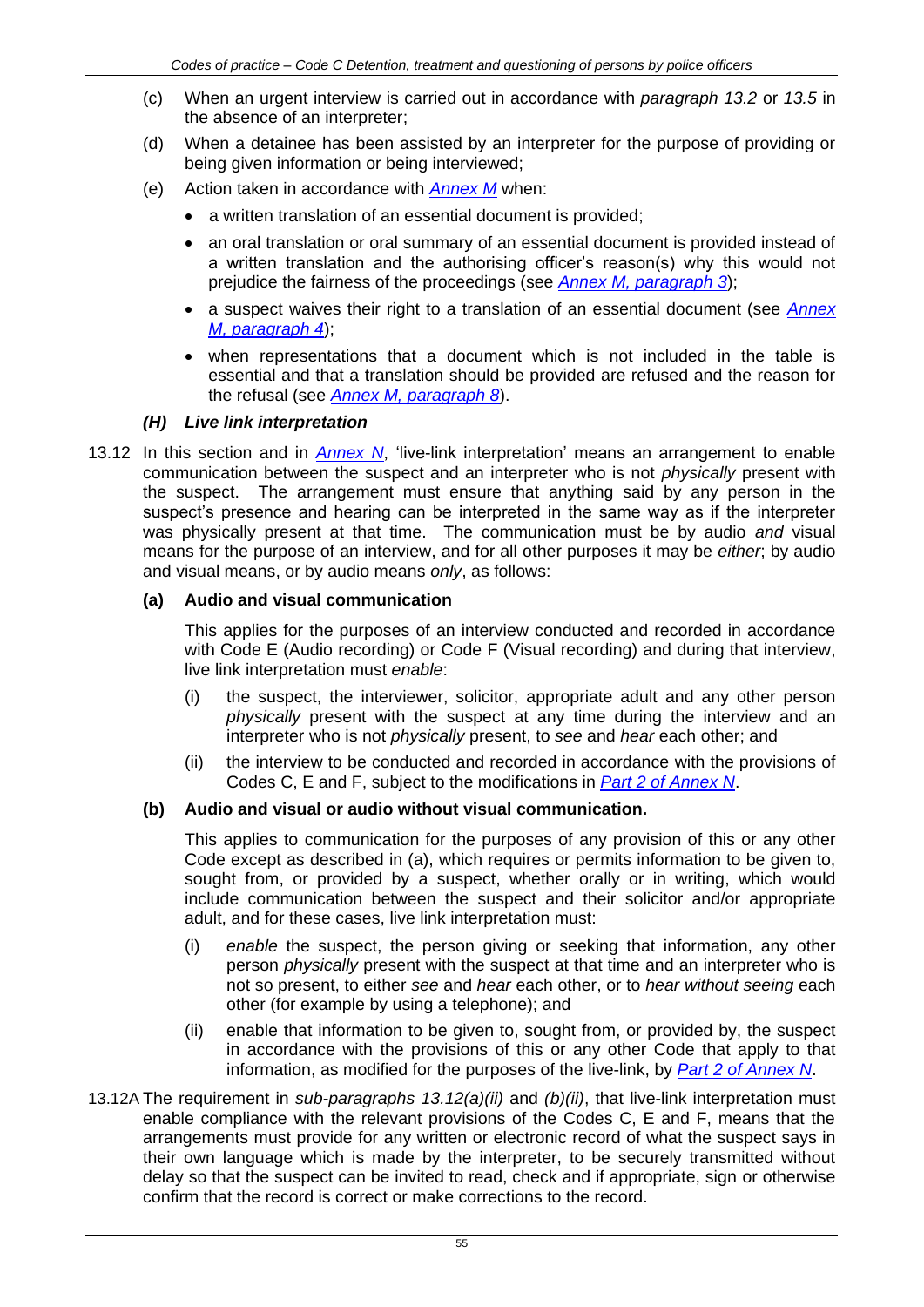<span id="page-59-0"></span>13.13 Chief officers must be satisfied that live-link interpretation used in their force area for the purposes of *[paragraphs 13.12\(a\)](#page-58-1)* and *(b),* provides for accurate and secure communication with the suspect. This includes ensuring that at any time during which live link interpretation is being used: a person cannot see, hear or otherwise obtain access to any communications between the suspect and interpreter or communicate with the suspect or interpreter unless so authorised or allowed by the custody officer or, in the case of an interview, the interviewer and that as applicable, the confidentiality of any private consultation between a suspect and their solicitor and appropriate adult (see *[paragraphs](#page-56-0)  [13.2A](#page-56-0)*, *[13.6](#page-56-1)* and *[13.9](#page-57-0)*) is maintained. See *[Annex N paragraph 4](#page-97-1)*.

### *Notes for Guidance*

- *13A Chief officers have discretion when determining the individuals or organisations they use to provide interpretation and translation services for their forces provided that these are compatible with the requirements of the Directive. One example which chief officers may wish to consider is the Ministry of Justice commercial agreements for interpretation and translation services.*
- *13B A procedure for determining whether a person needs an interpreter might involve a telephone interpreter service or using cue cards or similar visual aids which enable the detainee to indicate their ability to speak and understand English and their preferred language. This could be confirmed through an interpreter who could also assess the extent to which the person can speak and understand English.*
- *13C There should also be a procedure for determining whether a suspect who requires an interpreter requires assistance in accordance with [paragraph 3.20](#page-22-3) to help them check and if applicable, sign any documentation.*

### **14 Questioning - special restrictions**

- 14.1 If a person is arrested by one police force on behalf of another and the lawful period of detention in respect of that offence has not yet commenced in accordance with PACE, section 41, no questions may be put to them about the offence while they are in transit between the forces except to clarify any voluntary statement they make.
- 14.2 If a person is in police detention at a hospital, they may not be questioned without the agreement of a responsible doctor. See *Note 14A.*

#### *Note for Guidance*

*14A If questioning takes place at a hospital under paragraph 14.2, or on the way to or from a hospital, the period of questioning concerned counts towards the total period of detention permitted.*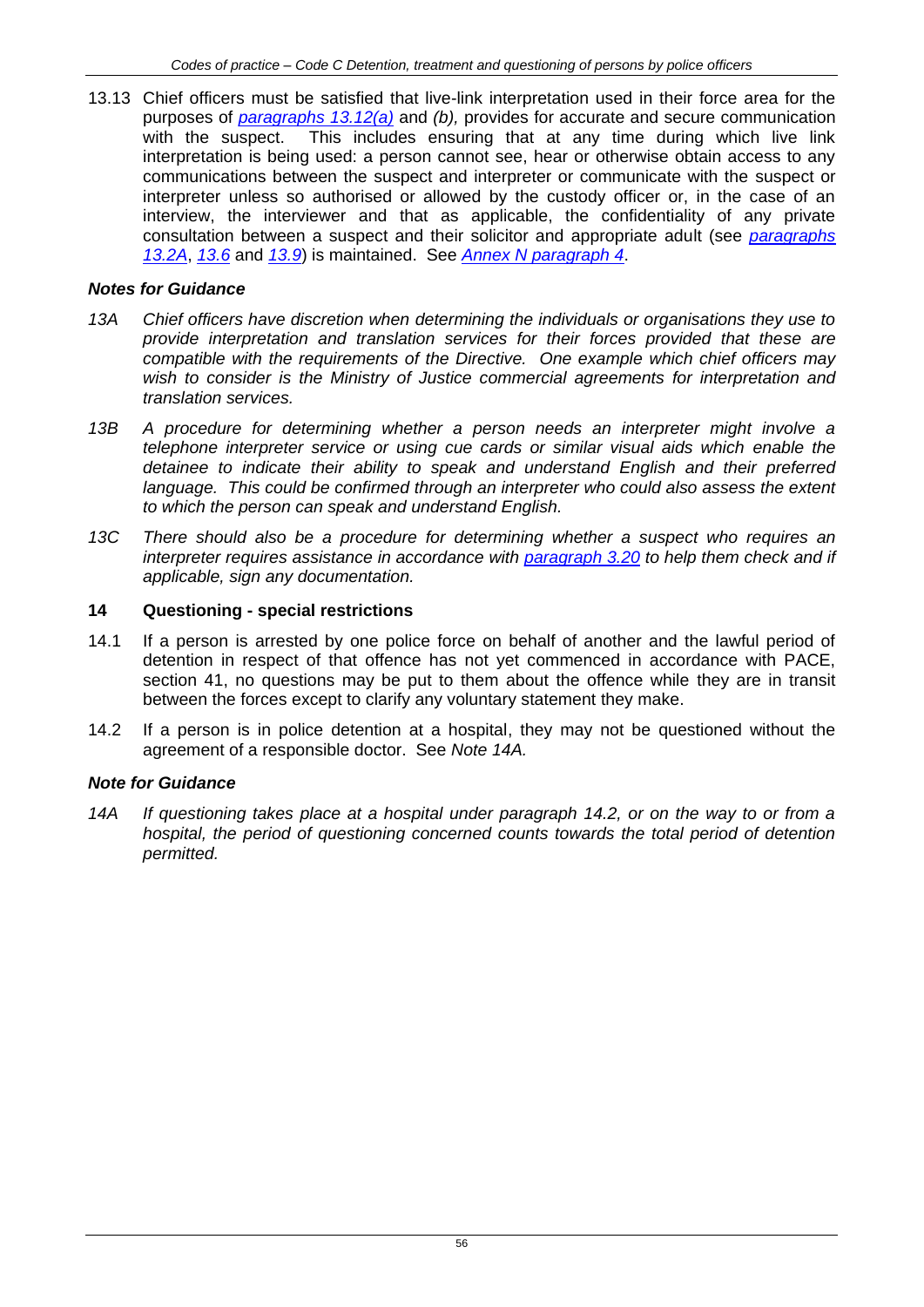### **15 Reviews and extensions of detention**

### *(A) Persons detained under PACE*

- 15.0 The requirement in *[paragraph 3.4\(b\)](#page-19-1)* that documents and materials essential to challenging the lawfulness of the detainee's arrest and detention must be made available to the detainee or their solicitor, applies for the purposes of this section as follows:
	- (a) The officer reviewing the need for detention without charge (*PACE, section 40*), or (as the case may be) the officer considering the need to extend detention without charge from 24 to 36 hours (*PACE, section 42*), is responsible, in consultation with the investigating officer, for deciding which documents and materials are essential and must be made available.
	- (b) When *[paragraph 15.7A](#page-62-0)* applies (application for a warrant of further detention or extension of such a warrant), the officer making the application is responsible for deciding which documents and materials are essential and must be made available *before* the hearing. See *Note 3ZA*.
- <span id="page-60-3"></span><span id="page-60-2"></span>15.1 The review officer is responsible under PACE, section 40 for periodically determining if a person's detention, before or after charge, continues to be necessary. This requirement continues throughout the detention period and, except when a telephone or a live link is used in accordance with *[paragraphs 15.9](#page-62-1)* to *[15.11C](#page-63-0)*, the review officer must be present at the police station holding the detainee. See *Notes 15A* and *15B.*
- <span id="page-60-0"></span>15.2 Under PACE, section 42, an officer of superintendent rank or above who is responsible for the station holding the detainee may give authority any time after the second review to extend the maximum period the person may be detained without charge by up to 12 hours. Except when a live link is used as in *[paragraph 15.11A](#page-63-1)*, the superintendent must be present at the station holding the detainee. Further detention without charge may be authorised only by a magistrates' court in accordance with PACE, sections 43 and 44 and unless the court has given a live link direction as in *[paragraph 15.11B,](#page-63-2)* the detainee must be brought before the court for the hearing. See *Notes 15C*, *15D* and *15E.*
- <span id="page-60-1"></span>15.2A An authorisation under section 42(1) of PACE extends the maximum period of detention permitted before charge for indictable offences from 24 hours to 36 hours. Detaining a juvenile or a vulnerable person for longer than 24 hours will be dependent on the circumstances of the case and with regard to the person's:
	- (a) special vulnerability;
	- (b) the legal obligation to provide an opportunity for representations to be made prior to a decision about extending detention;
	- (c) the need to consult and consider the views of any appropriate adult; and
	- (d) any alternatives to police custody.
- <span id="page-60-4"></span>15.3 Before deciding whether to authorise continued detention the officer responsible under *paragraph 15.1* or *15.2* shall give an opportunity to make representations about the detention to:
	- (a) the detainee, unless in the case of a review as in *paragraph 15.1*, the detainee is asleep;
	- (b) the detainee's solicitor if available at the time; and
	- (c) the appropriate adult if available at the time.

See *[Note 15CA](#page-65-0)*

- 15.3A Other people having an interest in the detainee's welfare may also make representations at the authorising officer's discretion.
- 15.3B Subject to *paragraph 15.10*, the representations may be made orally in person or by telephone or in writing. The authorising officer may, however, refuse to hear oral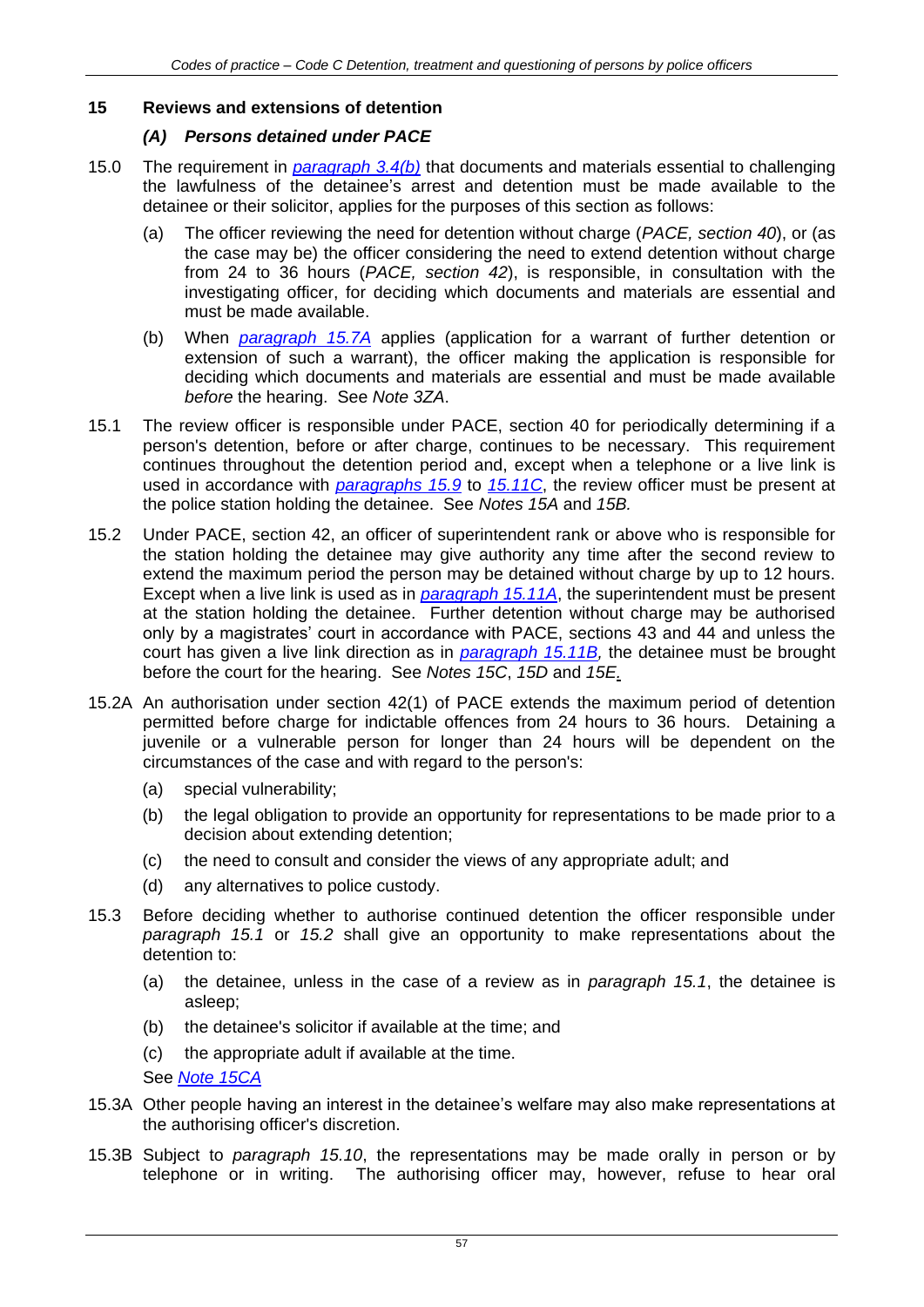representations from the detainee if the officer considers them unfit to make representations because of their condition or behaviour. See *Note 15C.*

- 15.3C The decision on whether the review takes place in person or by telephone or by live link (see *[paragraph 1.13\(e\)\(ii\)](#page-12-1)*) is a matter for the review officer. In determining the form the review may take, the review officer must always take full account of the needs of the person in custody. The benefits of carrying out a review in person should always be considered, based on the individual circumstances of each case with specific additional consideration if the person is:
	- (a) a juvenile (and the age of the juvenile); or
	- (b) a vulnerable person; or
	- (c) in need of medical attention for other than routine minor ailments; or
	- (d) subject to presentational or community issues around their detention.

See *[paragraph 1.4\(c\)](#page-9-0)*

- <span id="page-61-1"></span>15.4 Before conducting a review or determining whether to extend the maximum period of detention without charge, the officer responsible must make sure the detainee is reminded of their entitlement to free legal advice, see *paragraph 6.5,* unless in the case of a review the person is asleep. When determining whether to extend the maximum period of detention without charge, it should also be pointed out that for the purposes of *[paragraph](#page-60-0)  [15.2](#page-60-0)*, the superintendent or (as the case may be) the court, responsible for authorising any such extension, will not be able to use a live link unless the detainee has *received* legal advice on the use of the live link (see *[paragraphs 15.11A\(ii\)](#page-63-1)* and *[15.11C\(ii\)](#page-63-0)*) and given consent to its use (see *[paragraphs 15.11A\(iii\)](#page-63-3)* and *[15.11C\(iii\)](#page-64-0)*. The detainee must also be given information about how the live link is used.
- <span id="page-61-2"></span>15.4A Following sections 45ZA and 45ZB of PACE, when the reminder and information concerning legal advice and about the use of the live link is given and the detainee's consent is sought, the presence of an appropriate adult is required if the detainee in question is a juvenile (see *[paragraph 1.5](#page-10-1)*) or is a *vulnerable adult* by virtue of being a person aged 18 or over who, because of a mental disorder established in accordance *[paragraphs 1.4](#page-9-1)* and *[1.13\(d\)](#page-12-2)* or for *any other reason* (see *[paragraph 15.4B](#page-61-0)*), may have difficulty understanding the purpose of:
	- (a) an authorisation under section 42 of PACE or anything that occurs in connection with a decision whether to give it (see *[paragraphs 15.2](#page-60-0)* and *[15.2A](#page-60-1)*); or
	- (b) a court hearing under section 43 or 44 of PACE or what occurs at the hearing it (see *[paragraphs 15.2](#page-60-0)* and *[15.7A](#page-62-0)*).
- <span id="page-61-0"></span>15.4B For the purpose of using a live link in accordance with sections 45ZA and 45ZB of PACE to authorise detention without charge (see *[paragraphs 15.11A](#page-63-1)* and *[15.11C](#page-63-0)*), the reference to '*any other reason*' would extend to difficulties in understanding the purposes mentioned in paragraph 15.4A that might arise if the person happened to be under the influence of drink or drugs at the time the live link is to be used. This does not however apply for the purposes of *[paragraphs 1.4](#page-9-1)* and *[1.13\(d\)](#page-12-2)* (see *[Note 1GC](#page-15-0)*).
- 15.5 If, after considering any representations, the review officer under *paragraph 15.1* decides to keep the detainee in detention or the superintendent under *paragraph 15.2* extends the maximum period for which they may be detained without charge, then any comment made by the detainee shall be recorded. If applicable, the officer shall be informed of the comment as soon as practicable. See also *[paragraphs 11.4](#page-46-1)* and *[11.13](#page-47-1)*.
- 15.6 No officer shall put specific questions to the detainee:
	- regarding their involvement in any offence; or
	- in respect of any comments they may make:
		- $\sim$  when given the opportunity to make representations; or
		- $\sim$  in response to a decision to keep them in detention or extend the maximum period of detention.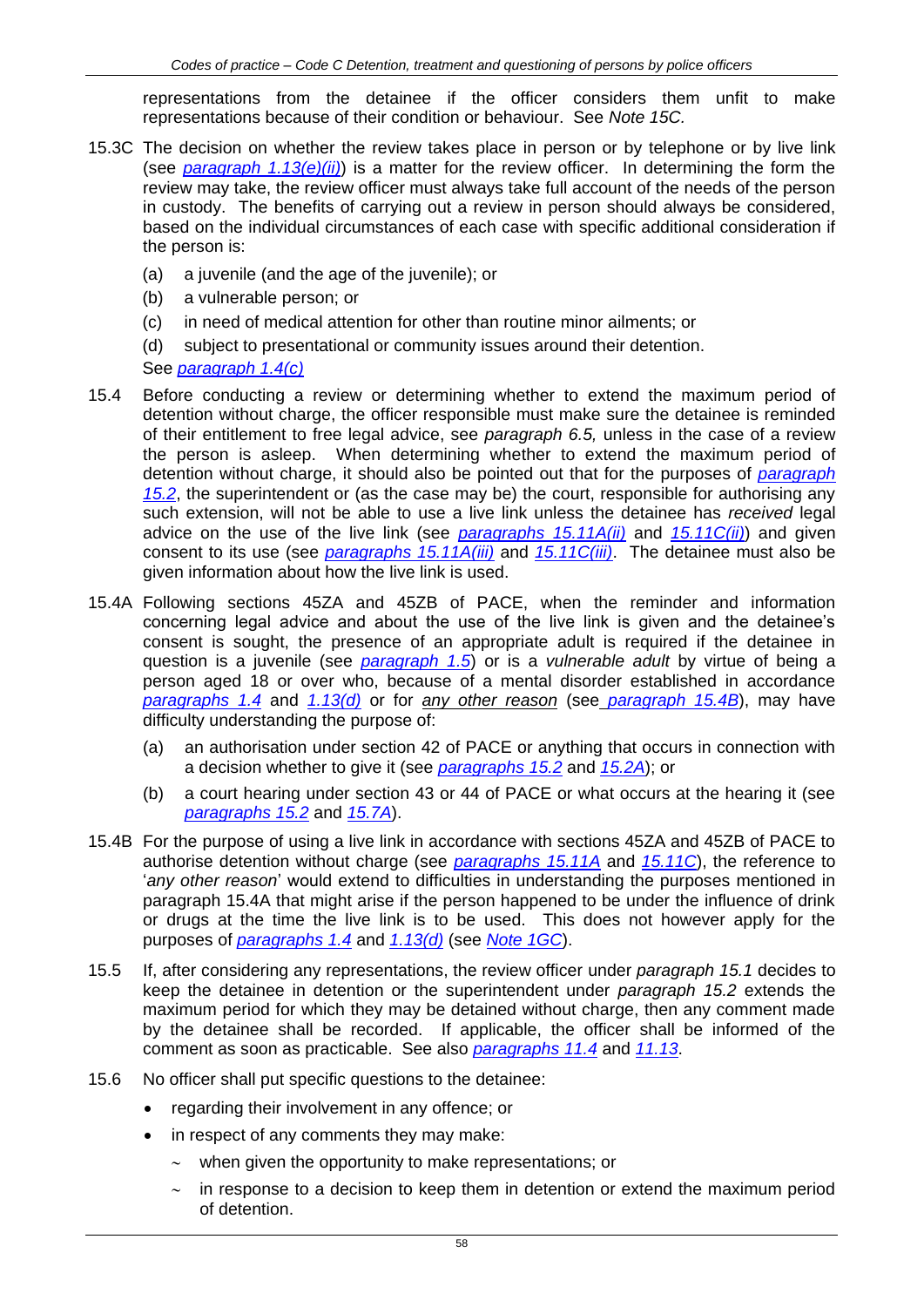Such an exchange could constitute an interview as in *paragraph 11.1A* and would be subject to the associated safeguards in *section 11* and, in respect of a person who has been charged, *[paragraph 16.5](#page-67-0)*. See also *[paragraph 11.13.](#page-47-1)*

- 15.7 A detainee who is asleep at a review, see *[paragraph 15.1,](#page-60-2)* and whose continued detention is authorised must be informed about the decision and reason as soon as practicable after waking.
- <span id="page-62-0"></span>15.7A When an application is made to a magistrates' court under PACE, section 43 for a warrant of further detention to extend detention without charge of a person arrested for an *indictable offence*, or under section 44, to extend or further extend that warrant, the detainee:
	- (a) must, unless the court has given a live link direction as in *[paragraph 15.11C,](#page-63-0)* be brought to court for the hearing of the application (see *[Note 15D](#page-65-1)*);
	- (b) is entitled to be legally represented if they wish, in which case, *Annex B* cannot apply; and
	- (c) must be given a copy of the information which supports the application and states:
		- (i) the nature of the offence for which the person to whom the application relates has been arrested;
		- (ii) the general nature of the evidence on which the person was arrested;
		- (iii) what inquiries about the offence have been made and what further inquiries are proposed;
		- (iv) the reasons for believing continued detention is necessary for the purposes of the further inquiries;
		- Note:A warrant of further detention can only be issued or extended if the court has reasonable grounds for believing that the person's further detention is necessary for the purpose of obtaining evidence of an indictable offence for which the person has been arrested and that the investigation is being conducted diligently and expeditiously.

See *[paragraph 15.0\(b\)](#page-60-3)*.

15.8 *Not used.*

## *(B) Review of detention by telephone or by using a live link (section 40A and 45A)*

- <span id="page-62-1"></span>15.9 PACE, section 40A provides that the officer responsible under section 40 for reviewing the detention of a person who has not been charged, need not attend the police station holding the detainee and may carry out the review by telephone.
- 15.9A PACE, section 45A(2) provides that the officer responsible under section 40 for reviewing the detention of a person who has not been charged, need not attend the police station holding the detainee and may carry out the review using a live link. See *[paragraph](#page-12-1)  [1.13\(e\)\(ii\)](#page-12-1)*.
- 15.9B A telephone review is not permitted where facilities for review using a live link exist and it is practicable to use them.
- 15.9C The review officer can decide at any stage that a telephone review or review by live link should be terminated and that the review will be conducted in person. The reasons for doing so should be noted in the custody record. See *Note 15F.*
- 15.10 When a review is carried out by telephone or by using a live link, an officer at the station holding the detainee shall be required by the review officer to fulfil that officer's obligations under PACE, section 40 and this Code by:
	- (a) making any record connected with the review in the detainee's custody record;
	- (b) if applicable, making the record in (*a*) in the presence of the detainee; and
	- (c) for a review by telephone, giving the detainee information about the review.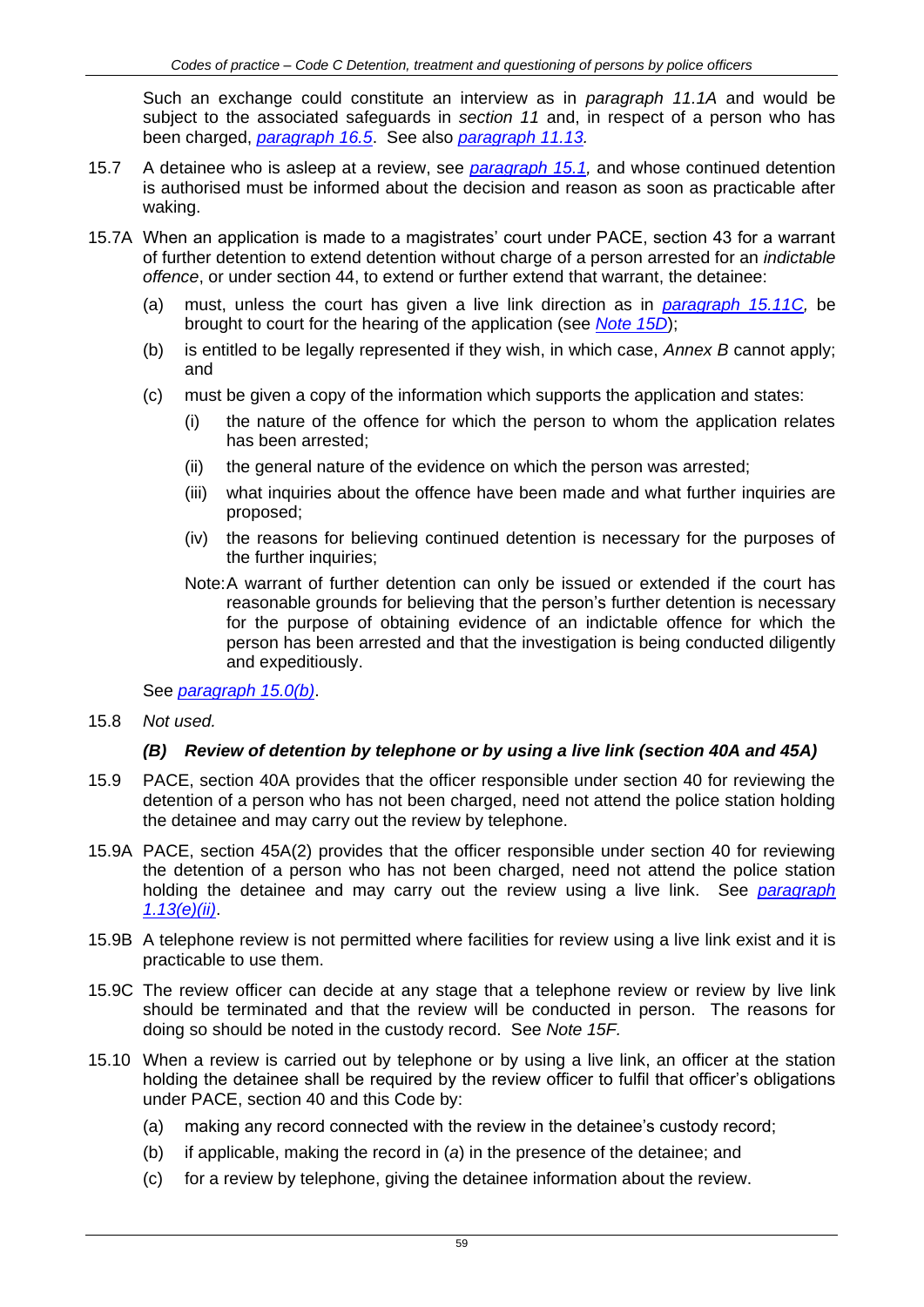- 15.11 When a review is carried out by telephone or by using a live link, or the requirement in *paragraph 15.3* will be satisfied:
	- (a) if facilities exist for the immediate transmission of written representations to the review officer, e.g. fax or email message, by allowing those who are given the opportunity to make representations, to make their representations:
		- (i) orally by telephone or (as the case may be) by means of the live link; or
		- (ii) in writing using the facilities for the immediate transmission of written representations; and
	- (b) in all other cases, by allowing those who are given the opportunity to make representations, to make their representations orally by telephone or by means of the live link.

## *(C) Authorisation to extend detention using live link (sections 45ZA and 45ZB)*

- <span id="page-63-1"></span>15.11AFor the purpose of *[paragraphs 15.2](#page-60-0)* and *[15.2A](#page-60-1)*, a superintendent who is not present at the police station where the detainee is being held but who has access to the use of a live link (see *[paragraph 1.13\(e\)\(iii\)](#page-12-3)*) may, using that live link, give authority to extend the maximum period of detention permitted before charge, if, and only if, the following conditions are satisfied:
	- (i) the custody officer considers that the use of the live link is appropriate (see *[Note](#page-66-0)  [15H\)](#page-66-0)*;
	- (ii) the detainee in question has requested and received legal advice on the use of the live link (see *[paragraph 15.4](#page-61-1)*).
	- (iii) the detainee has given their consent to the live link being used (see *[paragraph](#page-64-1)  [15.11D](#page-64-1)*)
- <span id="page-63-3"></span><span id="page-63-2"></span>15.11BWhen a live link is used:
	- (a) the authorising superintendent shall, with regard to any record connected with the authorisation which PACE, section 42 and this Code require to be made by the authorising officer, require an officer at the station holding the detainee to make that record in the detainee's custody record;
	- (b) the requirement in *[paragraph 15.3](#page-60-4)* (allowing opportunity to make representations) will be satisfied:
		- (i) if facilities exist for the immediate transmission of written representations to the authorising officer, e.g. fax or email message, by allowing those who are given the opportunity to make representations, to make their representations:
			- in writing by means of those facilities or
			- orally by means of the live link; or
		- (ii) in all other cases, by allowing those who are given the opportunity to make representations, to make their representations orally by means of the live link.
	- (c) The authorising officer can decide at any stage to terminate the live link and attend the police station where the detainee is held to carry out the procedure in person. The reasons for doing so should be noted in the custody record.
- <span id="page-63-0"></span>15.11C For the purpose of *[paragraph 15.7A](#page-62-0)* and the hearing of an application to a magistrates' court under PACE, section 43 for a warrant of further detention to extend detention without charge of a person arrested for an *indictable offence*, or under PACE, section 44, to extend or further extend that warrant, the magistrates' court may give a direction that a live link (see *[paragraph 1.13\(e\)\(iv\)](#page-12-4)*) be used for the purposes of the hearing if, and only if, the following conditions are satisfied:
	- (i) the custody officer considers that the use of the live link for the purpose of the hearing is appropriate (see *[Note 15H](#page-66-0)*);
	- (ii) the detainee in question has requested and received legal advice on the use of the live link (see *[paragraph 15.4](#page-61-1)*);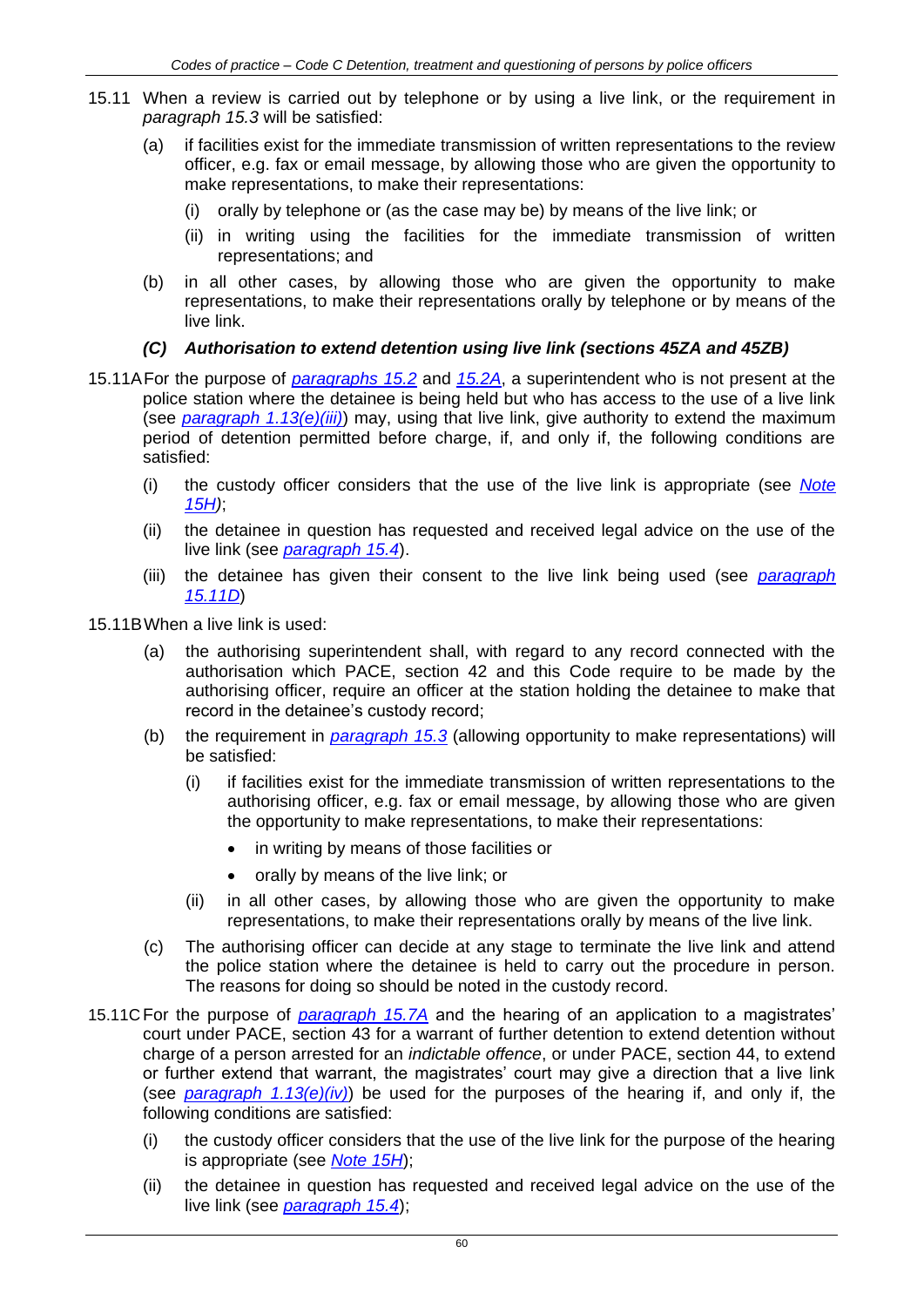- <span id="page-64-0"></span>(iii) the detainee has given their consent to the live link being used (see *[paragraph](#page-64-1)  [15.11D](#page-64-1)*); and
- (iv) it is not contrary to the interests of justice to give the direction.
- <span id="page-64-1"></span>15.11D References in *[paragraphs 15.11A\(iii\)](#page-63-1)* and *[15.11C\(iii\)](#page-64-0)* to the consent of the detainee mean:
	- (a) if detainee is aged 18 or over, the consent of that detainee;
	- (b) if the detainee is aged 14 and under 18, the consent of the detainee and their parent or guardian; and
	- (c) if the detainee is aged under 14, the consent of their parent or guardian.
- <span id="page-64-2"></span>15.11E The consent described in *[paragraph 15.11D](#page-64-1)* will only be valid if:
	- (i) in the case of a detainee aged 18 or over *who is a vulnerable adult* as described in *[paragraph 15.4A](#page-61-2)*), information about how the live link is used and the reminder about their right to legal advice mentioned in *[paragraph 15.4](#page-61-1)* and their consent, are given in the *presence of the appropriate adult*; and
	- (ii) in the case of a *juvenile:*
		- if information about how the live link is used and the reminder about their right to legal advice mentioned in *[paragraph 15.4](#page-61-1)* are given in the *presence of the appropriate adult* (who may or may not be their parent or guardian); and
		- if the juvenile is aged 14 or over, their consent is given in the *presence of the appropriate adult* (who may or may not be their parent or guardian).

Note: If the juvenile is aged under 14, the consent of their parent or guardian is sufficient in its own right (see *[Note 15I](#page-66-1)*).

#### *(D) Documentation*

- 15.12 It is the officer's responsibility to make sure all reminders given under *paragraph 15.4* are noted in the custody record.
- 15.13 The grounds for, and extent of, any delay in conducting a review shall be recorded.
- 15.14 When a review is carried out by telephone or video conferencing facilities, a record shall be made of:
	- (a) the reason the review officer did not attend the station holding the detainee;
	- (b) the place the review officer was;
	- (c) the method representations, oral or written, were made to the review officer, see *paragraph 15.11*.
- 15.15 Any written representations shall be retained.
- 15.16 A record shall be made as soon as practicable of:
	- (a) the outcome of each review of detention before or after charge, and if *paragraph 15.7* applies, of when the person was informed and by whom;
	- (b) the outcome of any determination under PACE, section 42 by a superintendent whether to extend the maximum period of detention without charge beyond 24 hours from the relevant time. If an authorisation is given, the record shall state the number of hours and minutes by which the detention period is extended or further extended.
	- (c) the outcome of each application under PACE, section 43, for a warrant of further detention or under section 44, for an extension or further extension of that warrant. If a warrant for further detention is granted under section 43 or extended or further extended under 44, the record shall state the detention period authorised by the warrant and the date and time it was granted or (as the case may be) the period by which the warrant is extended or further extended.
	- Note:Any period during which a person is released on bail does not count towards the maximum period of detention without charge allowed under PACE, sections 41 to 44.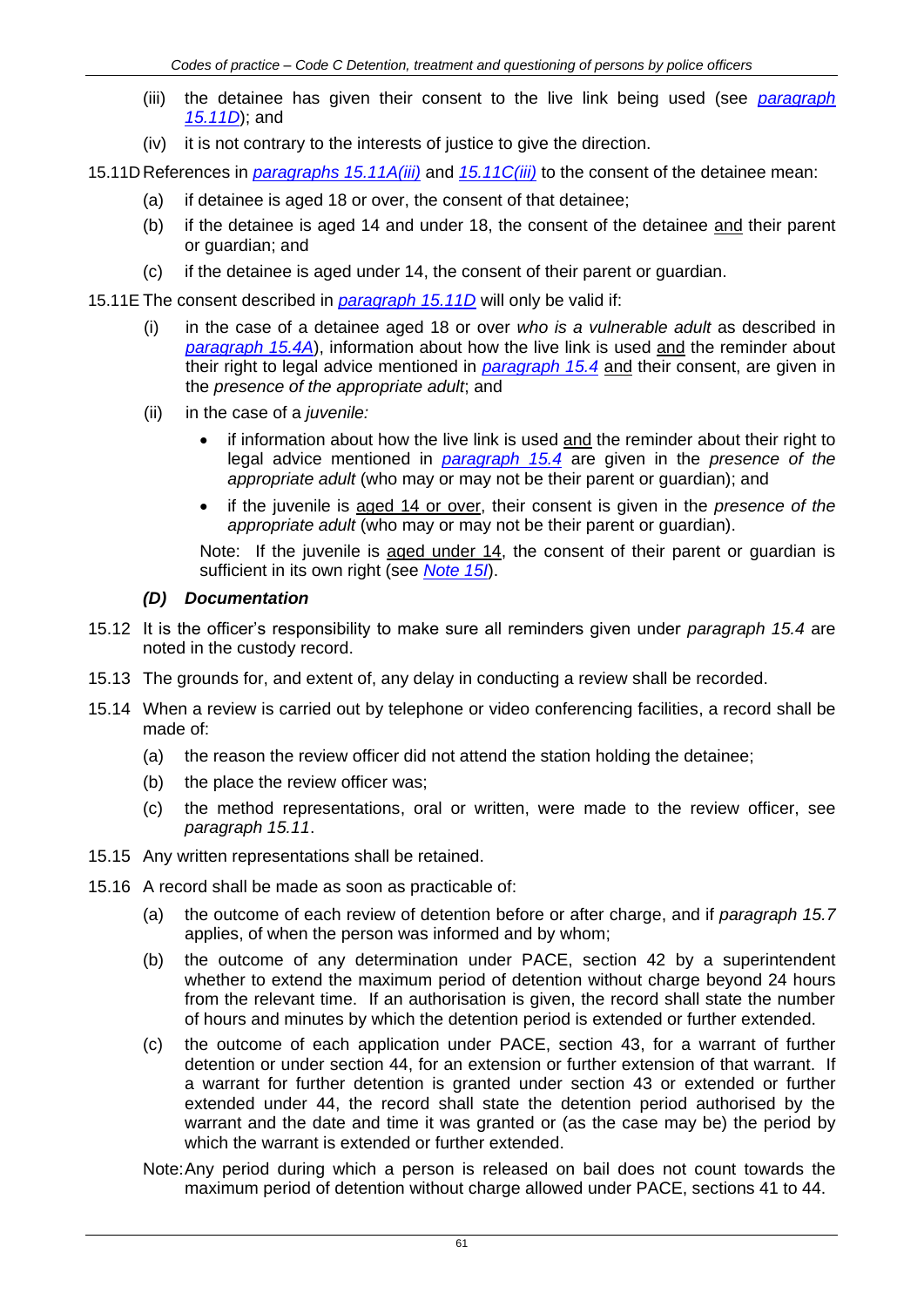#### *Notes for Guidance*

- *15A Review officer for the purposes of:* 
	- *PACE, sections 40, 40A and 45A means, in the case of a person arrested but not charged, an officer of at least inspector rank not directly involved in the investigation and, if a person has been arrested and charged, the custody officer.*
- *15B The detention of persons in police custody not subject to the statutory review requirement in [paragraph 15.1](#page-60-2) should still be reviewed periodically as a matter of good practice. Such reviews can be carried out by an officer of the rank of sergeant or above. The purpose of such reviews is to check the particular power under which a detainee is held continues to apply, any associated conditions are complied with and to make sure appropriate action is taken to deal with any changes. This includes the detainee's prompt release when the power no longer applies, or their transfer if the power requires the detainee be taken elsewhere as soon as the necessary arrangements are made. Examples include persons:*
	- *(a) arrested on warrant because they failed to answer bail to appear at court;*
	- *(b) arrested under the Bail Act 1976, section 7(3) for breaching a condition of bail granted after charge;*
	- *(c) in police custody for specific purposes and periods under the Crime (Sentences) Act 1997, Schedule 1;*
	- *(d) convicted, or remand prisoners, held in police stations on behalf of the Prison Service under the Imprisonment (Temporary Provisions) Act 1980, section 6;*
	- *(e) being detained to prevent them causing a breach of the peace;*
	- *(f) detained at police stations on behalf of Immigration Enforcement (formerly the UK Immigration Service);*
	- *(g) detained by order of a magistrates' court under the Criminal Justice Act 1988, section 152 (as amended by the Drugs Act 2005, section 8) to facilitate the recovery of evidence after being charged with drug possession or drug trafficking and suspected of having swallowed drugs.*

*The detention of persons remanded into police detention by order of a court under the Magistrates' Courts Act 1980, section 128 is subject to a statutory requirement to review that detention. This is to make sure the detainee is taken back to court no later than the end of the period authorised by the court or when the need for their detention by police ceases, whichever is the sooner.*

- *15C In the case of a review of detention, but not an extension, the detainee need not be woken for the review. However, if the detainee is likely to be asleep, e.g. during a period of rest allowed as in [paragraph 12.2,](#page-50-2) at the latest time a review or authorisation to extend detention may take place, the officer should, if the legal obligations and time constraints permit, bring forward the procedure to allow the detainee to make representations. A detainee not asleep during the review must be present when the grounds for their continued detention are recorded and must at the same time be informed of those grounds unless the review officer considers the person is incapable of understanding what is said, violent or likely to become violent or in urgent need of medical attention.*
- <span id="page-65-0"></span>*15CA In [paragraph 15.3\(](#page-60-4)b) and (c), 'available' includes being contactable in time to enable them to make representations remotely by telephone or other electronic means or in person by attending the station. Reasonable efforts should therefore be made to give the solicitor and appropriate adult sufficient notice of the time the decision is expected to be made so that they can make themselves available.*
- <span id="page-65-1"></span>*15D An application to a Magistrates' Court under PACE, sections 43 or 44 for a warrant of further detention or its extension should be made between 10am and 9pm, and if possible during normal court hours. It will not usually be practicable to arrange for a court to sit specially outside the hours of 10am to 9pm. If it appears a special sitting may be needed*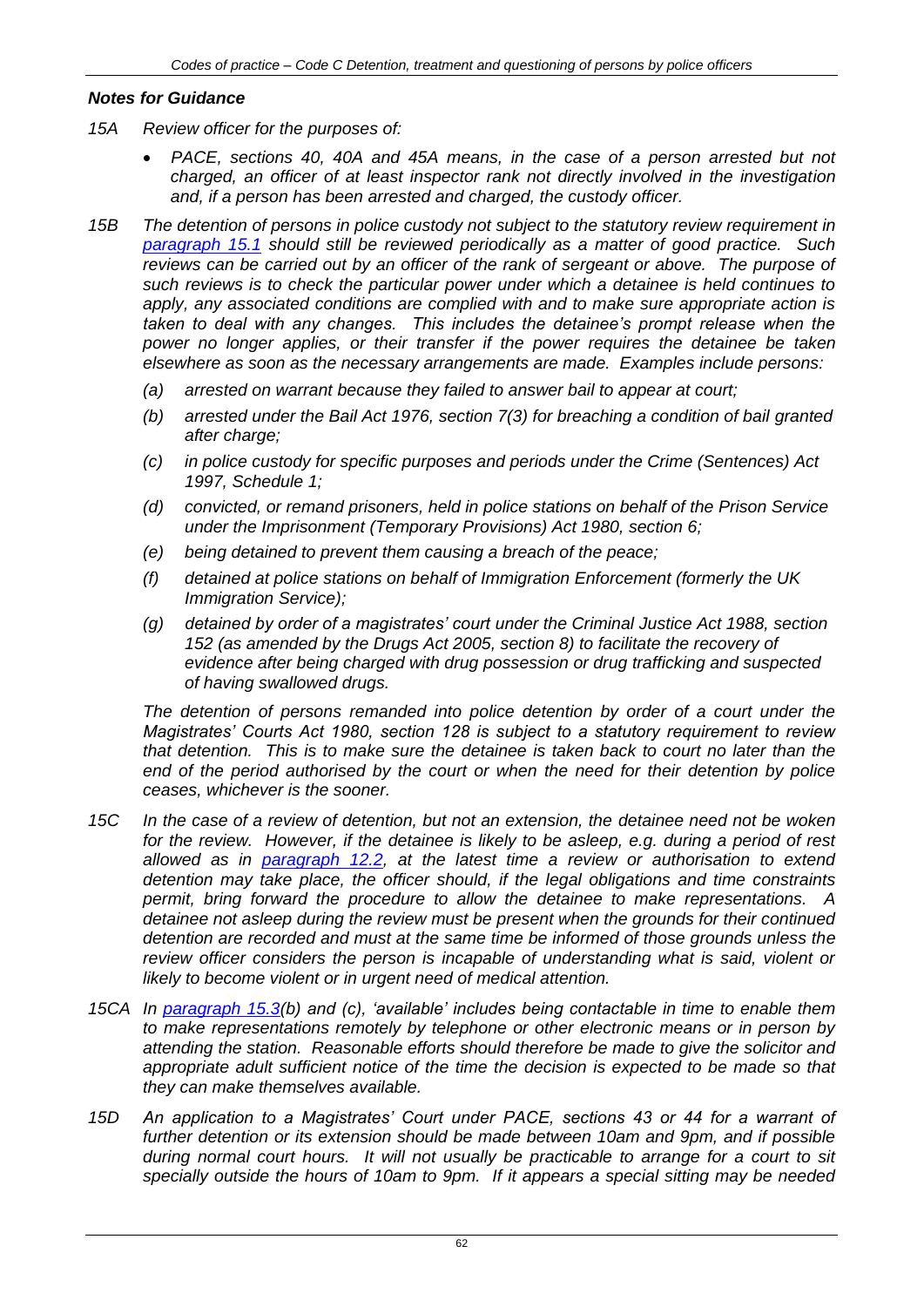*outside normal court hours but between 10am and 9pm, the clerk to the justices should be given notice and informed of this possibility, while the court is sitting if possible.*

- *15E In [paragraph 15.2,](#page-60-0) the officer responsible for the station holding the detainee includes a superintendent or above who, in accordance with their force operational policy or police regulations, is given that responsibility on a temporary basis whilst the appointed long-term holder is off duty or otherwise unavailable.*
- *15F The provisions of PACE, section 40A allowing telephone reviews do not apply to reviews of detention after charge by the custody officer. When use of a live link is not required, they allow the use of a telephone to carry out a review of detention before charge.*
- *15G Not used.*
- <span id="page-66-0"></span>*15H In considering whether the use of the live link is appropriate in the case of a juvenile or vulnerable person, the custody officer and the superintendent should have regard to the detainee's ability to understand the purpose of the authorisation or (as the case may be) the court hearing, and be satisfied that the suspect is able to take part effectively in the process (see [paragraphs 1.4\(c\)](#page-9-0)*)*. The appropriate adult should always be involved.*
- <span id="page-66-1"></span>*15I For the purpose of [paragraphs 15.11D](#page-64-1) and [15.11E,](#page-64-2) the consent required from a parent or guardian may, for a juvenile in the care of a local authority or voluntary organisation, be given by that authority or organisation. In the case of a juvenile, nothing in [paragraphs](#page-64-1)  [15.11D](#page-64-1) and [15.11E](#page-64-2) require the parent, guardian or representative of a local authority or voluntary organisation to be present with the juvenile to give their consent, unless they are acting as the appropriate adult. However, it is important that the parent, guardian or representative of a local authority or voluntary organisation who is not present is fully informed before being asked to consent. They must be given the same information as that given to the juvenile and the appropriate adult in accordance with [paragraph 15.11E.](#page-64-2) They must also be allowed to speak to the juvenile and the appropriate adult if they wish. Provided the consent is fully informed and is not withdrawn, it may be obtained at any time before the live link is used.*

#### **16 Charging detained persons**

## *(A) Action*

16.1 When the officer in charge of the investigation reasonably believes there is sufficient evidence to provide a realistic prospect of conviction for the offence (see *paragraph 11.6)*, they shall without delay, and subject to the following qualification, inform the custody officer who will be responsible for considering whether the detainee should be charged. See *Notes 11B* and *16A.* When a person is detained in respect of more than one offence it is permissible to delay informing the custody officer until the above conditions are satisfied in respect of all the offences, but see *paragraph 11.6*. If the detainee is a juvenile or a vulnerable person, any resulting action shall be taken in the presence of the appropriate adult if they are present at the time.

#### See *Notes 16B and 16C*.

- 16.1A Where guidance issued by the Director of Public Prosecutions under PACE, section 37A is in force the custody officer must comply with that Guidance in deciding how to act in dealing with the detainee. See *Notes 16AA* and *16AB.*
- 16.1B Where in compliance with the DPP's Guidance the custody officer decides that the case should be immediately referred to the CPS to make the charging decision, consultation should take place with a Crown Prosecutor as soon as is reasonably practicable. Where the Crown Prosecutor is unable to make the charging decision on the information available at that time, the detainee may be released without charge and on bail (with conditions if necessary) under section 37(7)(a). In such circumstances, the detainee should be informed that they are being released to enable the Director of Public Prosecutions to make a decision under section 37B.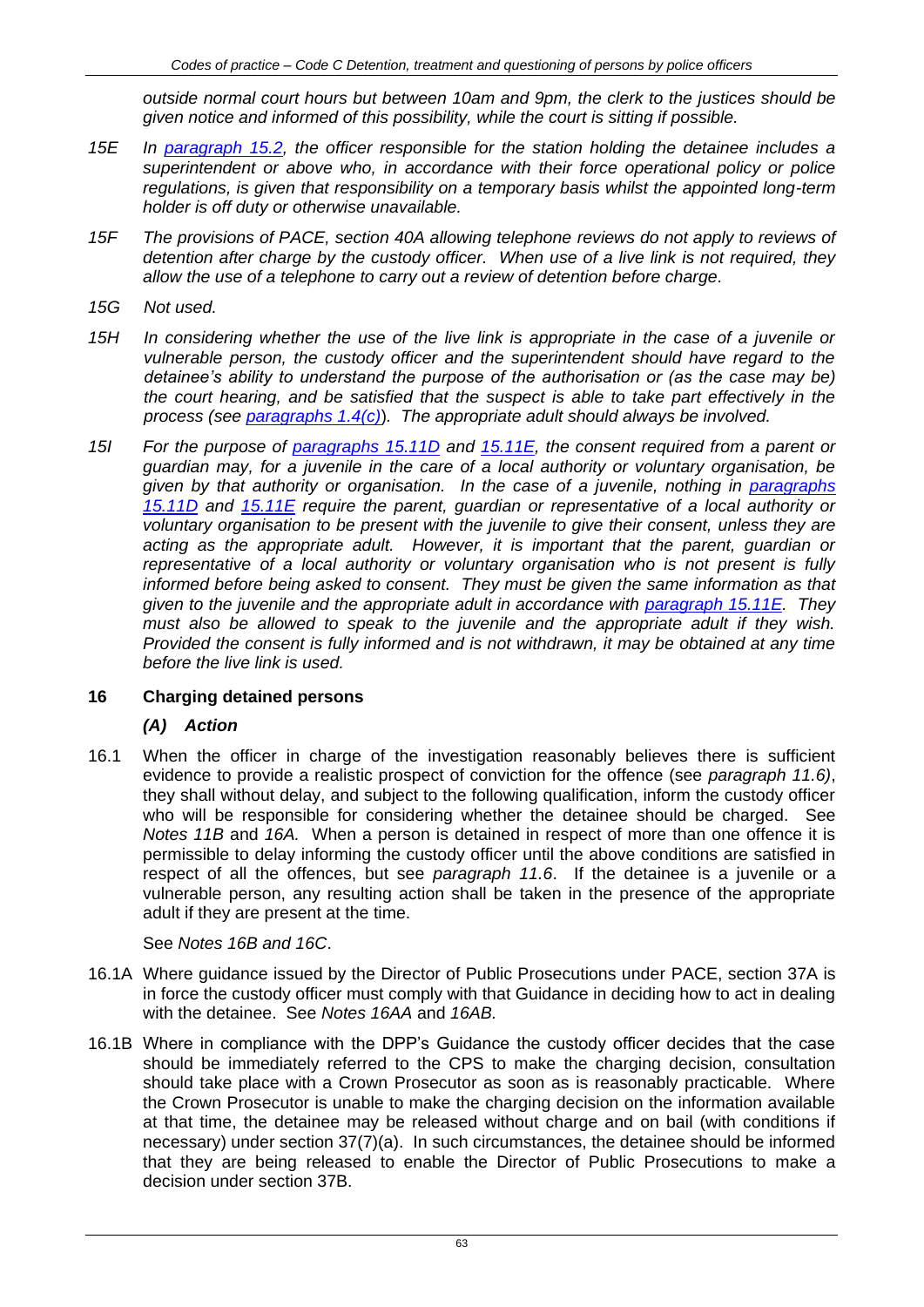16.2 When a detainee is charged with or informed they may be prosecuted for an offence, see *Note 16B,* they shall, unless the restriction on drawing adverse inferences from silence applies, see *Annex C*, be cautioned as follows:

> *'You do not have to say anything. But it may harm your defence if you do not mention now something which you later rely on in court. Anything you do say may be given in evidence.'*

Where the use of the Welsh Language is appropriate, a constable may provide the caution directly in Welsh in the following terms:

*'Does dim rhaid i chi ddweud dim byd. Ond gall niweidio eich amddiffyniad os na fyddwch chi'n sôn, yn awr, am rywbeth y byddwch chi'n dibynnu arno nes ymlaen yn y llys. Gall unrhyw beth yr ydych yn ei ddweud gael ei roi fel tystiolaeth.'*

*Annex C*, *paragraph 2* sets out the alternative terms of the caution to be used when the restriction on drawing adverse inferences from silence applies.

16.3 When a detainee is charged they shall be given a written notice showing particulars of the offence and, subject to *paragraph 2.6A*, the officer's name and the case reference number. As far as possible the particulars of the charge shall be stated in simple terms, but they shall also show the precise offence in law with which the detainee is charged. The notice shall begin:

'*You are charged with the offence(s) shown below.*' Followed by the caution.

If the detainee is a juvenile, mentally disordered or otherwise mentally vulnerable, a copy of the notice should also be given to the appropriate adult.

- 16.4 If, after a detainee has been charged with or informed they may be prosecuted for an offence, an officer wants to tell them about any written statement or interview with another person relating to such an offence, the detainee shall either be handed a true copy of the written statement or the content of the interview record brought to their attention. Nothing shall be done to invite any reply or comment except to:
	- (a) caution the detainee, '*You do not have to say anything, but anything you do say may be given in evidence.*';

Where the use of the Welsh Language is appropriate, caution the detainee in the following terms:

'*Does dim rhaid i chi ddweud dim byd, ond gall unrhyw beth yr ydych yn ei ddweud gael ei roi fel tystiolaeth.*'

and

- (b) remind the detainee about their right to legal advice.
- 16.4A If the detainee:
	- cannot read, the document may be read to them:
	- is a juvenile, mentally disordered or otherwise mentally vulnerable, the appropriate adult shall also be given a copy, or the interview record shall be brought to their attention.
- <span id="page-67-0"></span>16.5 A detainee may not be interviewed about an offence after they have been charged with, or informed they may be prosecuted for it, unless the interview is necessary:
	- to prevent or minimise harm or loss to some other person, or the public
	- to clear up an ambiguity in a previous answer or statement
	- in the interests of justice for the detainee to have put to them, and have an opportunity to comment on, information concerning the offence which has come to light since they were charged or informed they might be prosecuted

Before any such interview, the interviewer shall:

(a) caution the detainee, '*You do not have to say anything, but anything you do say may be given in evidence.*'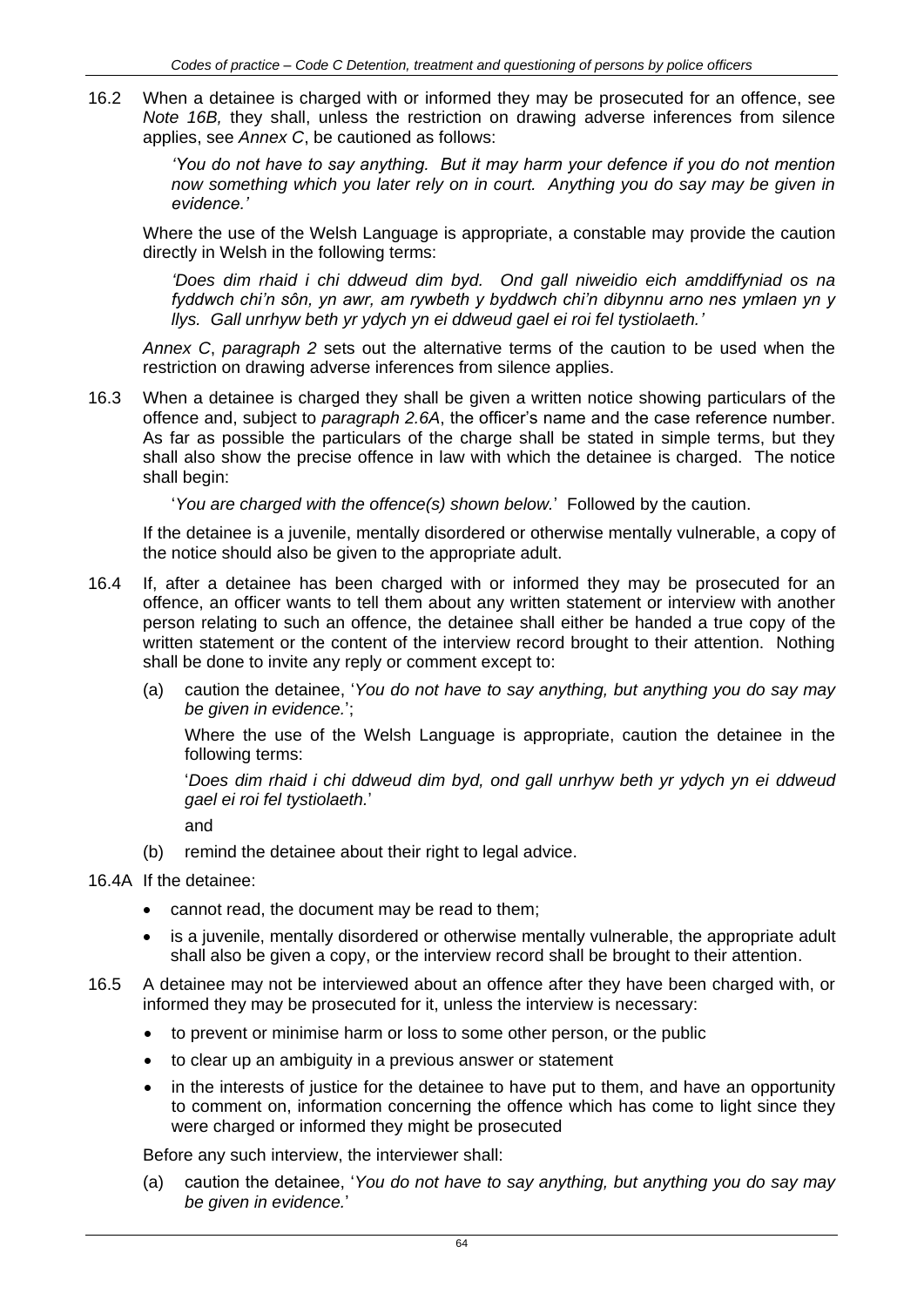Where the use of the Welsh Language is appropriate, the interviewer shall caution the detainee: 'Does dim rhaid i chi ddweud dim byd, ond gall unrhyw beth yr ydych yn ei ddweud gael ei roi fel tystiolaeth.'

(b) remind the detainee about their right to legal advice.

See *Note 16B*

- 16.6 The provisions of *paragraphs 16.2* to *16.5* must be complied with in the appropriate adult's presence if they are already at the police station. If they are not at the police station then these provisions must be complied with again in their presence when they arrive unless the detainee has been released. See *Note 16C*.
- <span id="page-68-0"></span>16.7 When a juvenile is charged with an offence and the custody officer authorises their continued detention after charge, the custody officer must make arrangements for the juvenile to be taken into the care of a local authority to be detained pending appearance in court *unless* the custody officer certifies in accordance with PACE, section 38(6), that:
	- (a) for any juvenile; it is impracticable to do so and the reasons why it is impracticable must be set out in the certificate that must be produced to the court; or,
	- (b) in the case of a juvenile of at least 12 years old, no secure accommodation is available and other accommodation would not be adequate to protect the public from serious harm from that juvenile. See *[Note 16D](#page-69-0)*.
	- Note:Chief officers should ensure that the operation of these provisions at police stations in their areas is subject to supervision and monitoring by an officer of the rank of inspector or above. See *[Note 16E](#page-69-1)*.
- 16.7A The requirement in *[paragraph 3.4\(b\)](#page-19-1)* that documents and materials essential to effectively challenging the lawfulness of the detainee's arrest and detention must be made available to the detainee and, if they are represented, their solicitor, applies for the purposes of this section and a person's detention after charge. This means that the custody officer making the bail decision (*PACE, section 38*) or reviewing the need for detention after charge (*PACE, section 40*), is responsible for determining what, if any, documents or materials are essential and must be made available to the detainee or their solicitor. See *[Note 3ZA.](#page-26-0)*

## *(B) Documentation*

- 16.8 A record shall be made of anything a detainee says when charged.
- 16.9 Any questions put in an interview after charge and answers given relating to the offence shall be recorded in full during the interview on forms for that purpose and the record signed by the detainee or, if they refuse, by the interviewer and any third parties present. If the questions are audibly recorded or visually recorded the arrangements in Code E or F apply.
- 16.10 If arrangements for a juvenile's transfer into local authority care as in *paragraph 16.7* are not made*,* the custody officer must record the reasons in a certificate which must be produced before the court with the juvenile. See *Note 16D*.

#### *Notes for Guidance*

*16A The custody officer must take into account alternatives to prosecution under the Crime and Disorder Act 1998 applicable to persons under 18, and in national guidance on the cautioning of offenders applicable to persons aged 18 and over.*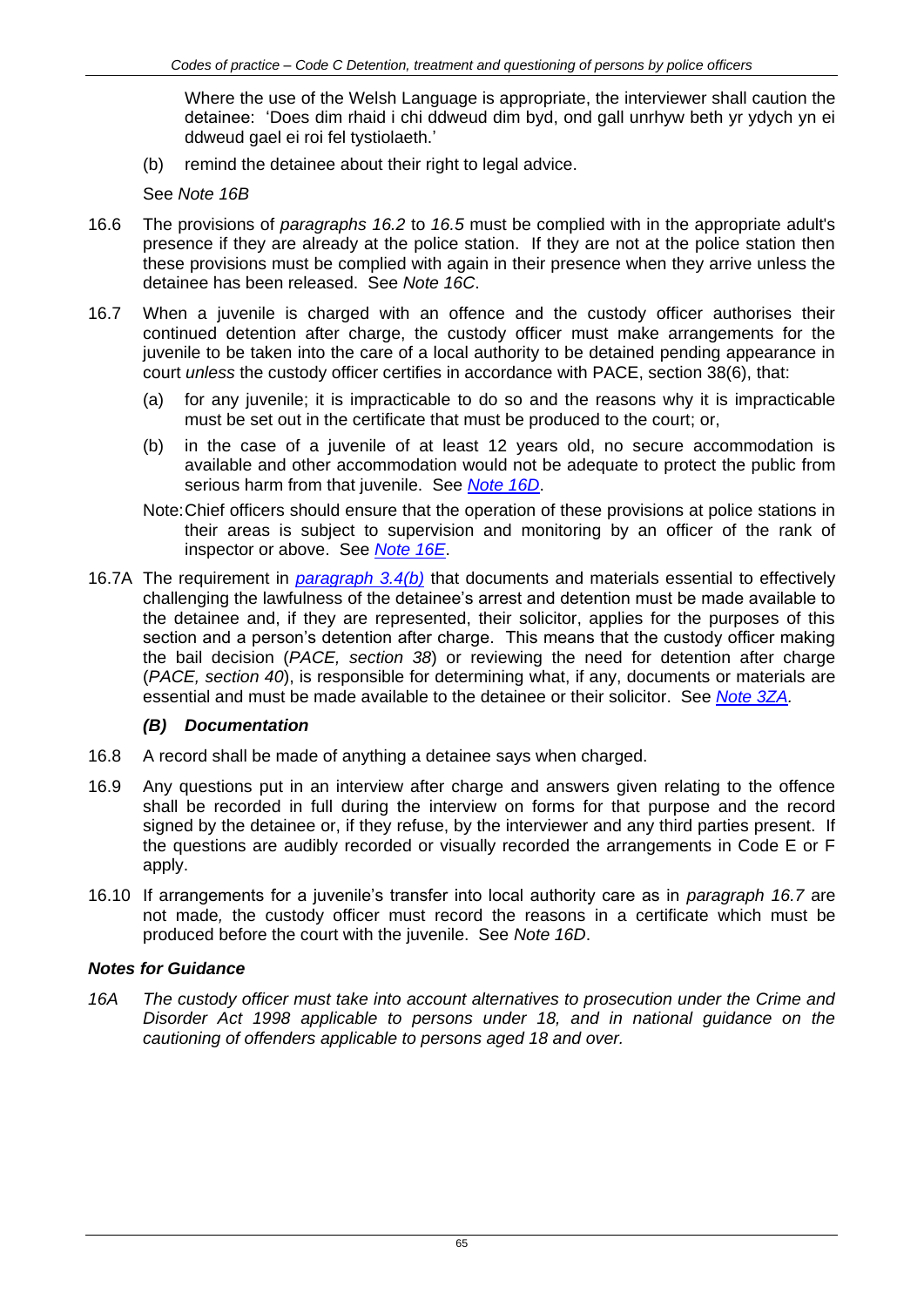- *16AA When a person is arrested under the provisions of the Criminal Justice Act 2003 which allow a person to be re-tried after being acquitted of a serious offence which is a qualifying offence specified in Schedule 5 to that Act and not precluded from further prosecution by virtue of section 75(3) of that Act the detention provisions of PACE are modified and make an officer of the rank of superintendent or above who has not been directly involved in the investigation responsible for determining whether the evidence is sufficient to charge.*
- *16AB Where Guidance issued by the Director of Public Prosecutions under section 37B is in force, a custody officer who determines in accordance with that Guidance that there is sufficient evidence to charge the detainee, may detain that person for no longer than is reasonably necessary to decide how that person is to be dealt with under PACE, section 37(7)(a) to (d), including, where appropriate, consultation with the Duty Prosecutor. The period is subject to the maximum period of detention before charge determined by PACE, sections 41 to 44. Where in accordance with the Guidance the case is referred to the CPS for decision, the custody officer should ensure that an officer involved in the investigation sends to the CPS such information as is specified in the Guidance.*
- *16B The giving of a warning or the service of the Notice of Intended Prosecution required by the Road Traffic Offenders Act 1988, section 1 does not amount to informing a detainee they may be prosecuted for an offence and so does not preclude further questioning in relation to that offence.*
- *16C There is no power under PACE to detain a person and delay action under paragraphs 16.2 to 16.5 solely to await the arrival of the appropriate adult. Reasonable efforts should therefore be made to give the appropriate adult sufficient notice of the time the decision (charge etc.) is to be implemented so that they can be present. If the appropriate adult is not, or cannot be, present at that time, the detainee should be released on bail to return for the decision to be implemented when the adult is present, unless the custody officer determines that the absence of the appropriate adult makes the detainee unsuitable for bail for this purpose. After charge, bail cannot be refused, or release on bail delayed, simply because an appropriate adult is not available, unless the absence of that adult provides the custody officer with the necessary grounds to authorise detention after charge under PACE, section 38.*
- <span id="page-69-0"></span>*16D Except as in [paragraph 16.7,](#page-68-0) neither a juvenile's behaviour nor the nature of the offence provides grounds for the custody officer to decide it is impracticable to arrange the juvenile's transfer to local authority care. Impracticability concerns the transport and travel requirements and the lack of secure accommodation which is provided for the purposes of restricting liberty does not make it impracticable to transfer the juvenile. Rather, 'impracticable' should be taken to mean that exceptional circumstances render movement of the child impossible or that the juvenile is due at court in such a short space of time that transfer would deprive them of rest or cause them to miss a court appearance. When the reason for not transferring the juvenile is an imminent court appearance, details of the travelling and court appearance times which justify the decision should be included in the certificate. The availability of secure accommodation is only a factor in relation to a juvenile aged 12 or over when other local authority accommodation would not be adequate to protect the public from serious harm from them. The obligation to transfer a juvenile to local authority accommodation applies as much to a juvenile charged during the daytime as to a juvenile to be held overnight, subject to a requirement to bring the juvenile before a court under PACE, section 46.*
- <span id="page-69-1"></span>*16E The Concordat on Children in Custody published by the Home Office in 2017 provides detailed guidance with the aim of preventing the detention of children in police stations following charge. It is available here:*

*[https://www.gov.uk/government/publications/concordat-on-children-in-custody.](https://www.gov.uk/government/publications/concordat-on-children-in-custody)*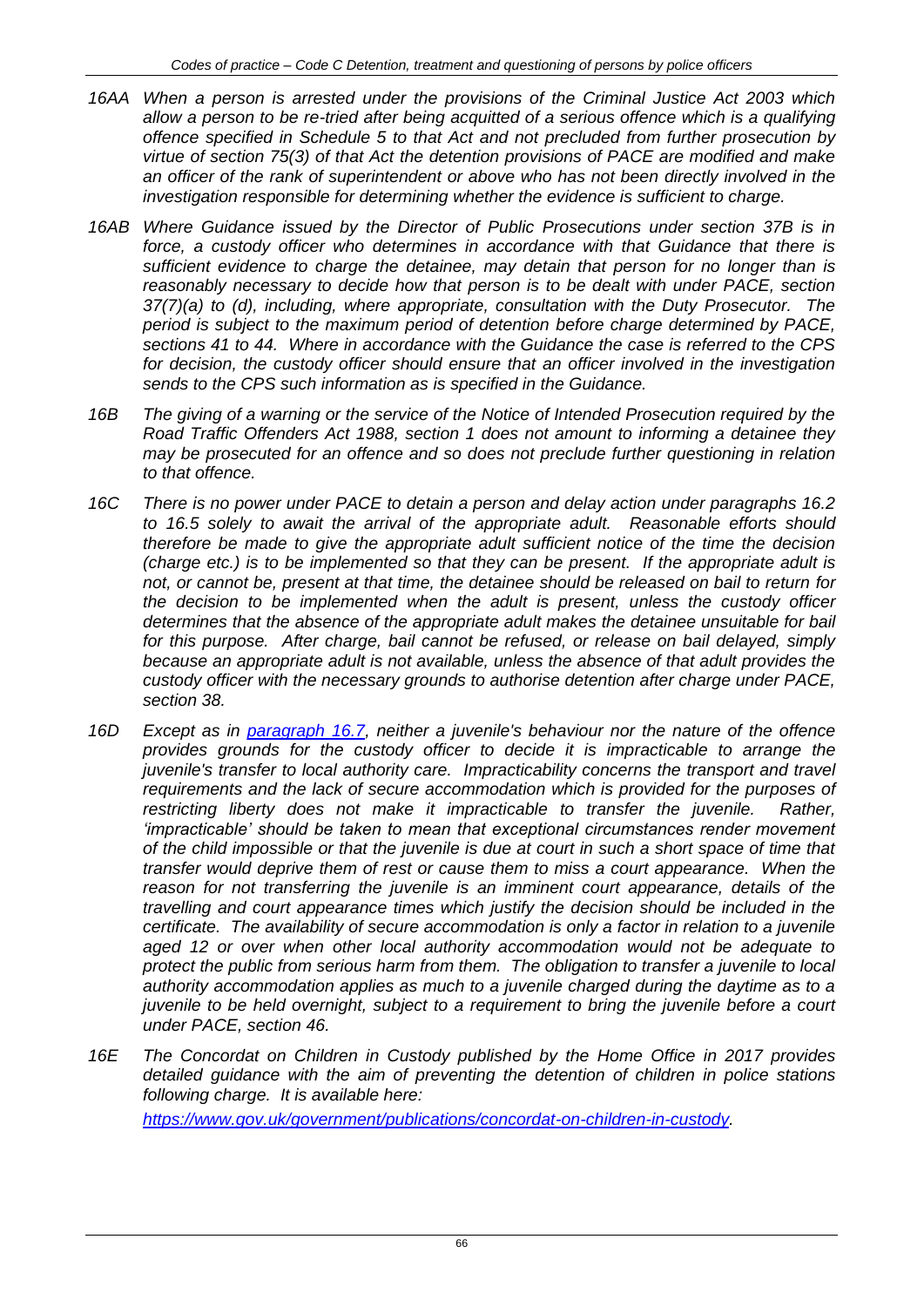## **17 Testing persons for the presence of specified Class A drugs**

# *(A) Action*

- 17.1 This section of Code C applies only in selected police stations in police areas where the provisions for drug testing under section 63B of PACE (as amended by section 5 of the Criminal Justice Act 2003 and section 7 of the Drugs Act 2005) are in force and in respect of which the Secretary of State has given a notification to the relevant chief officer of police that arrangements for the taking of samples have been made. Such a notification will cover either a police area as a whole or particular stations within a police area. The notification indicates whether the testing applies to those arrested or charged or under the age of 18 as the case may be and testing can only take place in respect of the persons so indicated in the notification. Testing cannot be carried out unless the relevant notification has been given and has not been withdrawn. See *Note 17F.*
- 17.2 A sample of urine or a non-intimate sample may be taken from a person in police detention for the purpose of ascertaining whether they have any specified Class A drug in their body only where they have been brought before the custody officer and:
	- (a) either the arrest condition, see *paragraph 17.3*, or the charge condition, see *paragraph 17.4* is met;
	- (b) the age condition see *paragraph 17.5,* is met;
	- (c) the notification condition is met in relation to the arrest condition, the charge condition, or the age condition, as the case may be. (Testing on charge and/or arrest must be specifically provided for in the notification for the power to apply. In addition, the fact that testing of under 18s is authorised must be expressly provided for in the notification before the power to test such persons applies.). See *paragraph 17.1*; and
	- (d) a police officer has requested the person concerned to give the sample (the request condition).
- 17.3 The arrest condition is met where the detainee:
	- (a) has been arrested for a trigger offence, see *Note 17E*, but not charged with that offence; or
	- (b) has been arrested for any other offence but not charged with that offence and a police officer of inspector rank or above, who has reasonable grounds for suspecting that their misuse of any specified Class A drug caused or contributed to the offence, has authorised the sample to be taken.
- 17.4 The charge condition is met where the detainee:
	- (a) has been charged with a trigger offence, or
	- (b) has been charged with any other offence and a police officer of inspector rank or above, who has reasonable grounds for suspecting that the detainee's misuse of any specified Class A drug caused or contributed to the offence, has authorised the sample to be taken.
- 17.5 The age condition is met where:
	- (a) in the case of a detainee who has been arrested but not charged as in *paragraph 17.3*, they are aged 18 or over;
	- (b) in the case of a detainee who has been charged as in *paragraph 17.4*, they are aged 14 or over.
- 17.6 Before requesting a sample from the person concerned, an officer must:
	- (a) inform them that the purpose of taking the sample is for drug testing under PACE. This is to ascertain whether they have a specified Class A drug present in their body;
	- (b) warn them that if, when so requested, they fail without good cause to provide a sample they may be liable to prosecution;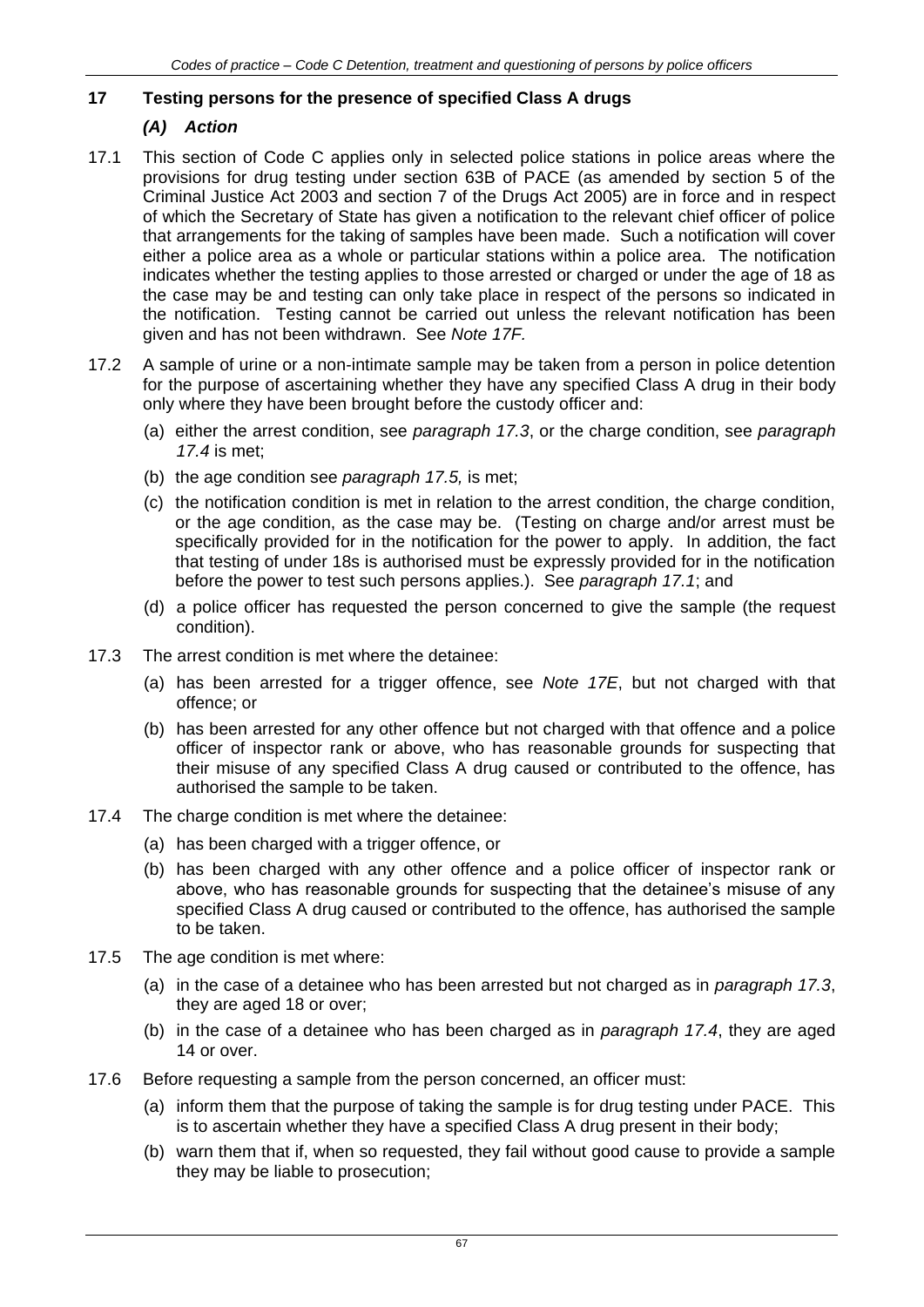- (c) where the taking of the sample has been authorised by an inspector or above in accordance with *paragraph 17.3(b)* or *17.4(b)* above, inform them that the authorisation has been given and the grounds for giving it;
- (d) remind them of the following rights, which may be exercised at any stage during the period in custody:
	- (i) the right to have someone informed of their arrest [see section 5];
	- (ii) the right to consult privately with a solicitor and that free independent legal advice is available [see section 6]; and
	- (iii) the right to consult these Codes of Practice [see section 3].
- 17.7 In the case of a person who has not attained the age specified in section 63B(5A) of PACE—
	- (a) the making of the request for a sample under *paragraph 17.2(d)* above;
	- (b) the giving of the warning and the information under *paragraph 17.6* above; and
	- (c) the taking of the sample,

may not take place except in the presence of an appropriate adult. See *Note 17G*.

- 17.8 Authorisation by an officer of the rank of inspector or above within *paragraph 17.3(b)* or *17.4(b)* may be given orally or in writing but, if it is given orally, it must be confirmed in writing as soon as practicable.
- 17.9 If a sample is taken from a detainee who has been arrested for an offence but not charged with that offence as in *paragraph 17.3*, no further sample may be taken during the same continuous period of detention. If during that same period the charge condition is also met in respect of that detainee, the sample which has been taken shall be treated as being taken by virtue of the charge condition, see *paragraph 17.4*, being met.
- 17.10 A detainee from whom a sample may be taken may be detained for up to six hours from the time of charge if the custody officer reasonably believes the detention is necessary to enable a sample to be taken. Where the arrest condition is met, a detainee whom the custody officer has decided to release on bail without charge may continue to be detained, but not beyond 24 hours from the relevant time (as defined in section 41(2) of PACE), to enable a sample to be taken.
- 17.11 A detainee in respect of whom the arrest condition is met, but not the charge condition, see *paragraphs 17.3* and *17.4*, and whose release would be required before a sample can be taken had they not continued to be detained as a result of being arrested for a further offence which does not satisfy the arrest condition, may have a sample taken at any time within 24 hours after the arrest for the offence that satisfies the arrest condition.

#### *(B) Documentation*

- 17.12 The following must be recorded in the custody record:
	- (a) if a sample is taken following authorisation by an officer of the rank of inspector or above, the authorisation and the grounds for suspicion;
	- (b) the giving of a warning of the consequences of failure to provide a sample;
	- (c) the time at which the sample was given; and
	- (d) the time of charge or, where the arrest condition is being relied upon, the time of arrest and, where applicable, the fact that a sample taken after arrest but before charge is to be treated as being taken by virtue of the charge condition, where that is met in the same period of continuous detention. See *paragraph 17.9*.

## **(***C***)** *General*

- 17.13 A sample may only be taken by a prescribed person. See *Note 17C*.
- 17.14 Force may not be used to take any sample for the purpose of drug testing.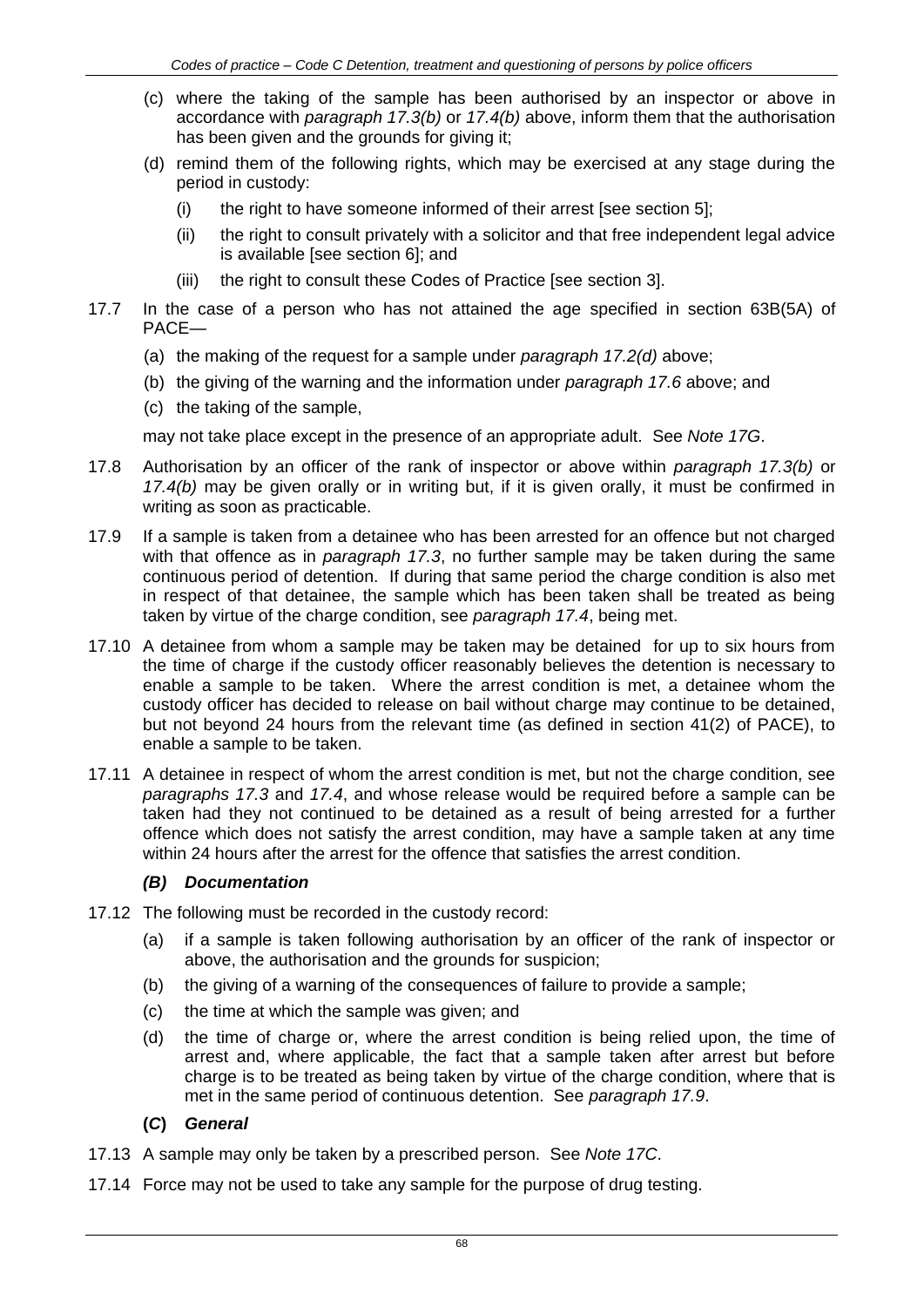- 17.15 The terms "Class A drug" and "misuse" have the same meanings as in the Misuse of Drugs Act 1971. "Specified" (in relation to a Class A drug) and "trigger offence" have the same meanings as in Part III of the Criminal Justice and Court Services Act 2000.
- 17.16 Any sample taken:
	- (a) may not be used for any purpose other than to ascertain whether the person concerned has a specified Class A drug present in his body; and
	- (b) can be disposed of as clinical waste unless it is to be sent for further analysis in cases where the test result is disputed at the point when the result is known, including on the basis that medication has been taken, or for quality assurance purposes.

### *(D) Assessment of misuse of drugs*

- 17.17 Under the provisions of Part 3 of the Drugs Act 2005, where a detainee has tested positive for a specified Class A drug under section 63B of PACE a police officer may, at any time before the person's release from the police station, impose a requirement on the detainee to attend an initial assessment of their drug misuse by a suitably qualified person and to remain for its duration. Where such a requirement is imposed, the officer must, at the same time, impose a second requirement on the detainee to attend and remain for a follow-up assessment. The officer must inform the detainee that the second requirement will cease to have effect if, at the initial assessment they are informed that a follow-up assessment is not necessary These requirements may only be imposed on a person if:
	- (a) they have reached the age of 18
	- (b) notification has been given by the Secretary of State to the relevant chief officer of police that arrangements for conducting initial and follow-up assessments have been made for those from whom samples for testing have been taken at the police station where the detainee is in custody.
- 17.18 When imposing a requirement to attend an initial assessment and a follow-up assessment the police officer must:
	- (a) inform the person of the time and place at which the initial assessment is to take place;
	- (b) explain that this information will be confirmed in writing; and
	- (c) warn the person that they may be liable to prosecution if they fail without good cause to attend the initial assessment and remain for its duration and if they fail to attend the follow-up assessment and remain for its duration (if so required).
- 17.19 Where a police officer has imposed a requirement to attend an initial assessment and a follow-up assessment in accordance with *paragraph 17.17*, he must, before the person is released from detention, give the person notice in writing which:
	- (a) confirms their requirement to attend and remain for the duration of the assessments; and
	- (b) confirms the information and repeats the warning referred to in *paragraph 17.18*.
- 17.20 The following must be recorded in the custody record:
	- (a) that the requirement to attend an initial assessment and a follow-up assessment has been imposed; and
	- (b) the information, explanation, warning and notice given in accordance with *paragraphs 17.17* and *17.19*.
- 17.21 Where a notice is given in accordance with paragraph 17.19, a police officer can give the person a further notice in writing which informs the person of any change to the time or place at which the initial assessment is to take place and which repeats the warning referred to in *paragraph 17.18(c)*.
- 17.22 Part 3 of the Drugs Act 2005 also requires police officers to have regard to any guidance issued by the Secretary of State in respect of the assessment provisions.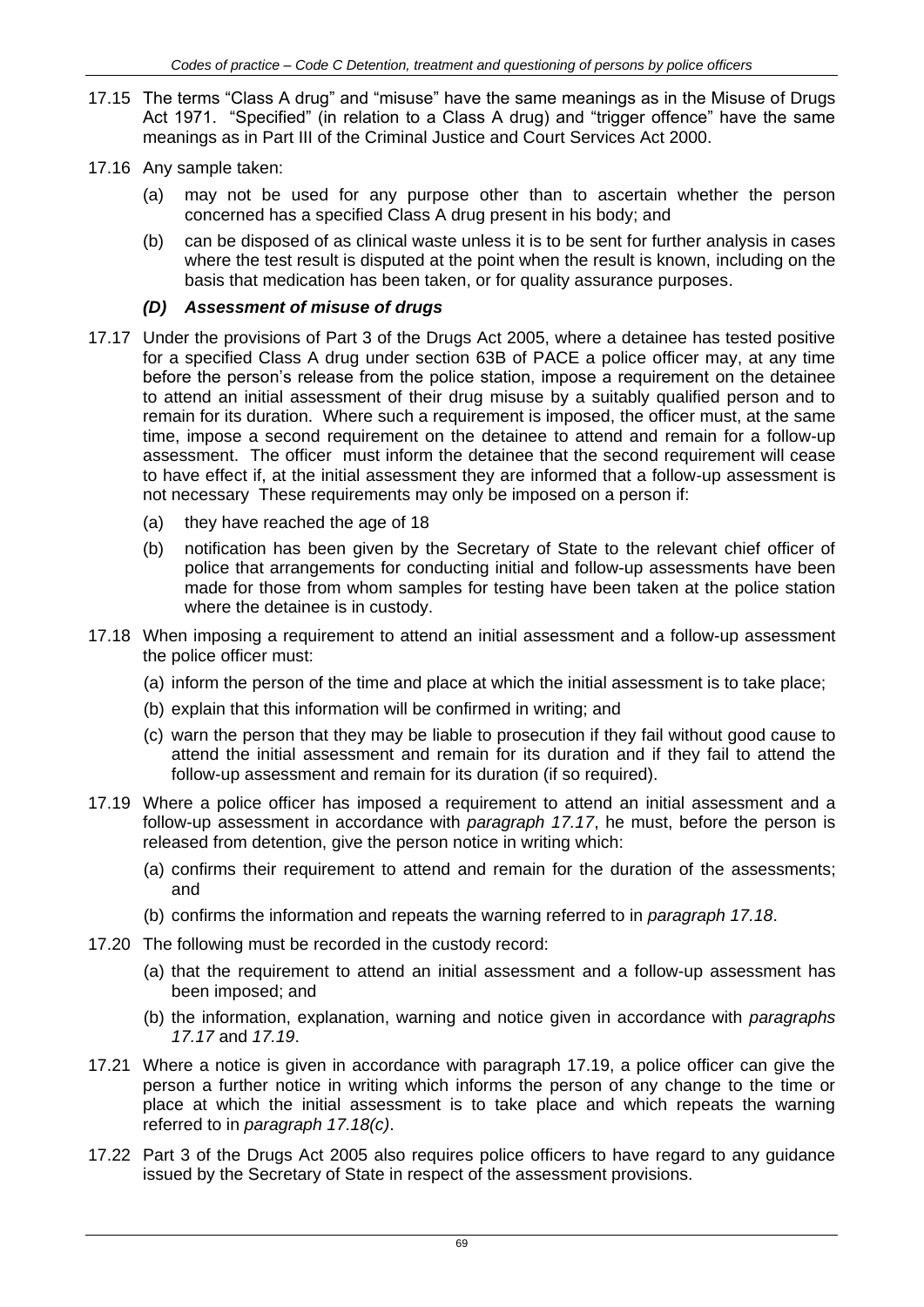#### *Notes for Guidance*

*17A When warning a person who is asked to provide a urine or non-intimate sample in accordance with paragraph 17.6(b), the following form of words may be used:*

*"You do not have to provide a sample, but I must warn you that if you fail or refuse without good cause to do so, you will commit an offence for which you may be imprisoned, or fined, or both".*

*Where the Welsh language is appropriate, the following form of words may be used:*

*"*Does dim rhaid i chi roi sampl, ond mae'n rhaid i mi eich rhybuddio y byddwch chi'n cyflawni trosedd os byddwch chi'n methu neu yn gwrthod gwneud hynny heb reswm da, ac y gellir, oherwydd hynny, eich carcharu, eich dirwyo, neu'r ddau.*"*

- *17B A sample has to be sufficient and suitable. A sufficient sample is sufficient in quantity and quality to enable drug-testing analysis to take place. A suitable sample is one which by its nature, is suitable for a particular form of drug analysis.*
- *17C A prescribed person in paragraph 17.13 is one who is prescribed in regulations made by the Secretary of State under section 63B(6) of the Police and Criminal Evidence Act 1984. [The regulations are currently contained in regulation SI 2001 No. 2645, the Police and Criminal Evidence Act 1984 (Drug Testing Persons in Police Detention) (Prescribed Persons) Regulations 2001.]*
- *17D Samples, and the information derived from them, may not be subsequently used in the investigation of any offence or in evidence against the persons from whom they were taken.*
- *17E Trigger offences are:*
	- *1. Offences under the following provisions of the Theft Act 1968:*

|    | section 1                                                                                                                        | (theft)                                                        |  |
|----|----------------------------------------------------------------------------------------------------------------------------------|----------------------------------------------------------------|--|
|    | section 8                                                                                                                        | (robbery)                                                      |  |
|    | section 9                                                                                                                        | (burglary)                                                     |  |
|    | section 10                                                                                                                       | (aggravated burglary)                                          |  |
|    | section 12                                                                                                                       | (taking a motor vehicle or other conveyance without authority) |  |
|    | section 12A                                                                                                                      | (aggravated vehicle-taking)                                    |  |
|    | section 22                                                                                                                       | (handling stolen goods)                                        |  |
|    | section 25                                                                                                                       | (going equipped for stealing etc.)                             |  |
| 2. | Offences under the following provisions of the Misuse of Drugs Act 1971, if<br>committed in respect of a specified Class A drug- |                                                                |  |
|    | section 4                                                                                                                        | (restriction on production and supply of controlled drugs)     |  |
|    | section 5(2)                                                                                                                     | (possession of a controlled drug)                              |  |

- *section 5(3) (possession of a controlled drug with intent to supply)*
- *3. Offences under the following provisions of the Fraud Act 2006:*
	- *section 1 (fraud)*
	- *section 6 (possession etc. of articles for use in frauds)*
	- *section 7 (making or supplying articles for use in frauds)*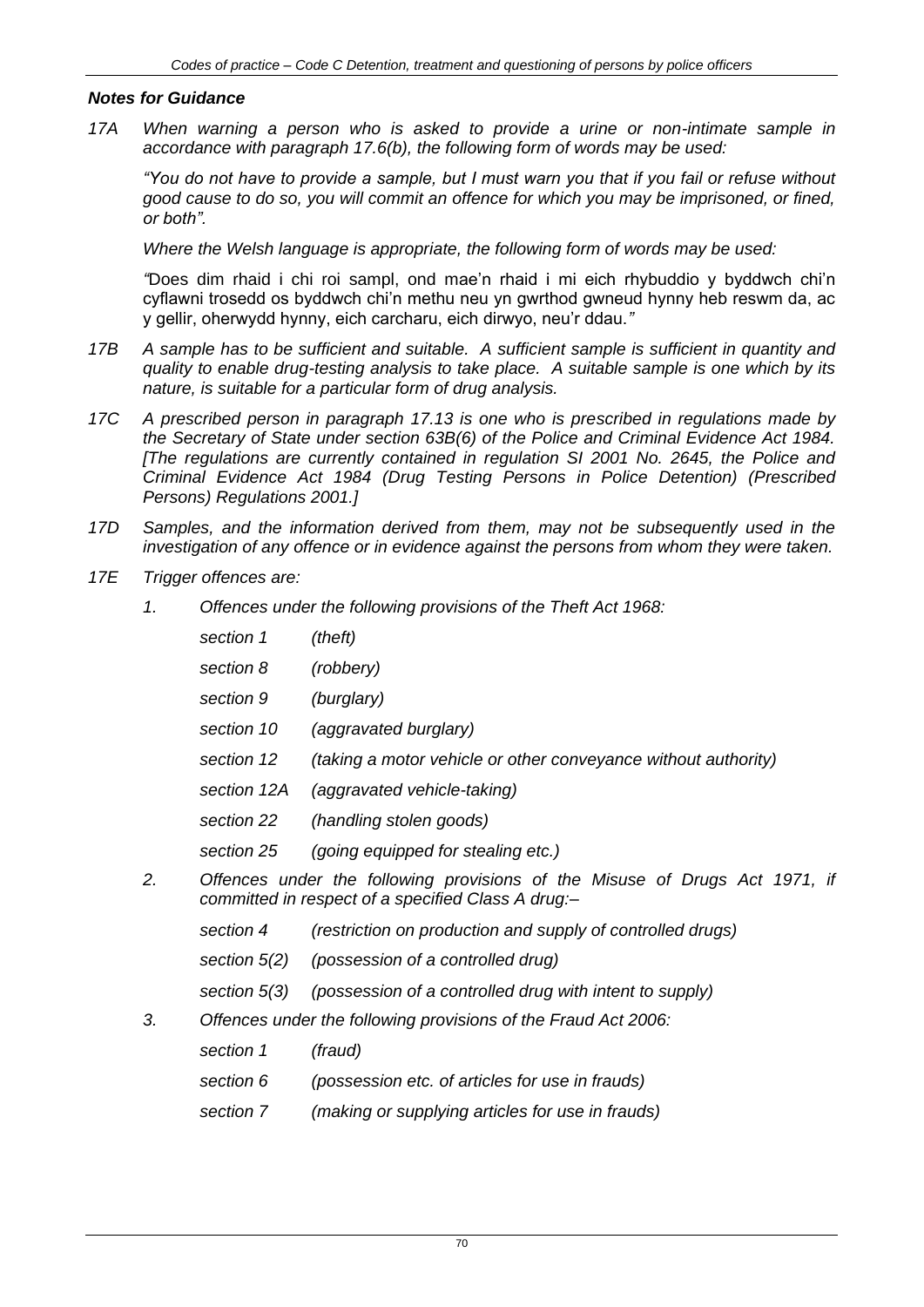- *3A. An offence under section 1(1) of the Criminal Attempts Act 1981 if committed in respect of an offence under*
	- *(a) any of the following provisions of the Theft Act 1968:*

| section 1  | (theft)                 |
|------------|-------------------------|
| section 8  | (robbery)               |
| section 9  | (burglary)              |
| section 22 | (handling stolen goods) |

- *(b) section 1 of the Fraud Act 2006 (fraud)*
- *4. Offences under the following provisions of the Vagrancy Act 1824:*

*section 3 (begging)*

*section 4 (persistent begging)*

- *17F The power to take samples is subject to notification by the Secretary of State that appropriate arrangements for the taking of samples have been made for the police area as a whole or for the particular police station concerned for whichever of the following is specified in the notification:*
	- *(a) persons in respect of whom the arrest condition is met;*
	- *(b) persons in respect of whom the charge condition is met;*
	- *(c) persons who have not attained the age of 18.*

*Note: Notification is treated as having been given for the purposes of the charge condition in relation to a police area, if testing (on charge) under section 63B(2) of PACE was in force immediately before section 7 of the Drugs Act 2005 was brought into force; and for the purposes of the age condition, in relation to a police area or police station, if immediately before that day, notification that arrangements had been made for the taking of samples from persons under the age of 18 (those aged 14-17) had been given and had not been withdrawn.*

- *17G Appropriate adult in paragraph 17.7 means the person's–*
	- *(a) parent or guardian or, if they are in the care of a local authority or voluntary organisation, a person representing that authority or organisation; or*
	- *(b) a social worker of a local authority; or*
	- *(c) if no person falling within (a) or (b) above is available, any responsible person aged 18 or over who is not:*
		- *a police officer;*
		- *employed by the police;*
		- *under the direction or control of the chief officer of police force; or*
		- *a person who provides services under contractual arrangements (but without being employed by the chief officer of a police force), to assist that force in relation to the discharge of its chief officer's functions;*

*whether or not they are on duty at the time.*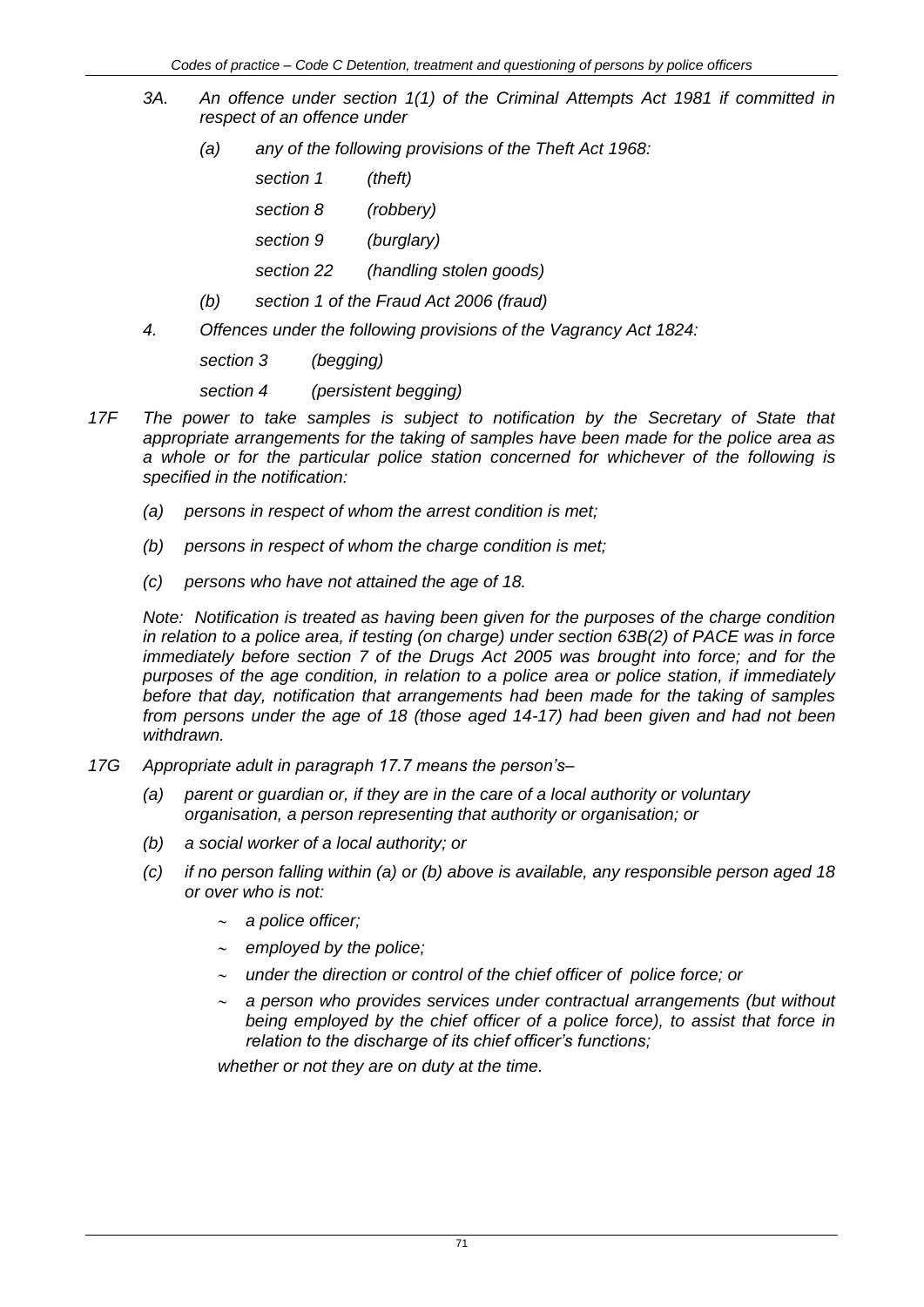# **ANNEX A INTIMATE AND STRIP SEARCHES**

#### **A Intimate search**

1. An intimate search consists of the physical examination of a person's body orifices other than the mouth. The intrusive nature of such searches means the actual and potential risks associated with intimate searches must never be underestimated.

### *(a) Action*

- 2. Body orifices other than the mouth may be searched only:
	- (a) if authorised by an officer of inspector rank or above who has reasonable grounds for believing that the person may have concealed on themselves:
		- (i) anything which they could and might use to cause physical injury to themselves or others at the station; or
		- (ii) a Class A drug which they intended to supply to another or to export;

and the officer has reasonable grounds for believing that an intimate search is the only means of removing those items; and

- (b) if the search is under *paragraph 2(a)(ii)* (a drug offence search), the detainee's appropriate consent has been given in writing.
- 2A. Before the search begins, a police officer or designated detention officer, must tell the detainee:-
	- (a) that the authority to carry out the search has been given;
	- (b) the grounds for giving the authorisation and for believing that the article cannot be removed without an intimate search.
- 2B. Before a detainee is asked to give appropriate consent to a search under *paragraph 2(a)(ii)*  (a drug offence search) they must be warned that if they refuse without good cause their refusal may harm their case if it comes to trial, see *Note A6*. This warning may be given by a police officer or member of police staff. In the case of a juvenile or a vulnerable person, the seeking and giving of consent must take place in the presence of the appropriate adult. A juvenile's consent is only valid if their parent's or guardian's consent is also obtained unless the juvenile is under 14, when their parent's or guardian's consent is sufficient in its own right. A detainee who is not legally represented must be reminded of their entitlement to have free legal advice, see Code C, *paragraph 6.5*, and the reminder noted in the custody record.
- 3. An intimate search may only be carried out by a registered medical practitioner or registered nurse, unless an officer of at least inspector rank considers this is not practicable and the search is to take place under *paragraph 2(a)(i)*, in which case a police officer may carry out the search. See *Notes A1* to *A5.*
- 3A. Any proposal for a search under *paragraph 2(a)(i)* to be carried out by someone other than a registered medical practitioner or registered nurse must only be considered as a last resort and when the authorising officer is satisfied the risks associated with allowing the item to remain with the detainee outweigh the risks associated with removing it. See *Notes A1* to *A5.*
- 4. An intimate search under:
	- *paragraph 2(a)(i)* may take place only at a hospital, surgery, other medical premises or police station;
	- *paragraph 2(a)(ii)* may take place only at a hospital, surgery or other medical premises and must be carried out by a registered medical practitioner or a registered nurse.
- <span id="page-75-0"></span>5. An intimate search at a police station of a juvenile or vulnerable person may take place only in the presence of an appropriate adult of the same sex (see *Annex L*), unless the detainee specifically requests a particular appropriate adult of the opposite sex who is readily available. In the case of a juvenile, the search may take place in the absence of the appropriate adult only if the juvenile signifies in the presence of the appropriate adult they do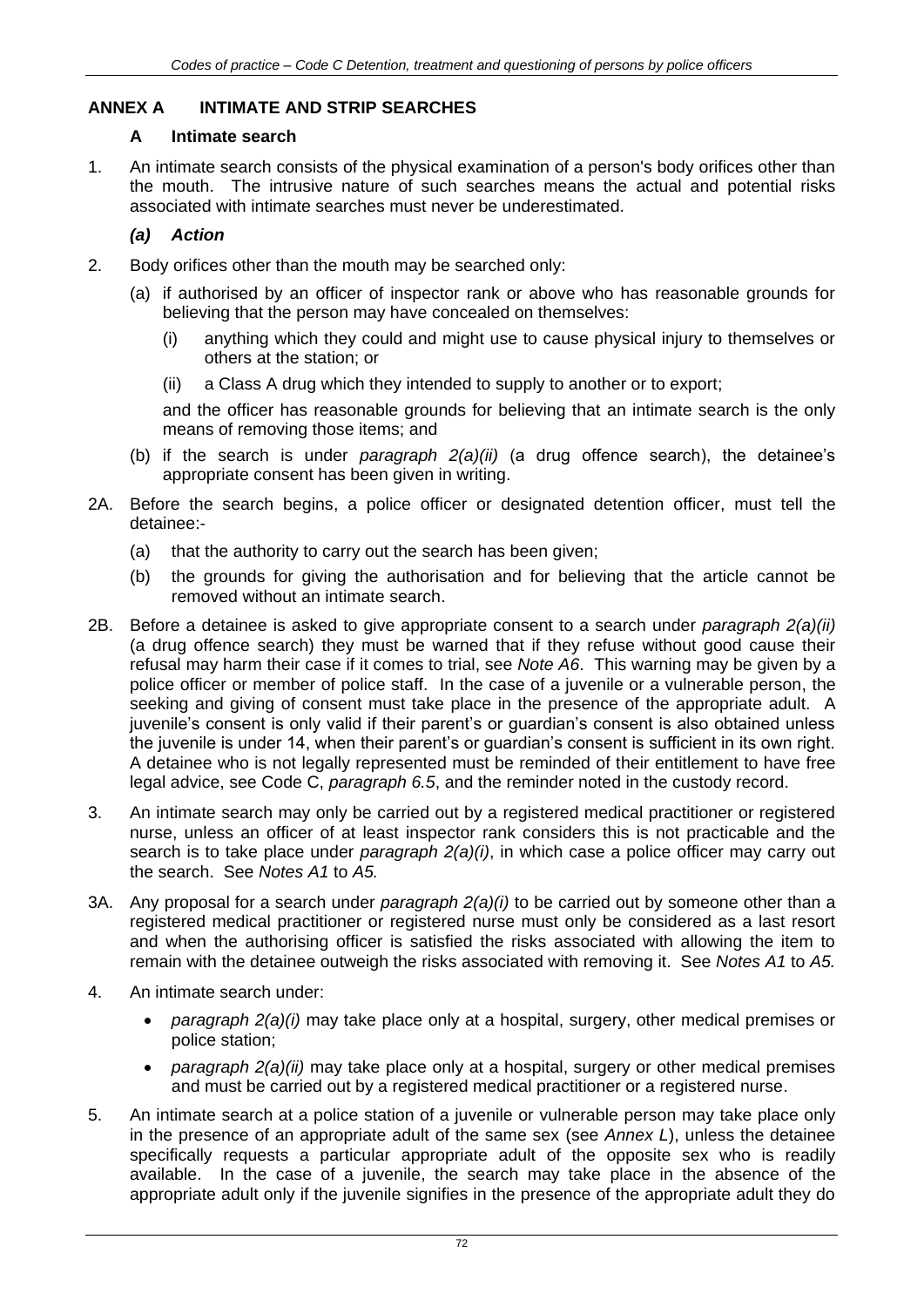not want the appropriate adult present during the search and the appropriate adult agrees. A record shall be made of the juvenile's decision and signed by the appropriate adult.

6. When an intimate search under *paragraph 2(a)(i)* is carried out by a police officer, the officer must be of the same sex as the detainee (see *Annex L*). A minimum of two people, other than the detainee, must be present during the search. Subject to *paragraph 5*, no person of the opposite sex who is not a medical practitioner or nurse shall be present, nor shall anyone whose presence is unnecessary. The search shall be conducted with proper regard to the dignity, sensitivity and vulnerability of the detainee including in particular, their health, hygiene and welfare needs to which *[paragraphs 9.3A](#page-39-0)* and *[9.3B](#page-39-1)* apply.

# *(b) Documentation*

- 7. In the case of an intimate search, the following shall be recorded as soon as practicable in the detainee's custody record:
	- (a) for searches under paragraphs  $2(a)(i)$  and (ii);
		- the authorisation to carry out the search;
		- the grounds for giving the authorisation;
		- the grounds for believing the article could not be removed without an intimate search;
		- which parts of the detainee's body were searched;
		- who carried out the search;
		- who was present:
		- the result.
	- (b) for searches under paragraph  $2(a)(ii)$ :
		- the giving of the warning required by *paragraph 2B*;
		- the fact that the appropriate consent was given or (as the case may be) refused, and if refused, the reason given for the refusal (if any).
- 8. If an intimate search is carried out by a police officer, the reason why it was impracticable for a registered medical practitioner or registered nurse to conduct it must be recorded.

# **B Strip search**

9. A strip search is a search involving the removal of more than outer clothing. In this Code, outer clothing includes shoes and socks.

# *(a) Action*

10. A strip search may take place only if it is considered necessary to remove an article which a detainee would not be allowed to keep and the officer reasonably considers the detainee might have concealed such an article. Strip searches shall not be routinely carried out if there is no reason to consider that articles are concealed.

*The conduct of strip searches*

- <span id="page-76-0"></span>11. When strip searches are conducted:
	- (a) a police officer carrying out a strip search must be the same sex as the detainee (see *Annex L*);
	- (b) the search shall take place in an area where the detainee cannot be seen by anyone who does not need to be present, nor by a member of the opposite sex (see *Annex L*) except an appropriate adult who has been specifically requested by the detainee;
	- (c) except in cases of urgency, where there is risk of serious harm to the detainee or to others, whenever a strip search involves exposure of intimate body parts, there must be at least two people present other than the detainee, and if the search is of a juvenile or vulnerable person, one of the people must be the appropriate adult. Except in urgent cases as above, a search of a juvenile may take place in the absence of the appropriate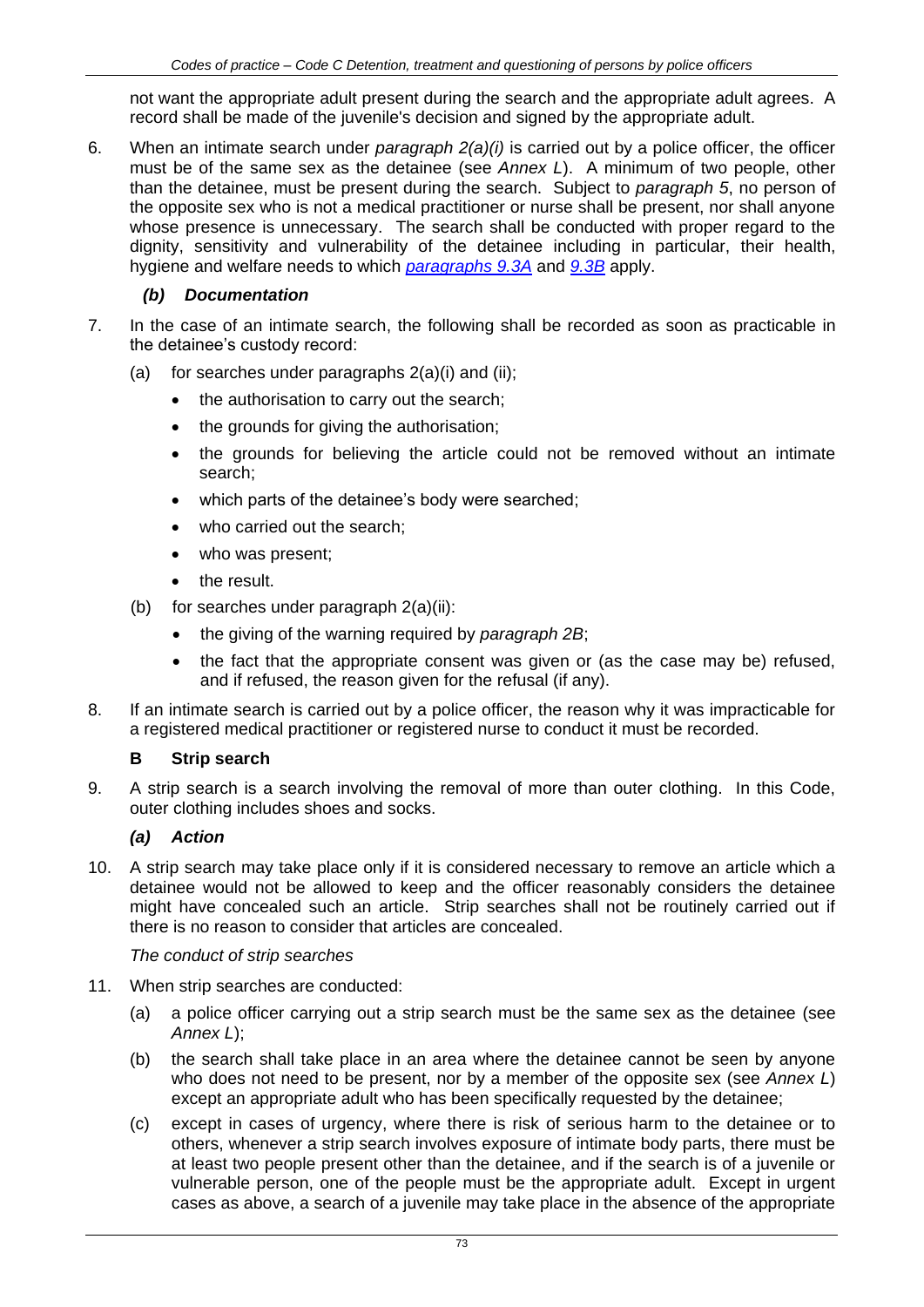adult only if the juvenile signifies in the presence of the appropriate adult that they do not want the appropriate adult to be present during the search and the appropriate adult agrees. A record shall be made of the juvenile's decision and signed by the appropriate adult. The presence of more than two people, other than an appropriate adult, shall be permitted only in the most exceptional circumstances;

- (d) the search shall be conducted with proper regard to the dignity, sensitivity and vulnerability of the detainee in these circumstances, including in particular, their health, hygiene and welfare needs to which *[paragraphs 9.3A](#page-39-0)* and *[9.3B](#page-39-1)* apply. Every reasonable effort shall be made to secure the detainee's co-operation, maintain their dignity and minimise embarrassment. Detainees who are searched shall not normally be required to remove all their clothes at the same time, e.g. a person should be allowed to remove clothing above the waist and redress before removing further clothing;
- (e) if necessary to assist the search, the detainee may be required to hold their arms in the air or to stand with their legs apart and bend forward so a visual examination may be made of the genital and anal areas provided no physical contact is made with any body orifice;
- (f) if articles are found, the detainee shall be asked to hand them over. If articles are found within any body orifice other than the mouth, and the detainee refuses to hand them over, their removal would constitute an intimate search, which must be carried out as in *Part A*;
- (g) a strip search shall be conducted as quickly as possible, and the detainee allowed to dress as soon as the procedure is complete.

# *(b) Documentation*

12. A record shall be made on the custody record of a strip search including the reason it was considered necessary, those present and any result.

# *Notes for Guidance*

- *A1 Before authorising any intimate search, the authorising officer must make every reasonable effort to persuade the detainee to hand the article over without a search. If the detainee agrees, a registered medical practitioner or registered nurse should whenever possible be asked to assess the risks involved and, if necessary, attend to assist the detainee.*
- *A2 If the detainee does not agree to hand the article over without a search, the authorising officer must carefully review all the relevant factors before authorising an intimate search. In particular, the officer must consider whether the grounds for believing an article may be concealed are reasonable.*
- *A3 If authority is given for a search under paragraph 2(a)*(*i*)*, a registered medical practitioner or registered nurse shall be consulted whenever possible. The presumption should be that the search will be conducted by the registered medical practitioner or registered nurse and the authorising officer must make every reasonable effort to persuade the detainee to allow the medical practitioner or nurse to conduct the search.*
- *A4 A constable should only be authorised to carry out a search as a last resort and when all other approaches have failed. In these circumstances, the authorising officer must be satisfied the detainee might use the article for one or more of the purposes in paragraph 2(a)(i) and the physical injury likely to be caused is sufficiently severe to justify authorising a constable to carry out the search.*
- *A5 If an officer has any doubts whether to authorise an intimate search by a constable, the officer should seek advice from an officer of superintendent rank or above.*
- *A6 In warning a detainee who is asked to consent to an intimate drug offence search, as in paragraph 2B, the following form of words may be used:*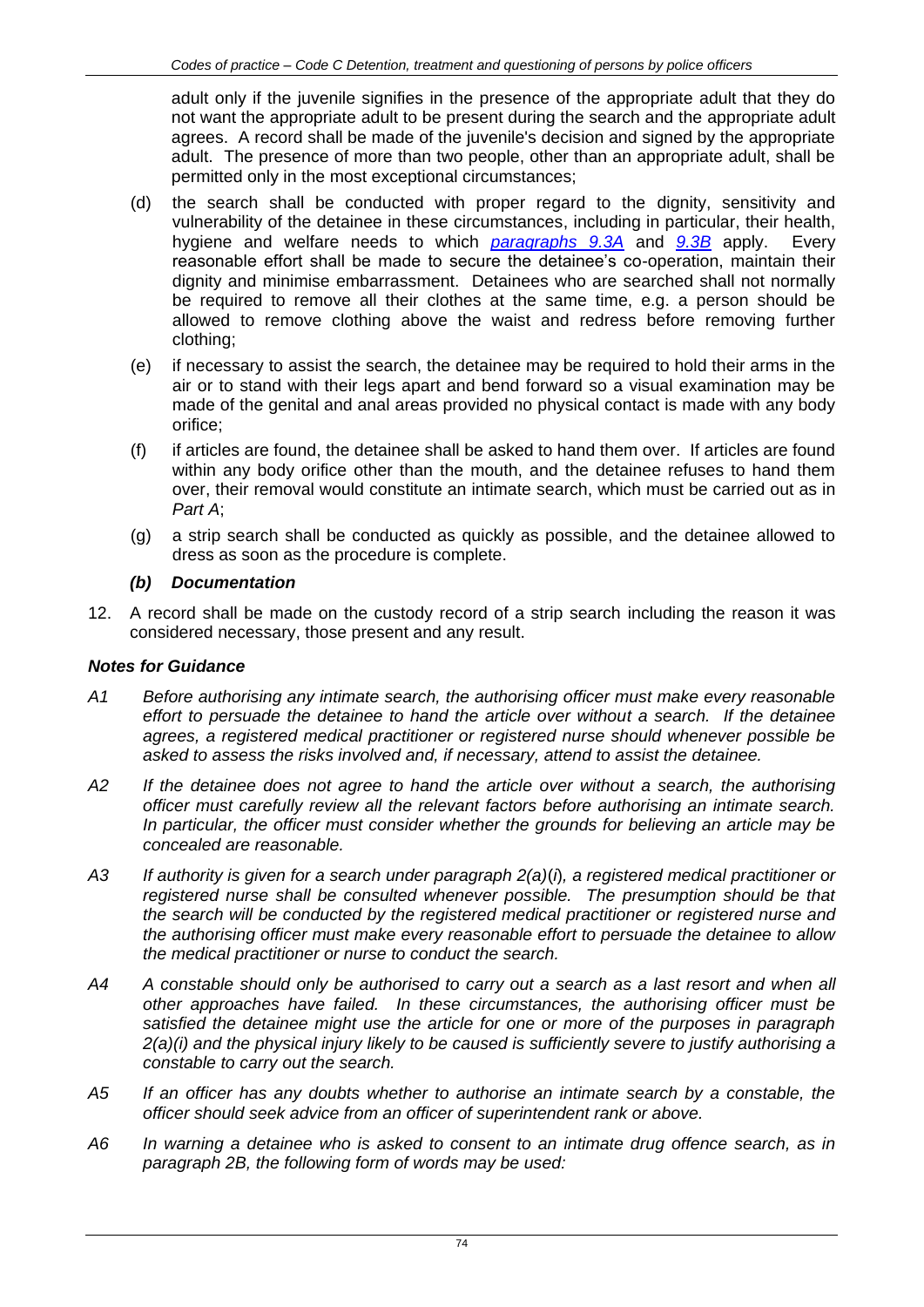*"You do not have to allow yourself to be searched, but I must warn you that if you refuse without good cause, your refusal may harm your case if it comes to trial."*

*Where the use of the Welsh Language is appropriate, the following form of words may be used:* 

*"Nid oes rhaid i chi roi caniatâd i gael eich archwilio, ond mae'n rhaid i mi eich rhybuddio os gwrthodwch heb reswm da, y gallai eich penderfyniad i wrthod wneud niwed i'ch achos pe bai'n dod gerbron llys."*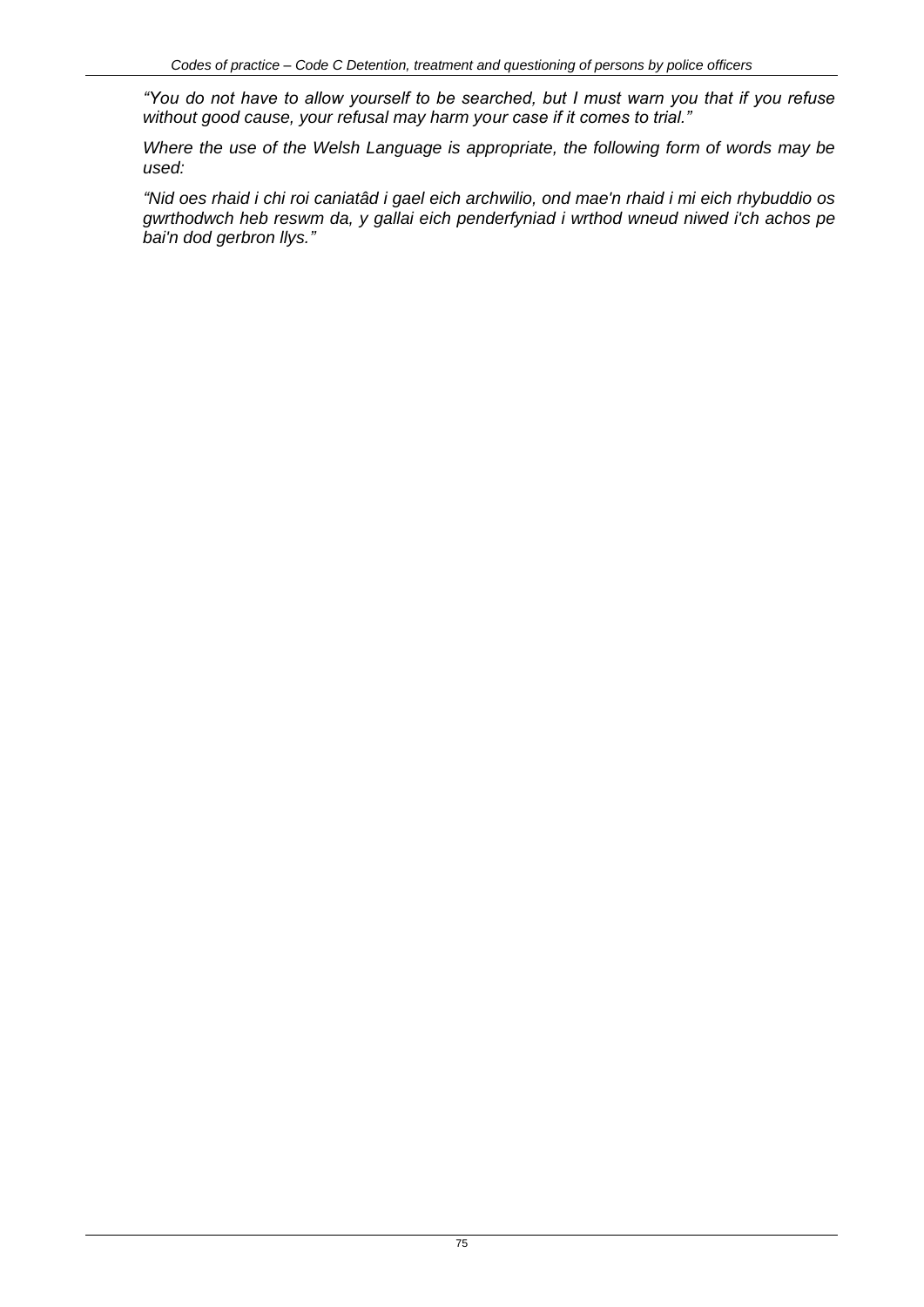#### **ANNEX B DELAY IN NOTIFICATION OF ARREST AND WHEREABOUTS OR ALLOWING ACCESS TO LEGAL ADVICE**

# **A Persons detained under PACE**

- 1. The exercise of the rights in *Section 5* or *Section 6,* or both, may be delayed if the person is in police detention, as in PACE, section 118(2), in connection with an indictable offence, has not yet been charged with an offence and an officer of superintendent rank or above, or inspector rank or above only for the rights in *Section 5*, has reasonable grounds for believing their exercise will:
	- (i) lead to:
		- interference with, or harm to, evidence connected with an indictable offence; or
		- interference with, or physical harm to, other people; or
	- (ii) lead to alerting other people suspected of having committed an indictable offence but not yet arrested for it; or
	- (iii) hinder the recovery of property obtained in consequence of the commission of such an offence.
- 2. These rights may also be delayed if the officer has reasonable grounds to believe that:
	- (i) the person detained for an indictable offence has benefited from their criminal conduct (decided in accordance with Part 2 of the Proceeds of Crime Act 2002); and
	- (ii) the recovery of the value of the property constituting that benefit will be hindered by the exercise of either right.
- 3. Authority to delay a detainee's right to consult privately with a solicitor may be given only if the authorising officer has reasonable grounds to believe the solicitor the detainee wants to consult will, inadvertently or otherwise, pass on a message from the detainee or act in some other way which will have any of the consequences specified under *paragraphs 1 or 2*. In these circumstances, the detainee must be allowed to choose another solicitor. See *Note B3*.
- 4. If the detainee wishes to see a solicitor, access to that solicitor may not be delayed on the grounds they might advise the detainee not to answer questions or the solicitor was initially asked to attend the police station by someone else. In the latter case, the detainee must be told the solicitor has come to the police station at another person's request, and must be asked to sign the custody record to signify whether they want to see the solicitor.
- 5. The fact the grounds for delaying notification of arrest may be satisfied does not automatically mean the grounds for delaying access to legal advice will also be satisfied.
- 6. These rights may be delayed only for as long as grounds exist and in no case beyond 36 hours after the relevant time as in PACE, section 41. If the grounds cease to apply within this time, the detainee must, as soon as practicable, be asked if they want to exercise either right, the custody record must be noted accordingly, and action taken in accordance with the relevant section of the Code.
- 7. A detained person must be permitted to consult a solicitor for a reasonable time before any court hearing.
	- **B** *Not used*

# **C Documentation**

- 13. The grounds for action under this Annex shall be recorded and the detainee informed of them as soon as practicable.
- 14. Any reply given by a detainee under *paragraphs 6* or *11* must be recorded and the detainee asked to endorse the record in relation to whether they want to receive legal advice at this point.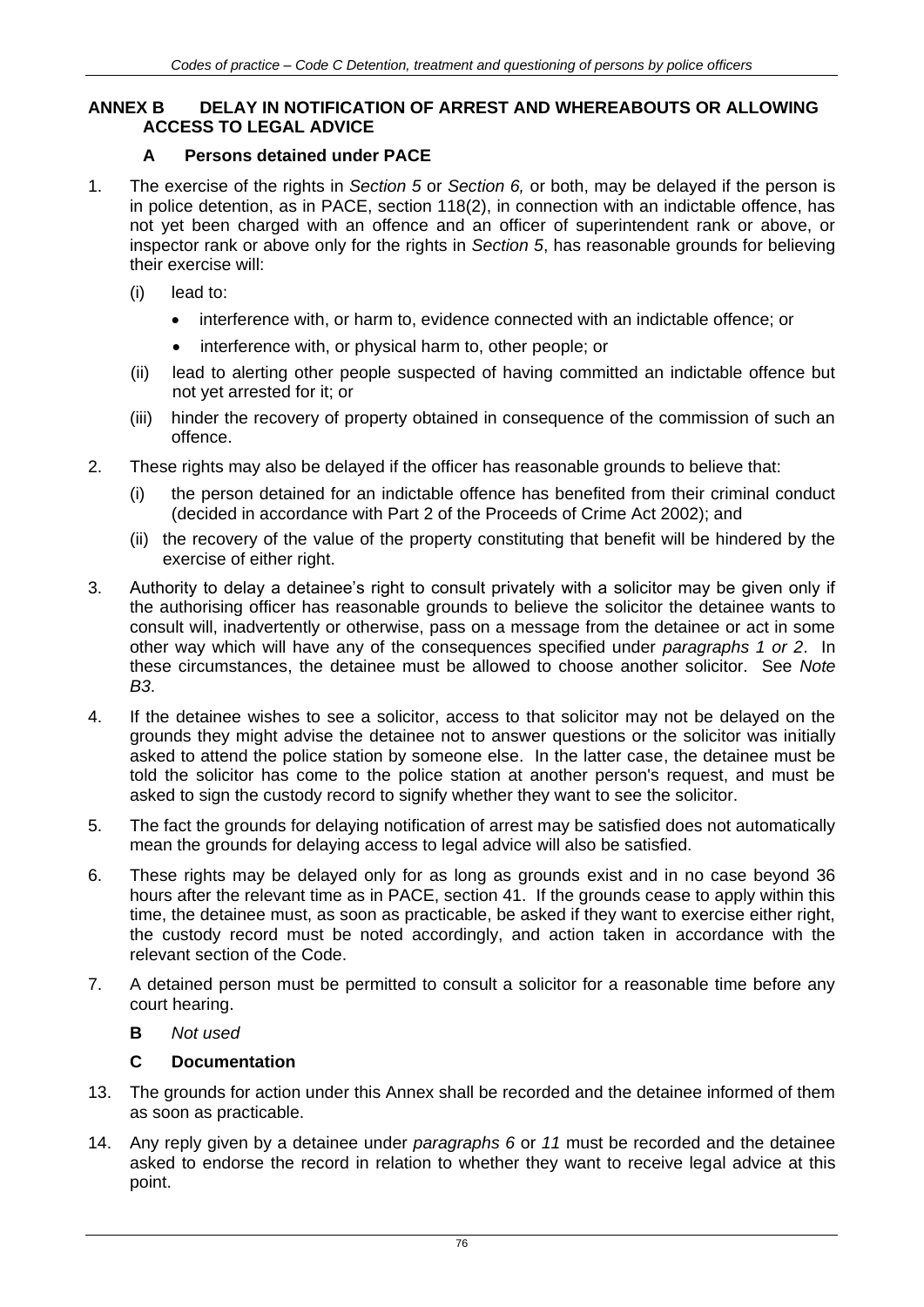#### **D Cautions and special warnings**

15. When a suspect detained at a police station is interviewed during any period for which access to legal advice has been delayed under this Annex, the court or jury may not draw adverse inferences from their silence.

#### *Notes for Guidance*

- *B1 Even if Annex B applies in the case of a juvenile, or a vulnerable person, action to inform the appropriate adult and the person responsible for a juvenile's welfare, if that is a different person, must nevertheless be taken as in paragraph 3.13 and 3.15.*
- *B2 In the case of Commonwealth citizens and foreign nationals, see Note 7A.*
- *B3 A decision to delay access to a specific solicitor is likely to be a rare occurrence and only when it can be shown the suspect is capable of misleading that particular solicitor and there is more than a substantial risk that the suspect will succeed in causing information to be conveyed which will lead to one or more of the specified consequences.*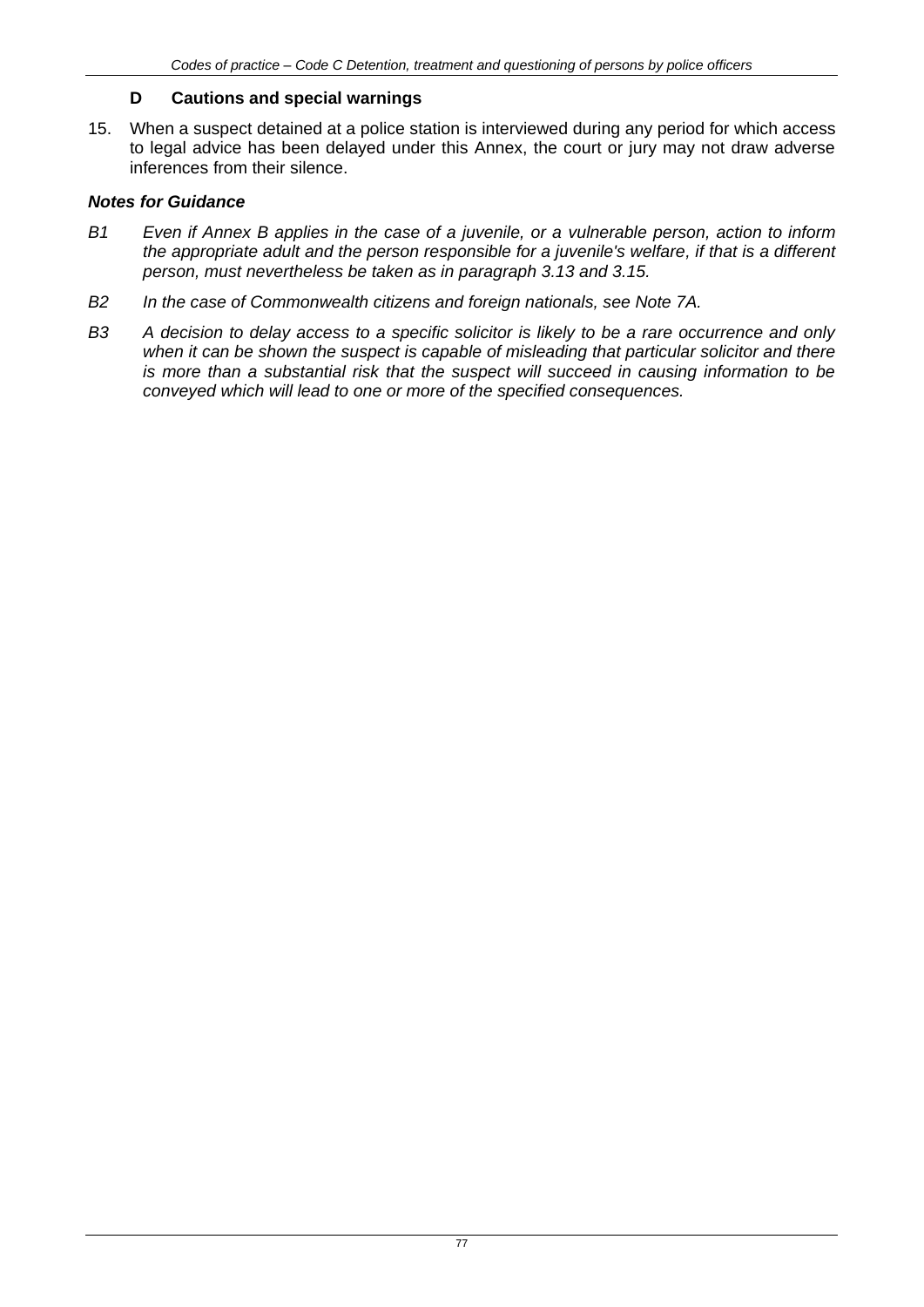#### **ANNEX C RESTRICTION ON DRAWING ADVERSE INFERENCES FROM SILENCE AND TERMS OF THE CAUTION WHEN THE RESTRICTION APPLIES**

#### *(a) The restriction on drawing adverse inferences from silence*

- 1. The Criminal Justice and Public Order Act 1994, sections 34, 36 and 37 as amended by the Youth Justice and Criminal Evidence Act 1999, section 58 describe the conditions under which adverse inferences may be drawn from a person's failure or refusal to say anything about their involvement in the offence when interviewed, after being charged or informed they may be prosecuted. These provisions are subject to an overriding restriction on the ability of a court or jury to draw adverse inferences from a person's silence. This restriction applies:
	- (a) to any detainee at a police station, see *Note 10C* who, before being interviewed, see *section 11* or being charged or informed they may be prosecuted, see *section 16,* has:
		- (i) asked for legal advice, see *section 6, paragraph 6.*1;
		- (ii) not been allowed an opportunity to consult a solicitor, including the duty solicitor, as in this Code; and

(iii) not changed their mind about wanting legal advice, see *section 6, paragraph 6.6(d).* Note the condition in (ii) will:

- ~ apply when a detainee who has asked for legal advice is interviewed before speaking to a solicitor as in *section 6, paragraph 6.6(a)* or *(b)*;
- ~ not apply if the detained person declines to ask for the duty solicitor, see *section 6*, *paragraphs 6.6(c)* and *(*d*)*.
- (b) to any person charged with, or informed they may be prosecuted for, an offence who:
	- (i) has had brought to their notice a written statement made by another person or the content of an interview with another person which relates to that offence, see *section 16*, *paragraph 16.4*;
	- (ii) is interviewed about that offence, see *section 16*, *paragraph 16.5*; or
	- (iii) makes a written statement about that offence, see *Annex D paragraphs 4* and *9.*

# *(b) Terms of the caution when the restriction applies*

2. When a requirement to caution arises at a time when the restriction on drawing adverse inferences from silence applies, the caution shall be:

*'You do not have to say anything, but anything you do say may be given in evidence.'*

Where the use of the Welsh Language is appropriate, the caution may be used directly in Welsh in the following terms:

*'Does dim rhaid i chi ddweud dim byd, ond gall unrhyw beth yr ydych chi'n ei ddweud gael ei roi fel tystiolaeth.'*

3. Whenever the restriction either begins to apply or ceases to apply after a caution has already been given, the person shall be re-cautioned in the appropriate terms. The changed position on drawing inferences and that the previous caution no longer applies shall also be explained to the detainee in ordinary language. See *Note C2*.

#### *Notes for Guidance*

- *C1 The restriction on drawing inferences from silence does not apply to a person who has not been detained and who therefore cannot be prevented from seeking legal advice if they want to, see paragraphs 10.2 and 3.21.*
- *C2 The following is suggested as a framework to help explain changes in the position on drawing adverse inferences if the restriction on drawing adverse inferences from silence:*
	- *(a) begins to apply:*

*'The caution you were previously given no longer applies. This is because after that caution:*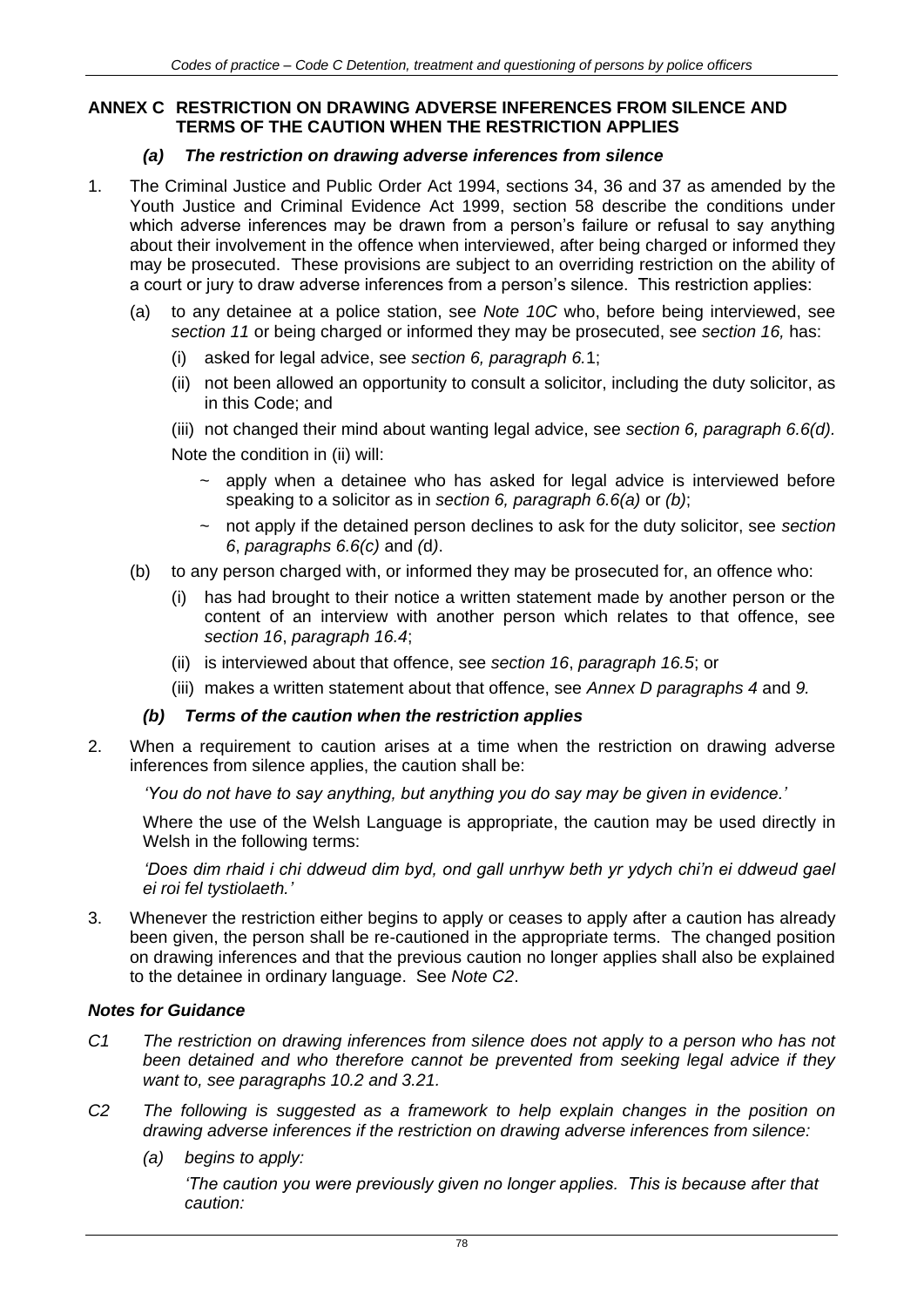- *(i) you asked to speak to a solicitor but have not yet been allowed an opportunity to speak to a solicitor. See paragraph 1(a); or*
- *(ii) you have been charged with/informed you may be prosecuted. See paragraph 1(b).*

*'This means that from now on, adverse inferences cannot be drawn at court and your defence will not be harmed just because you choose to say nothing. Please listen carefully to the caution I am about to give you because it will apply from now on. You will see that it does not say anything about your defence being harmed.'*

*(b) ceases to apply before or at the time the person is charged or informed they may be prosecuted, see paragraph 1(a);*

*'The caution you were previously given no longer applies. This is because after that caution you have been allowed an opportunity to speak to a solicitor. Please listen carefully to the caution I am about to give you because it will apply from now on. It explains how your defence at court may be affected if you choose to say nothing.'*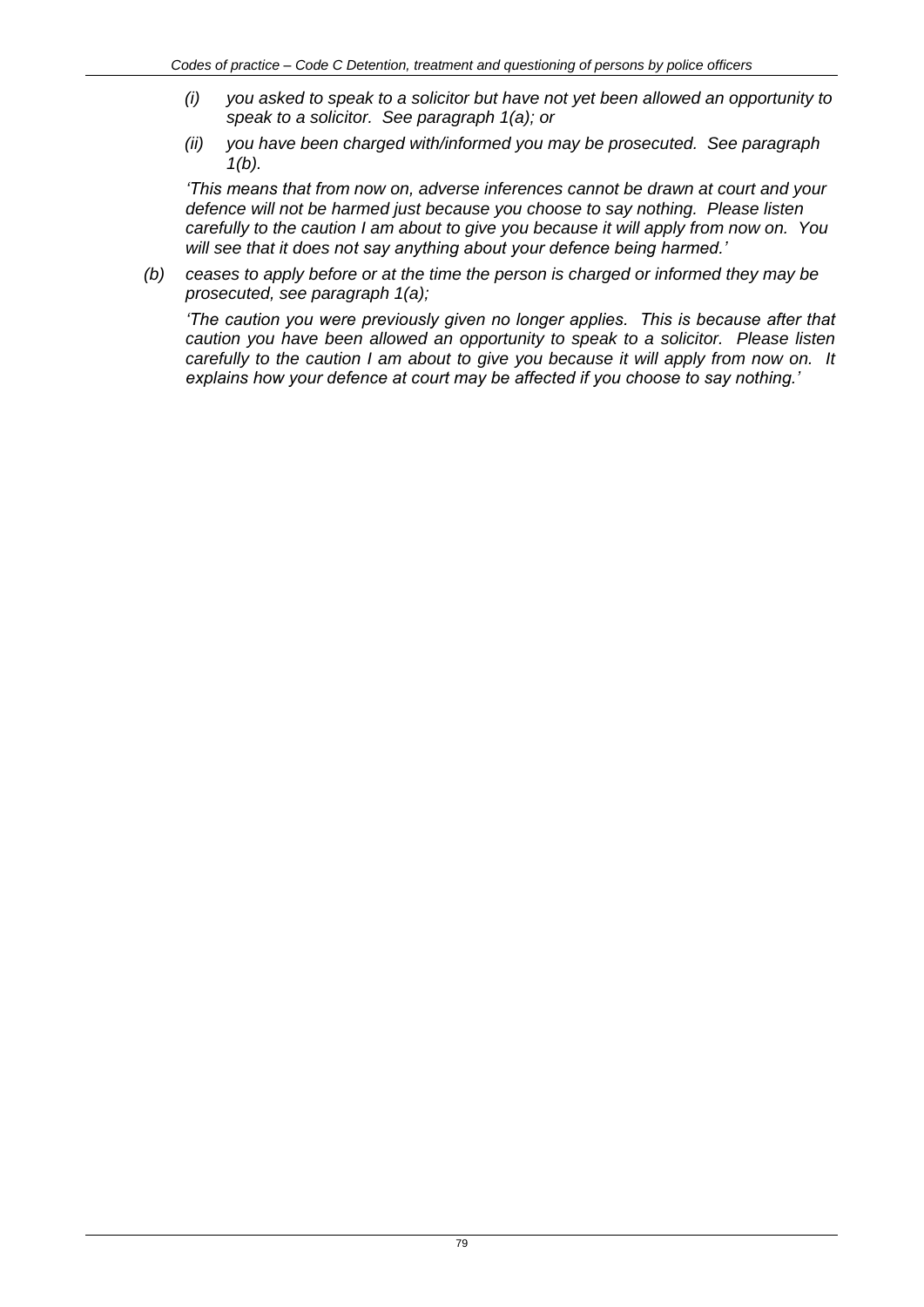#### **ANNEX D WRITTEN STATEMENTS UNDER CAUTION**

#### *(a) Written by a person under caution*

- 1. A person shall always be invited to write down what they want to say.
- 2. A person who has not been charged with, or informed they may be prosecuted for, any offence to which the statement they want to write relates, shall:
	- (a) unless the statement is made at a time when the restriction on drawing adverse inferences from silence applies, see Annex C, be asked to write out and sign the following before writing what they want to say:

'*I make this statement of my own free will. I understand that I do not have to say anything but that it may harm my defence if I do not mention when questioned something which I later rely on in court. This statement may be given in evidence.*';

(b) if the statement is made at a time when the restriction on drawing adverse inferences from silence applies, be asked to write out and sign the following before writing what they want to say;

'*I make this statement of my own free will. I understand that I do not have to say anything. This statement may be given in evidence.*'

- 3. When a person, on the occasion of being charged with or informed they may be prosecuted for any offence, asks to make a statement which relates to any such offence and wants to write it they shall:
	- (a) unless the restriction on drawing adverse inferences from silence, see *Annex C,* applied when they were so charged or informed they may be prosecuted, be asked to write out and sign the following before writing what they want to say:

'*I make this statement of my own free will. I understand that I do not have to say anything but that it may harm my defence if I do not mention when questioned something which I later rely on in court. This statement may be given in evidence.*';

(b) if the restriction on drawing adverse inferences from silence applied when they were so charged or informed they may be prosecuted, be asked to write out and sign the following before writing what they want to say:

'*I make this statement of my own free will. I understand that I do not have to say anything. This statement may be given in evidence.*'

4. When a person who has already been charged with or informed they may be prosecuted for any offence asks to make a statement which relates to any such offence and wants to write it, they shall be asked to write out and sign the following before writing what they want to say:

*'I make this statement of my own free will. I understand that I do not have to say anything. This statement may be given in evidence.';*

5. Any person writing their own statement shall be allowed to do so without any prompting except a police officer or other police staff may indicate to them which matters are material or question any ambiguity in the statement.

#### *(b) Written by a police officer or other police staff*

- 6. If a person says they would like someone to write the statement for them, a police officer, or other police staff shall write the statement.
- 7. If the person has not been charged with, or informed they may be prosecuted for, any offence to which the statement they want to make relates they shall, before starting, be asked to sign, or make their mark, to the following:
	- (a) unless the statement is made at a time when the restriction on drawing adverse inferences from silence applies, see *Annex C*:

'*I, ............................, wish to make a statement. I want someone to write down what I say. I understand that I do not have to say anything but that it may harm my defence if I*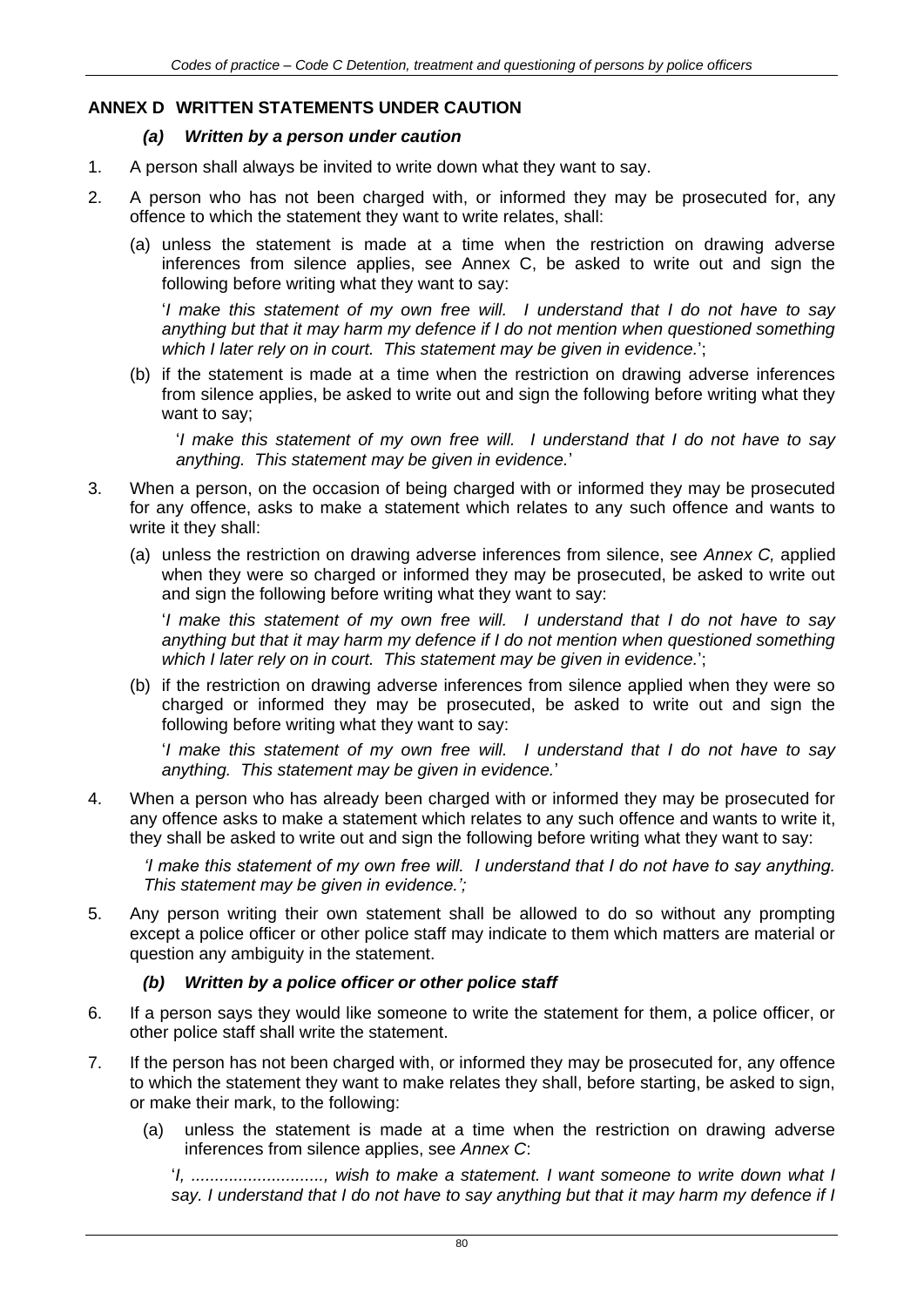*do not mention when questioned something which I later rely on in court. This statement may be given in evidence.'*;

(b) if the statement is made at a time when the restriction on drawing adverse inferences from silence applies:

'*I, ............................, wish to make a statement. I want someone to write down what I say. I understand that I do not have to say anything. This statement may be given in evidence.*'

- 8. If, on the occasion of being charged with or informed they may be prosecuted for any offence, the person asks to make a statement which relates to any such offence they shall before starting be asked to sign, or make their mark to, the following:
	- (a) unless the restriction on drawing adverse inferences from silence applied, see *Annex C,* when they were so charged or informed they may be prosecuted:

'*I, ............................, wish to make a statement. I want someone to write down what I say. I understand that I do not have to say anything but that it may harm my defence if I do not mention when questioned something which I later rely on in court. This statement may be given in evidence.'*;

(b) if the restriction on drawing adverse inferences from silence applied when they were so charged or informed they may be prosecuted:

'*I, ............................, wish to make a statement. I want someone to write down what I say. I understand that I do not have to say anything. This statement may be given in evidence.*'

9. If, having already been charged with or informed they may be prosecuted for any offence, a person asks to make a statement which relates to any such offence they shall before starting, be asked to sign, or make their mark to:

*'I, ............................, wish to make a statement. I want someone to write down what I say. I understand that I do not have to say anything. This statement may be given in evidence.'*

- 10. The person writing the statement must take down the exact words spoken by the person making it and must not edit or paraphrase it. Any questions that are necessary, e.g. to make it more intelligible, and the answers given must be recorded at the same time on the statement form.
- 11. When the writing of a statement is finished the person making it shall be asked to read it and to make any corrections, alterations or additions they want. When they have finished reading they shall be asked to write and sign or make their mark on the following certificate at the end of the statement:

*'I have read the above statement, and I have been able to correct, alter or add anything I wish. This statement is true. I have made it of my own free will.'* 

12. If the person making the statement cannot read, or refuses to read it, or to write the above mentioned certificate at the end of it or to sign it, the person taking the statement shall read it to them and ask them if they would like to correct, alter or add anything and to put their signature or make their mark at the end. The person taking the statement shall certify on the statement itself what has occurred.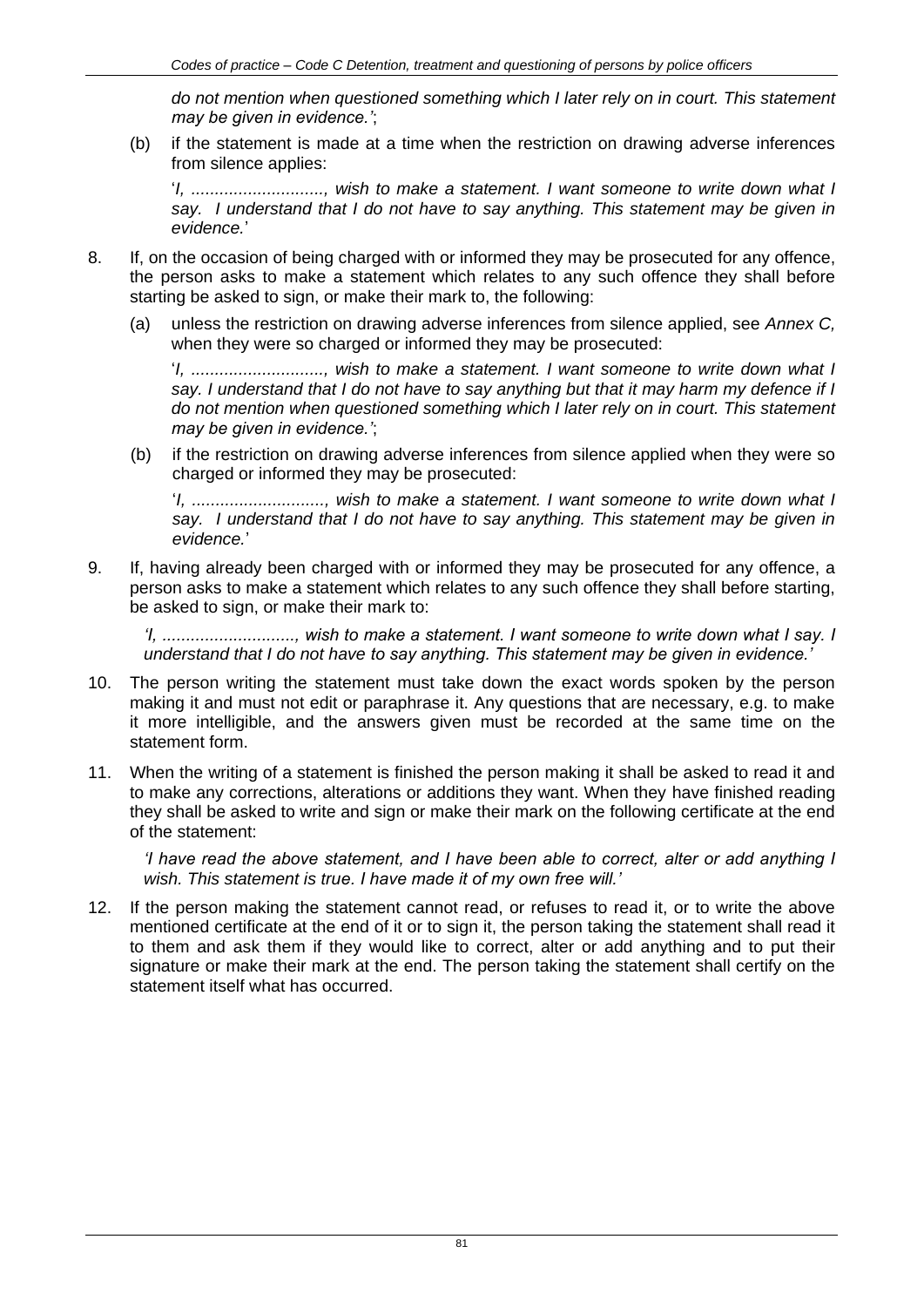### **ANNEX E SUMMARY OF PROVISIONS RELATING TO VULNERABLE PERSONS**

- <span id="page-85-0"></span>1. If at any time, an officer has reason to suspect that a person of any age may be vulnerable (see *[paragraph 1.13\(d\)](#page-12-0)*), in the absence of clear evidence to dispel that suspicion that person shall be treated as such for the purposes of this Code and to establish whether any such reason may exist in relation to a person suspected of committing an offence (see *[paragraph 10.1](#page-43-0)* and *[Note 10A](#page-45-0)*), the custody officer in the case of a detained person, or the officer investigating the offence in the case of a person who has not been arrested or detained, shall take, or cause to be taken, (see *[paragraph 3.5](#page-19-0)* and *[Note 3F](#page-27-0)*) the following action:
	- (a) reasonable enquiries shall be made to ascertain what information is available that is relevant to any of the factors described in *[paragraph 1.13\(d\)](#page-12-0)* as indicating that the person may be vulnerable might apply;
	- (b) a record shall be made describing whether any of those factors appear to apply and provide any reason to suspect that the person may be vulnerable or (as the case may be) may not be vulnerable; and
	- (c) the record mentioned in sub-paragraph (b) shall be made available to be taken into account by police officers, police staff and any others who, in accordance with the provisions of this or any other Code, are entitled to communicate with the person in question. This would include any solicitor, appropriate adult and health care professional and is particularly relevant to communication by telephone or by means of a live link (see *[paragraphs 12.9A](#page-51-0)* (interviews), *[13.12](#page-58-0)* (interpretation), and *[15.3C](#page-61-0)*, *[15.11A](#page-63-0)*, *[15.11B](#page-63-1)*, *[15.11C](#page-63-2)* and *[15.11D](#page-64-0)* (reviews and extension of detention)).

See *[Notes 1G,](#page-14-0) [E5,](#page-87-0) [E6](#page-87-1)* and *[E7.](#page-87-2)*

- 2. In the case of a person who is vulnerable, 'the appropriate adult' means:
	- (i) a relative, guardian or other person responsible for their care or custody;
	- (ii) someone experienced in dealing with vulnerable persons but who is not:
		- ~ a police officer;
		- ~ employed by the police;
		- ~ under the direction or control of the chief officer of a police force;
		- ~ a person who provides services under contractual arrangements (but without being employed by the chief officer of a police force), to assist that force in relation to the discharge of its chief officer's functions,

whether or not they are on duty at the time.

(iii) failing these, some other responsible adult aged 18 or over who is other than a person described in the bullet points in *sub-paragraph (ii)* above.

See *[paragraph 1.7\(b\)](#page-10-0)* and *Notes 1D* and *1F*.

- 2A The role of the appropriate adult is to safeguard the rights, entitlements and welfare of 'vulnerable persons' (see *paragraph 1)* to whom the provisions of this and any other Code of Practice apply. For this reason, the appropriate adult is expected, amongst other things, to:
	- support, advise and assist them when, in accordance with this Code or any other Code of Practice, they are given or asked to provide information or participate in any procedure;
	- observe whether the police are acting properly and fairly to respect their rights and entitlements, and inform an officer of the rank of inspector or above if they consider that they are not;
	- assist them to communicate with the police whilst respecting their right to say nothing unless they want to as set out in the terms of the caution (see *[paragraphs 10.5](#page-43-1)* and *[10.6](#page-44-0)*); and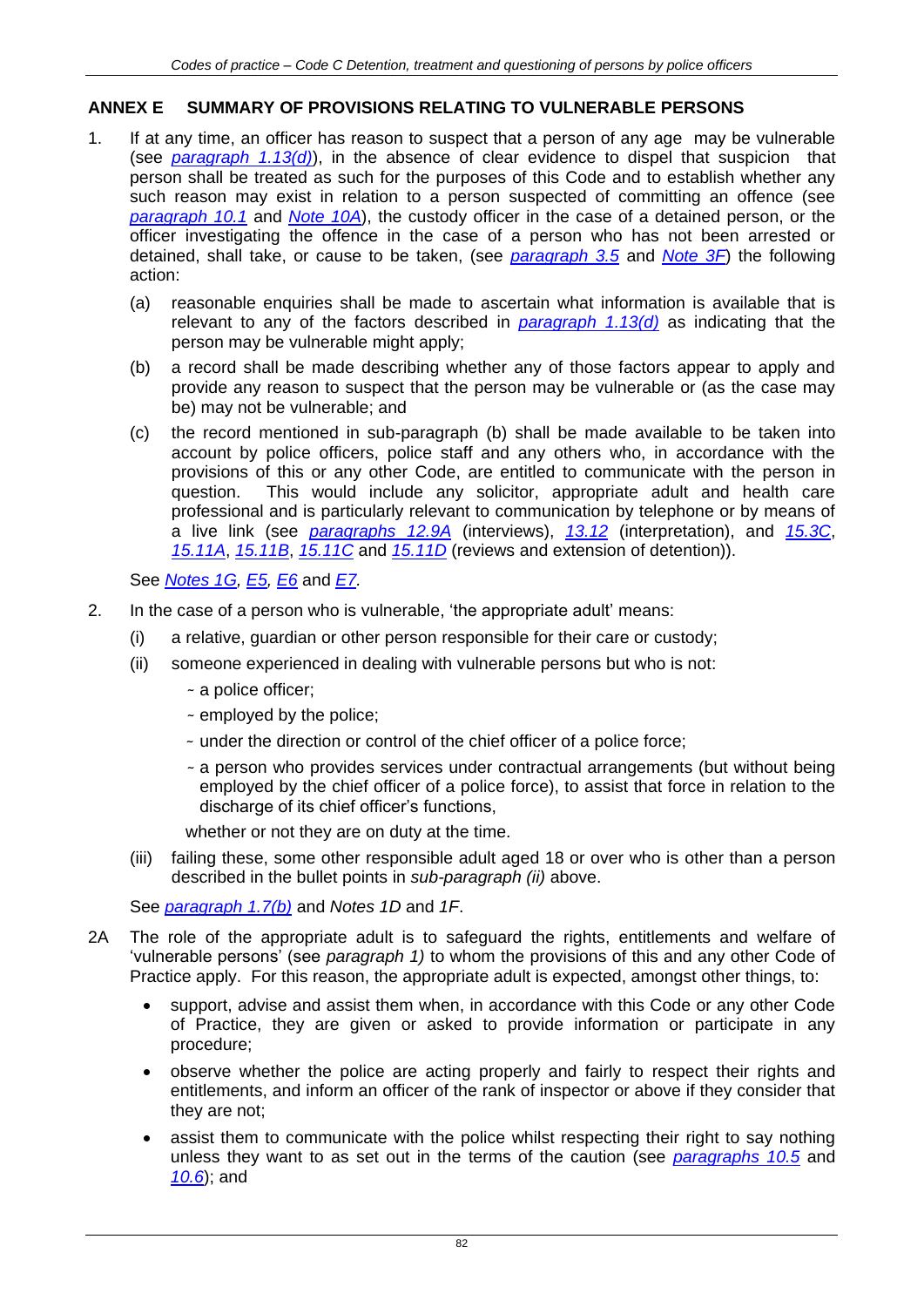• help them understand their rights and ensure that those rights are protected and respected (see *paragraphs [3.15,](#page-21-0) [3.17](#page-22-0)*, *[6.5A](#page-31-0)* and *[11.17](#page-48-0)*).

See *[paragraph 1.7A](#page-10-1)*.

- 3. If the custody officer authorises the detention of a vulnerable person, the custody officer must as soon as practicable inform the appropriate adult of the grounds for detention and the person's whereabouts, and secure the attendance of the appropriate adult at the police station to see the detainee. If the appropriate adult:
	- is already at the station when information is given as in *paragraphs 3.1* to *3.5* the information must be given in their presence;
	- is not at the station when the provisions of *paragraph 3.1* to *3.5* are complied with these provisions must be complied with again in their presence once they arrive.

See *paragraphs 3.15* to *3.17*

- 4. If the appropriate adult, having been informed of the right to legal advice, considers legal advice should be taken, the provisions of *section 6* apply as if the vulnerable person had requested access to legal advice. See *[paragraphs](#page-22-1) 3.19, [6.5A](#page-31-0)* and *[Note E1.](#page-87-3)*
- 5. The custody officer must make sure a person receives appropriate clinical attention as soon as reasonably practicable if the person appears to be suffering from a mental disorder or in urgent cases immediately call the nearest appropriate healthcare professional or an ambulance. See Code C *paragraphs [3.16,](#page-21-1) [9.5](#page-40-0)* and *[9.6](#page-40-1)* which apply when a person is detained under the Mental Health Act 1983, sections 135 and 136, as amended by the Policing and Crime Act 2017.
- 6. *Not used*.
- 7. If a vulnerable person is cautioned in the absence of the appropriate adult, the caution must be repeated in the appropriate adult's presence. See *paragraph 10.12.*
- 8. A vulnerable person must not be interviewed or asked to provide or sign a written statement in the absence of the appropriate adult unless the provisions of *paragraphs 11.1* or *11.18* to *11.20* apply. Questioning in these circumstances may not continue in the absence of the appropriate adult once sufficient information to avert the risk has been obtained. A record shall be made of the grounds for any decision to begin an interview in these circumstances. See *paragraphs 11.1, 11.15* and *11.18* to *11.20*.
- 9. If the appropriate adult is present at an interview, they shall be informed they are not expected to act simply as an observer and the purposes of their presence are to:
	- advise the interviewee;
	- observe whether or not the interview is being conducted properly and fairly;
	- facilitate communication with the interviewee.

See *[paragraph 11.17](#page-48-0)*

- 10. If the detention of a vulnerable person is reviewed by a review officer or a superintendent, the appropriate adult must, if available at the time, be given an opportunity to make representations to the officer about the need for continuing detention. See *paragraph 15.3*.
- 11. If the custody officer charges a vulnerable person with an offence or takes such other action as is appropriate when there is sufficient evidence for a prosecution this must be carried out in the presence of the appropriate adult if they are at the police station. A copy of the written notice embodying any charge must also be given to the appropriate adult. See *paragraphs 16.1* to *16.4A*
- 12. An intimate or strip search of a vulnerable person may take place only in the presence of the appropriate adult of the same sex, unless the detainee specifically requests the presence of a particular adult of the opposite sex. A strip search may take place in the absence of an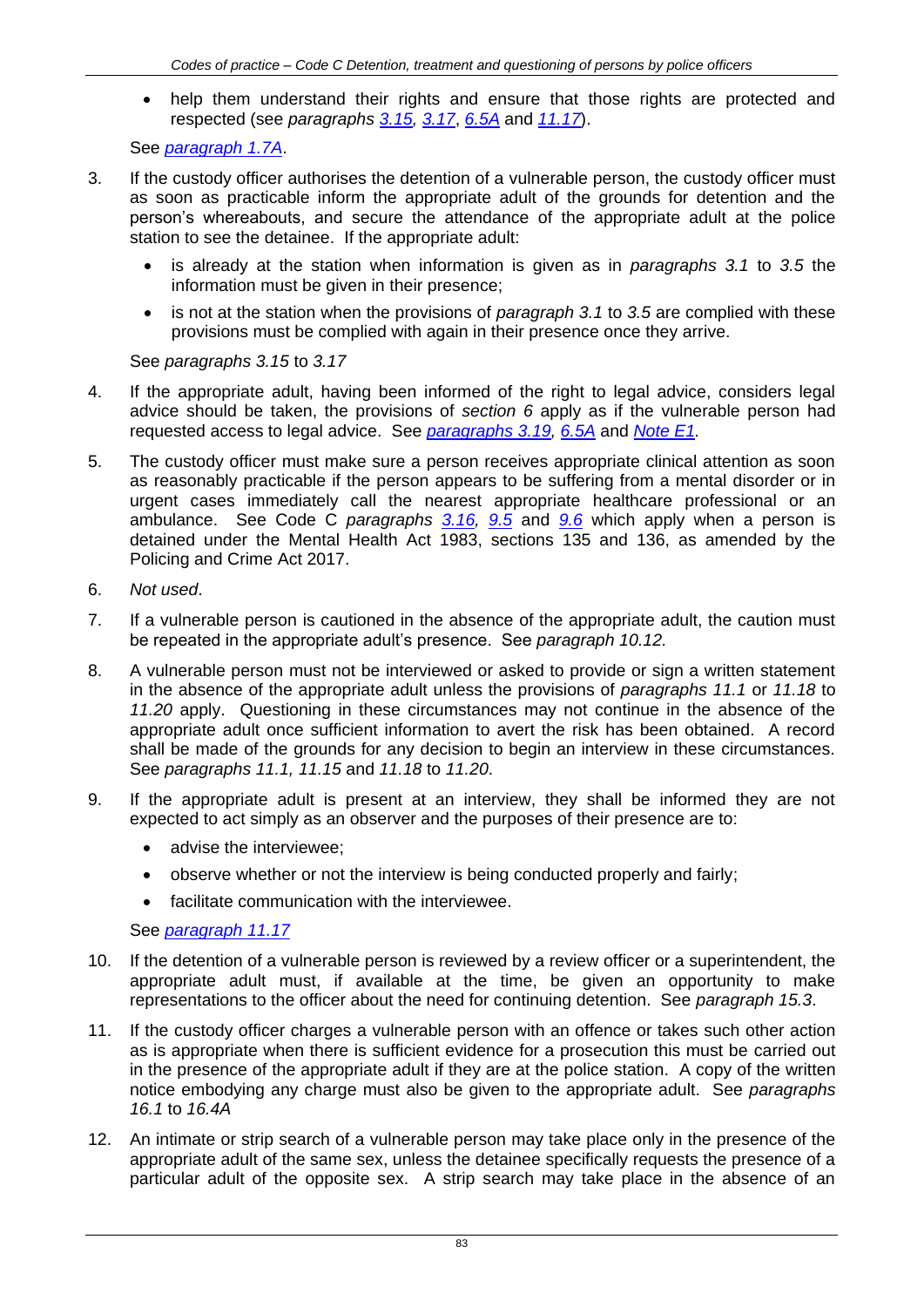appropriate adult only in cases of urgency when there is a risk of serious harm to the detainee or others. See *Annex A*, *[paragraphs 5](#page-75-0)* and *[11\(c\)](#page-76-0)*.

13. Particular care must be taken when deciding whether to use any form of approved restraints on a vulnerable person in a locked cell. See *paragraph 8.2*.

#### *Notes for Guidance*

- <span id="page-87-3"></span>*E1 The purpose of the provisions at [paragraphs](#page-22-1) 3.19 and [6.5A](#page-31-0) is to protect the rights of a vulnerable person who does not understand the significance of what is said to them. A vulnerable person should always be given an opportunity, when an appropriate adult is called to the police station, to consult privately with a solicitor in the absence of the appropriate adult if they want.*
- *E2 Although vulnerable persons are often capable of providing reliable evidence, they may, without knowing or wanting to do so, be particularly prone in certain circumstances to provide information that may be unreliable, misleading or self-incriminating. Special care should always be taken when questioning such a person, and the appropriate adult should be involved if there is any doubt about a person's mental state or capacity. Because of the risk of unreliable evidence, it is important to obtain corroboration of any facts admitted whenever possible.*
- *E3 Because of the risks referred to in Note E2, which the presence of the appropriate adult is intended to minimise, officers of superintendent rank or above should exercise their discretion to authorise the commencement of an interview in the appropriate adult's absence only in exceptional cases, if it is necessary to avert one or more of the specified risks in paragraph 11.1.* See *[paragraphs 11.1](#page-46-0) and [11.18 to 11.20.](#page-48-1)*
- *E4 When a person is detained under section 136 of the Mental Health Act 1983 for assessment, the appropriate adult has no role in the assessment process and their presence is not required.*
- <span id="page-87-0"></span>*E5 For the purposes of [Annex E paragraph 1,](#page-85-0) examples of relevant information that may be available include:*
	- *the behaviour of the adult or juvenile;*
	- *the mental health and capacity of the adult or juvenile;*
	- *what the adult or juvenile says about themselves;*
	- *information from relatives and friends of the adult or juvenile;*
	- *information from police officers and staff and from police records;*
	- *information from health and social care (including liaison and diversion services) and other professionals who know, or have had previous contact with, the individual and may be able to contribute to assessing their need for help and support from an appropriate adult. This includes contacts and assessments arranged by the police or at the request of the individual or (as applicable) their appropriate adult or solicitor.*
- <span id="page-87-1"></span>*E6 The Mental Health Act 1983 Code of Practice at page 26 describes the range of clinically recognised conditions which can fall with the meaning of mental disorder for the purpose of [paragraph 1.13\(d\).](#page-12-0) The Code is published here: [https://www.gov.uk/government/publications/code-of-practice-mental-health-act-1983.](https://www.gov.uk/government/publications/code-of-practice-mental-health-act-1983)*
- <span id="page-87-2"></span>*E7 When a person is under the influence of drink and/or drugs, it is not intended that they are to be treated as vulnerable and requiring an appropriate adult for the purpose of [Annex E](#page-85-0)  [paragraph 1](#page-85-0) unless other information indicates that any of the factors described in [paragraph 1.13\(d\)](#page-12-0) may apply to that person. When the person has recovered from the effects of drink and/or drugs, they should be re-assessed in accordance with Annex E [paragraph 1.](#page-85-0) See [paragraph 15.4A](#page-61-1) for application to live link.*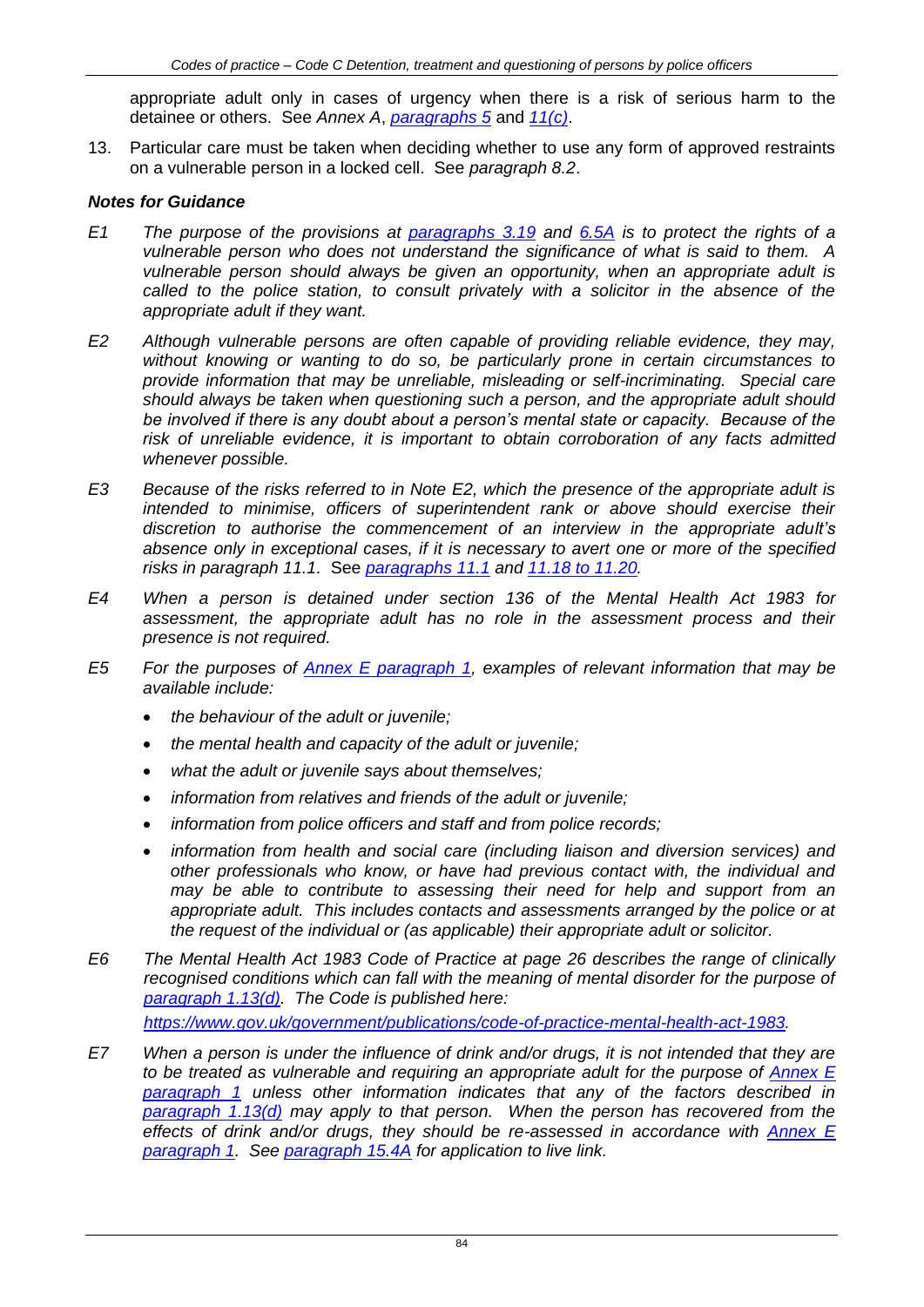### **ANNEX F** *Not used*

# **ANNEX G FITNESS TO BE INTERVIEWED**

- 1. This Annex contains general guidance to help police officers and healthcare professionals assess whether a detainee might be at risk in an interview.
- 2. A detainee may be at risk in an interview if it is considered that:
	- (a) conducting the interview could significantly harm the detainee's physical or mental state;
	- (b) anything the detainee says in the interview about their involvement or suspected involvement in the offence about which they are being interviewed **might** be considered unreliable in subsequent court proceedings because of their physical or mental state.
- 3. In assessing whether the detainee should be interviewed, the following must be considered:
	- (a) how the detainee's physical or mental state might affect their ability to understand the nature and purpose of the interview, to comprehend what is being asked and to appreciate the significance of any answers given and make rational decisions about whether they want to say anything;
	- (b) the extent to which the detainee's replies may be affected by their physical or mental condition rather than representing a rational and accurate explanation of their involvement in the offence;
	- (c) how the nature of the interview, which could include particularly probing questions, might affect the detainee.
- 4. It is essential healthcare professionals who are consulted consider the functional ability of the detainee rather than simply relying on a medical diagnosis, e.g. it is possible for a person with severe mental illness to be fit for interview.
- 5. Healthcare professionals should advise on the need for an appropriate adult to be present, whether reassessment of the person's fitness for interview may be necessary if the interview lasts beyond a specified time, and whether a further specialist opinion may be required.
- 6. When healthcare professionals identify risks they should be asked to quantify the risks. They should inform the custody officer:
	- whether the person's condition:
		- ~ is likely to improve;
		- ~ will require or be amenable to treatment; and
	- indicate how long it may take for such improvement to take effect.
- 7. The role of the healthcare professional is to consider the risks and advise the custody officer of the outcome of that consideration. The healthcare professional's determination and any advice or recommendations should be made in writing and form part of the custody record.
- 8. Once the healthcare professional has provided that information, it is a matter for the custody officer to decide whether or not to allow the interview to go ahead and if the interview is to proceed, to determine what safeguards are needed. Nothing prevents safeguards being provided in addition to those required under the Code. An example might be to have an appropriate healthcare professional present during the interview, in addition to an appropriate adult, in order constantly to monitor the person's condition and how it is being affected by the interview.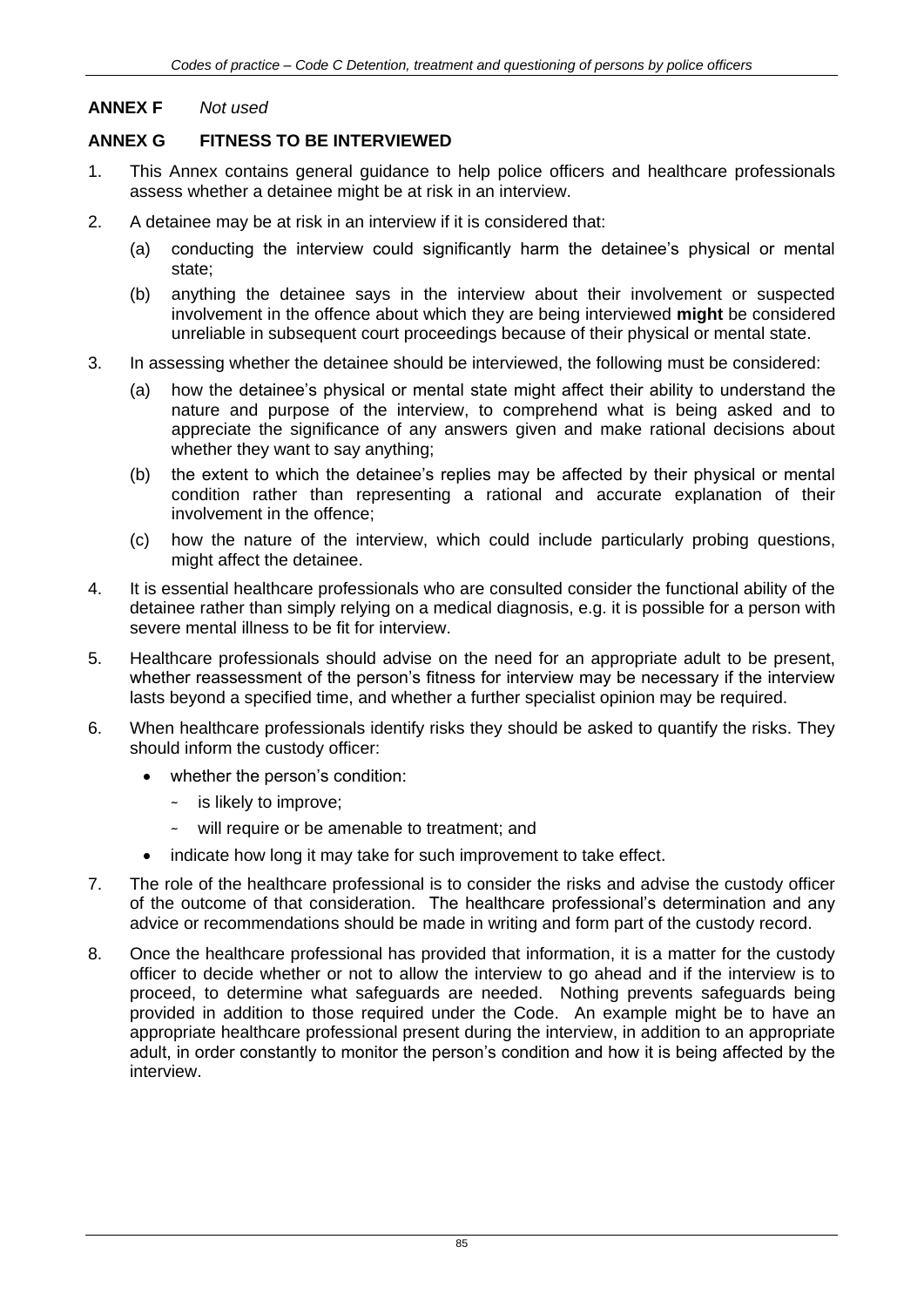# **ANNEX H DETAINED PERSON: OBSERVATION LIST**

- 1. If any detainee fails to meet any of the following criteria, an appropriate healthcare professional or an ambulance must be called.
- 2. When assessing the level of rousability, consider:

*Rousability* - can they be woken?

- go into the cell
- call their name
- shake gently

*Response to questions* - can they give appropriate answers to questions such as:

- What's your name?
- Where do you live?
- Where do you think you are?

*Response to commands* - can they respond appropriately to commands such as:

- Open your eyes!
- Lift one arm, now the other arm!
- 3. Remember to take into account the possibility or presence of other illnesses, injury, or mental condition; a person who is drowsy and smells of alcohol may also have the following:
	- Diabetes
	- Epilepsy
	- Head injury
	- Drug intoxication or overdose
	- Stroke
- **ANNEX I** *Not used*
- **ANNEX J** *Not used*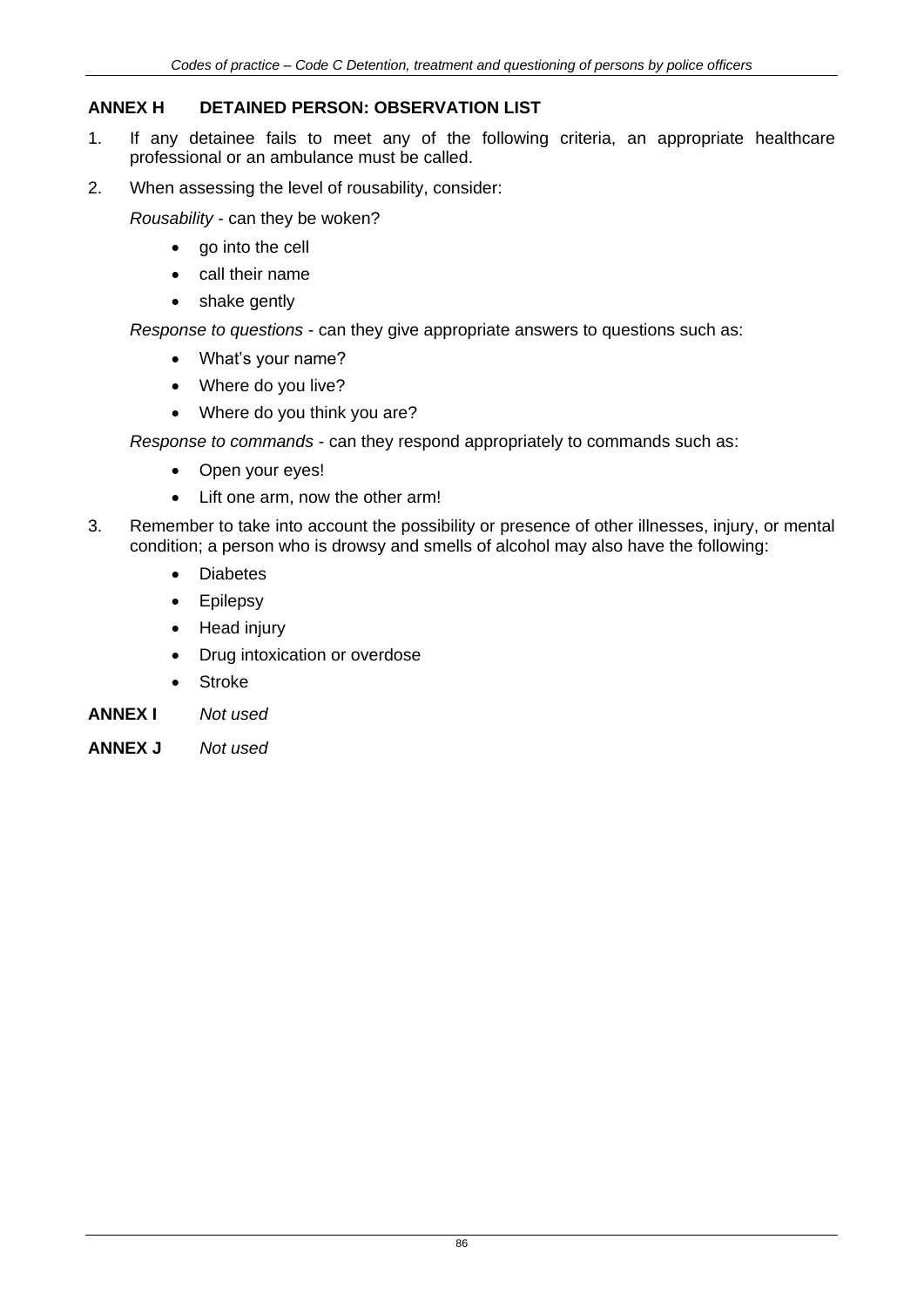# **ANNEX K X-RAYS AND ULTRASOUND SCANS**

### *(a) Action*

- 1. PACE, section 55A allows a person who has been arrested and is in police detention to have an X-ray taken of them or an ultrasound scan to be carried out on them (or both) if:
	- (a) authorised by an officer of inspector rank or above who has reasonable grounds for believing that the detainee:
		- (i) may have swallowed a Class A drug; and
		- (ii) was in possession of that Class A drug with the intention of supplying it to another or to export; and
	- (b) the detainee's appropriate consent has been given in writing.
- 2. Before an x-ray is taken or an ultrasound scan carried out, a police officer or designated detention officer must tell the detainee:-
	- (a) that the authority has been given; and
	- (b) the grounds for giving the authorisation.
- 3. Before a detainee is asked to give appropriate consent to an x-ray or an ultrasound scan, they must be warned that if they refuse without good cause their refusal may harm their case if it comes to trial, see *Notes K1* and *K2*. This warning may be given by a police officer or member of police staff. In the case of juveniles and vulnerable persons, the seeking and giving of consent must take place in the presence of the appropriate adult. A juvenile's consent is only valid if their parent's or guardian's consent is also obtained unless the juvenile is under 14, when their parent's or guardian's consent is sufficient in its own right. A detainee who is not legally represented must be reminded of their entitlement to have free legal advice, see Code C, *paragraph 6.5*, and the reminder noted in the custody record.
- 4. An x-ray may be taken, or an ultrasound scan may be carried out, only by a registered medical practitioner or registered nurse, and only at a hospital, surgery or other medical premises.

#### *(b) Documentation*

- 5. The following shall be recorded as soon as practicable in the detainee's custody record:
	- (a) the authorisation to take the x-ray or carry out the ultrasound scan (or both);
	- (b) the grounds for giving the authorisation:
	- (c) the giving of the warning required by *paragraph 3*; and
	- (d) the fact that the appropriate consent was given or (as the case may be) refused, and if refused, the reason given for the refusal (if any); and
	- (e) if an x-ray is taken or an ultrasound scan carried out:
		- where it was taken or carried out;
		- who took it or carried it out:
		- who was present;
		- the result.
- 6 Not used.

#### *Notes for Guidance*

*K1 If authority is given for an x-ray to be taken or an ultrasound scan to be carried out (or both), consideration should be given to asking a registered medical practitioner or registered nurse to explain to the detainee what is involved and to allay any concerns the detainee might have about the effect which taking an x-ray or carrying out an ultrasound scan might have on them. If appropriate consent is not given, evidence of the explanation may, if the case comes to trial, be relevant to determining whether the detainee had a good cause for refusing.*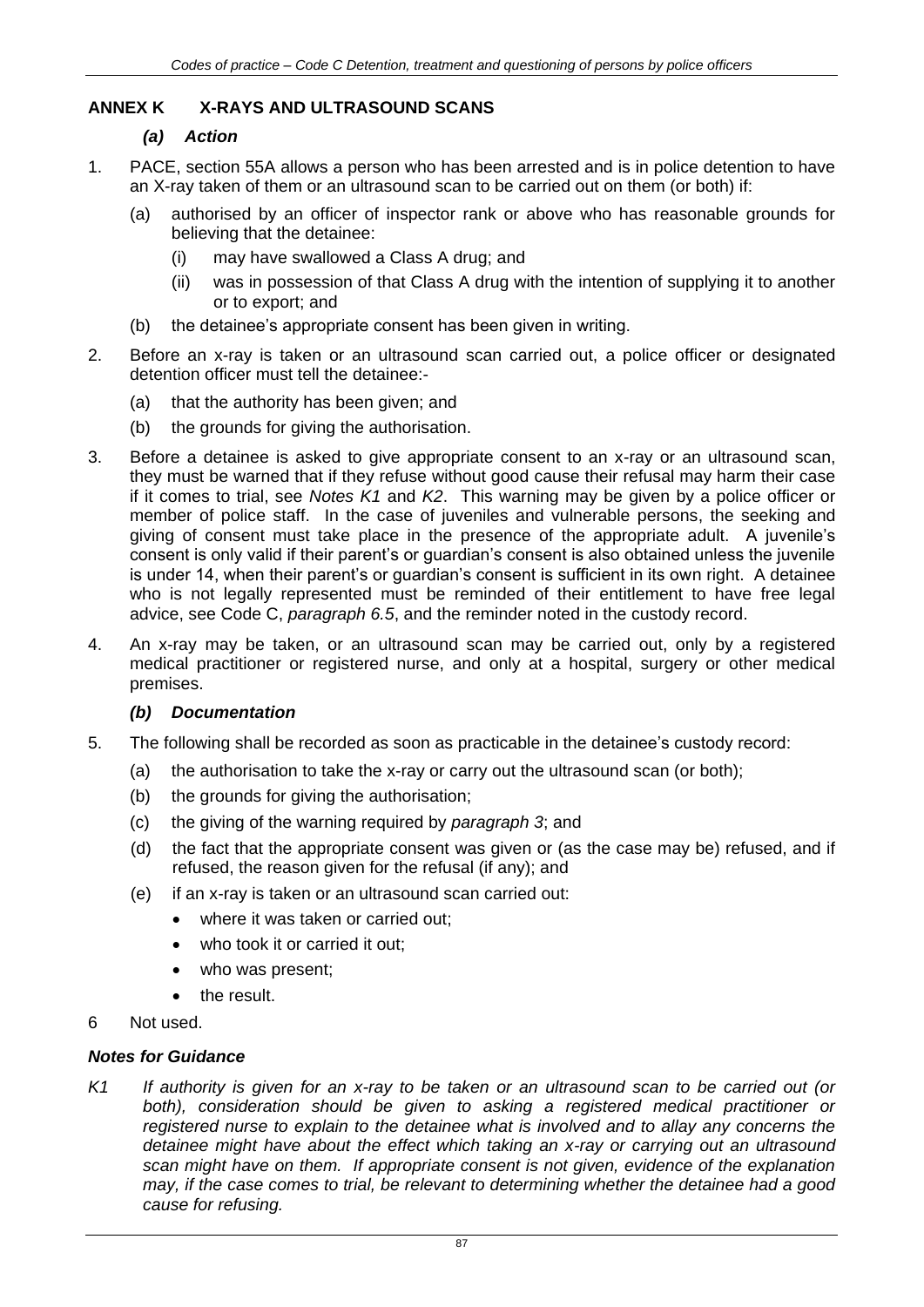*K2 In warning a detainee who is asked to consent to an X-ray being taken or an ultrasound scan being carried out (or both), as in paragraph 3, the following form of words may be used:*

*"You do not have to allow an x-ray of you to be taken or an ultrasound scan to be carried out on you, but I must warn you that if you refuse without good cause, your refusal may harm your case if it comes to trial."*

Where the use of the Welsh Language is appropriate, the following form of words may be provided in Welsh:

"Does dim rhaid i chi ganiatáu cymryd sgan uwchsain neu belydr-x (neu'r ddau) arnoch, ond mae'n rhaid i mi eich rhybuddio os byddwch chi'n gwrthod gwneud hynny heb reswm da, fe allai hynny niweidio eich achos pe bai'n dod gerbron llys."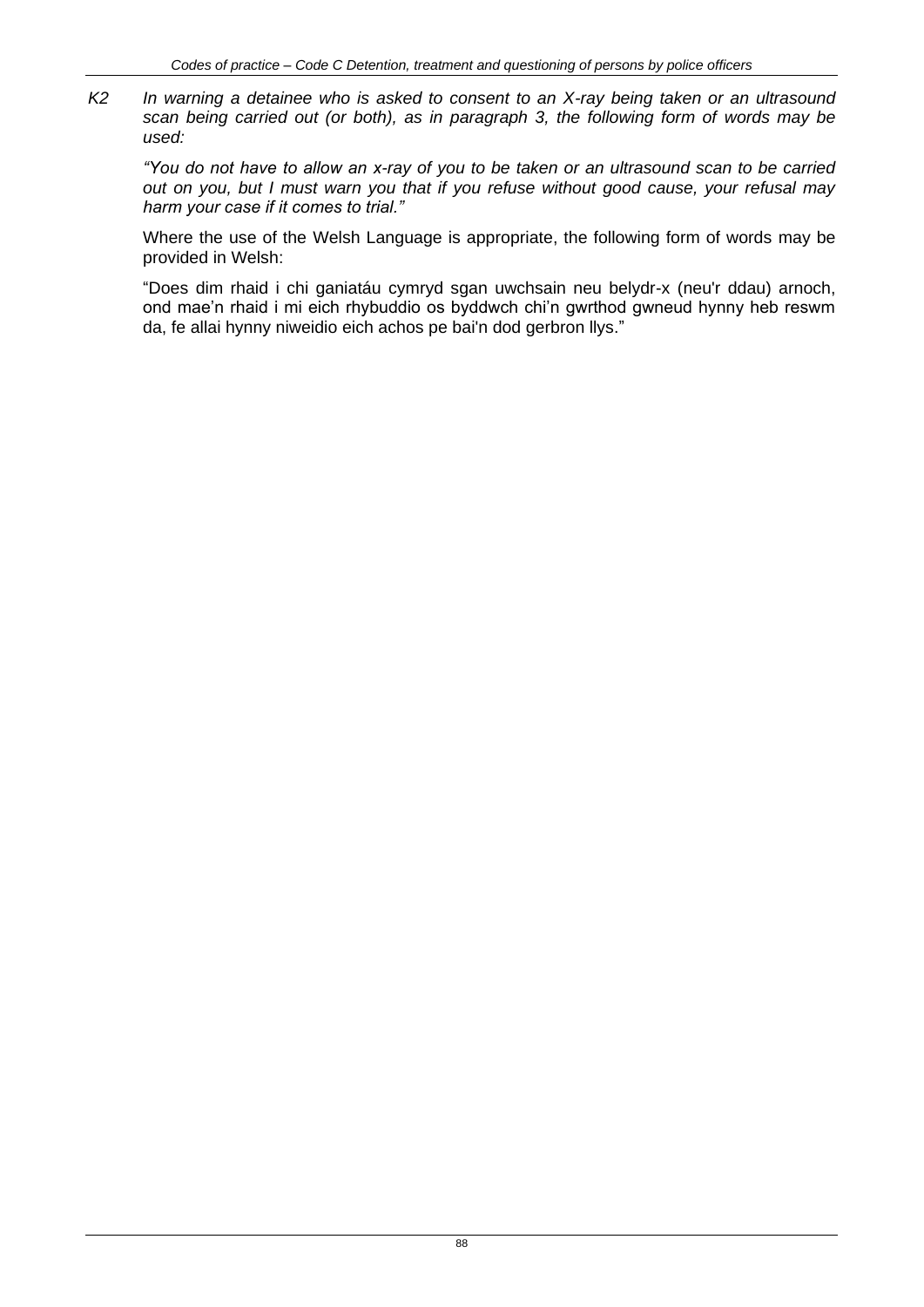#### **ANNEX L ESTABLISHING GENDER OF PERSONS FOR THE PURPOSE OF SEARCHING AND CERTAIN OTHER PROCEEDURES**

- 1. Certain provisions of this and other PACE Codes explicitly state that searches and other procedures may only be carried out by, or in the presence of, persons of the same sex as the person subject to the search or other procedure or require action to be taken or information to be given which depends on whether the detainee is treated as being male or female. See *Note L1*.
- 2. All such searches, procedures and requirements must be carried out with courtesy, consideration and respect for the person concerned. Police officers should show particular sensitivity when dealing with transgender individuals (including transsexual persons) and transvestite persons (see *Notes L2, L3 and L4).*

# *(a) Consideration*

- 3. In law, the gender (and accordingly the sex) of an individual is their gender as registered at birth unless they have been issued with a Gender Recognition Certificate (GRC) under the Gender Recognition Act 2004 (GRA), in which case the person's gender is their acquired gender. This means that if the acquired gender is the male gender, the person's sex becomes that of a man and, if it is the female gender, the person's sex becomes that of a woman and they must be treated as their acquired gender.
- 4. When establishing whether the person concerned should be treated as being male or female for the purposes of these searches, procedures and requirements, the following approach which is designed to maintain their dignity, minimise embarrassment and secure their cooperation should be followed:
	- (a) The person must not be asked whether they have a GRC (see paragraph 8);
	- (b) If there is no doubt as to as to whether the person concerned should be treated as being male or female, they should be dealt with as being of that sex.
	- (c) If at any time (including during the search or carrying out the procedure) there is doubt as to whether the person should be treated, or continue to be treated, as being male or female:
		- (i) the person should be asked what gender they consider themselves to be. If they express a preference to be dealt with as a particular gender, they should be asked to indicate and confirm their preference by signing the custody record or, if a custody record has not been opened, the search record or the officer's notebook. Subject to (ii) below, the person should be treated according to their preference except with regard to the requirements to provide *that* person with information concerning menstrual products and their personal needs relating to health, hygiene and welfare described in *[paragraph 3.20A](#page-22-2)* (if aged under 18) and *[paragraphs 9.3A](#page-39-0)* and *[9.3B](#page-39-1)* (if aged 18 or over). In these cases, a person whose confirmed preference is to be dealt with as being male should be asked in private whether they wish to speak in private with a member of the custody staff of a gender of their choosing about the provision of menstrual products and their personal needs, notwithstanding their confirmed preference (see *[Note L3A](#page-94-0)*);
		- (ii) if there are grounds to doubt that the preference in (i) accurately reflects the person's predominant lifestyle, for example, if they ask to be treated as a woman but documents and other information make it clear that they live predominantly as a man, or vice versa, they should be treated according to what appears to be their predominant lifestyle and not their stated preference;
		- (iii) If the person is unwilling to express a preference as in (i) above, efforts should be made to determine their predominant lifestyle and they should be treated as such. For example, if they appear to live predominantly as a woman, they should be treated as being female; except with regard to the requirements to provide *that* person with information concerning menstrual products and their personal needs relating to health, hygiene and welfare described in *[paragraph 3.20A](#page-22-2)* (if aged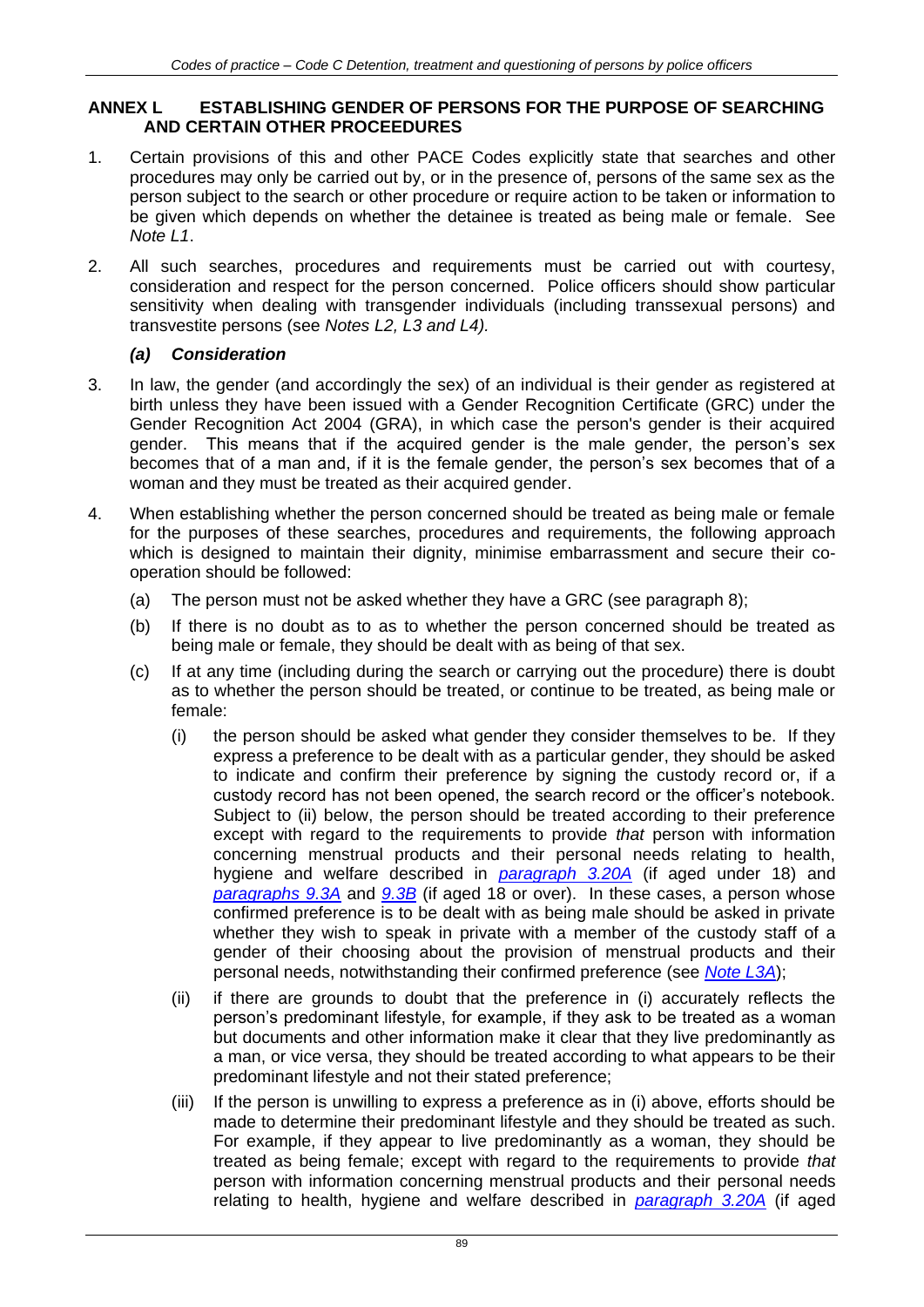under 18) and *[paragraphs 9.3A](#page-39-0)* and *[9.3B](#page-39-1)* (if aged 18 or over). In these cases, a person whose predominant lifestyle has been determined to be male should be asked in private whether they wish to speak in private with a member of the custody staff of a gender of their choosing about the provision of menstrual products and their personal needs, notwithstanding their determined predominant lifestyle (see *[Note L3A](#page-94-0)*); or

- (iv) if none of the above apply, the person should be dealt with according to what reasonably appears to have been their sex as registered at birth.
- 5. Once a decision has been made about which gender an individual is to be treated as, each officer responsible for the search, procedure or requirement should where possible be advised before the search or procedure starts of any doubts as to the person's gender and the person informed that the doubts have been disclosed. This is important so as to maintain the dignity of the person and any officers concerned.

# *(b) Documentation*

- 6. The person's gender as established under *paragraph 4(c)(i)* to *(iv)* above must be recorded in the person's custody record or, if a custody record has not been opened, on the search record or in the officer's notebook.
- 7. Where the person elects which gender they consider themselves to be under *paragraph 4(b)(i)* but, following *4(b)(ii)* is not treated in accordance with their preference, the reason must be recorded in the search record, in the officer's notebook or, if applicable, in the person's custody record.

# *(c) Disclosure of information*

8. Section 22 of the GRA defines any information relating to a person's application for a GRC or to a successful applicant's gender before it became their acquired gender as 'protected information'. Nothing in this Annex is to be read as authorising or permitting any police officer or any police staff who has acquired such information when acting in their official capacity to disclose that information to any other person in contravention of the GRA. Disclosure includes making a record of 'protected information' which is read by others.

# *Notes for Guidance*

- *L1 Provisions to which paragraph 1 applies include:*
	- *In Code C; paragraphs 3.20A, 4.1 and Annex A paragraphs 5, 6, and 11 (searches, strip and intimate searches of detainees under sections 54 and 55 of PACE) and 9.3B;*
	- *In Code A; paragraphs 2.8 and 3.6 and Note 4;*
	- *In Code D; paragraph 5.5 and Note 5F (searches, examinations and photographing of detainees under section 54A of PACE) and paragraph 6.9 (taking samples);*
	- *In Code H; paragraphs 3.21A, 4.1 and Annex A paragraphs 6, 7 and 12 (searches, strip and intimate searches under sections 54 and 55 of PACE of persons arrested under section 41 of the Terrorism Act 2000).*
- *L2 While there is no agreed definition of transgender (or trans), it is generally used as an umbrella term to describe people whose gender identity (self-identification as being a woman, man, neither or both) differs from the sex they were registered as at birth. The term includes, but is not limited to, transsexual people.*
- *L3 Transsexual means a person who is proposing to undergo, is undergoing or has undergone a process (or part of a process) for the purpose of gender reassignment, which is a protected characteristic under the Equality Act 2010 (see paragraph 1.0), by changing physiological or other attributes of their sex. This includes aspects of gender such as dress*  and title. It would apply to a woman making the transition to being a man and a man *making the transition to being a woman, as well as to a person who has only just started out on the process of gender reassignment and to a person who has completed the process.*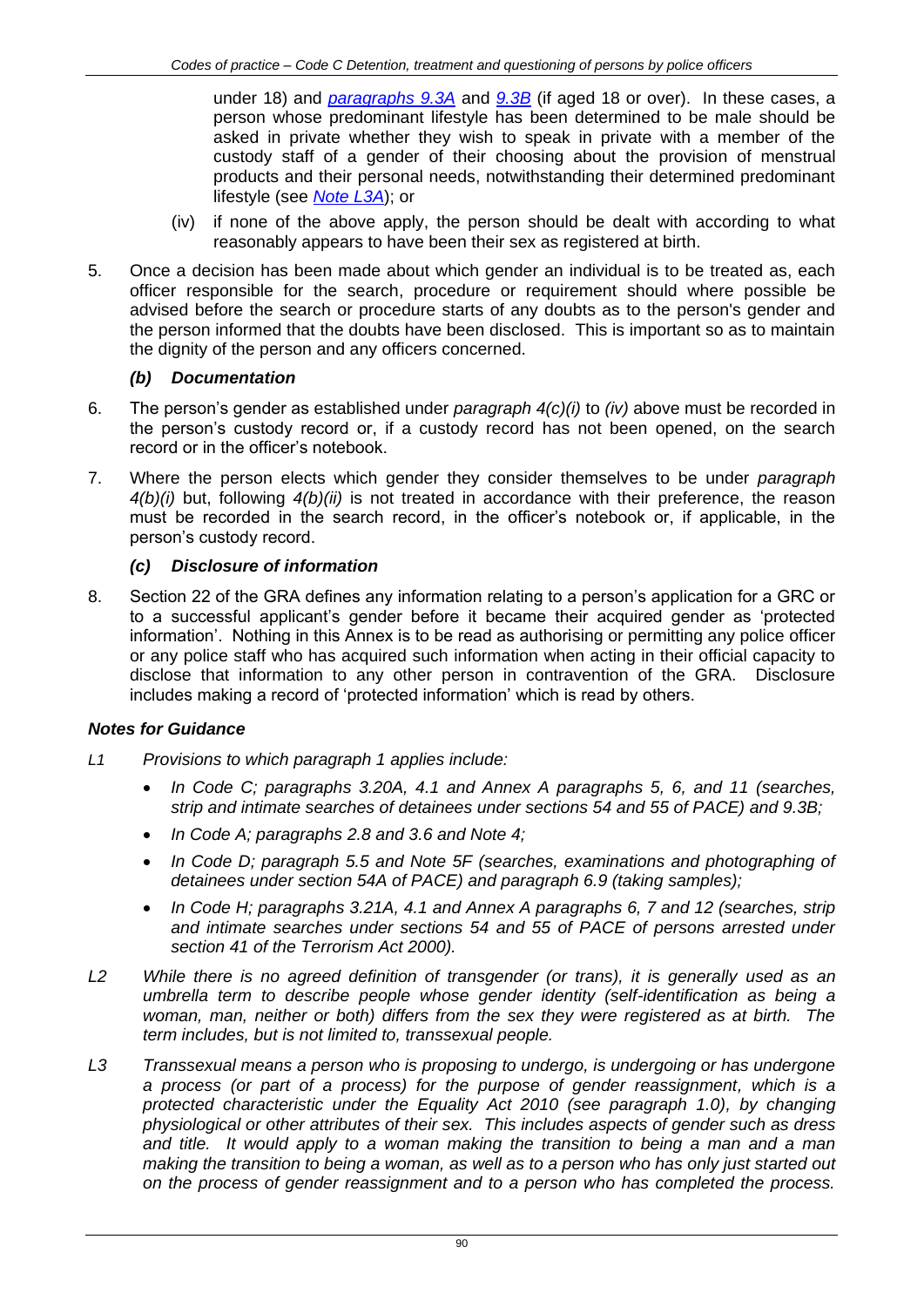*Both would share the characteristic of gender reassignment with each having the characteristics of one sex, but with certain characteristics of the other sex.*

- <span id="page-94-0"></span>*L3A The reason for the exception is to modify the same sex/gender approach for searching to acknowledge the possible needs of transgender individuals in respect of menstrual products and other personal needs relating to health, hygiene and welfare and ensure that they are not overlooked.*
- *L4 Transvestite means a person of one gender who dresses in the clothes of a person of the opposite gender. However, a transvestite does not live permanently in the gender opposite to their birth sex.*
- *L5 Chief officers are responsible for providing corresponding operational guidance and instructions for the deployment of transgender officers and staff under their direction and control to duties which involve carrying out, or being present at, any of the searches and procedures described in paragraph 1. The guidance and instructions must comply with the Equality Act 2010 and should therefore complement the approach in this Annex.*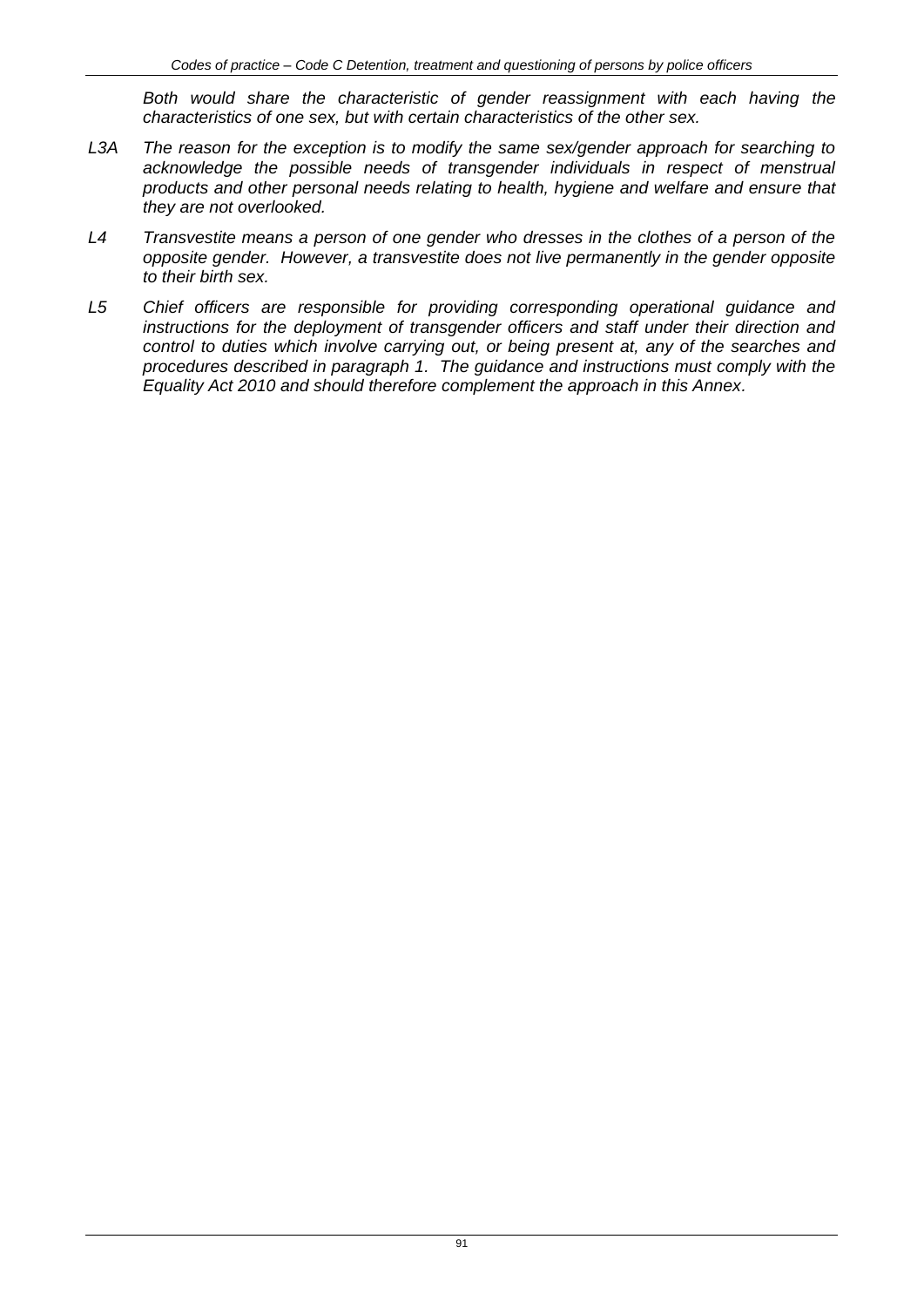# **ANNEX M DOCUMENTS AND RECORDS TO BE TRANSLATED**

- 1. For the purposes of [Directive 2010/64/EU](http://eur-lex.europa.eu/LexUriServ/LexUriServ.do?uri=OJ:L:2010:280:0001:0007:en:PDF) of the European Parliament and of the Council of 20 October 2010 and this Code, essential documents comprise records required to be made in accordance with this Code which are relevant to decisions to deprive a person of their liberty, to any charge and to any record considered necessary to enable a detainee to defend themselves in criminal proceedings and to safeguard the fairness of the proceedings. Passages of essential documents which are not relevant need not be translated. See *Note M1*
- 2. The table below lists the documents considered essential for the purposes of this Code and when (subject to paragraphs 3 to 7) written translations must be created and provided. See *paragraphs [13.12](#page-58-1)* to *13.14* and *[Annex N](#page-97-0)* for application to live-link interpretation.

|       | <b>ESSENTIAL DOCUMENTS FOR THE PURPOSES</b><br>OF THIS CODE                                                                                                                             | <b>WHEN TRANSLATION</b><br><b>TO BE CREATED</b>                                                   | <b>WHEN TRANSLATION</b><br>TO BE PROVIDED.                                                                                                                  |
|-------|-----------------------------------------------------------------------------------------------------------------------------------------------------------------------------------------|---------------------------------------------------------------------------------------------------|-------------------------------------------------------------------------------------------------------------------------------------------------------------|
| (i)   | The grounds for each of the following authorisations<br>to keep the person in custody as they are described<br>and referred to in the custody record:                                   | As soon as practicable<br>after each authorisation<br>has been recorded in<br>the custody record. | As soon as practicable<br>after the translation has<br>been created, whilst the<br>person is detained or<br>after they have been<br>released (see Note M3). |
|       | Authorisation for detention before and after<br>(a)<br>charge given by the custody officer and by the<br>review officer, see Code C paragraphs 3.4 and<br>$15.16(a)$ .                  |                                                                                                   |                                                                                                                                                             |
|       | Authorisation to extend detention without charge<br>(b)<br>beyond 24 hours given by a superintendent, see<br>Code C paragraph 15.16(b).                                                 |                                                                                                   |                                                                                                                                                             |
|       | A warrant of further detention issued by a<br>(c)<br>magistrates' court and any extension(s) of the<br>warrant, see Code C paragraph 15.16(c).                                          |                                                                                                   |                                                                                                                                                             |
|       | An authority to detain in accordance with the<br>(d)<br>directions in a warrant of arrest issued in<br>connection with criminal proceedings including<br>the court issuing the warrant. |                                                                                                   |                                                                                                                                                             |
| (ii)  | Written notice showing particulars of the offence<br>charged required by Code C paragraph 16.3 or the<br>offence for which the suspect has been told they may<br>be prosecuted.         | As soon as practicable after the person has been<br>charged or reported.                          |                                                                                                                                                             |
| (iii) | Written interview records:                                                                                                                                                              | To be created<br>contemporaneously by<br>the interpreter for the<br>person to check and<br>sign.  | As soon as practicable<br>after the person has<br>been charged or told<br>they may be<br>prosecuted.                                                        |
|       | Code C11.11, 13.3, 13.4 & Code E4.7                                                                                                                                                     |                                                                                                   |                                                                                                                                                             |
|       | Written statement under caution:                                                                                                                                                        |                                                                                                   |                                                                                                                                                             |
|       | Code C Annex D.                                                                                                                                                                         |                                                                                                   |                                                                                                                                                             |

*Table of essential documents:*

- 3. The custody officer may authorise an oral translation or oral summary of documents (i) to (ii) in the table (but not (iii)) to be provided (through an interpreter) instead of a written translation. Such an oral translation or summary may only be provided if it would not prejudice the fairness of the proceedings by in any way adversely affecting or otherwise undermining or limiting the ability of the suspect in question to understand their position and to communicate effectively with police officers, interviewers, solicitors and appropriate adults with regard to their detention and the investigation of the offence in question and to defend themselves in the event of criminal proceedings. The quantity and complexity of the information in the document should always be considered and specific additional consideration given if the suspect is vulnerable or is a juvenile (see *Code C paragraph 1.5*). The reason for the decision must be recorded (see *[paragraph 13.11\(e\)](#page-57-0)*)
- 4. Subject to paragraphs 5 to 7 below, a suspect may waive their right to a written translation of the essential documents described in the table but only if they do so voluntarily after receiving legal advice or having full knowledge of the consequences and give their unconditional and fully informed consent in writing (see *paragraph 9*).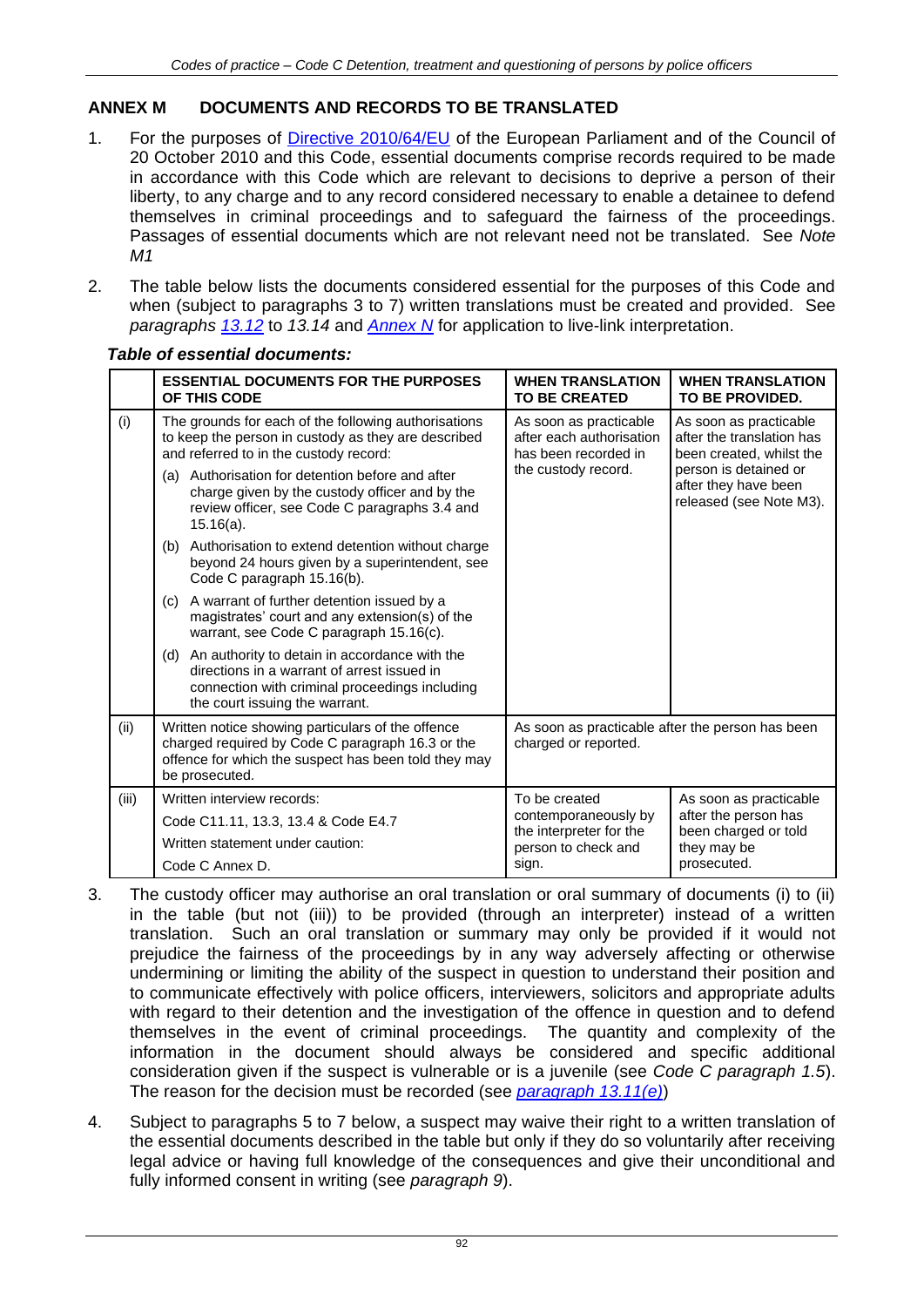- 5. The suspect may be asked if they wish to waive their right to a written translation and before giving their consent, they must be reminded of their right to legal advice and asked whether they wish to speak to a solicitor.
- 6. No police officer or police staff should do or say anything with the intention of persuading a suspect who is entitled to a written translation of an essential document to waive that right. See *Notes M2 and M3*.
- 7. For the purpose of the waiver:
	- (a) the consent of a vulnerable person is only valid if the information about the circumstances under which they can waive the right and the reminder about their right to legal advice mentioned in *paragraphs 3* to *5* and their consent is given in the presence of the appropriate adult.
	- (b) the consent of a juvenile is only valid if their parent's or guardian's consent is also obtained unless the juvenile is under 14, when their parent's or guardian's consent is sufficient in its own right and the information and reminder mentioned in *sub-paragraph (a)* above and their consent is also given in the presence of the appropriate adult (who may or may not be a parent or guardian).
- 8. The detainee, their solicitor or appropriate adult may make representations to the custody officer that a document which is not included in the table is essential and that a translation should be provided. The request may be refused if the officer is satisfied that the translation requested is not essential for the purposes described in *paragraph 1* above.
- 9. If the custody officer has any doubts about
	- providing an oral translation or summary of an essential document instead of a written translation (see paragraph 3);
	- whether the suspect fully understands the consequences of waiving their right to a written translation of an essential document (see *paragraph 4*), or
	- about refusing to provide a translation of a requested document (see *paragraph 7*),

the officer should seek advice from an inspector or above.

# *Documentation*

10. Action taken in accordance with this Annex shall be recorded in the detainee's custody record or interview record as appropriate (see *Code C paragraph 13.11(e)*).

# *Notes for Guidance*

- *M1 It is not necessary to disclose information in any translation which is capable of undermining or otherwise adversely affecting any investigative processes, for example, by enabling the suspect to fabricate an innocent explanation or to conceal lies from the interviewer.*
- *M2 No police officer or police staff shall indicate to any suspect, except to answer a direct question, whether the period for which they are liable to be detained or if not detained, the time taken to complete the interview, might be reduced:*
	- *if they do not ask for legal advice before deciding whether they wish to waive their right to a written translation of an essential document; or*
	- *if they decide to waive their right to a written translation of an essential document.*
- *M3 There is no power under PACE to detain a person or to delay their release solely to create and provide a written translation of any essential document.*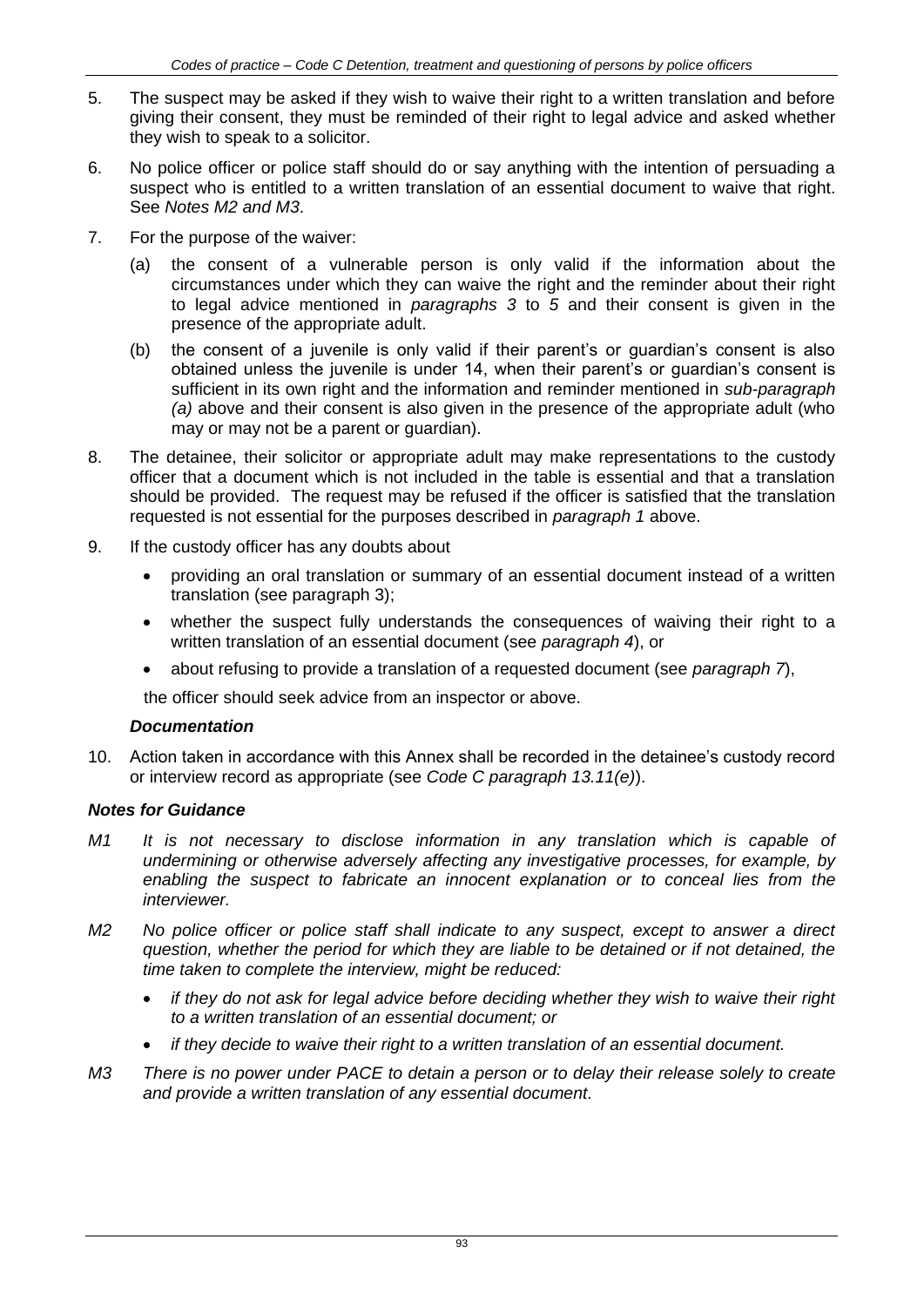# <span id="page-97-0"></span>**ANNEX N LIVE-LINK INTERPRETATION (PARA. [13.12\)](#page-58-0)**

#### *Part 1: When the physical presence of the interpreter is not required.*

- 1. [EU Directive 2010/64](http://eur-lex.europa.eu/LexUriServ/LexUriServ.do?uri=OJ:L:2010:280:0001:0007:en:PDF) (see *paragraph 13.1*), Article 2(6) provides "Where appropriate, communication technology such as videoconferencing, telephone or the Internet may be used, unless the physical presence of the interpreter is required in order to safeguard the fairness of the proceedings." This Article permits, but does not require the use of a live-link, and the following provisions of this Annex determine whether the use of a live-link is appropriate in any particular case.
- 2. Decisions in accordance with this Annex that the physical presence of the interpreter is not required and to permit live-link interpretation, must be made on a case by case basis. Each decision must take account of the age, gender and vulnerability of the suspect, the nature and circumstances of the offence and the investigation and the impact on the suspect according to the particular purpose(s) for which the suspect requires the assistance of an interpreter and the time(s) when that assistance is required (see *Note N1*). For this reason, the custody officer in the case of a detained suspect, or in the case of a suspect who has not been arrested, the interviewer (subject to *[paragraph 13.1\(b](#page-55-0)*)), must consider whether the ability of the particular suspect, to communicate confidently and effectively for the purpose in question (see *paragraph 3*) is likely to be adversely affected or otherwise undermined or limited if the interpreter is not physically present and live-link interpretation is used. Although a suspect for whom an appropriate adult is required may be more likely to be adversely affected as described, it is important to note that a person who does not require an appropriate adult may also be adversely impacted by the use of live-link interpretation.
- 3. Examples of purposes referred to in *paragraph 2* include:
	- (a) understanding and appreciating their position having regard to any information given to them, or sought from them, in accordance with this or any other Code of Practice which, in particular, include:
		- the caution (see *paragraphs C10.1* and *10.12*).
		- the special warning (see *paragraphs 10.10* to *10.12*).
		- information about the offence (see *paragraphs 10.3, 11.1A* and *Note 11ZA*).
		- the grounds and reasons for detention (see *paragraphs 13.10* and *13.10A*).
		- the translation of essential documents (see *paragraph 13.10B* and *Annex M*).
		- their rights and entitlements (see *paragraph 3.12 and C3.21(b)*).
		- intimate and non-intimate searches of detained persons at police stations.
		- provisions and procedures to which Code D (Identification) applies concerning, for example, eye-witness identification, taking fingerprints, samples and photographs.
	- (b) understanding and seeking clarification from the interviewer of questions asked during an interview conducted and recorded in accordance with Code E or Code F and of anything else that is said by the interviewer and answering the questions.
	- (c) consulting privately with their solicitor and (if applicable) the appropriate adult (see *paragraphs 3.18, 13.2A, 13.6* and *13.9*):
		- (i) to help decide whether to answer questions put to them during interview; and
		- (ii) about any other matter concerning their detention and treatment whilst in custody.
	- (d) communicating with practitioners and others who have some formal responsibility for, or an interest in, the health and welfare of the suspect. Particular examples include appropriate healthcare professionals (see *section 9* of this Code), Independent Custody Visitors and drug arrest referral workers.
- 4. If the custody officer or the interviewer (subject to *[paragraph 13.1\(b](#page-55-0)*)) is satisfied that for a particular purpose as described in *paragraphs 2 and 3 above*, the live-link interpretation *would not* adversely affect or otherwise undermine or limit the suspect's ability to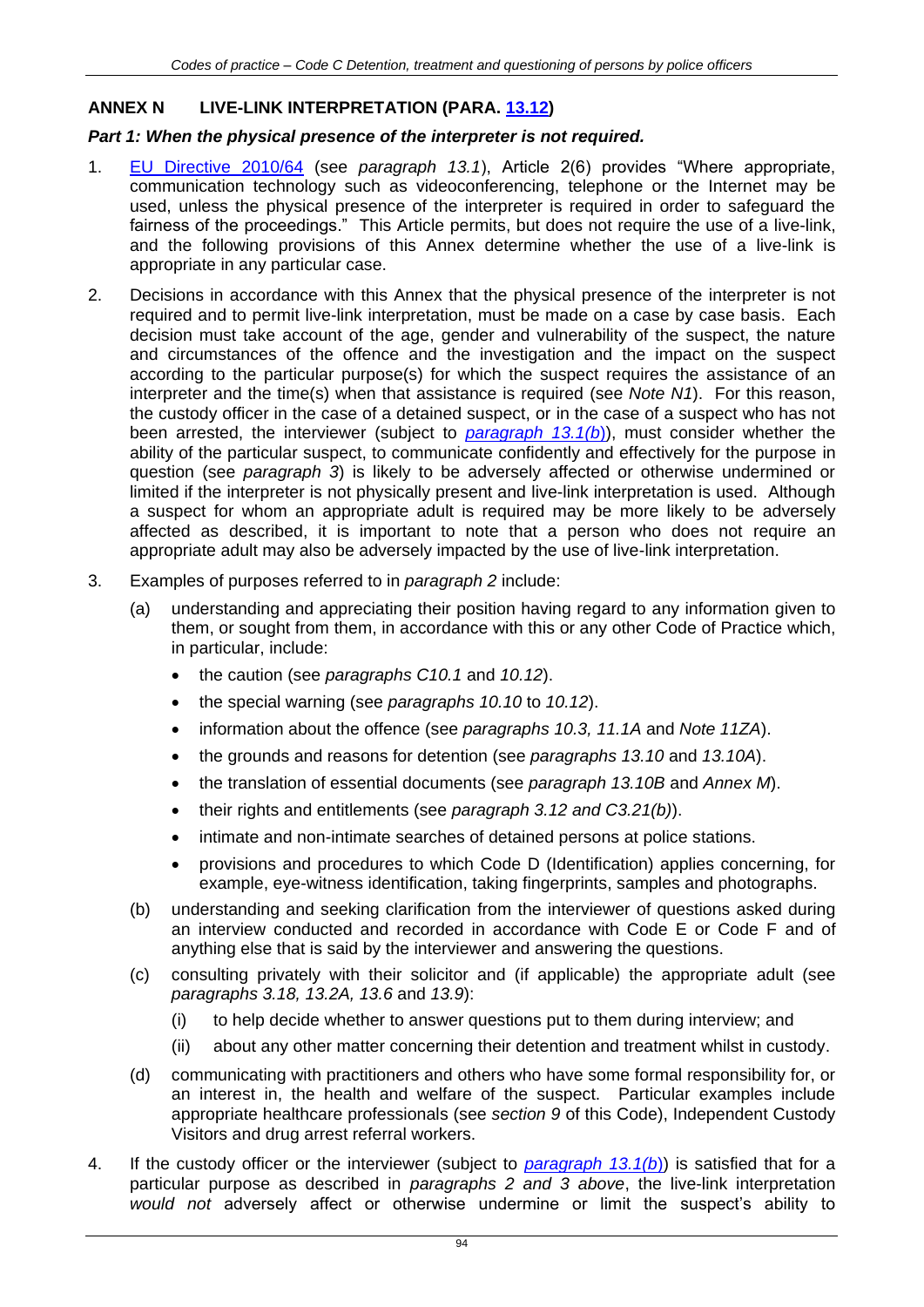communicate confidently and effectively for *that* purpose, they must so inform the suspect, their solicitor and (if applicable) the appropriate adult. At the same time, the operation of livelink interpretation must be explained and demonstrated to them, they must be advised of the chief officer's obligations concerning the security of live-link communications under *paragraph 13.13* (see *Note N2*) and they must be asked if they wish to make representations that livelink interpretation should not be used or if they require more information about the operation of the arrangements. They must also be told that at any time live-link interpretation is in use, they may make representations to the custody officer or the interviewer that its operation should cease and that the physical presence of an interpreter should be arranged.

# **When the authority of an inspector is required**

- 5. If:
	- (i) representations are made that live-link interpretation should not be used, or that at any time live-link interpretation is in use, its operation should cease and the physical presence of an interpreter arranged; and
	- (ii) the custody officer or interviewer (subject to *[paragraph 13.1\(b\)\)](#page-55-0)* is unable to allay the concerns raised;

then live-link interpretation may not be used, or (as the case may be) continue to be used, unless authorised in writing by an officer of the rank of inspector or above, in accordance with *paragraph 6*.

- 6. Authority may be given if the officer is satisfied that for the purpose(s) in question at the time an interpreter is required, live-link interpretation is necessary and justified. In making this decision, the officer must have regard to:
	- (a) the circumstances of the suspect;
	- (b) the nature and seriousness of the offence;
	- (c) the requirements of the investigation, including its likely impact on both the suspect and any victim(s);
	- (d) the representations made by the suspect, their solicitor and (if applicable) the appropriate adult that live-link interpretation should not be used (see *paragraph 5*);
	- (e) the availability of a suitable interpreter to be *physically* present compared with the availability of a suitable interpreter for live-link interpretation (see *Note N3*); and
	- (f) the risk if the interpreter is not *physically* present, evidence obtained using link interpretation might be excluded in subsequent criminal proceedings; and
	- (g) the likely impact on the suspect and the investigation of any consequential delay to arrange for the interpreter to be *physically* present with the suspect.
- 7. For the purposes of Code E and live-link interpretation, there is no requirement to make a visual recording which shows the interpreter as viewed by the suspect and others present at the interview. The audio recording required by that Code is sufficient. However, the authorising officer, in consultation with the officer in charge of the investigation, may direct that the interview is conducted and recorded in accordance with Code F. This will require the visual record to show the live-link interpretation arrangements and the interpreter as seen and experienced by the suspect during the interview. This should be considered if it appears that the admissibility of interview evidence might be challenged because the interpreter was not *physically* present or if the suspect, solicitor or appropriate adult make representations that Code F should be applied.

# **Documentation**

8. A record must be made of the actions, decisions, authorisations and outcomes arising from the requirements of this Annex. This includes representations made in accordance with *paragraphs 4* and *7*.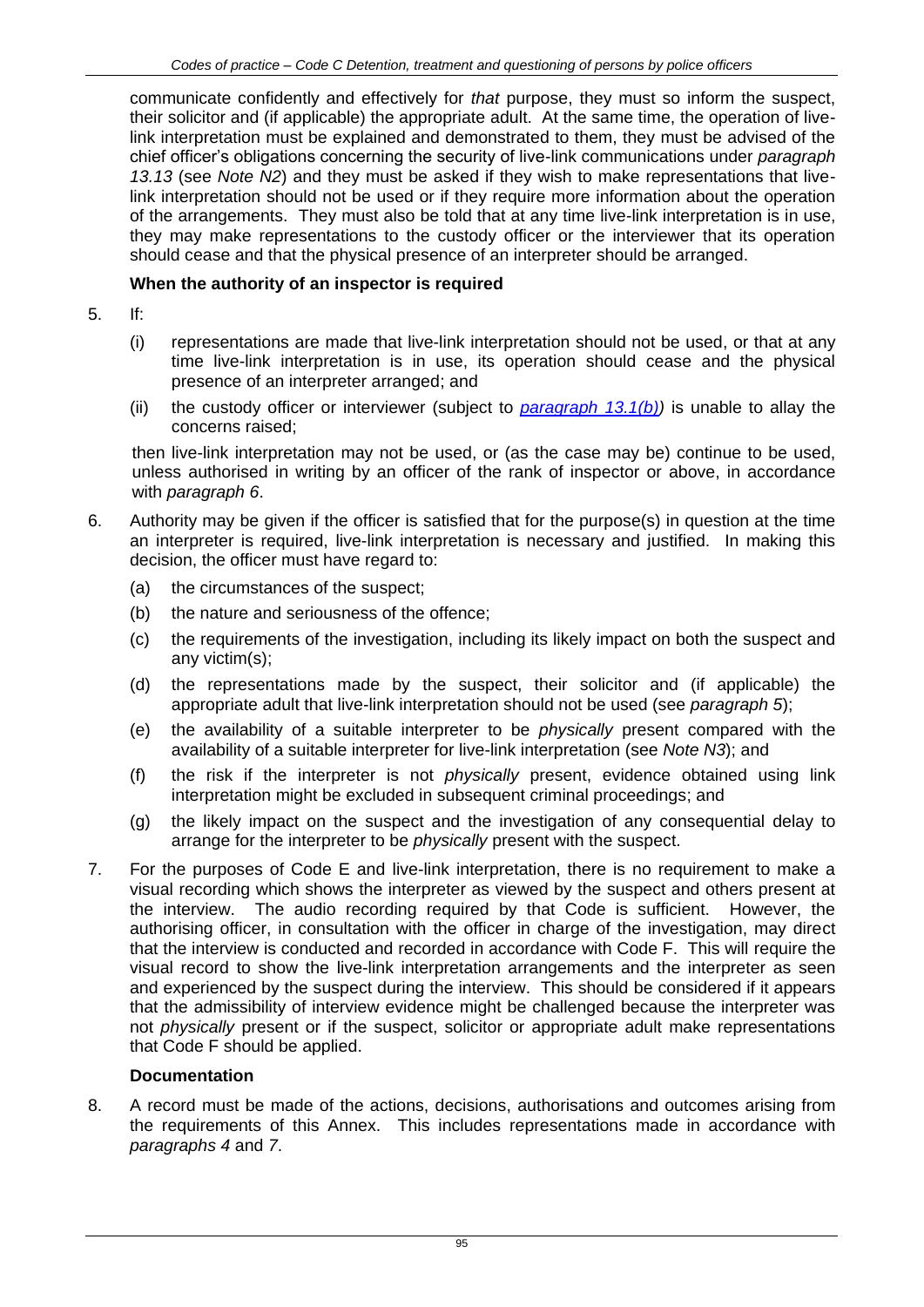### *Part 2: Modifications for live-link interpretation*

9. The following modification shall apply for the purposes of live-link interpretation:

# **(a) Code C paragraph 13.3:**

For the third sentence, *substitute:* "A clear legible copy of the complete record shall be sent without delay via the live-link to the interviewer. The interviewer, after confirming with the suspect that the copy is legible and complete, shall allow the suspect to read the record, or have the record read to them by the interpreter and to sign the copy as correct or indicate the respects in which they consider it inaccurate. The interviewer is responsible for ensuring that that the signed copy and the original record made by the interpreter are retained with the case papers for use in evidence if required and must advise the interpreter of their obligation to keep the original record securely for that purpose.";

# **(b) Code C paragraph 13.4:**

For sub-paragraph (b), *substitute*: "A clear legible copy of the complete statement shall be sent without delay via the live-link to the interviewer. The interviewer, after confirming with the suspect that the copy is legible and complete, shall invite the suspect to sign it. The interviewer is responsible for ensuring that that the signed copy and the original record made by the interpreter are retained with the case papers for use in evidence if required and must advise the interpreter of their obligation to keep the original record securely for that purpose.";

### **(c) Code C paragraph 13.7:**

After the first sentence, *insert:* "A clear legible copy of the certified record must be sent without delay via the live-link to the interviewer. The interviewer is responsible for ensuring that the original certified record and the copy are retained with the case papers for use as evidence if required and must advise the interpreter of their obligation to keep the original record securely for that purpose."

### **(d) Code C paragraph 11.2, Code E paragraphs 3.4 and 4.3 and Code F paragraph 2.5 .- interviews**

At the beginning of each paragraph, *insert*: "Before the interview commences, the operation of live-link interpretation shall be explained and demonstrated to the suspect, their solicitor and appropriate adult, unless it has been previously explained and demonstrated (see Code C Annex N *paragraph 4*)."

# **(e) Code E, paragraph 3.20 (signing master recording label)**

After the *third sentence,* insert, "If live-link interpretation has been used, the interviewer should ask the interpreter to observe the removal and sealing of the master recording and to confirm in writing that they have seen it sealed and signed by the interviewer. A clear legible copy of the confirmation signed by the interpreter must be sent via the livelink to the interviewer. The interviewer is responsible for ensuring that the original confirmation and the copy are retained with the case papers for use in evidence if required and must advise the interpreter of their obligation to keep the original confirmation securely for that purpose."

Note: By virtue of *paragraphs 2.1* and *2.3 of Code F*, this applies when a visually recording to which Code F applies is made.

### *Notes for Guidance*

*N1 For purposes other than an interview, audio-only live-link interpretation, for example by telephone (see Code C [paragraph 13.12\(b\)\)](#page-58-2) may provide an appropriate option until an interpreter is physically present or audio-visual live-link interpretation becomes available. A particular example would be the initial action required when a detained suspect arrives at a police station to inform them of, and to explain, the reasons for their arrest and detention*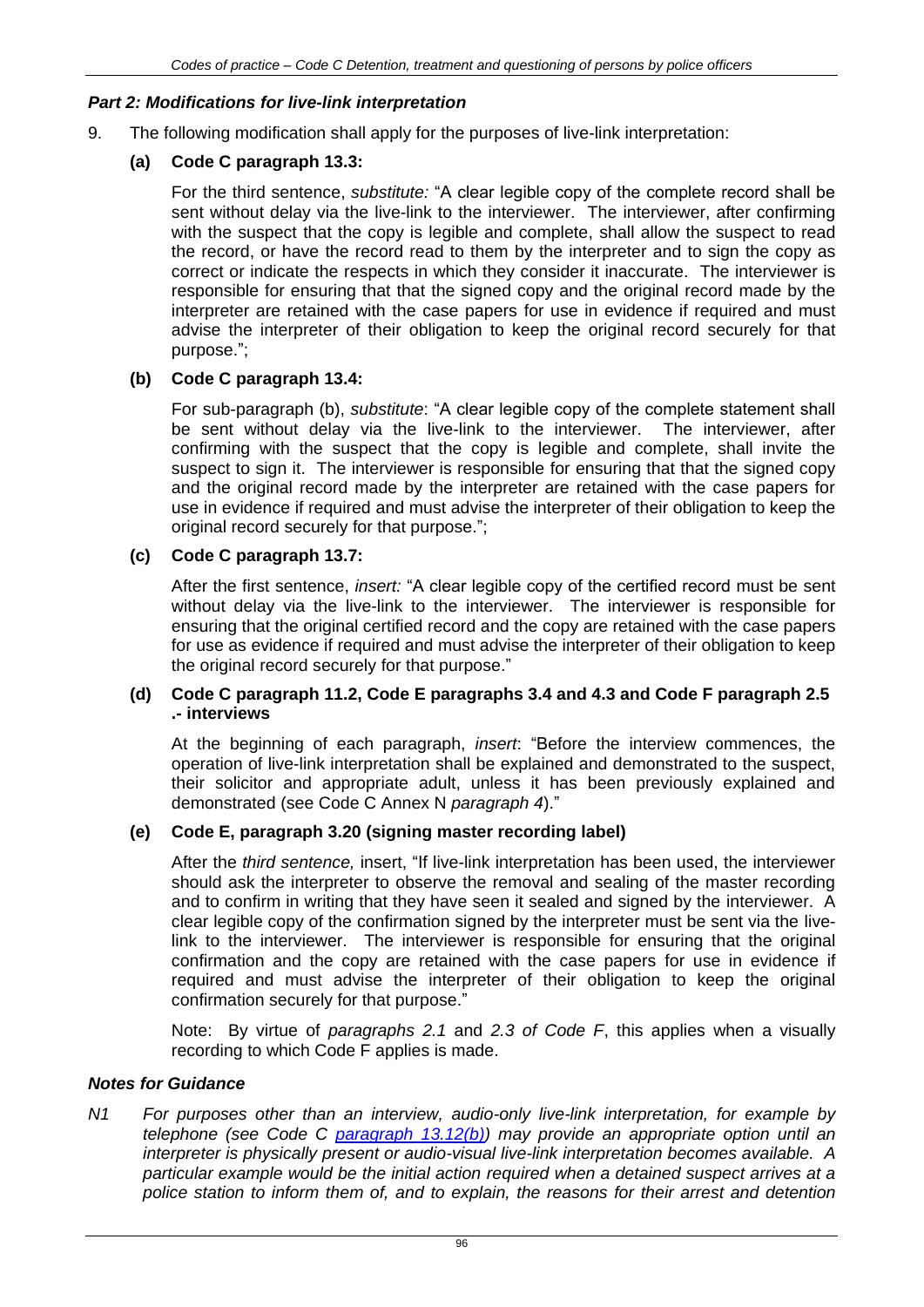*and their various rights and entitlements. Another example would be to inform the suspect by telephone, that an interpreter they will be able to see and hear is being arranged. In these circumstances, telephone live-link interpretation may help to allay the suspect's concerns and contribute to the completion of the risk assessment (see Code C paragraph 3.6).*

- *N2 The explanation and demonstration of live-link interpretation is intended to help the suspect, solicitor and appropriate adult make an informed decision and to allay any concerns they may have.*
- *N3 Factors affecting availability of a suitable interpreter will include the location of the police station and the language and type of interpretation (oral or sign language) required.*